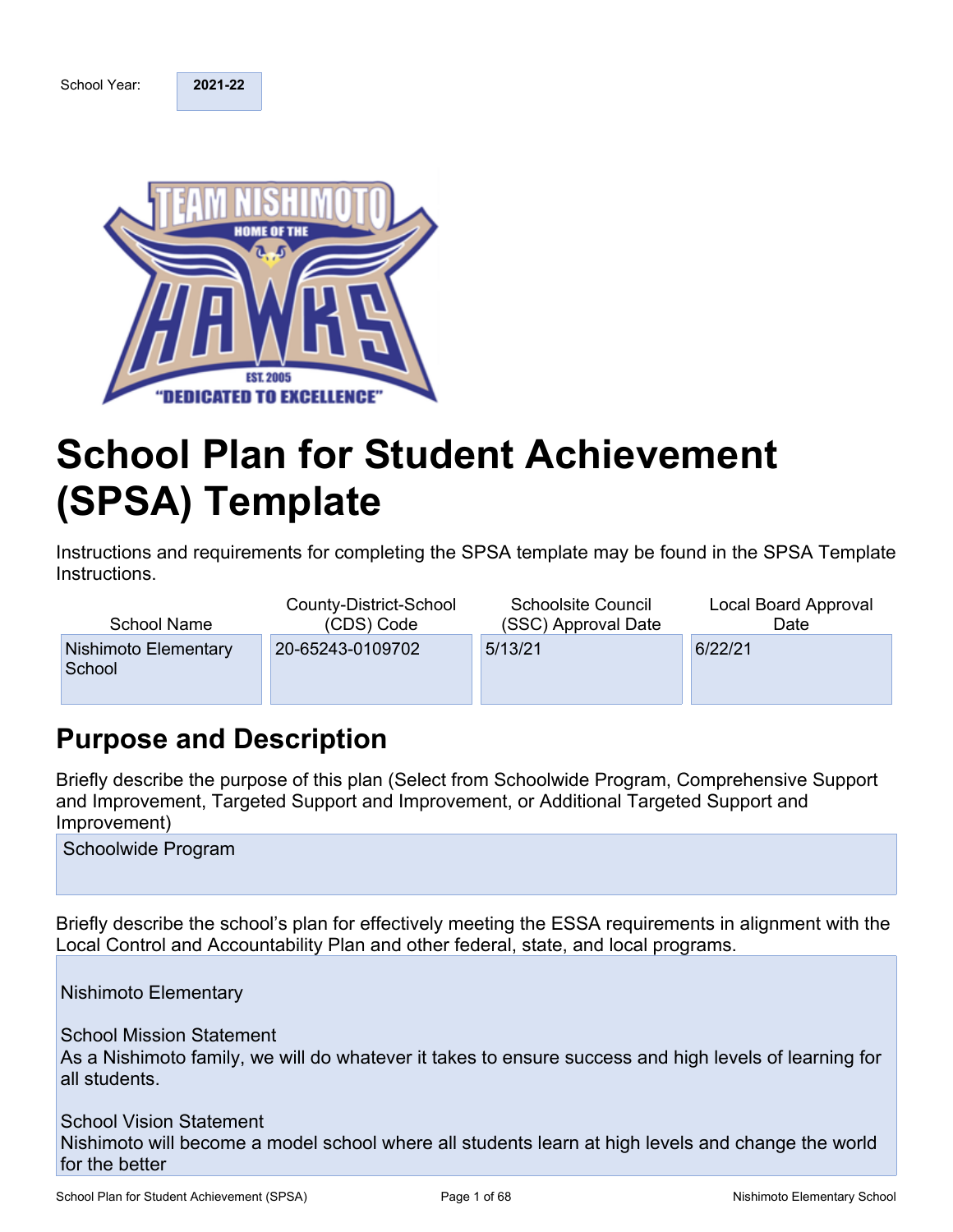Nishimoto's focus will continue to be to ensure high levels of learning by all students. This will be accomplished with the following:

To achieve growth, we will target our efforts on improving first instruction and intervention at the Tier1, Tier2, and Tier3 levels.

We will focus on improving our Professional Learning Communities (PLCs). PLC time will be used to examine student data and reflect on instructional practices. Student data will guide the next steps and answer the four questions:

- What do we expect our students to learn?
- How will we know they are learning?
- How will we respond when they don't learn?
- How will we respond when they already know it?

To support our PLC, each grade level will have the opportunity to participate in planning days with their grade-level teams each Wednesday to support both distance and hybrid learning models. These PLC times will be attended and supported by our RtI TSA, and administration. PLC agenda items may vary based on the needs of the grade levels but could include: identifying and deconstructing essential standards, planning and developing common lessons and/or common formative assessments (CFAs), analyzing student data, sharing effective instructional strategies, and developing student groups and lessons for intervention or extension.

During our Cooperative Conference Reviews (CCRs), a support team and administration will meet with individual teachers three times a year. We will gather information about individual students and identify ways to help students who are struggling and how to provide enrichment for the students who are excelling. Data points are updated by teachers throughout the year on a spreadsheet in Google Drive.

We will continue with a focus on our English Learners (ELs), in building their fluency in the four language domains: listening, speaking, reading, and writing. As we continue to transition to the English Language Proficiency Assessments for California (ELPAC), teachers will continue to receive training on best practices to support the learning of our EL students and to ensure they are well prepared for the ELPAC.

For the 2020 - 2021 school year, we had one full-time teacher working in our intervention lab to support our Tier 3 students virtually. Our full-time RtI teacher has a variety of responsibilities. She will continue to work with Tier 3 students needing support in ELA and language. She will also continue to provide support and coaching to teachers with Tier 2 interventions in the classroom.

Technology will continue to be a key instrument in driving the level of rigor, depth, and complexity of our instruction. At the end of each year, we will continue to inventory the instructional needs of our teachers and provided the necessary hardware, software, and professional development needed to staff and students.

The additional resources provided to the site through LCAP funding that include but may not be limited to Migrant Education Programs, After-school program, Heath clerk support and Library Media Tech support will be used to meet the needs of our students.

We will work on providing opportunities for parents to support the learning of their children. We will continue to provide home communications through monthly newsletters that provide examples of what parents can do with their children to stimulate healthy conversation and increase the time they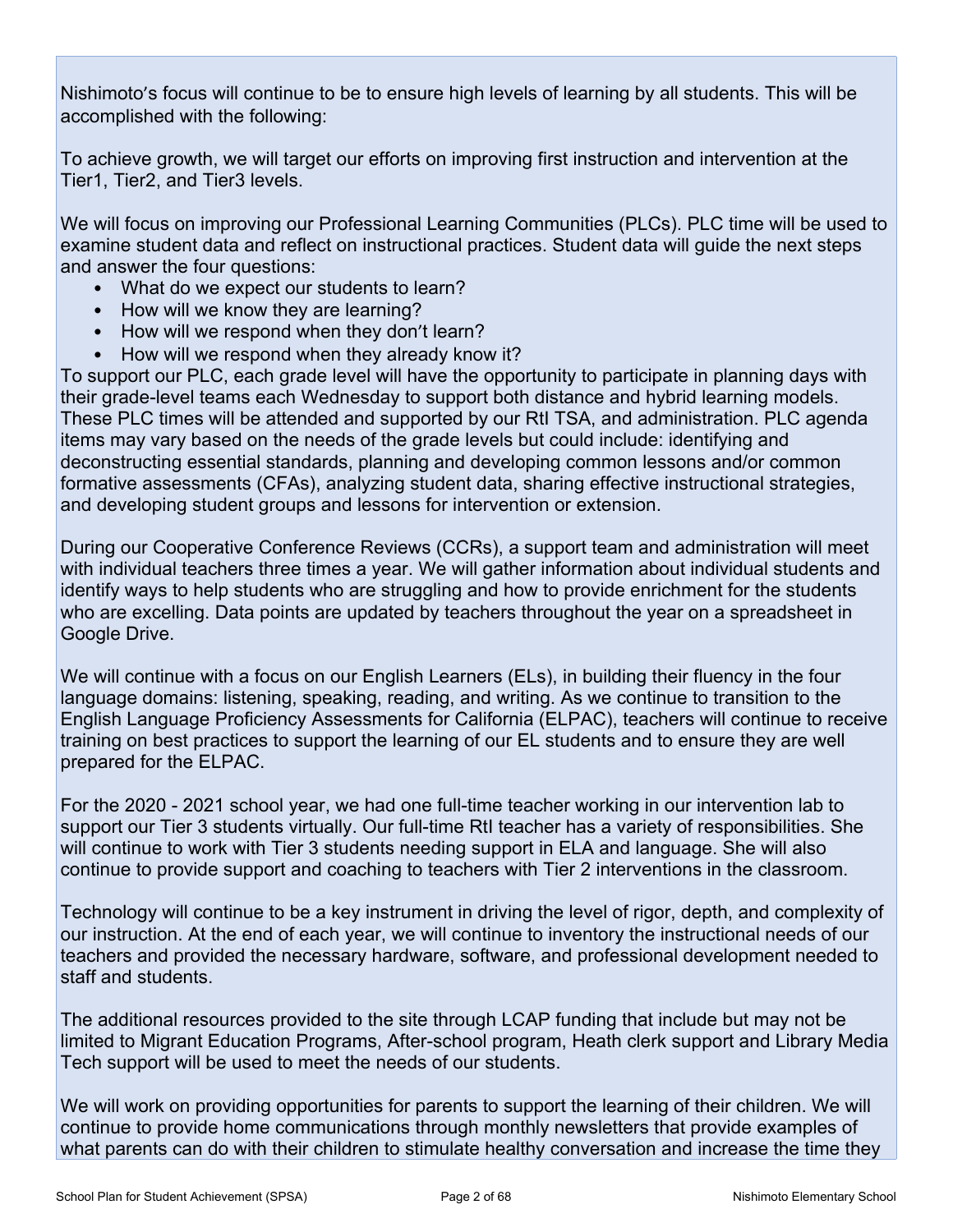are engaged with their children in productive activities. We will also sponsor various Parent Nights-Math, Science, Oral Language. Our goal is to provide parents an opportunity to learn skills that can help them support their children's education at home.

The start of the year in online learning and switch to a hybrid model in March presented many different challenges for teachers and learners. During this time teachers had extended time for planning on Wednesdays when students were doing mostly asynchronous work. When online teaching was added on Wednesday mornings with the switch to hybrid learning, teachers were given the opportunity to be paid on a timesheet for up to 4 hours a week. This time was used for PLC and planning. The four essential questions guided the conversation which was not limited to collaboration on lessons, pacing guides, and formative and summative assessments. Teams also engaged in dialogue with regards to common core standards, challenges, and successes in student's academic achievement, and improving implementation of best instructional strategies and practices. Teams reviewed and analyzed student achievement data to guide their collaborative efforts to identify priority standards and plan/update pacing guides, lesson plans, and lesson delivery. We plan to continue this practice into the 2021 - 2022 school year if additional planning time is needed.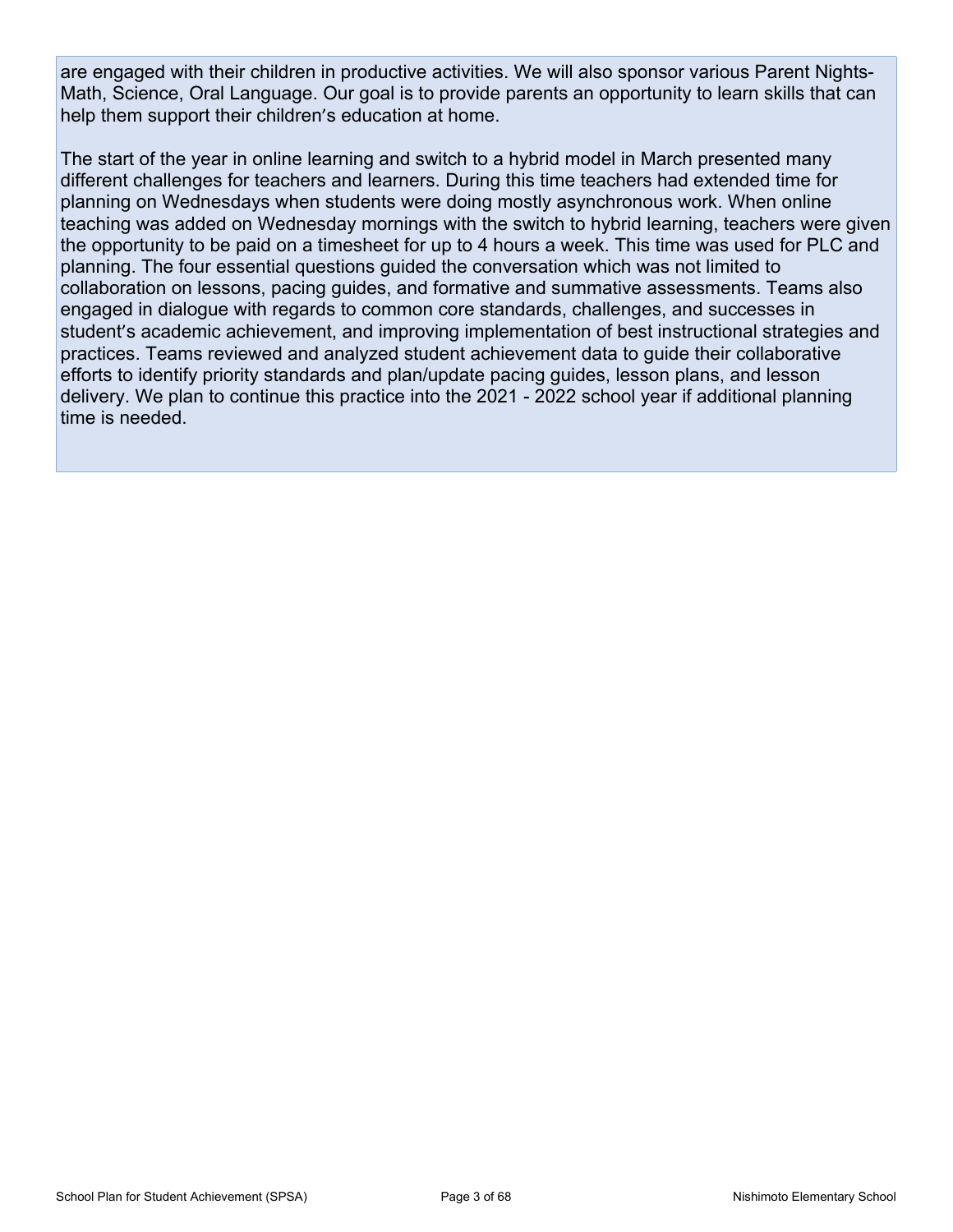## **Comprehensive Needs Assessment Components**

### **Data Analysis**

Please refer to the School and Student Performance Data section where an analysis is provided.

#### **Surveys**

This section provides a description of surveys (i.e., Student, Parent, Teacher) used during the school-year, and a summary of results from the survey(s).

The panorama survey was given to students to measure student competency, well being, learning environment. Staff was surveyed on social emotional learning. The results showed our greatest area of needs were positive feelings about school for students and well-being for adults. Our biggest areas for growth were emotional regulation for students and cultural awareness and action for adults.

### **Classroom Observations**

This section provides a description of types and frequency of classroom observations conducted during the school-year and a summary of findings.

Classroom observations were completed on a formal and informal basis in order to provide teachers with effective feedback to support and improve instruction and learning.

### **Analysis of Current Instructional Program**

The following statements are derived from the Elementary and Secondary Education Act (ESEA) of 1965 and Essential Program Components (EPCs). In conjunction with the needs assessments, these categories may be used to discuss and develop critical findings that characterize current instructional practice for numerically significant subgroups as well as individual students who are:

- Not meeting performance goals
- Meeting performance goals
- Exceeding performance goals

Discussion of each of these statements should result in succinct and focused findings based on verifiable facts. Avoid vague or general descriptions. Each successive school plan should examine the status of these findings and note progress made. Special consideration should be given to any practices, policies, or procedures found to be noncompliant through ongoing monitoring of categorical programs.

### **Standards, Assessment, and Accountability**

Use of state and local assessments to modify instruction and improve student achievement (ESEA)

Kindergarten students were assessed in both ELA and Math using the ESGI platform in October 2020, December 2020, March 2021, and May 2021.

The Next Step Guided Reading Assessment was administered to kindergarten students in kindergarten in December 2020 and again in May 2021.

The NWEA Reading fluency assessment was administered in grades 1-2 in April and again in June for students that were in-person only. The NWEA math assessment was also given to first and second grade in May 2021.

NWEA Assessments were administered in grades 3 - 6 in the areas of reading and math in September 2020, February 2021, and May 2021 in a distance learning environment in September and February and both distance and in-person in May/June 2021. (3rd grade did not take the NWEA reading at the September testing).

The Scholastic Reading Inventory was administered in grades 3 - 6 in October 2020, January 2020, and May 2021 for English Learners Only

Additionally, all EL students took the ELPAC state assessment.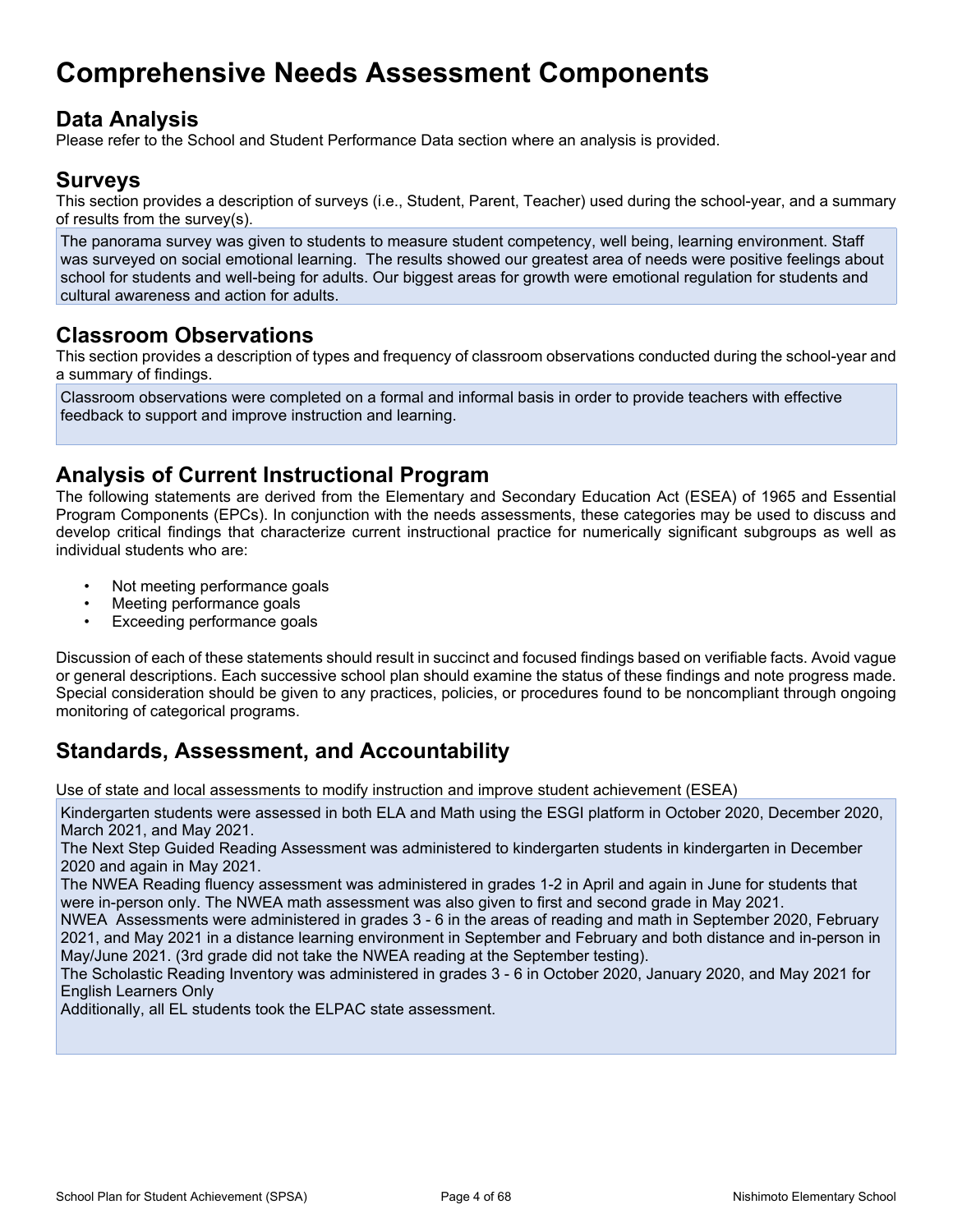Use of data to monitor student progress on curriculum-embedded assessments and modify instruction (EPC)

The results of these local assessments were used to design and differentiate instruction based on student needs to maximize student learning for all. Data was utilized collectively by staff and students to create and monitor individual student growth goals. Grade level PLCs also utilized the results of common formative assessments to collect grade level data to design and implement instruction.

### **Staffing and Professional Development**

Status of meeting requirements for highly qualified staff (ESEA)

Nishimoto employed 1 teacher during the 2020 - 2021 school year who did not meet the requirements for highly qualified staff.

Sufficiency of credentialed teachers and teacher professional development (e.g., access to instructional materials training on SBE-adopted instructional materials) (EPC)

All credentialed teachers participated in ongoing school wide and grade level specific professional development.

Alignment of staff development to content standards, assessed student performance, and professional needs (ESEA) Professional development was designed based on specific grade level and individual teacher needs and executed primarily through virtual and digital learning methods.

Ongoing instructional assistance and support for teachers (e.g., use of content experts and instructional coaches) (EPC) Site TSA and District Coaches supported teachers in the classroom and during grade level PLCs to provide planning support and guidance. Newer teachers received support from mentors from both the Madera Induction Consortium or Peer Mentoring programs.

Teacher collaboration by grade level (kindergarten through grade eight [K–8]) and department (grades nine through twelve) (EPC)

Teachers in all grade levels were provided consistent time to collaborate at least on a weekly basis.

### **Teaching and Learning**

Alignment of curriculum, instruction, and materials to content and performance standards (ESEA)

Teachers utilized district priority standard and Essential Program Component (EPC) documents to design and implement high quality instruction based on content and performance standards.

Adherence to recommended instructional minutes for reading/language arts and mathematics (K–8) (EPC) Teachers utilized the district EPC document to plan and design for instruction that adhered to the recommended instructional minutes for core subject instruction while they were planning for both distance and hybrid learning formats.

Lesson pacing schedule (K–8) and master schedule flexibility for sufficient numbers of intervention courses (EPC) The master schedule was designed to ensure appropriate Tier 2, Tier 3, and SPED intervention without the removal of students from core subject instruction whenever possible both in distance and hybrid learning formats.

Availability of standards-based instructional materials appropriate to all student groups (ESEA) All teachers and students have access to district approved curriculum and materials for all core subject areas as verified by district representatives and the William's Act visitation teams.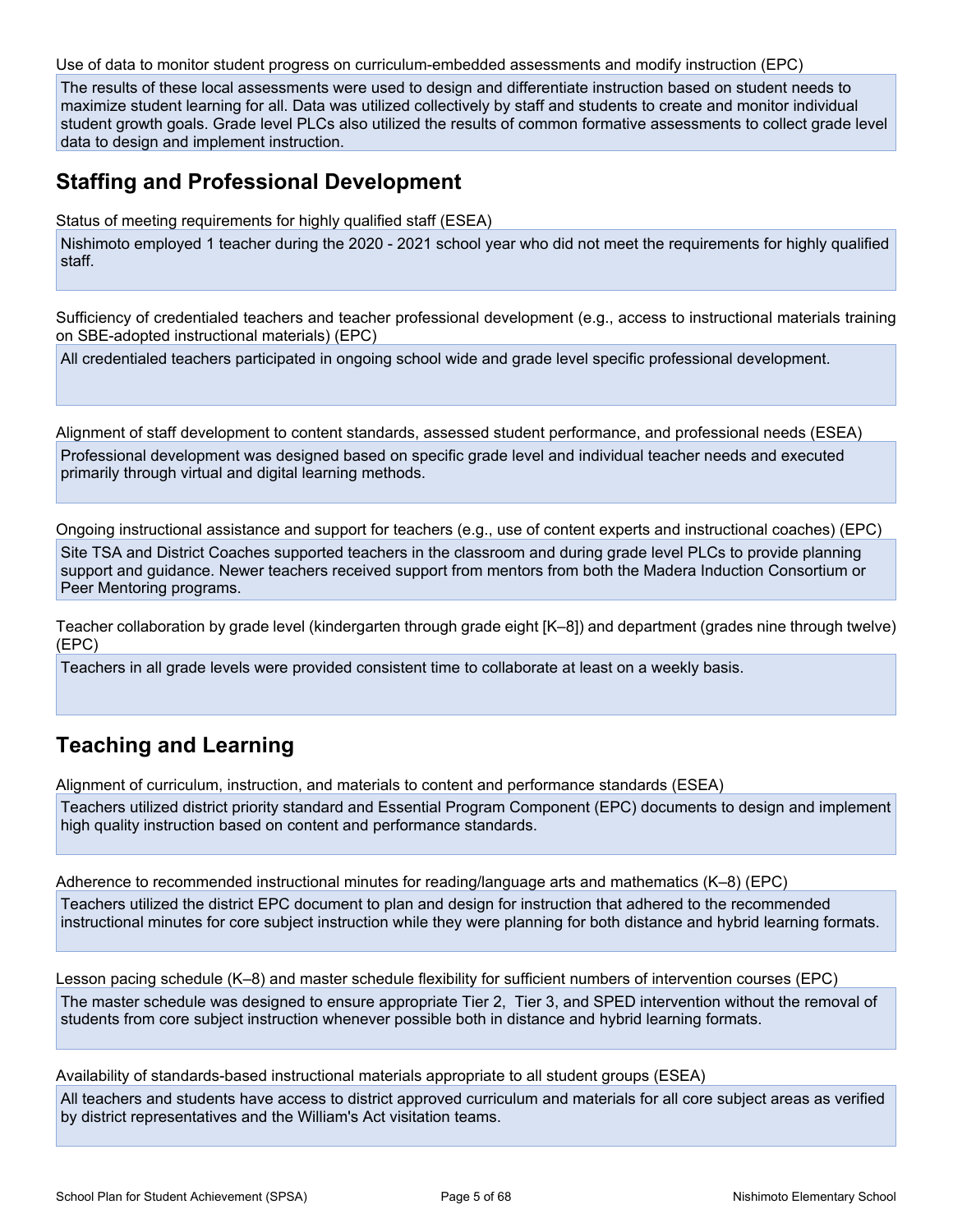Use of SBE-adopted and standards-aligned instructional materials, including intervention materials, and for high school students, access to standards-aligned core courses (EPC)

The District Office's Curriculum, Instruction and Assessment department make sure that all of the instructional materials are standard-aligned.

### **Opportunity and Equal Educational Access**

Services provided by the regular program that enable underperforming students to meet standards (ESEA) Curriculum and training were provided to the RTI TSA in order to meet the needs of Tier 3 underperforming students.

#### Evidence-based educational practices to raise student achievement

The implementation of district instructional practices to raise student achievement included:

- Thinking Maps
- Write from the Beginning
- Kagan Structures
- Read Alouds/Guided Reading/Close Reading
- Project-Based Learning
- Integrated Curriculum
- Collaborative Groups/Breakout Rooms
- Academic Talk
- Arguing from evidence
- Higher-Order Questions
- Number Talks/Mathematical Discourse
- 15-Day Planning Mathematics
- Path to Proficiency Strategies (ELD)
- Distance learning best practices
- Engagement strategies for distance learning.

### **Parental Engagement**

Resources available from family, school, district, and community to assist under-achieving students (ESEA)

All meetings for parents and families were held virtually over Zoom this year. Translation services were provided at all parent meetings.

Involvement of parents, community representatives, classroom teachers, other school personnel, and students in secondary schools, in the planning, implementation, and evaluation of ConApp programs (5 California Code of Regulations 3932)

Parents are given the opportunities to engage and provide school input through School Site Council, English Language Advisory Committee, District English Language Advisory Committee, Parent Advisory Council, and Nishimoto Parent Teacher Organization. Parents were also encouraged to attend and participate in Town Hall meetings and webinars about re-opening and safe school measures.

#### Funding

Services provided by categorical funds that enable underperforming students to meet standards (ESEA)

Supplies are purchased to support Tier 2 intervention in the classrooms and Tier 3 intervention with the RTI TSA. Professional Development in ELA, ELD, Math, and PBIS. Teacher extra time and subs to plan and collaborate. Educational supplies, materials, and technology that are used for parents, library, and in the classroom.

Fiscal support (EPC)

Title I Parent Ed and Professional Development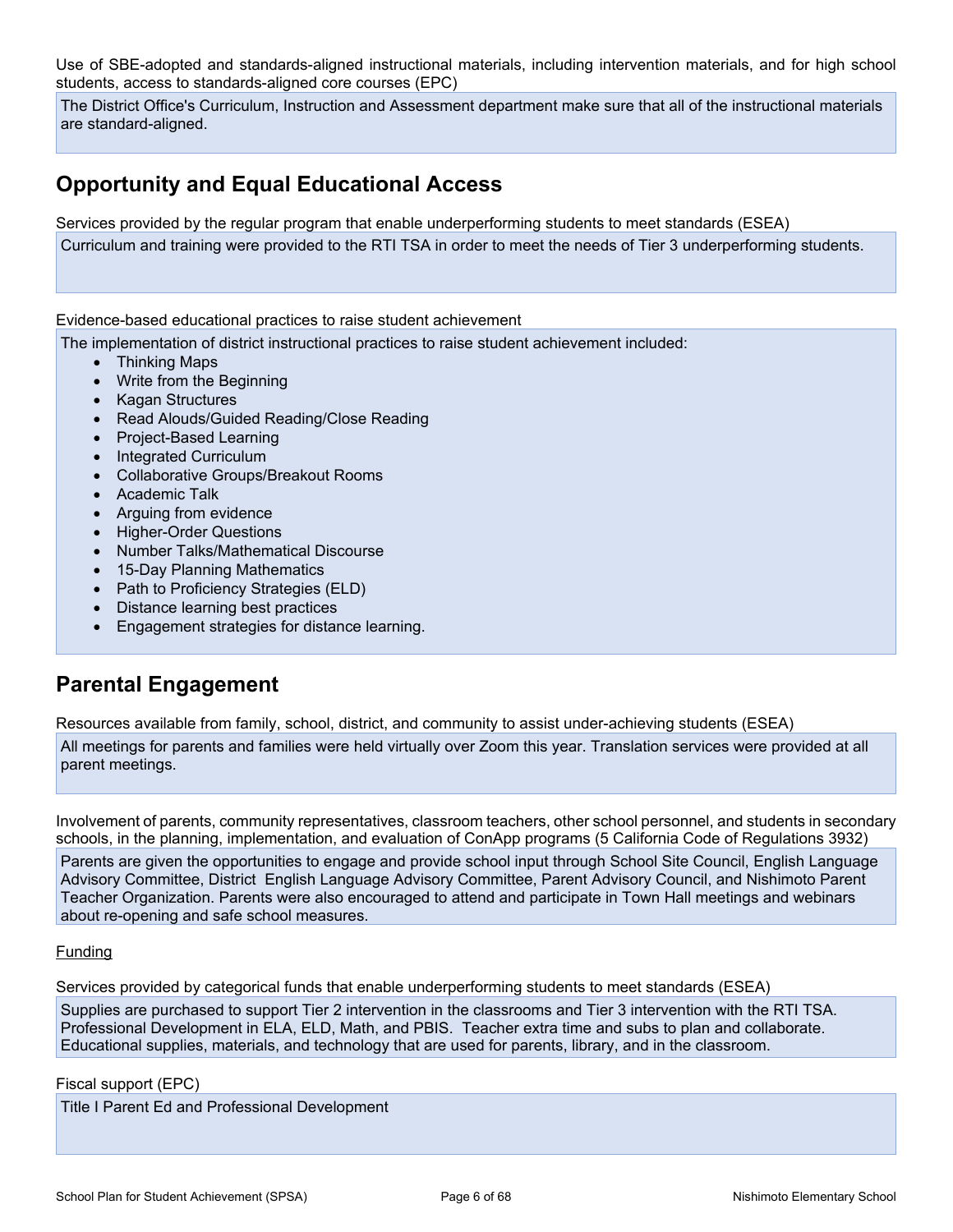## **Stakeholder Involvement**

How, when, and with whom did the school consult as part of the planning process for this SPSA/Annual Review and Update?

#### **Involvement Process for the SPSA and Annual Review and Update**

The input was sought from many sources. The administration met with the leadership team to look at school-wide data and brainstorm priorities. It was determined that maintaining our RTI support to 1 staff member was a top priority as well as continuing site licenses for supplemental programs. With the site initiative focus continuing with strategic, intentional common planning, money will continue to be set aside for teacher extra time as well as substitutes for teacher release. Additional input was sought from ELAC and SSC. The budget was reviewed and approved by SSC in May.

## **Resource Inequities**

Briefly identify and describe any resource inequities identified as a result of the required needs assessment, as applicable.

#### GREATEST PROGRESS

It is difficult to define the greatest areas of need and progress due to schools being in a distance learning format in the first three quarters of the school year and a hybrid model in the last quarter due to the Coronavirus. We did not participate in state testing through the Smarter Balanced Assessment Consortium last year and will not participate this year as well. In lieu of state testing this year, Nishimoto will continue to administer the NWEA assessment to measure progress.

We are in the fourth year of PBIS. Due to being in a distance and hybrid learning format, we saw suspension and discipline referral rates drop dramatically this year.

During the 2020 -2021 school year, Nishimoto focused on providing a high-quality distance learning program, incorporating priority standards and core materials in a virtual setting. In addition, in response to an increase in Ds and Fs in the distance learning platform, we focused on best practices for grading and engaged in a professional learning cycle to improve the quality of what our letter grades were measuring.

#### GREATEST NEEDS

This year has been extremely challenging as we have had to completely redefine and overhaul the way that we operated as a school. Attendance and engagement in a distance learning format continued to be a struggle all year long and we anticipate it will create some additional gaps in learning for upcoming years.

Our NWEA data for this year is showing us that overall our students (3-6) are not making the amount of growth they should be, but instead are losing ground as demonstrated in the table below:

NWEA Fall Winter Spring (will be taken in May) Reading Math Reading Math Reading Math Reading Math Reading Math Above National Norm 30.4% 19.9% 20.4% 16.6% Below National Norm 69.6% 80.1% 79.6% 83.4%

These results are also significantly lower than our students were last year, especially in the area of math.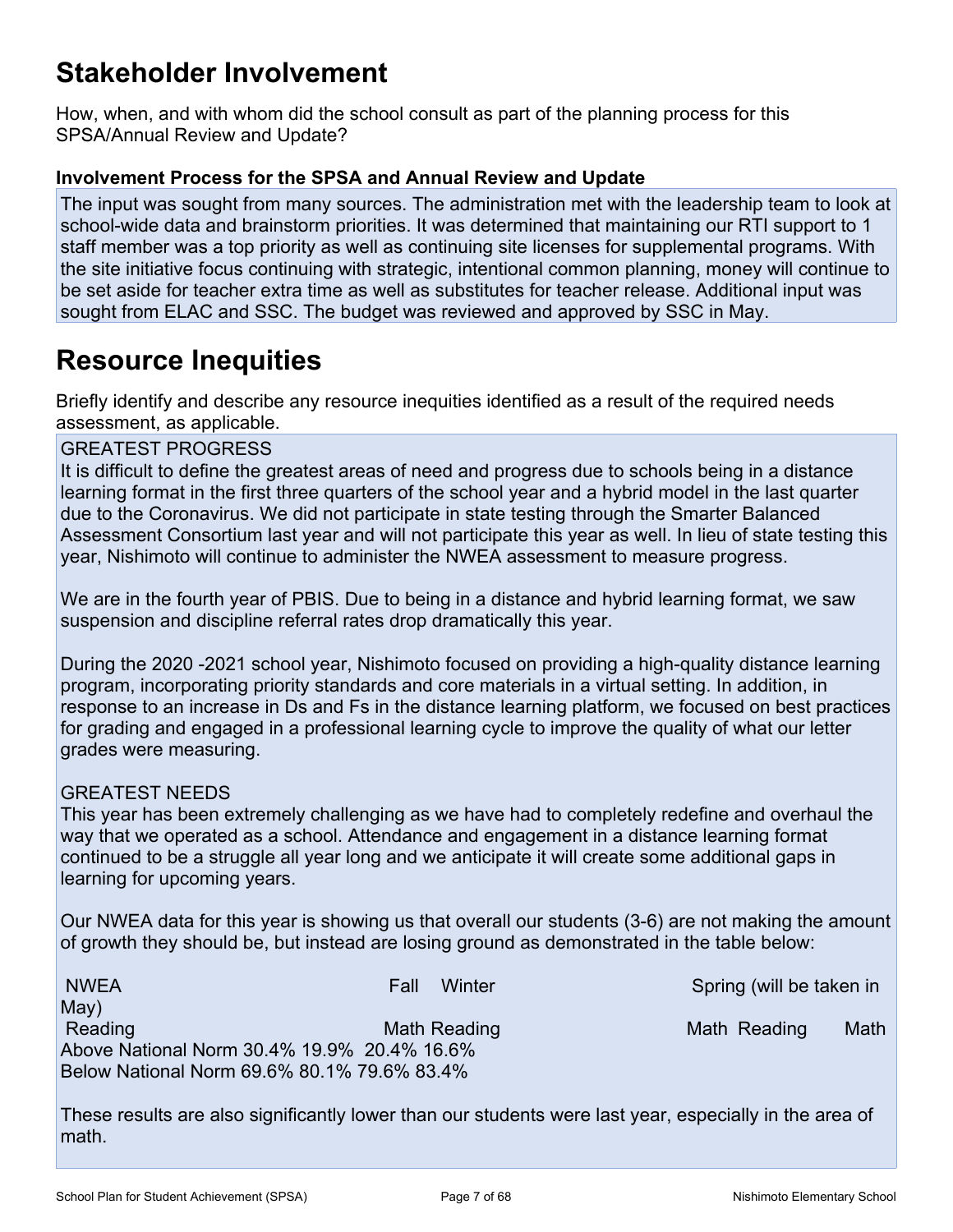To address these site needs, we will continue to plan and implement professional development around the areas of ELD, Balanced Literacy, and Conceptual Mathematics Instruction. Teachers will be released to work together in PLCs, as well as time to observe each other and participate in coaching cycles. Our PLCs will also include more time for vertical articulation between grade levels. Depending on the model of school re-openings the school will be implementing and the levels of learning loss we observe as a result of the school closures, we will re-act and allocate resources in the areas of our strongest needs.

#### PERFORMANCE GAPS

The subgroup, Students with Disabilities, scored significantly lower than school-wide averages on NWEA.

The subgroup, English Learners, scored significantly lower than school-wide averages on NWEA.

We will take steps to support the SPED teachers in their professional development. We welcomed two new SDC classes at Nishimoto this year which has allowed for an SDC PLC. This increased the number of SPED students in our population that are in the testing range.

We will continue to work as staff on ensuring that English Learners are receiving high-quality instruction in designated ELD as well as incorporating strategies to support language during core academic instruction.

#### INCREASED OR IMPROVED SERVICES

All students at Nishimoto Elementary, including low-income students, English Learners, and foster youth will benefit from good first teaching. Where needed, teachers will be supported with providing targeted Tier 2 intervention. Tier 2 interventions will occur in the classroom. Classroom teachers will diagnose, prescribe, and implement interventions. Our RtI TSA and District DACs will provide PD, coaching, co-teaching, and support when needed to implement interventions.

We will target our efforts on improving classroom instruction for both first instruction as well as for intervention. This will be especially important when we return to school and have to contend with learning loss. We will continue to focus on building teacher capacity in lesson design and delivery, enhance collaboration amongst grade-level teams through PLCs, and reinforce the importance of intentionality in planning. Professional development will be provided in the areas of:

- ELL principles and language objectives
- ELD Standards
- Differentiating instruction to positively impact student achievement
- Developing a heightened awareness and preparedness for increasing student academic talk during lessons and the impact this can have on engagement and overall effectiveness on instruction and learning.
- Developing language through student discourse, higher-order questions, justification of answers, providing opportunities for cooperative learning.
- Developing all students' conceptual understanding and fluency in mathematics
- Implementing a Balanced Literacy program in all grade levels.
- Designing and implementing effective distance learning models in case of additional school closures.
- An additional focus on social-emotional learning and trauma-informed practices as students return to school after COVID.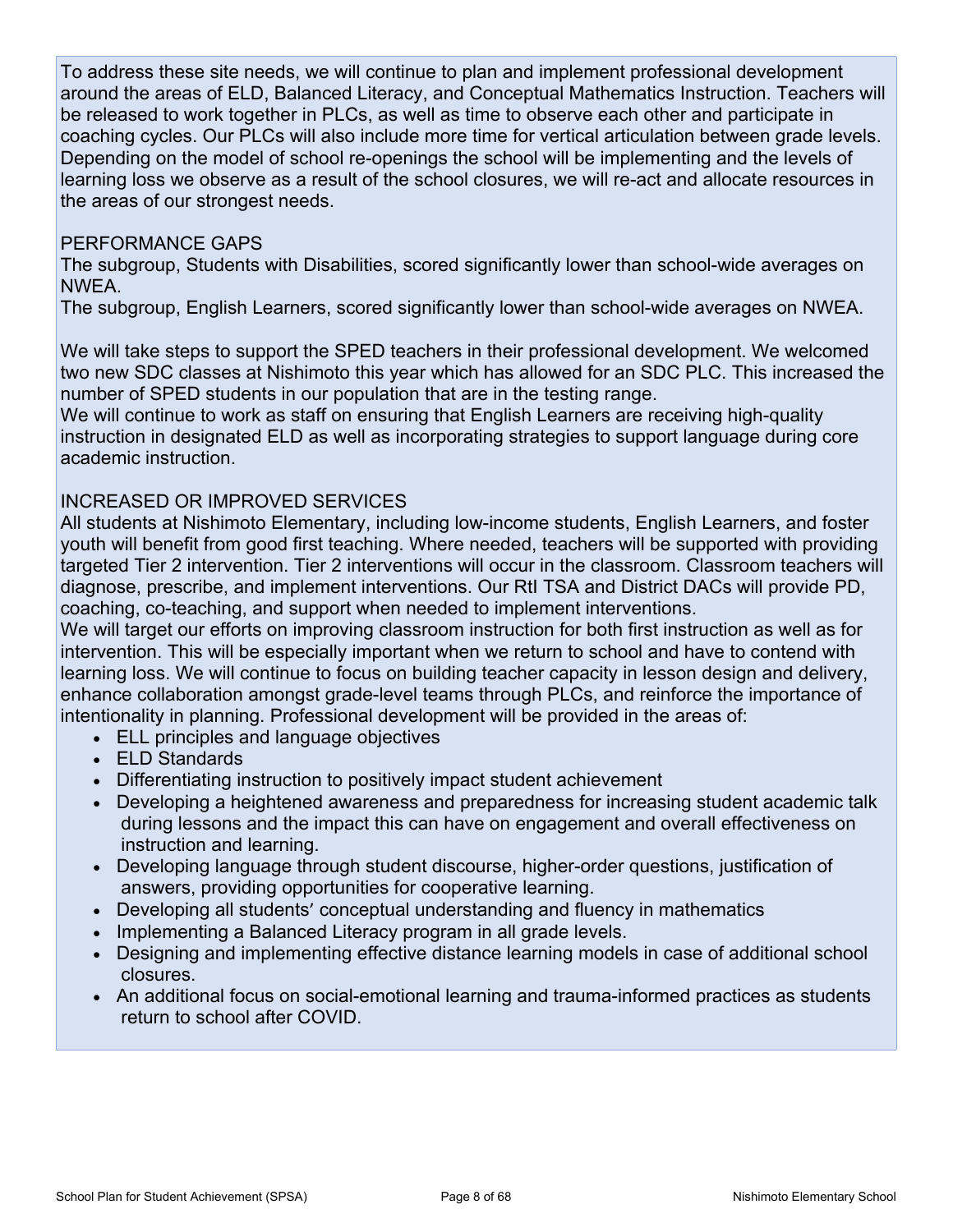|                             |           |                              | <b>Student Enrollment by Subgroup</b> |                           |         |              |  |  |  |
|-----------------------------|-----------|------------------------------|---------------------------------------|---------------------------|---------|--------------|--|--|--|
|                             |           | <b>Percent of Enrollment</b> |                                       | <b>Number of Students</b> |         |              |  |  |  |
| <b>Student Group</b>        | $17 - 18$ | $18-19$                      | $19 - 20$                             | $17 - 18$                 | $18-19$ | 19-20        |  |  |  |
| American Indian             | 0.78%     | 0.68%                        | 0.96%                                 | 6                         | 5       | 7            |  |  |  |
| African American            | 0.91%     | 1.89%                        | 1.1%                                  | 7                         | 14      | 8            |  |  |  |
| Asian                       | 0.13%     | $\%$                         | 0.14%                                 |                           |         |              |  |  |  |
| <b>Filipino</b>             | 0.13%     | $\%$                         | $0\%$                                 |                           |         | $\mathbf{0}$ |  |  |  |
| Hispanic/Latino             | 94.65%    | 93.92%                       | 93.53%                                | 726                       | 695     | 679          |  |  |  |
| <b>Pacific Islander</b>     | 0.13%     | 0.14%                        | 0%                                    |                           |         | 0            |  |  |  |
| <b>White</b>                | 2.74%     | 2.84%                        | 3.31%                                 | 21                        | 21      | 24           |  |  |  |
| <b>Multiple/No Response</b> | $\%$      | 0.14%                        | 0.83%                                 |                           |         |              |  |  |  |
|                             |           |                              | <b>Total Enrollment</b>               | 767                       | 740     | 726          |  |  |  |

### **Student Enrollment Enrollment By Student Group**

### **Student Enrollment Enrollment By Grade Level**

|                         | <b>Student Enrollment by Grade Level</b> |         |           |  |  |  |  |  |  |  |  |  |  |
|-------------------------|------------------------------------------|---------|-----------|--|--|--|--|--|--|--|--|--|--|
|                         | <b>Number of Students</b>                |         |           |  |  |  |  |  |  |  |  |  |  |
| Grade                   | $17 - 18$                                | $18-19$ | $19 - 20$ |  |  |  |  |  |  |  |  |  |  |
| Kindergarten            | 118                                      | 118     | 119       |  |  |  |  |  |  |  |  |  |  |
| Grade 1                 | 104                                      | 104     | 94        |  |  |  |  |  |  |  |  |  |  |
| Grade 2                 | 91                                       | 101     | 108       |  |  |  |  |  |  |  |  |  |  |
| Grade3                  | 111                                      | 95      | 95        |  |  |  |  |  |  |  |  |  |  |
| Grade 4                 | 105                                      | 107     | 103       |  |  |  |  |  |  |  |  |  |  |
| Grade 5                 | 109                                      | 107     | 101       |  |  |  |  |  |  |  |  |  |  |
| Grade 6                 | 129                                      | 108     | 106       |  |  |  |  |  |  |  |  |  |  |
| <b>Total Enrollment</b> | 767                                      | 740     | 726       |  |  |  |  |  |  |  |  |  |  |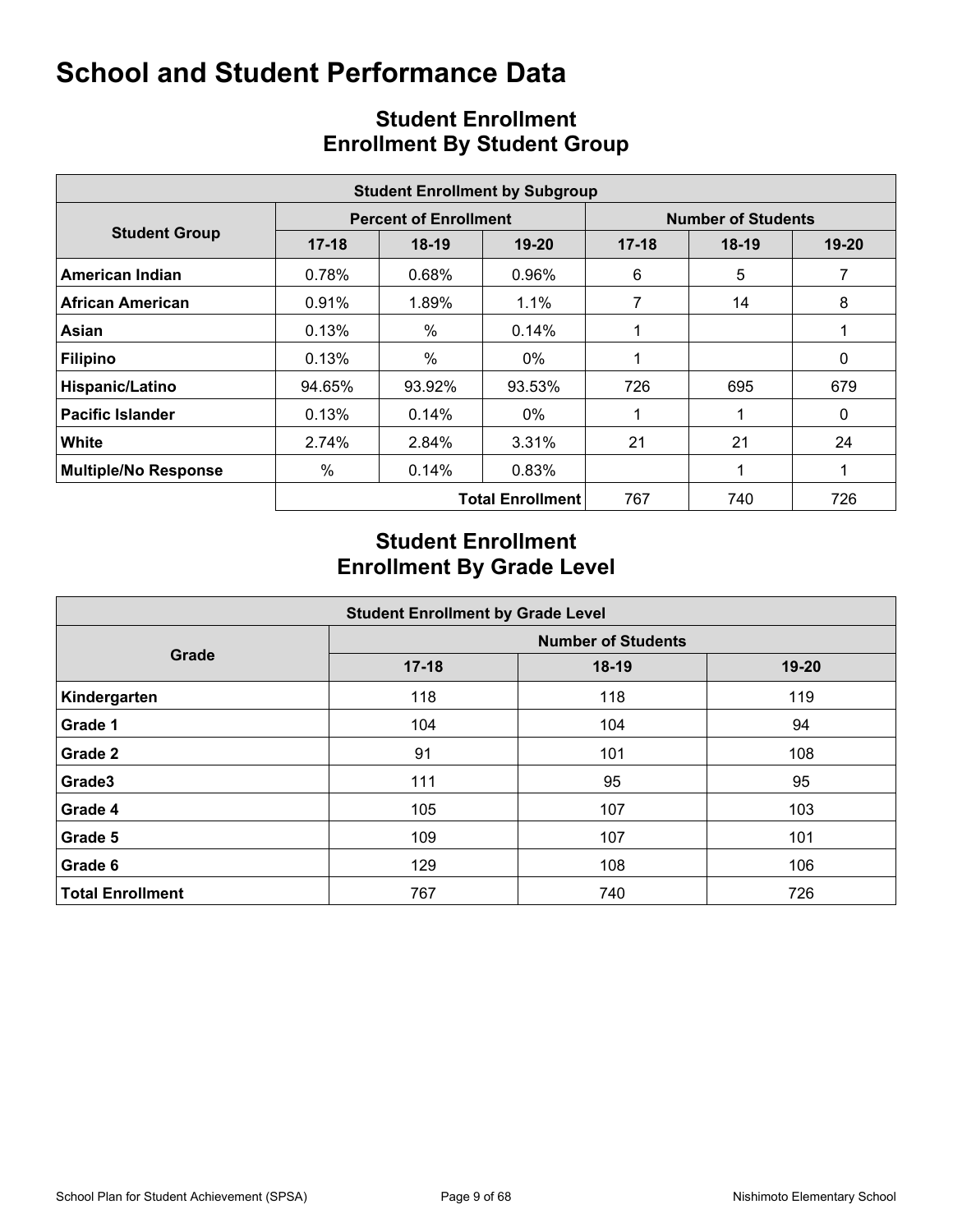### **Student Enrollment English Learner (EL) Enrollment**

| <b>English Learner (EL) Enrollment</b>               |           |                           |           |                            |         |           |  |  |  |  |  |  |  |
|------------------------------------------------------|-----------|---------------------------|-----------|----------------------------|---------|-----------|--|--|--|--|--|--|--|
|                                                      |           | <b>Number of Students</b> |           | <b>Percent of Students</b> |         |           |  |  |  |  |  |  |  |
| <b>Student Group</b>                                 | $17 - 18$ | $18-19$                   | $19 - 20$ | $17 - 18$                  | $18-19$ | $19 - 20$ |  |  |  |  |  |  |  |
| <b>English Learners</b>                              | 344       | 333                       | 244       | 44.9%                      | 45.0%   | 33.6%     |  |  |  |  |  |  |  |
| <b>Fluent English Proficient (FEP)</b>               | 118       | 94                        | 153       | 15.4%                      | 12.7%   | 21.1%     |  |  |  |  |  |  |  |
| <b>Reclassified Fluent English Proficient (RFEP)</b> | 51        | 32                        | 98        | 14.1%                      | 9.3%    | 29.4%     |  |  |  |  |  |  |  |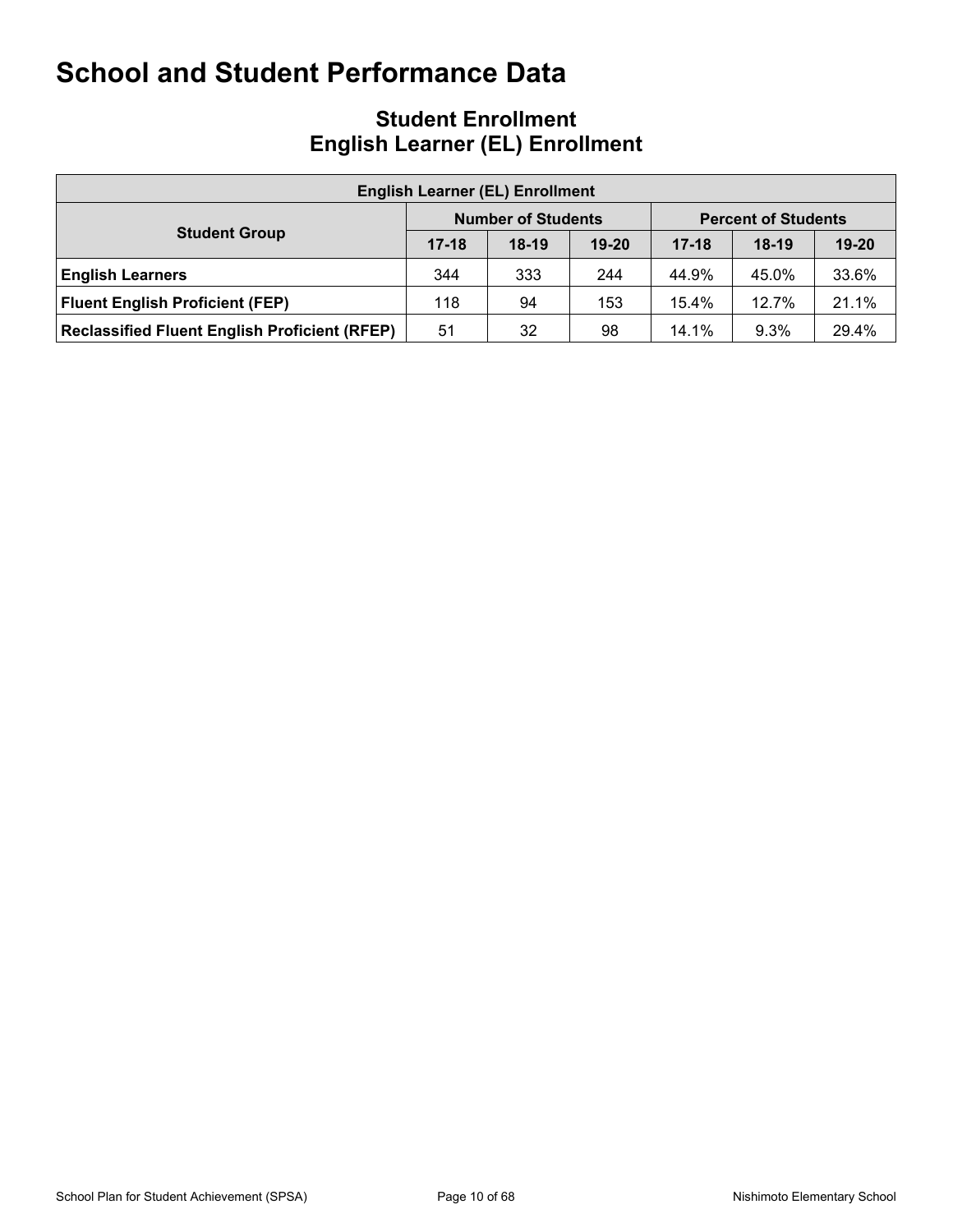### **CAASPP Results English Language Arts/Literacy (All Students)**

|                   |       |                        |         |         |                      | <b>Overall Participation for All Students</b> |                               |                    |     |                        |           |         |  |
|-------------------|-------|------------------------|---------|---------|----------------------|-----------------------------------------------|-------------------------------|--------------------|-----|------------------------|-----------|---------|--|
| Grade             |       | # of Students Enrolled |         |         | # of Students Tested |                                               |                               | # of Students with |     | % of Enrolled Students |           |         |  |
| Level             | 16-17 | $17 - 18$              | $18-19$ | $16-17$ | $17 - 18$            | $18-19$                                       | $17 - 18$<br>$18-19$<br>16-17 |                    |     | $16-17$                | $17 - 18$ | $18-19$ |  |
| Grade 3           | 120   | 112                    | 95      | 119     | 112                  | 94                                            | 119                           | 112                | 94  | 99.2                   | 100       | 98.9    |  |
| Grade 4           | 115   | 107                    | 102     | 114     | 107                  | 101                                           | 114                           | 107                | 101 | 99.1                   | 100       | 99      |  |
| Grade 5           | 131   | 113                    | 108     | 130     | 112                  | 108                                           | 130                           | 112                | 108 | 99.2                   | 99.1      | 100     |  |
| Grade 6           | 104   | 135                    | 110     | 104     | 132                  | 109                                           | 104                           | 132                | 109 | 100                    | 97.8      | 99.1    |  |
| <b>All Grades</b> | 470   | 467                    | 415     | 467     | 463                  | 412                                           | 467                           | 463                | 412 | 99.4                   | 99.1      | 99.3    |  |

\* The "% of Enrolled Students Tested" showing in this table is not the same as "Participation Rate" for federal accountability purposes.

|                   | <b>Overall Achievement for All Students</b> |                         |       |       |            |       |                |  |  |                       |                         |                                               |                |       |                                                                                                                       |
|-------------------|---------------------------------------------|-------------------------|-------|-------|------------|-------|----------------|--|--|-----------------------|-------------------------|-----------------------------------------------|----------------|-------|-----------------------------------------------------------------------------------------------------------------------|
| Grade             |                                             | <b>Mean Scale Score</b> |       |       | % Standard |       | % Standard Met |  |  | % Standard Nearly     |                         |                                               | % Standard Not |       |                                                                                                                       |
| Level             |                                             |                         |       |       |            |       |                |  |  |                       |                         |                                               |                |       | 16-17   17-18   18-19   16-17   17-18   18-19   16-17   17-18   18-19   16-17   17-18   18-19   16-17   17-18   18-19 |
| Grade 3           | 2360.                                       | 2396.                   | 2387  | 5.88  | 11.61      | 9.57  | 11.76          |  |  | 24.11   15.96   28.57 | 26.79                   | 36.17                                         | 53.78 37.50    |       | 38.30                                                                                                                 |
| Grade 4           | 2409.                                       | l 2414.                 | 2423. | 7.89  | 7.48       | 11.88 | 14.04          |  |  | 15.89   22.77   27.19 | $127.10$ $\overline{ }$ | 12.87                                         | 50.88          | 49.53 | 52.48                                                                                                                 |
| Grade 5           | 2443.                                       | 2443.                   | 2466. | 3.08  | 6.25       | 11.11 |                |  |  |                       |                         | 26.92   21.43   23.15   22.31   25.00   25.93 | 47.69   47.32  |       | 39.81                                                                                                                 |
| Grade 6           | 2513.                                       | 2507.                   | 2492. | 12.50 | 9.85       | 7.34  | 34.62          |  |  |                       |                         | 29.55   31.19   25.00   32.58   28.44         | 27.88   28.03  |       | 33.03                                                                                                                 |
| <b>All Grades</b> | N/A                                         | N/A                     | N/A   | 7.07  | 8.86       | 9.95  | 21.63          |  |  |                       |                         | 23.11 23.54 25.70 28.08 25.73                 | 45.61          | 39.96 | 40.78                                                                                                                 |

| Reading<br>Demonstrating understanding of literary and non-fictional texts |       |                  |         |       |                       |         |                  |           |         |  |  |  |  |
|----------------------------------------------------------------------------|-------|------------------|---------|-------|-----------------------|---------|------------------|-----------|---------|--|--|--|--|
|                                                                            |       | % Above Standard |         |       | % At or Near Standard |         | % Below Standard |           |         |  |  |  |  |
| <b>Grade Level</b>                                                         | 16-17 | $17 - 18$        | $18-19$ | 16-17 | $17 - 18$             | $18-19$ | $16-17$          | $17 - 18$ | $18-19$ |  |  |  |  |
| Grade 3                                                                    | 7.56  | 11.61            | 6.38    | 32.77 | 50.00                 | 54.26   | 59.66            | 38.39     | 39.36   |  |  |  |  |
| Grade 4                                                                    | 7.02  | 9.35             | 14.85   | 44.74 | 48.60                 | 37.62   | 48.25            | 42.06     | 47.52   |  |  |  |  |
| Grade 5                                                                    | 8.46  | 14.29            | 12.96   | 43.08 | 41.96                 | 48.15   | 48.46            | 43.75     | 38.89   |  |  |  |  |
| Grade 6                                                                    | 20.19 | 13.64            | 16.51   | 42.31 | 44.70                 | 40.37   | 37.50            | 41.67     | 43.12   |  |  |  |  |
| <b>All Grades</b>                                                          | 10.49 | 12.31            | 12.86   | 40.69 | 46.22                 | 44.90   | 48.82            | 41.47     | 42.23   |  |  |  |  |

| Writing<br>Producing clear and purposeful writing             |           |           |         |       |           |         |         |           |         |  |  |  |  |
|---------------------------------------------------------------|-----------|-----------|---------|-------|-----------|---------|---------|-----------|---------|--|--|--|--|
| % Above Standard<br>% At or Near Standard<br>% Below Standard |           |           |         |       |           |         |         |           |         |  |  |  |  |
| <b>Grade Level</b>                                            | $16 - 17$ | $17 - 18$ | $18-19$ | 16-17 | $17 - 18$ | $18-19$ | $16-17$ | $17 - 18$ | $18-19$ |  |  |  |  |
| Grade 3                                                       | 5.88      | 11.61     | 7.45    | 42.86 | 43.75     | 52.13   | 51.26   | 44.64     | 40.43   |  |  |  |  |
| Grade 4                                                       | 4.39      | 6.54      | 13.86   | 46.49 | 42.06     | 44.55   | 49.12   | 51.40     | 41.58   |  |  |  |  |
| Grade 5                                                       | 6.92      | 8.93      | 18.52   | 48.46 | 41.96     | 44.44   | 44.62   | 49.11     | 37.04   |  |  |  |  |
| Grade 6                                                       | 19.23     | 18.18     | 11.93   | 50.96 | 48.48     | 55.05   | 29.81   | 33.33     | 33.03   |  |  |  |  |
| <b>All Grades</b>                                             | 8.78      | 11.66     | 13.11   | 47.11 | 44.28     | 49.03   | 44.11   | 44.06     | 37.86   |  |  |  |  |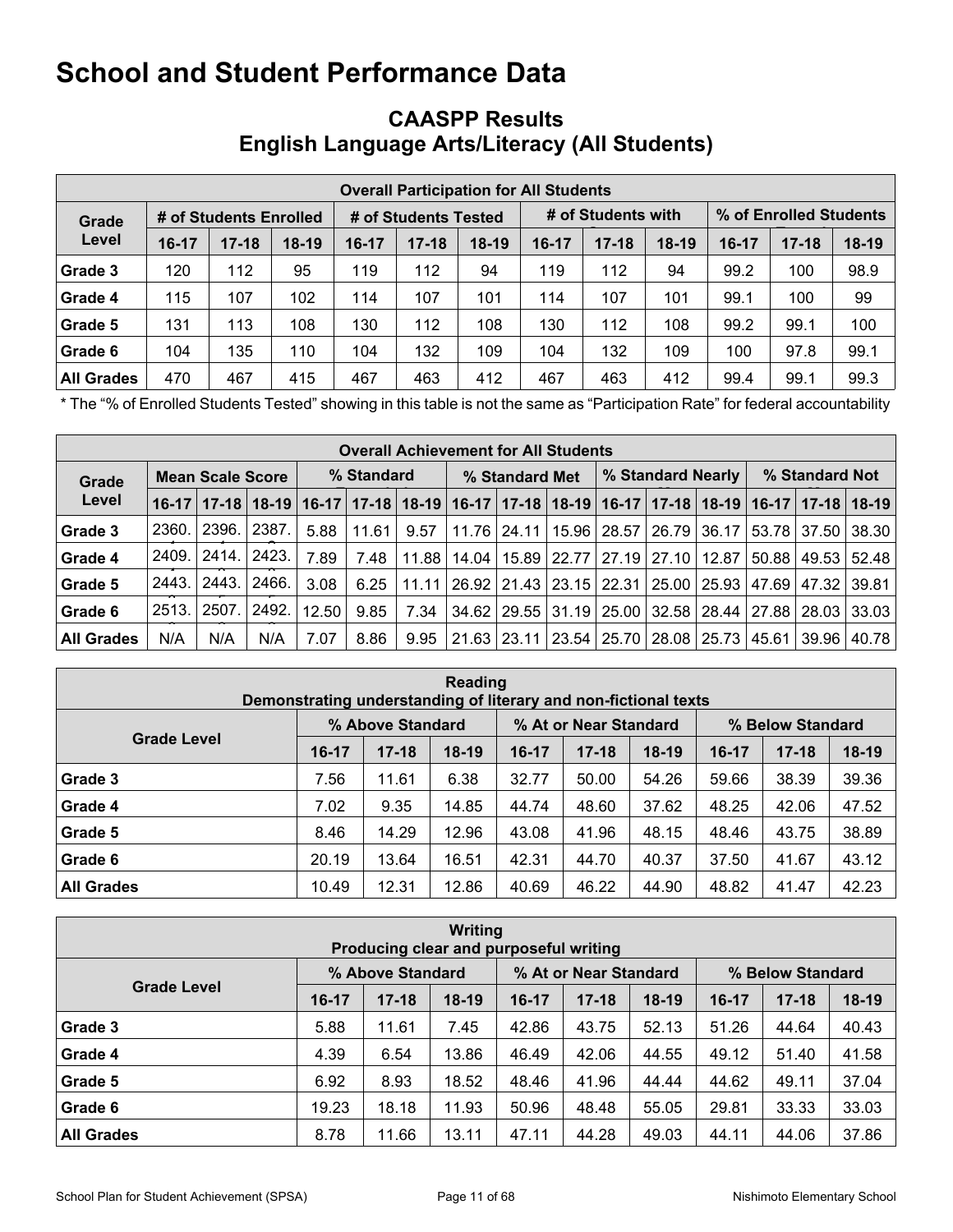| Listening<br>Demonstrating effective communication skills                           |       |           |         |       |           |         |       |           |         |  |  |  |  |
|-------------------------------------------------------------------------------------|-------|-----------|---------|-------|-----------|---------|-------|-----------|---------|--|--|--|--|
| % Above Standard<br>% At or Near Standard<br>% Below Standard<br><b>Grade Level</b> |       |           |         |       |           |         |       |           |         |  |  |  |  |
|                                                                                     | 16-17 | $17 - 18$ | $18-19$ | 16-17 | $17 - 18$ | $18-19$ | 16-17 | $17 - 18$ | $18-19$ |  |  |  |  |
| Grade 3                                                                             | 5.88  | 14.29     | 12.77   | 63.03 | 70.54     | 63.83   | 31.09 | 15.18     | 23.40   |  |  |  |  |
| Grade 4                                                                             | 6.14  | 5.61      | 8.91    | 50.88 | 69.16     | 68.32   | 42.98 | 25.23     | 22.77   |  |  |  |  |
| Grade 5                                                                             | 9.23  | 8.93      | 10.19   | 53.08 | 58.04     | 62.04   | 37.69 | 33.04     | 27.78   |  |  |  |  |
| Grade 6                                                                             | 17.31 | 9.09      | 11.93   | 58.65 | 68.18     | 57.80   | 24.04 | 22.73     | 30.28   |  |  |  |  |
| <b>All Grades</b>                                                                   | 9.42  | 9.50      | 10.92   | 56.32 | 66.52     | 62.86   | 34.26 | 23.97     | 26.21   |  |  |  |  |

|                                                               | <b>Research/Inquiry</b><br>Investigating, analyzing, and presenting information |           |         |       |           |         |         |           |         |  |  |  |  |  |
|---------------------------------------------------------------|---------------------------------------------------------------------------------|-----------|---------|-------|-----------|---------|---------|-----------|---------|--|--|--|--|--|
| % Above Standard<br>% At or Near Standard<br>% Below Standard |                                                                                 |           |         |       |           |         |         |           |         |  |  |  |  |  |
| <b>Grade Level</b>                                            | $16 - 17$                                                                       | $17 - 18$ | $18-19$ | 16-17 | $17 - 18$ | $18-19$ | $16-17$ | $17 - 18$ | $18-19$ |  |  |  |  |  |
| Grade 3                                                       | 5.88                                                                            | 14.29     | 7.45    | 38.66 | 51.79     | 58.51   | 55.46   | 33.93     | 34.04   |  |  |  |  |  |
| Grade 4                                                       | 16.67                                                                           | 9.35      | 7.92    | 43.86 | 57.01     | 46.53   | 39.47   | 33.64     | 45.54   |  |  |  |  |  |
| Grade 5                                                       | 10.77                                                                           | 11.61     | 18.52   | 43.85 | 39.29     | 38.89   | 45.38   | 49.11     | 42.59   |  |  |  |  |  |
| Grade 6                                                       | 23.08                                                                           | 21.21     | 18.35   | 50.96 | 55.30     | 54.13   | 25.96   | 23.48     | 27.52   |  |  |  |  |  |
| <b>All Grades</b>                                             | 13.70                                                                           | 14.47     | 13.35   | 44.11 | 50.97     | 49.27   | 42.18   | 34.56     | 37.38   |  |  |  |  |  |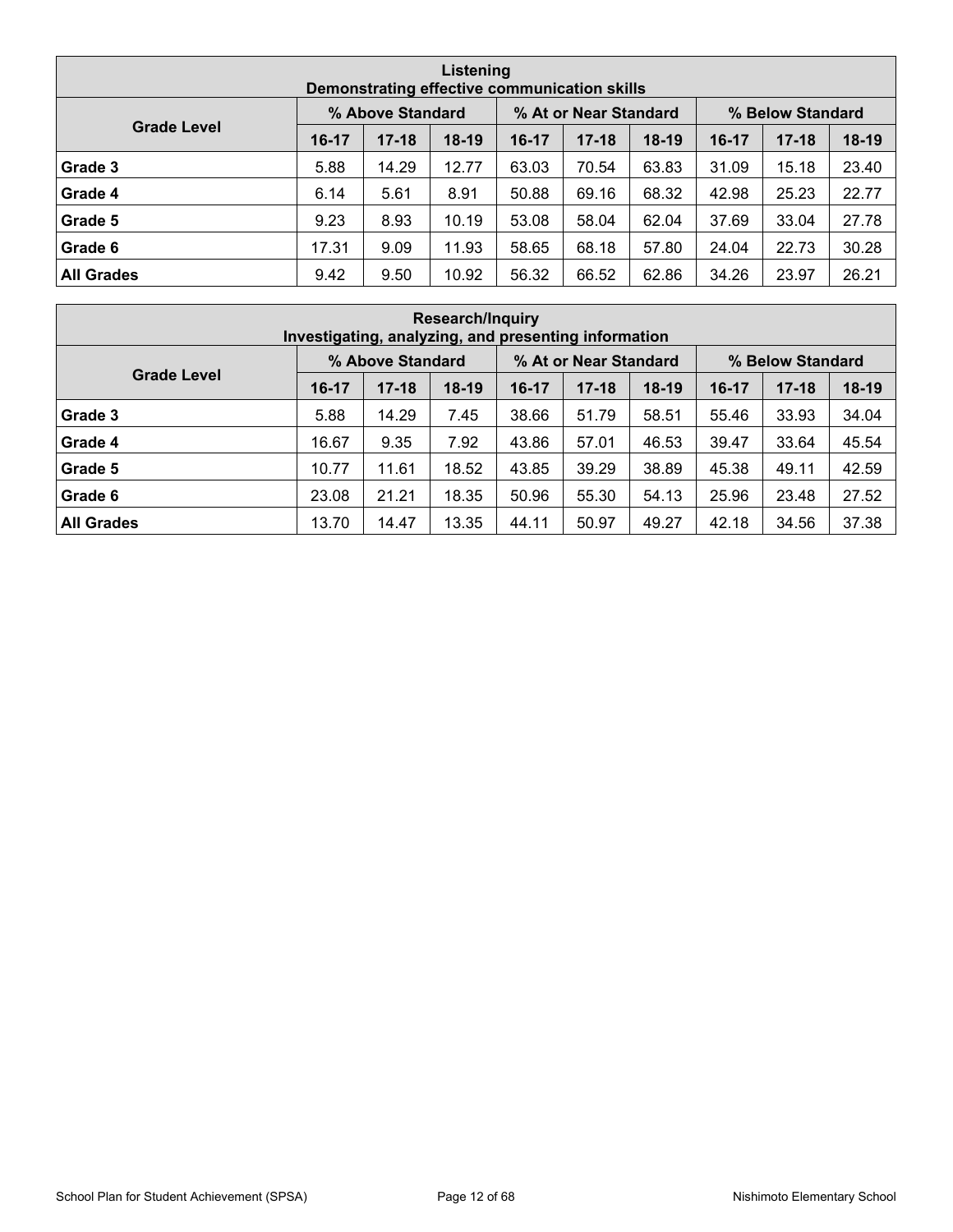|                   |         |                        |         |       |                      | <b>Overall Participation for All Students</b> |       |                    |         |                        |           |         |  |
|-------------------|---------|------------------------|---------|-------|----------------------|-----------------------------------------------|-------|--------------------|---------|------------------------|-----------|---------|--|
| Grade             |         | # of Students Enrolled |         |       | # of Students Tested |                                               |       | # of Students with |         | % of Enrolled Students |           |         |  |
| Level             | $16-17$ | $17 - 18$              | $18-19$ | 16-17 | $17 - 18$            | $18-19$                                       | 16-17 | $17 - 18$          | $18-19$ | $16-17$                | $17 - 18$ | $18-19$ |  |
| Grade 3           | 119     | 112                    | 95      | 119   | 112                  | 95                                            | 119   | 112                | 95      | 100                    | 100       | 100     |  |
| Grade 4           | 115     | 107                    | 102     | 115   | 106                  | 101                                           | 115   | 106                | 101     | 100                    | 99.1      | 99      |  |
| Grade 5           | 131     | 113                    | 108     | 131   | 112                  | 108                                           | 131   | 112                | 108     | 100                    | 99.1      | 100     |  |
| Grade 6           | 104     | 135                    | 110     | 104   | 135                  | 110                                           | 104   | 135                | 110     | 100                    | 100       | 100     |  |
| <b>All Grades</b> | 469     | 467                    | 415     | 469   | 465                  | 414                                           | 469   | 465                | 414     | 100                    | 99.6      | 99.8    |  |

### **CAASPP Results Mathematics (All Students)**

\* The "% of Enrolled Students Tested" showing in this table is not the same as "Participation Rate" for federal accountability purposes.

|                   | <b>Overall Achievement for All Students</b> |                         |       |       |                                                       |      |               |                |       |               |       |                               |                |                                       |       |
|-------------------|---------------------------------------------|-------------------------|-------|-------|-------------------------------------------------------|------|---------------|----------------|-------|---------------|-------|-------------------------------|----------------|---------------------------------------|-------|
| Grade             |                                             | <b>Mean Scale Score</b> |       |       | % Standard                                            |      |               | % Standard Met |       |               |       | % Standard Nearly             | % Standard Not |                                       |       |
| Level             | $16-17$                                     | $17 - 18$               |       |       | 18-19   16-17   17-18   18-19   16-17   17-18   18-19 |      |               |                |       | $16-17$       |       |                               |                | 17-18   18-19   16-17   17-18   18-19 |       |
| Grade 3           | 2391.                                       | 2407.                   | 2411. | 5.04  | 8.04                                                  | 8.42 |               | 21.85   28.57  |       | 30.53   29.41 | 25.89 | 130.53                        |                | 43.70   37.50                         | 30.53 |
| Grade 4           | 2426.                                       | 2428.                   | 2437. | 5.22  | 3.77                                                  | 4.95 | 14.78         | 13.21          | 17.82 | 38.26         | 45.28 | 44.55                         |                | 41.74 37.74 32.67                     |       |
| Grade 5           | 2456.                                       | 2446.                   | 2447. | 6.11  | 7.14                                                  | 6.48 | 12.98         | 11.61          | 5.56  | 31.30         | 27.68 | 37.04 L                       | 49.62          | 53.57                                 | 50.93 |
| Grade 6           | 2516.                                       | 2510.                   | 2475. | 16.35 | 16.30                                                 |      | 10.91   27.88 | 17.04          | 10.00 | 26.92         |       | 32.59   31.82   28.85   34.07 |                |                                       | 47.27 |
| <b>All Grades</b> | N/A                                         | N/A                     | N/A   | 7.89  | 9.25                                                  | 7.73 | 18.98         | 17.63          | 15.46 |               |       | 31.56 32.69 35.99             | 41.58          | 40.43                                 | 40.82 |

| <b>Concepts &amp; Procedures</b><br>Applying mathematical concepts and procedures |                                                               |           |       |       |           |         |         |           |         |  |
|-----------------------------------------------------------------------------------|---------------------------------------------------------------|-----------|-------|-------|-----------|---------|---------|-----------|---------|--|
|                                                                                   | % At or Near Standard<br>% Above Standard<br>% Below Standard |           |       |       |           |         |         |           |         |  |
| <b>Grade Level</b>                                                                | $16-17$                                                       | $17 - 18$ | 18-19 | 16-17 | $17 - 18$ | $18-19$ | $16-17$ | $17 - 18$ | $18-19$ |  |
| Grade 3                                                                           | 11.76                                                         | 23.21     | 26.32 | 42.02 | 36.61     | 40.00   | 46.22   | 40.18     | 33.68   |  |
| Grade 4                                                                           | 11.30                                                         | 6.60      | 14.85 | 29.57 | 38.68     | 38.61   | 59.13   | 54.72     | 46.53   |  |
| Grade 5                                                                           | 12.21                                                         | 9.82      | 10.19 | 25.95 | 25.89     | 31.48   | 61.83   | 64.29     | 58.33   |  |
| Grade 6                                                                           | 30.77                                                         | 20.00     | 11.82 | 29.81 | 34.81     | 28.18   | 39.42   | 45.19     | 60.00   |  |
| <b>All Grades</b>                                                                 | 15.99                                                         | 15.27     | 15.46 | 31.77 | 33.98     | 34.30   | 52.24   | 50.75     | 50.24   |  |

| Problem Solving & Modeling/Data Analysis<br>Using appropriate tools and strategies to solve real world and mathematical problems |         |           |         |           |           |         |           |           |                  |  |  |
|----------------------------------------------------------------------------------------------------------------------------------|---------|-----------|---------|-----------|-----------|---------|-----------|-----------|------------------|--|--|
| % Above Standard<br>% At or Near Standard                                                                                        |         |           |         |           |           |         |           |           | % Below Standard |  |  |
| <b>Grade Level</b>                                                                                                               | $16-17$ | $17 - 18$ | $18-19$ | $16 - 17$ | $17 - 18$ | $18-19$ | $16 - 17$ | $17 - 18$ | $18-19$          |  |  |
| Grade 3                                                                                                                          | 8.40    | 9.82      | 8.42    | 45.38     | 50.00     | 58.95   | 46.22     | 40.18     | 32.63            |  |  |
| Grade 4                                                                                                                          | 8.70    | 5.66      | 8.91    | 40.00     | 42.45     | 38.61   | 51.30     | 51.89     | 52.48            |  |  |
| Grade 5                                                                                                                          | 5.34    | 7.14      | 2.78    | 37.40     | 35.71     | 40.74   | 57.25     | 57.14     | 56.48            |  |  |
| Grade 6                                                                                                                          | 20.19   | 16.30     | 8.18    | 44.23     | 44.44     | 38.18   | 35.58     | 39.26     | 53.64            |  |  |
| <b>All Grades</b>                                                                                                                | 10.23   | 10.11     | 7.00    | 41.58     | 43.23     | 43.72   | 48.19     | 46.67     | 49.28            |  |  |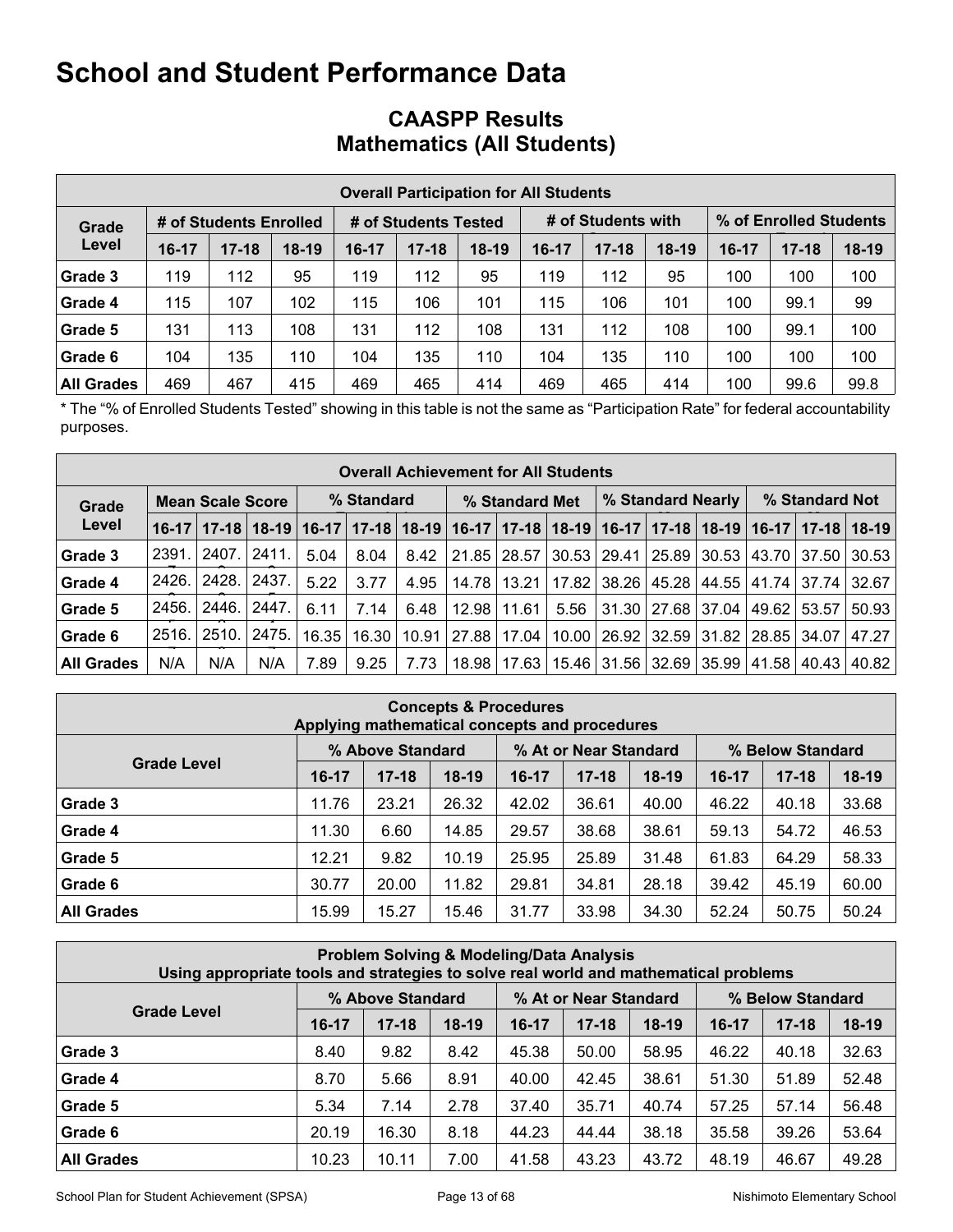| <b>Communicating Reasoning</b><br>Demonstrating ability to support mathematical conclusions |                                                               |           |         |       |           |         |         |           |         |  |
|---------------------------------------------------------------------------------------------|---------------------------------------------------------------|-----------|---------|-------|-----------|---------|---------|-----------|---------|--|
|                                                                                             | % At or Near Standard<br>% Above Standard<br>% Below Standard |           |         |       |           |         |         |           |         |  |
| <b>Grade Level</b>                                                                          | $16 - 17$                                                     | $17 - 18$ | $18-19$ | 16-17 | $17 - 18$ | $18-19$ | $16-17$ | $17 - 18$ | $18-19$ |  |
| Grade 3                                                                                     | 10.08                                                         | 13.39     | 13.68   | 49.58 | 50.00     | 57.89   | 40.34   | 36.61     | 28.42   |  |
| Grade 4                                                                                     | 9.57                                                          | 5.66      | 8.91    | 44.35 | 42.45     | 50.50   | 46.09   | 51.89     | 40.59   |  |
| Grade 5                                                                                     | 4.58                                                          | 7.14      | 5.56    | 45.80 | 35.71     | 36.11   | 49.62   | 57.14     | 58.33   |  |
| Grade 6                                                                                     | 22.12                                                         | 18.52     | 9.09    | 40.38 | 43.70     | 41.82   | 37.50   | 37.78     | 49.09   |  |
| <b>All Grades</b>                                                                           | 11.09                                                         | 11.61     | 9.18    | 45.20 | 43.01     | 46.14   | 43.71   | 45.38     | 44.69   |  |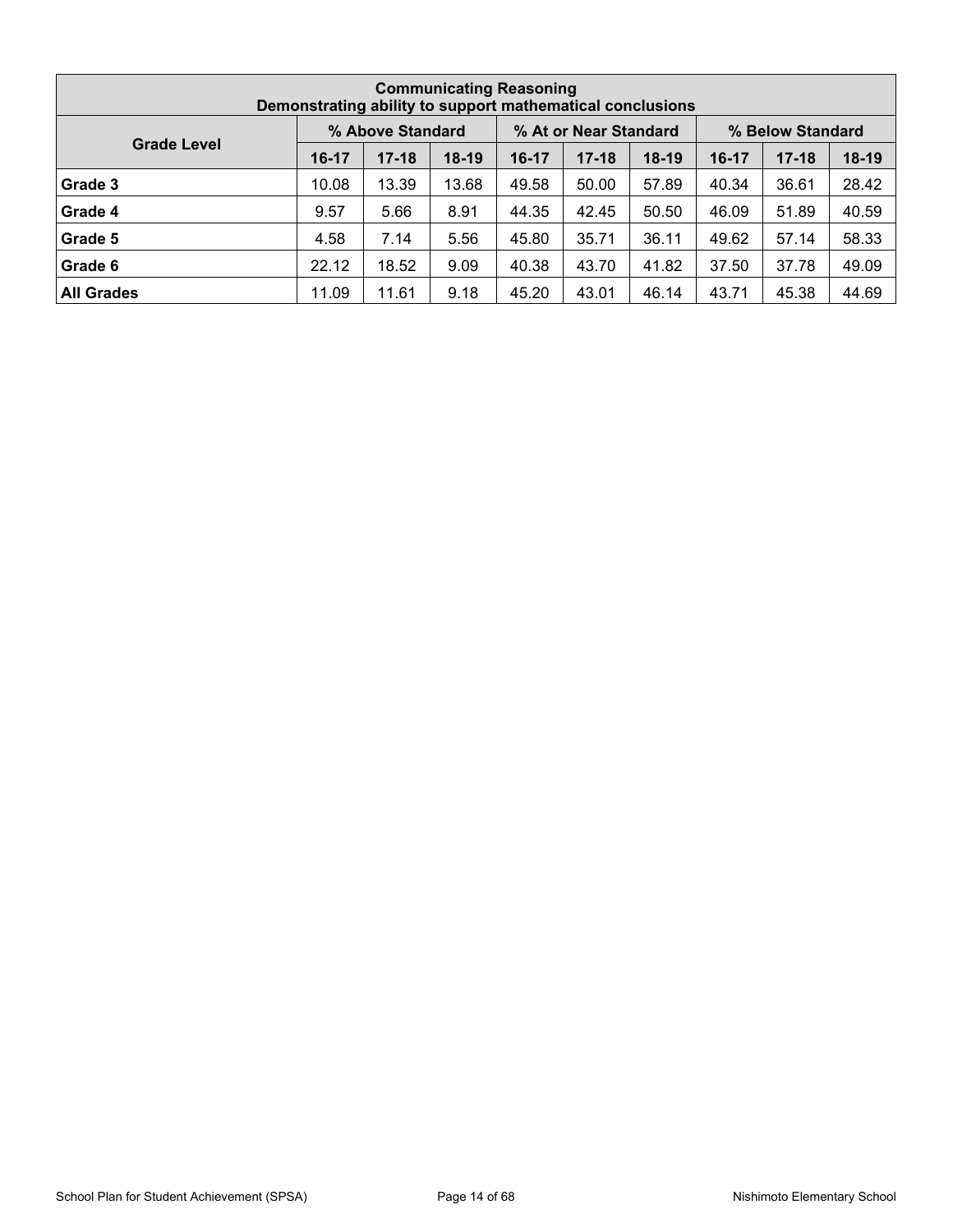| <b>ELPAC Summative Assessment Data</b><br>Number of Students and Mean Scale Scores for All Students |           |                |           |                      |           |                         |                                     |         |  |
|-----------------------------------------------------------------------------------------------------|-----------|----------------|-----------|----------------------|-----------|-------------------------|-------------------------------------|---------|--|
| Grade                                                                                               |           | <b>Overall</b> |           | <b>Oral Language</b> |           | <b>Written Language</b> | Number of<br><b>Students Tested</b> |         |  |
| Level                                                                                               | $17 - 18$ | $18-19$        | $17 - 18$ | $18-19$              | $17 - 18$ | $18-19$                 | $17 - 18$                           | $18-19$ |  |
| Grade K                                                                                             | 1427.6    | 1429.2         | 1433.2    | 1440.1               | 1414.5    | 1403.4                  | 63                                  | 53      |  |
| Grade 1                                                                                             | 1467.5    | 1457.6         | 1472.7    | 1458.7               | 1461.8    | 1455.7                  | 56                                  | 44      |  |
| Grade 2                                                                                             | 1488.7    | 1474.3         | 1481.6    | 1477.2               | 1495.4    | 1471.0                  | 48                                  | 26      |  |
| Grade 3                                                                                             | 1495.1    | 1475.5         | 1486.0    | 1474.4               | 1503.8    | 1476.3                  | 43                                  | 30      |  |
| Grade 4                                                                                             | 1502.9    | 1507.6         | 1492.3    | 1505.4               | 1513.1    | 1509.3                  | 38                                  | 32      |  |
| Grade 5                                                                                             | 1502.0    | 1530.2         | 1490.1    | 1529.1               | 1513.6    | 1530.7                  | 42                                  | 28      |  |
| Grade 6                                                                                             | 1515.6    | 1523.2         | 1500.6    | 1521.0               | 1530.2    | 1525.1                  | 37                                  | 34      |  |
| <b>All Grades</b>                                                                                   |           |                |           |                      |           |                         | 327                                 | 247     |  |

## **ELPAC Results**

|                   | <b>Overall Language</b><br>Percentage of Students at Each Performance Level for All Students |         |           |         |           |         |           |                                    |           |       |
|-------------------|----------------------------------------------------------------------------------------------|---------|-----------|---------|-----------|---------|-----------|------------------------------------|-----------|-------|
| Grade             | Level 4<br>Level 3                                                                           |         |           |         | Level 2   |         | Level 1   | <b>Total Number</b><br>of Students |           |       |
| Level             | $17 - 18$                                                                                    | $18-19$ | $17 - 18$ | $18-19$ | $17 - 18$ | $18-19$ | $17 - 18$ | $18-19$                            | $17 - 18$ | 18-19 |
| K                 | 31.75                                                                                        | 7.55    | 28.57     | 52.83   | 31.75     | 35.85   | $\ast$    | 3.77                               | 63        | 53    |
|                   | 55.36                                                                                        | 11.36   | 26.79     | 47.73   | $\star$   | 31.82   | $\ast$    | 9.09                               | 56        | 44    |
| $\mathbf{2}$      | 47.92                                                                                        | 3.85    | 35.42     | 50.00   | $\star$   | 42.31   | $\star$   | 3.85                               | 48        | 26    |
| 3                 | $\star$                                                                                      | 0.00    | 55.81     | 30.00   | $^\ast$   | 60.00   | $\ast$    | 10.00                              | 43        | 30    |
| 4                 | $\star$                                                                                      | 12.50   | 42.11     | 53.13   | $\ast$    | 25.00   | $\ast$    | 9.38                               | 38        | 32    |
| $5\phantom{1}$    | $\star$                                                                                      | 21.43   | 47.62     | 42.86   | 26.19     | 32.14   | $\ast$    | 3.57                               | 42        | 28    |
| 6                 | $\star$                                                                                      | 17.65   | 45.95     | 50.00   | 35.14     | 14.71   | $\ast$    | 17.65                              | 37        | 34    |
| <b>All Grades</b> | 29.66                                                                                        | 10.53   | 38.84     | 47.37   | 21.71     | 34.01   | 9.79      | 8.10                               | 327       | 247   |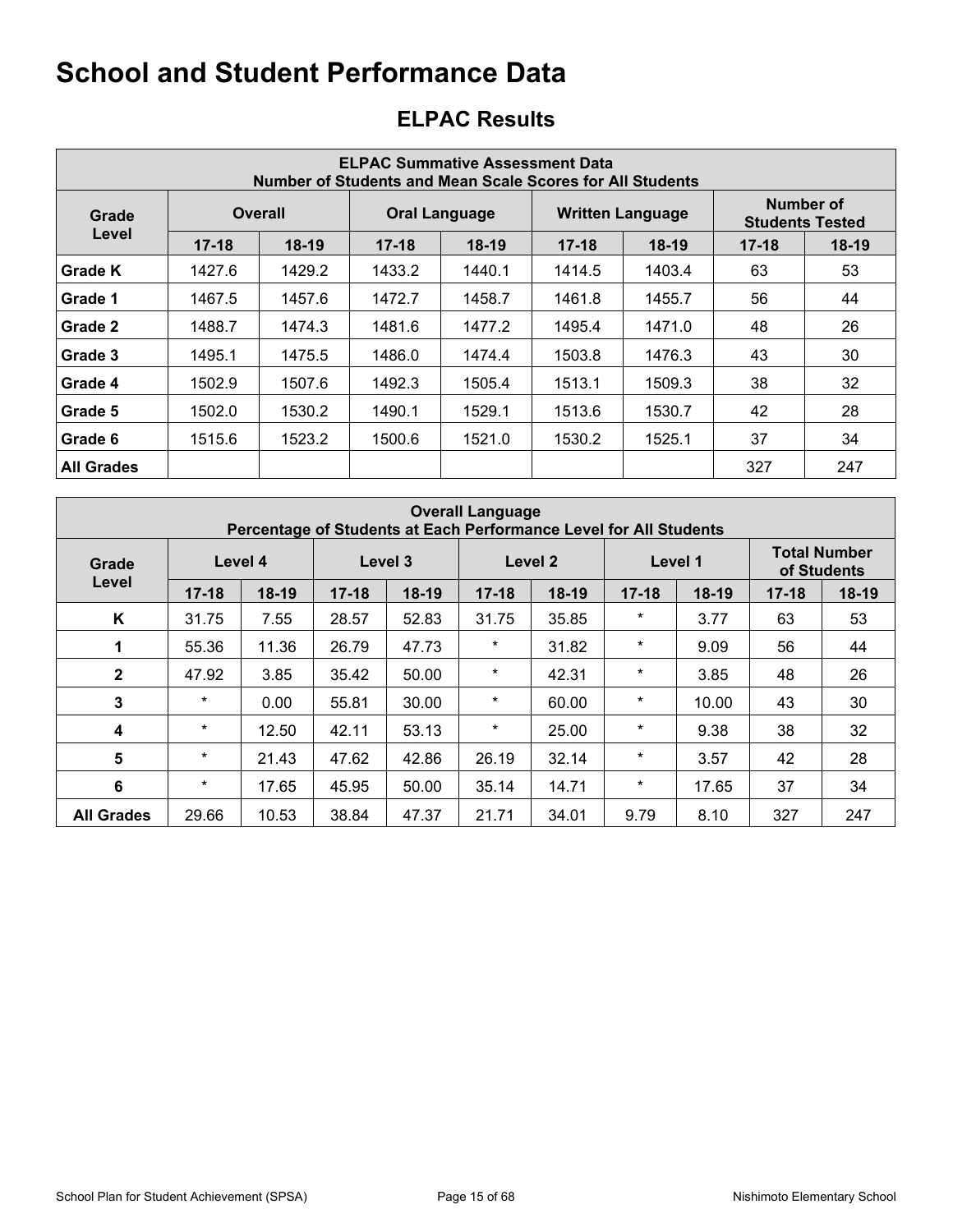| <b>Oral Language</b><br>Percentage of Students at Each Performance Level for All Students |           |                    |           |         |           |       |           |                                    |           |         |
|-------------------------------------------------------------------------------------------|-----------|--------------------|-----------|---------|-----------|-------|-----------|------------------------------------|-----------|---------|
| Grade                                                                                     |           | Level 3<br>Level 4 |           |         | Level 2   |       | Level 1   | <b>Total Number</b><br>of Students |           |         |
| Level                                                                                     | $17 - 18$ | $18-19$            | $17 - 18$ | $18-19$ | $17 - 18$ | 18-19 | $17 - 18$ | $18-19$                            | $17 - 18$ | $18-19$ |
| K                                                                                         | 41.27     | 16.98              | 30.16     | 39.62   | $\star$   | 39.62 | $\ast$    | 3.77                               | 63        | 53      |
| 1                                                                                         | 62.50     | 13.64              | 28.57     | 47.73   | $\star$   | 27.27 | $\star$   | 11.36                              | 56        | 44      |
| $\mathbf{2}$                                                                              | 54.17     | 19.23              | 31.25     | 42.31   | $\star$   | 34.62 | $\ast$    | 3.85                               | 48        | 26      |
| 3                                                                                         | 30.23     | 16.67              | 41.86     | 50.00   | $\star$   | 23.33 | $\ast$    | 10.00                              | 43        | 30      |
| 4                                                                                         | 31.58     | 37.50              | 39.47     | 50.00   | $\star$   | 3.13  | $\ast$    | 9.38                               | 38        | 32      |
| 5                                                                                         | 35.71     | 42.86              | 40.48     | 42.86   | $\star$   | 14.29 | $\ast$    | 0.00                               | 42        | 28      |
| $6\phantom{1}6$                                                                           | $\star$   | 38.24              | 45.95     | 38.24   | $\star$   | 11.76 | $\ast$    | 11.76                              | 37        | 34      |
| <b>All Grades</b>                                                                         | 41.90     | 25.10              | 35.78     | 44.13   | 13.15     | 23.48 | 9.17      | 7.29                               | 327       | 247     |

|                   | <b>Written Language</b><br>Percentage of Students at Each Performance Level for All Students |         |           |         |           |         |           |         |                                    |         |
|-------------------|----------------------------------------------------------------------------------------------|---------|-----------|---------|-----------|---------|-----------|---------|------------------------------------|---------|
| Level 4<br>Grade  |                                                                                              |         | Level 3   |         |           | Level 2 |           | Level 1 | <b>Total Number</b><br>of Students |         |
| Level             | $17 - 18$                                                                                    | $18-19$ | $17 - 18$ | $18-19$ | $17 - 18$ | $18-19$ | $17 - 18$ | $18-19$ | $17 - 18$                          | $18-19$ |
| K                 | 31.75                                                                                        | 5.66    | $\ast$    | 39.62   | 44.44     | 49.06   | $^\star$  | 5.66    | 63                                 | 53      |
| 1                 | 42.86                                                                                        | 9.09    | 33.93     | 20.45   | $\ast$    | 54.55   | $\ast$    | 15.91   | 56                                 | 44      |
| $\mathbf{2}$      | 39.58                                                                                        | 3.85    | 39.58     | 42.31   | $\star$   | 42.31   | $\ast$    | 11.54   | 48                                 | 26      |
| 3                 | $\star$                                                                                      | 0.00    | 41.86     | 3.33    | 34.88     | 66.67   | $^\star$  | 30.00   | 43                                 | 30      |
| 4                 | $\star$                                                                                      | 6.25    | $\star$   | 28.13   | 31.58     | 43.75   | 28.95     | 21.88   | 38                                 | 32      |
| $5\phantom{1}$    | $\star$                                                                                      | 7.14    | 38.10     | 17.86   | 26.19     | 64.29   | $\ast$    | 10.71   | 42                                 | 28      |
| 6                 | $\star$                                                                                      | 2.94    | 29.73     | 26.47   | 29.73     | 44.12   | 32.43     | 26.47   | 37                                 | 34      |
| <b>All Grades</b> | 23.55                                                                                        | 5.26    | 30.89     | 26.32   | 26.61     | 51.82   | 18.96     | 16.60   | 327                                | 247     |

| <b>Listening Domain</b><br>Percentage of Students by Domain Performance Level for All Students |           |                       |           |                     |           |                  |                                    |         |
|------------------------------------------------------------------------------------------------|-----------|-----------------------|-----------|---------------------|-----------|------------------|------------------------------------|---------|
| Grade                                                                                          |           | <b>Well Developed</b> |           | Somewhat/Moderately |           | <b>Beginning</b> | <b>Total Number</b><br>of Students |         |
| Level                                                                                          | $17 - 18$ | $18-19$               | $17 - 18$ | $18-19$             | $17 - 18$ | $18-19$          | $17 - 18$                          | $18-19$ |
| K                                                                                              | 49.21     | 13.21                 | 41.27     | 84.91               | $\star$   | 1.89             | 63                                 | 53      |
|                                                                                                | 73.21     | 31.82                 | 23.21     | 56.82               | $\star$   | 11.36            | 56                                 | 44      |
| $\overline{2}$                                                                                 | 64.58     | 38.46                 | 31.25     | 57.69               | $\star$   | 3.85             | 48                                 | 26      |
| 3                                                                                              | 32.56     | 13.33                 | 53.49     | 76.67               | $\star$   | 10.00            | 43                                 | 30      |
| $\boldsymbol{4}$                                                                               | 28.95     | 28.13                 | 60.53     | 65.63               | $\star$   | 6.25             | 38                                 | 32      |
| 5                                                                                              | 40.48     | 10.71                 | 50.00     | 85.71               | $\star$   | 3.57             | 42                                 | 28      |
| 6                                                                                              | 35.14     | 20.59                 | 54.05     | 52.94               | $\star$   | 26.47            | 37                                 | 34      |
| <b>All Grades</b>                                                                              | 48.32     | 21.86                 | 43.12     | 69.23               | 8.56      | 8.91             | 327                                | 247     |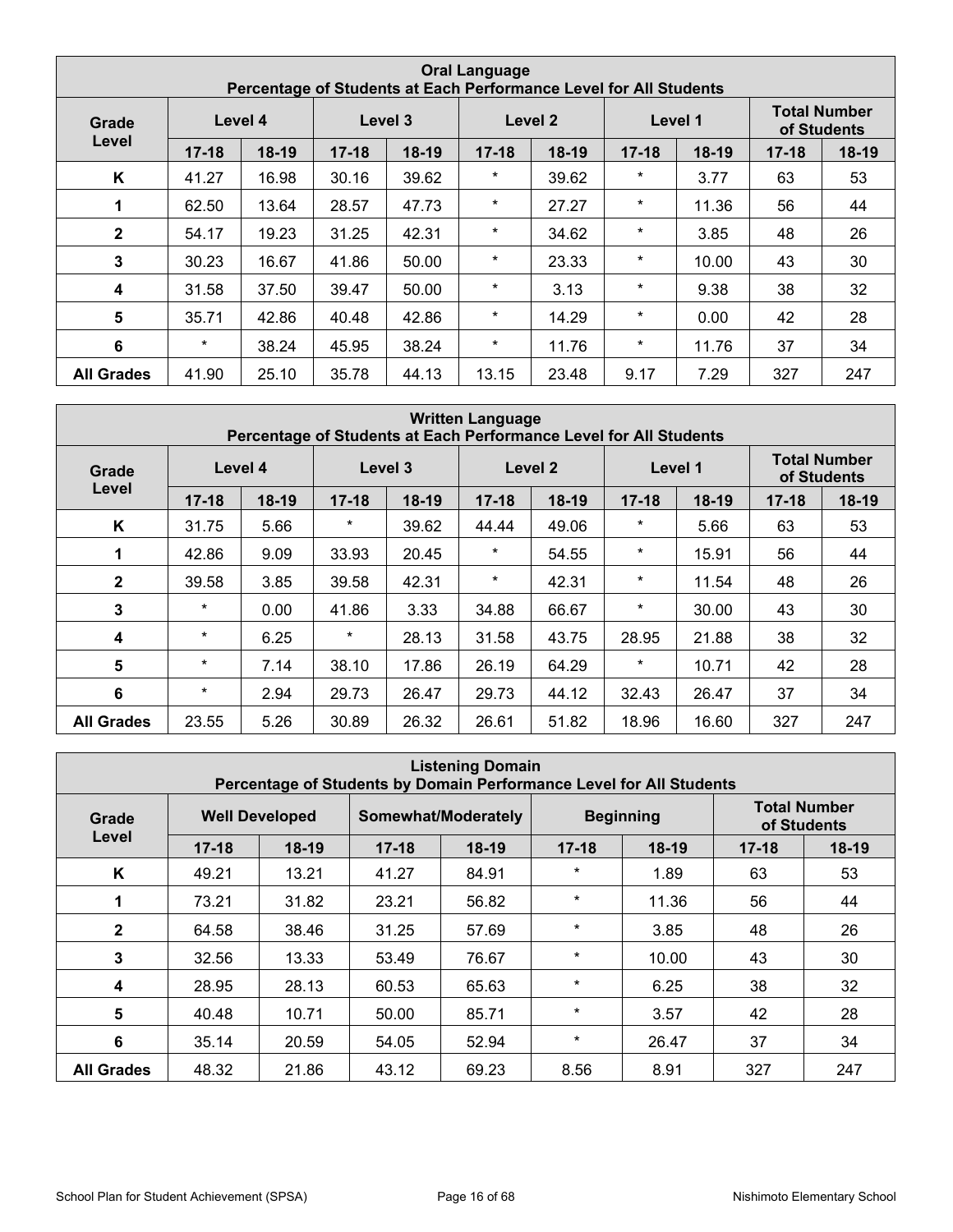|                   | <b>Speaking Domain</b><br>Percentage of Students by Domain Performance Level for All Students |                       |           |                     |           |                  |           |                                    |  |
|-------------------|-----------------------------------------------------------------------------------------------|-----------------------|-----------|---------------------|-----------|------------------|-----------|------------------------------------|--|
| Grade             |                                                                                               | <b>Well Developed</b> |           | Somewhat/Moderately |           | <b>Beginning</b> |           | <b>Total Number</b><br>of Students |  |
| Level             | $17 - 18$                                                                                     | $18-19$               | $17 - 18$ | $18-19$             | $17 - 18$ | $18-19$          | $17 - 18$ | 18-19                              |  |
| K                 | 42.86                                                                                         | 24.53                 | 41.27     | 67.92               | $\star$   | 7.55             | 63        | 53                                 |  |
| 1                 | 53.57                                                                                         | 18.18                 | 39.29     | 65.91               | $\star$   | 15.91            | 56        | 44                                 |  |
| $\mathbf{2}$      | 54.17                                                                                         | 19.23                 | 39.58     | 61.54               | $\star$   | 19.23            | 48        | 26                                 |  |
| 3                 | 39.53                                                                                         | 26.67                 | 48.84     | 66.67               | $\star$   | 6.67             | 43        | 30                                 |  |
| 4                 | 36.84                                                                                         | 50.00                 | 57.89     | 43.75               | $\star$   | 6.25             | 38        | 32                                 |  |
| $5\phantom{1}$    | 45.24                                                                                         | 71.43                 | 40.48     | 21.43               | $\star$   | 7.14             | 42        | 28                                 |  |
| 6                 | 37.84                                                                                         | 58.82                 | 54.05     | 29.41               | $\star$   | 11.76            | 37        | 34                                 |  |
| <b>All Grades</b> | 44.95                                                                                         | 36.44                 | 44.95     | 53.04               | 10.09     | 10.53            | 327       | 247                                |  |

| <b>Reading Domain</b><br>Percentage of Students by Domain Performance Level for All Students |           |                       |           |                     |           |                  |                                    |         |
|----------------------------------------------------------------------------------------------|-----------|-----------------------|-----------|---------------------|-----------|------------------|------------------------------------|---------|
| Grade                                                                                        |           | <b>Well Developed</b> |           | Somewhat/Moderately |           | <b>Beginning</b> | <b>Total Number</b><br>of Students |         |
| Level                                                                                        | $17 - 18$ | $18-19$               | $17 - 18$ | 18-19               | $17 - 18$ | $18-19$          | $17 - 18$                          | $18-19$ |
| K                                                                                            | 26.98     | 0.00                  | 68.25     | 94.34               | $\ast$    | 5.66             | 63                                 | 53      |
| 1                                                                                            | 55.36     | 11.36                 | 30.36     | 68.18               | $\star$   | 20.45            | 56                                 | 44      |
| $\mathbf{2}$                                                                                 | 47.92     | 3.85                  | 43.75     | 73.08               | $\star$   | 23.08            | 48                                 | 26      |
| 3                                                                                            | $\star$   | 0.00                  | 62.79     | 53.33               | 34.88     | 46.67            | 43                                 | 30      |
| $\boldsymbol{4}$                                                                             | $\star$   | 3.13                  | 50.00     | 65.63               | 36.84     | 31.25            | 38                                 | 32      |
| 5                                                                                            | $\star$   | 10.71                 | 59.52     | 71.43               | 33.33     | 17.86            | 42                                 | 28      |
| 6                                                                                            | $\star$   | 2.94                  | $\star$   | 50.00               | 59.46     | 47.06            | 37                                 | 34      |
| <b>All Grades</b>                                                                            | 26.30     | 4.45                  | 49.24     | 70.04               | 24.46     | 25.51            | 327                                | 247     |

| <b>Writing Domain</b><br>Percentage of Students by Domain Performance Level for All Students |           |                       |           |                     |           |                  |                                    |         |
|----------------------------------------------------------------------------------------------|-----------|-----------------------|-----------|---------------------|-----------|------------------|------------------------------------|---------|
| Grade                                                                                        |           | <b>Well Developed</b> |           | Somewhat/Moderately |           | <b>Beginning</b> | <b>Total Number</b><br>of Students |         |
| Level                                                                                        | $17 - 18$ | $18-19$               | $17 - 18$ | $18-19$             | $17 - 18$ | $18-19$          | $17 - 18$                          | $18-19$ |
| K                                                                                            | 47.62     | 45.28                 | 36.51     | 49.06               | $\star$   | 5.66             | 63                                 | 53      |
|                                                                                              | 33.93     | 11.36                 | 55.36     | 79.55               | $\star$   | 9.09             | 56                                 | 44      |
| $\mathbf{2}$                                                                                 | 47.92     | 3.85                  | 43.75     | 80.77               | $\star$   | 15.38            | 48                                 | 26      |
| 3                                                                                            | $\star$   | 3.33                  | 72.09     | 80.00               | $\star$   | 16.67            | 43                                 | 30      |
| $\boldsymbol{4}$                                                                             | 36.84     | 12.50                 | 57.89     | 71.88               | $\star$   | 15.63            | 38                                 | 32      |
| 5                                                                                            | 40.48     | 10.71                 | 52.38     | 82.14               | $\ast$    | 7.14             | 42                                 | 28      |
| 6                                                                                            | $\star$   | 26.47                 | 81.08     | 67.65               | $\star$   | 5.88             | 37                                 | 34      |
| <b>All Grades</b>                                                                            | 36.09     | 19.03                 | 55.05     | 70.85               | 8.87      | 10.12            | 327                                | 247     |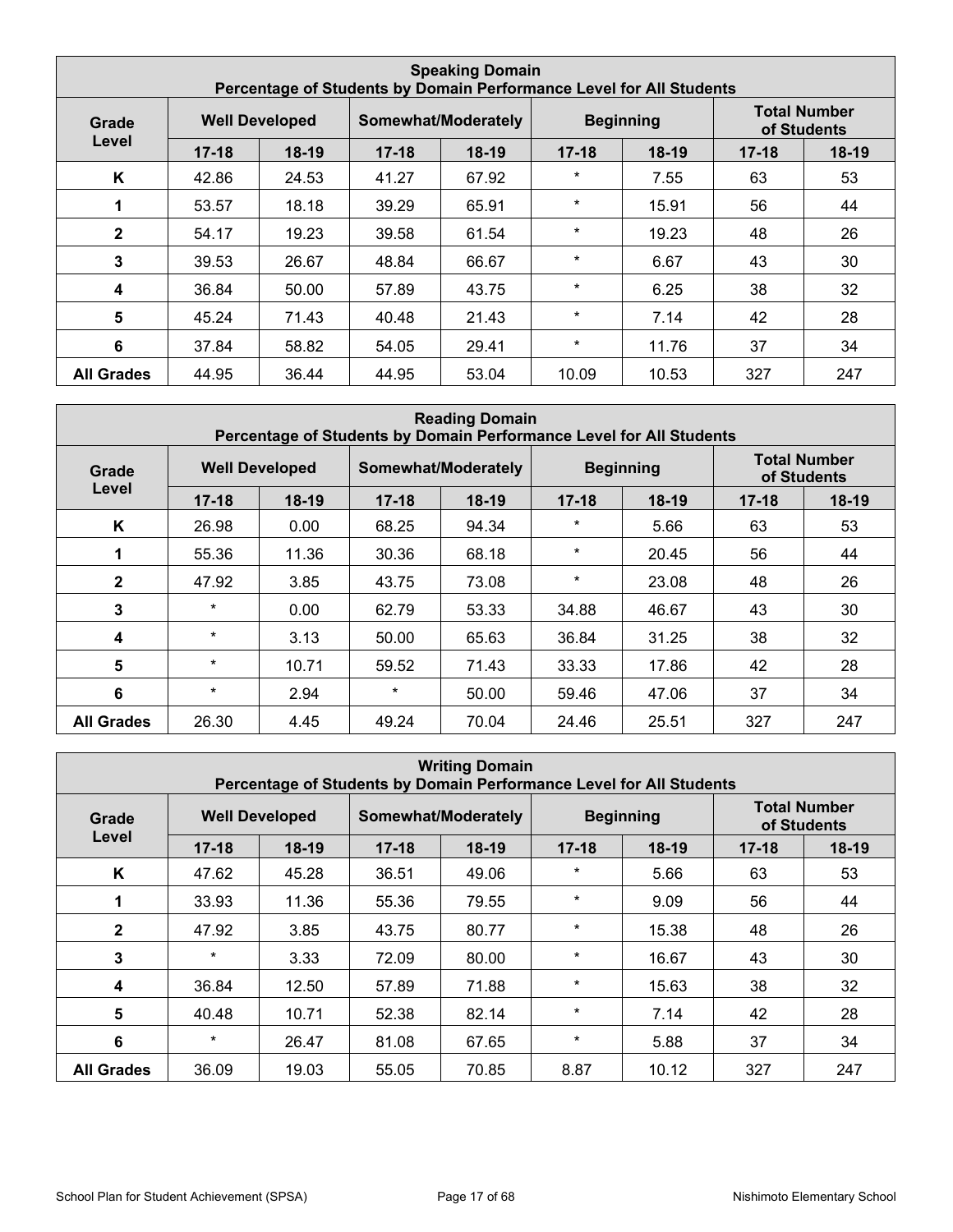## **Student Population**

This section provides information about the school's student population.

| 2018-19 Student Population                        |                                                                                                                                                                     |                                                                                                                                                                                                    |                                                                                          |  |  |  |  |  |  |
|---------------------------------------------------|---------------------------------------------------------------------------------------------------------------------------------------------------------------------|----------------------------------------------------------------------------------------------------------------------------------------------------------------------------------------------------|------------------------------------------------------------------------------------------|--|--|--|--|--|--|
| <b>Total</b><br><b>Enrollment</b>                 | Socioeconomically<br><b>Disadvantaged</b>                                                                                                                           | <b>English</b><br><b>Learners</b>                                                                                                                                                                  | <b>Foster</b><br>Youth                                                                   |  |  |  |  |  |  |
| 740                                               | 96.5                                                                                                                                                                | 45.0                                                                                                                                                                                               | 0.1                                                                                      |  |  |  |  |  |  |
| This is the total number of<br>students enrolled. | This is the percent of students<br>who are eligible for free or<br>reduced priced meals; or have<br>parents/guardians who did not<br>receive a high school diploma. | This is the percent of students<br>who are learning to communicate<br>effectively in English, typically<br>requiring instruction in both the<br>English Language and in their<br>academic courses. | This is the percent of students<br>whose well-being is the<br>responsibility of a court. |  |  |  |  |  |  |

| 2018-19 Enrollment for All Students/Student Group  |     |      |  |  |  |
|----------------------------------------------------|-----|------|--|--|--|
| <b>Student Group</b><br><b>Total</b><br>Percentage |     |      |  |  |  |
| <b>English Learners</b>                            | 333 | 45.0 |  |  |  |
| <b>Foster Youth</b>                                |     | 0.1  |  |  |  |
| <b>Homeless</b>                                    | 31  | 4.2  |  |  |  |
| <b>Socioeconomically Disadvantaged</b>             | 714 | 96.5 |  |  |  |
| <b>Students with Disabilities</b>                  | 59  | 8.0  |  |  |  |

| <b>Enrollment by Race/Ethnicity</b>                |     |      |  |  |  |
|----------------------------------------------------|-----|------|--|--|--|
| <b>Total</b><br><b>Student Group</b><br>Percentage |     |      |  |  |  |
| <b>African American</b>                            | 14  | 1.9  |  |  |  |
| <b>American Indian</b>                             | 5   | 0.7  |  |  |  |
| Hispanic                                           | 695 | 93.9 |  |  |  |
| <b>Two or More Races</b>                           | 3   | 0.4  |  |  |  |
| <b>Pacific Islander</b>                            |     | 0.1  |  |  |  |
| <b>White</b>                                       | 21  | 2.8  |  |  |  |

#### **Conclusions based on this data:**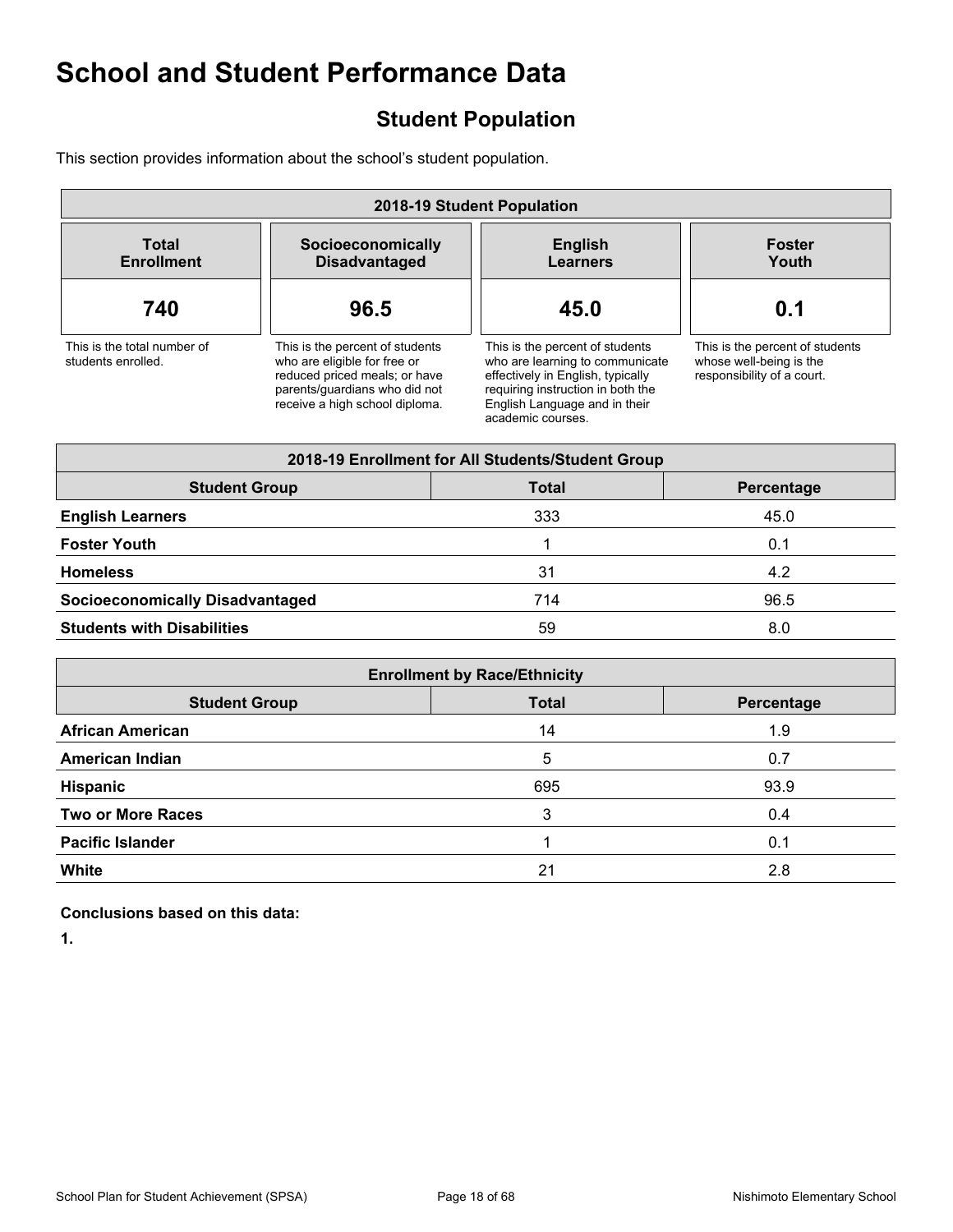### **Overall Performance**

| 2019 Fall Dashboard Overall Performance for All Students |                                   |                                  |  |  |
|----------------------------------------------------------|-----------------------------------|----------------------------------|--|--|
| <b>Academic Performance</b>                              | <b>Academic Engagement</b>        | <b>Conditions &amp; Climate</b>  |  |  |
| <b>English Language Arts</b><br>Orange                   | <b>Chronic Absenteeism</b><br>Red | <b>Suspension Rate</b><br>Yellow |  |  |
| <b>Mathematics</b><br>Orange                             |                                   |                                  |  |  |

**Conclusions based on this data:**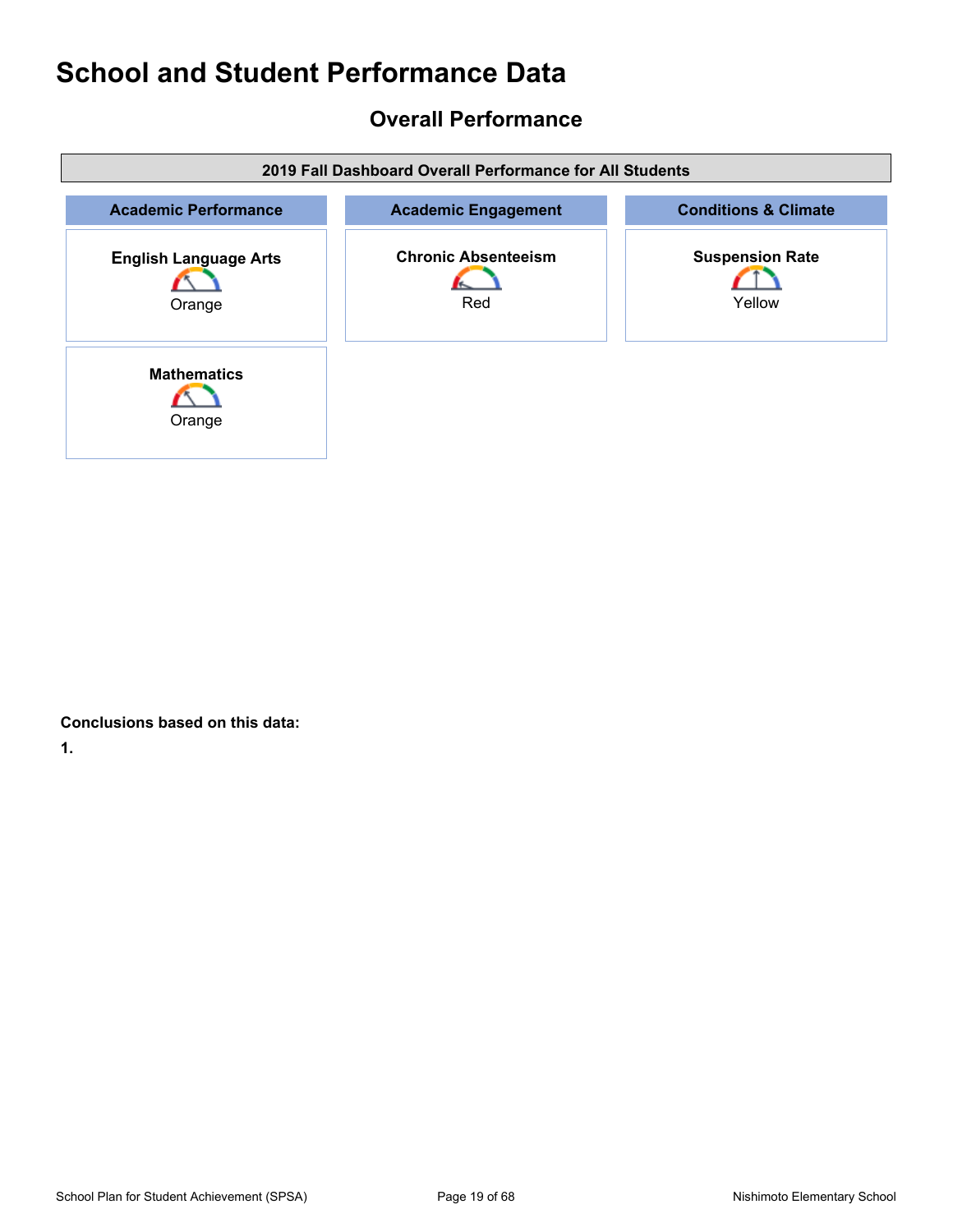### **Academic Performance English Language Arts**

The performance levels are color-coded and range from lowest-to-highest performance in the following order:



This section provides number of student groups in each color.

| 2019 Fall Dashboard English Language Arts Equity Report              |  |  |  |  |
|----------------------------------------------------------------------|--|--|--|--|
| <b>Green</b><br><b>Yellow</b><br><b>Blue</b><br><b>Orange</b><br>Red |  |  |  |  |
|                                                                      |  |  |  |  |

This section provides a view of Student Assessment Results and other aspects of this school's performance, specifically how well students are meeting grade-level standards on the English Language Arts assessment. This measure is based on student performance on the Smarter Balanced Summative Assessment, which is taken annually by students in grades 3–8 and grade 11.

| 2019 Fall Dashboard English Language Arts Performance for All Students/Student Group |                                        |                                   |  |  |  |
|--------------------------------------------------------------------------------------|----------------------------------------|-----------------------------------|--|--|--|
| <b>All Students</b>                                                                  | <b>English Learners</b>                | <b>Foster Youth</b>               |  |  |  |
| Orange                                                                               | Orange                                 | No Performance Color              |  |  |  |
| 41.3 points below standard                                                           | 41 points below standard               | Less than 11 Students - Data Not  |  |  |  |
| Maintained -0.5 points                                                               | Maintained ++1.4 points                | Displayed for Privacy             |  |  |  |
| 399                                                                                  | 240                                    |                                   |  |  |  |
| <b>Homeless</b>                                                                      | <b>Socioeconomically Disadvantaged</b> | <b>Students with Disabilities</b> |  |  |  |
|                                                                                      |                                        |                                   |  |  |  |
| No Performance Color                                                                 | Orange                                 | Red                               |  |  |  |
| 63 points below standard                                                             | 43.1 points below standard             | 126.9 points below standard       |  |  |  |
| Declined Significantly -18.9 points                                                  | Maintained -1 points                   | Declined -14.7 points             |  |  |  |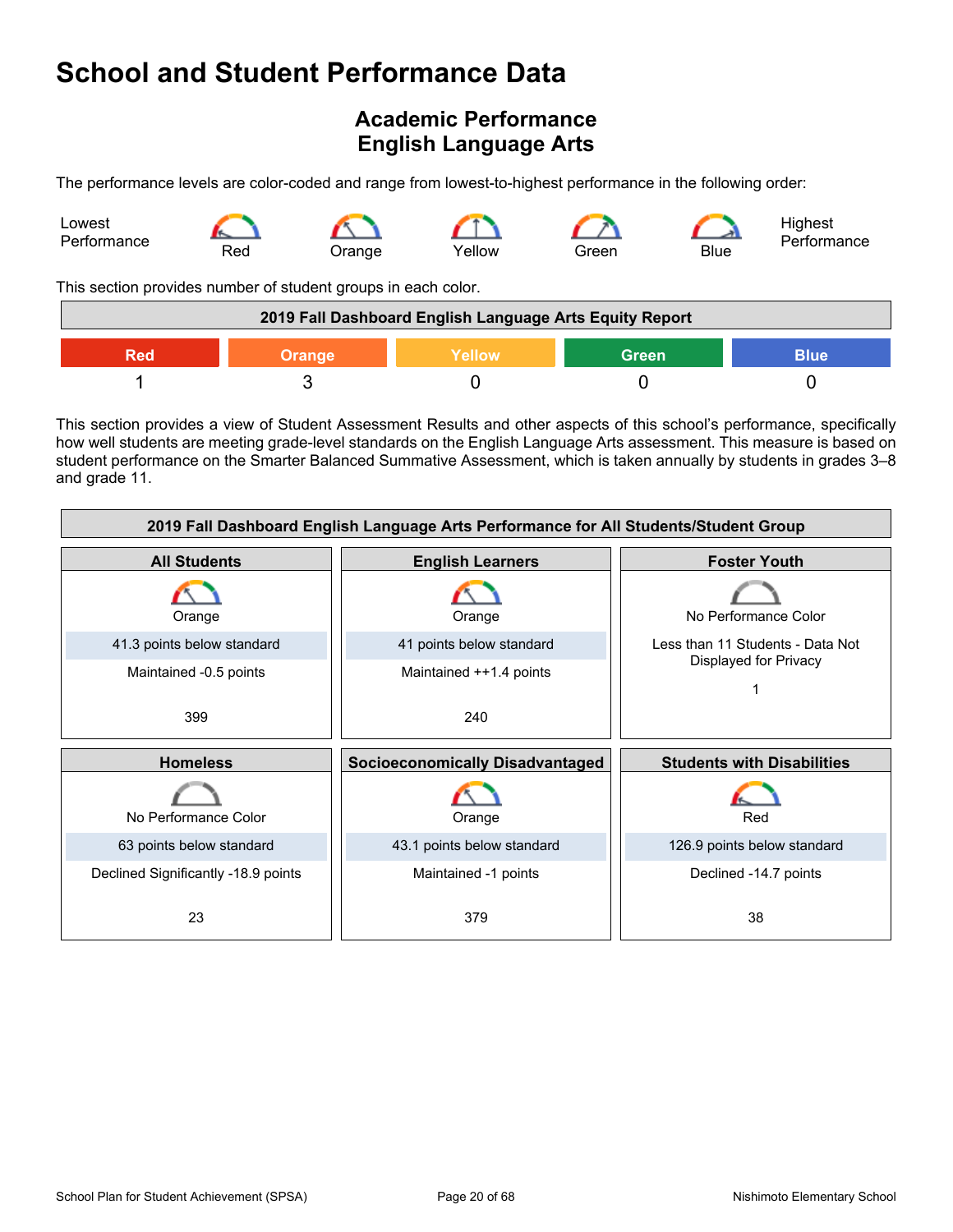

This section provides a view of Student Assessment Results and other aspects of this school's performance, specifically how well students are meeting grade-level standards on the English Language Arts assessment. This measure is based on student performance on the Smarter Balanced Summative Assessment, which is taken annually by students in grades 3–8 and grade 11.

| 2019 Fall Dashboard English Language Arts Data Comparisons for English Learners |                                      |                            |  |  |  |
|---------------------------------------------------------------------------------|--------------------------------------|----------------------------|--|--|--|
| <b>Current English Learner</b>                                                  | <b>Reclassified English Learners</b> | <b>English Only</b>        |  |  |  |
| 102.9 points below standard                                                     | 17.8 points above standard           | 45.9 points below standard |  |  |  |
| Declined -13 points                                                             | Increased ++5.7 points               | Maintained ++1 points      |  |  |  |
| 117                                                                             | 123                                  | 150                        |  |  |  |

#### **Conclusions based on this data:**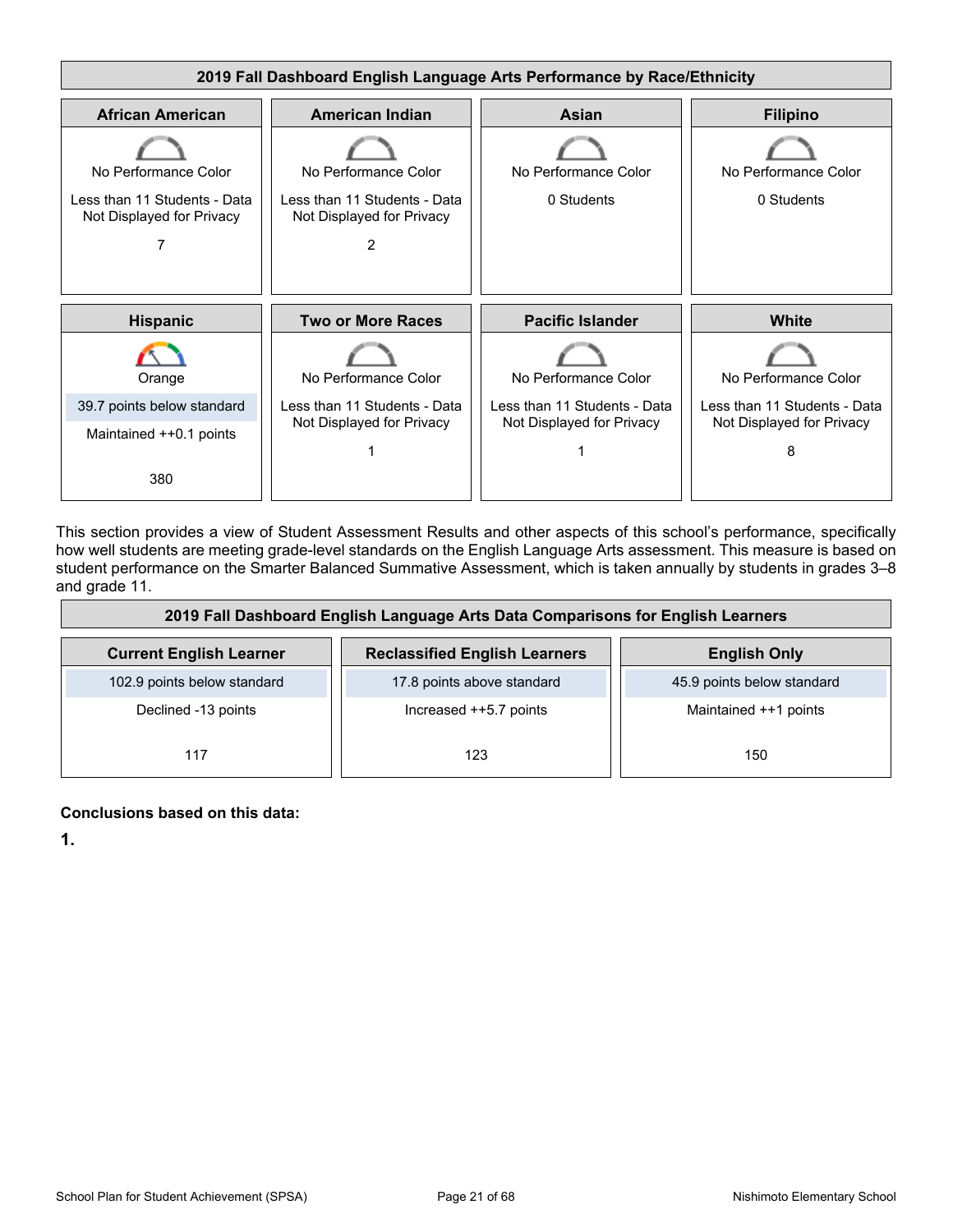### **Academic Performance Mathematics**

The performance levels are color-coded and range from lowest-to-highest performance in the following order:



This section provides number of student groups in each color.

| 2019 Fall Dashboard Mathematics Equity Report |        |        |              |             |
|-----------------------------------------------|--------|--------|--------------|-------------|
| Red                                           | Orange | Yellow | <b>Green</b> | <b>Blue</b> |
|                                               |        |        |              |             |

This section provides a view of Student Assessment Results and other aspects of this school's performance, specifically how well students are meeting grade-level standards on the Mathematics assessment. This measure is based on student performance on the Smarter Balanced Summative Assessment, which is taken annually by students in grades 3–8 and grade 11.

| 2019 Fall Dashboard Mathematics Performance for All Students/Student Group |                                        |                                     |  |  |  |
|----------------------------------------------------------------------------|----------------------------------------|-------------------------------------|--|--|--|
| <b>All Students</b>                                                        | <b>English Learners</b>                | <b>Foster Youth</b>                 |  |  |  |
| Orange                                                                     | Orange                                 | No Performance Color                |  |  |  |
| 57 points below standard                                                   | 54.9 points below standard             | Less than 11 Students - Data Not    |  |  |  |
| Declined -7.9 points                                                       | Declined -5.7 points                   | Displayed for Privacy               |  |  |  |
| 399                                                                        | 240                                    |                                     |  |  |  |
| <b>Homeless</b>                                                            | <b>Socioeconomically Disadvantaged</b> | <b>Students with Disabilities</b>   |  |  |  |
| No Performance Color                                                       | Orange                                 | Red                                 |  |  |  |
| 63.5 points below standard                                                 | 58.4 points below standard             | 150.3 points below standard         |  |  |  |
| Maintained ++0.7 points                                                    | Declined -8.3 points                   | Declined Significantly -44.7 points |  |  |  |
| 23                                                                         | 379                                    | 38                                  |  |  |  |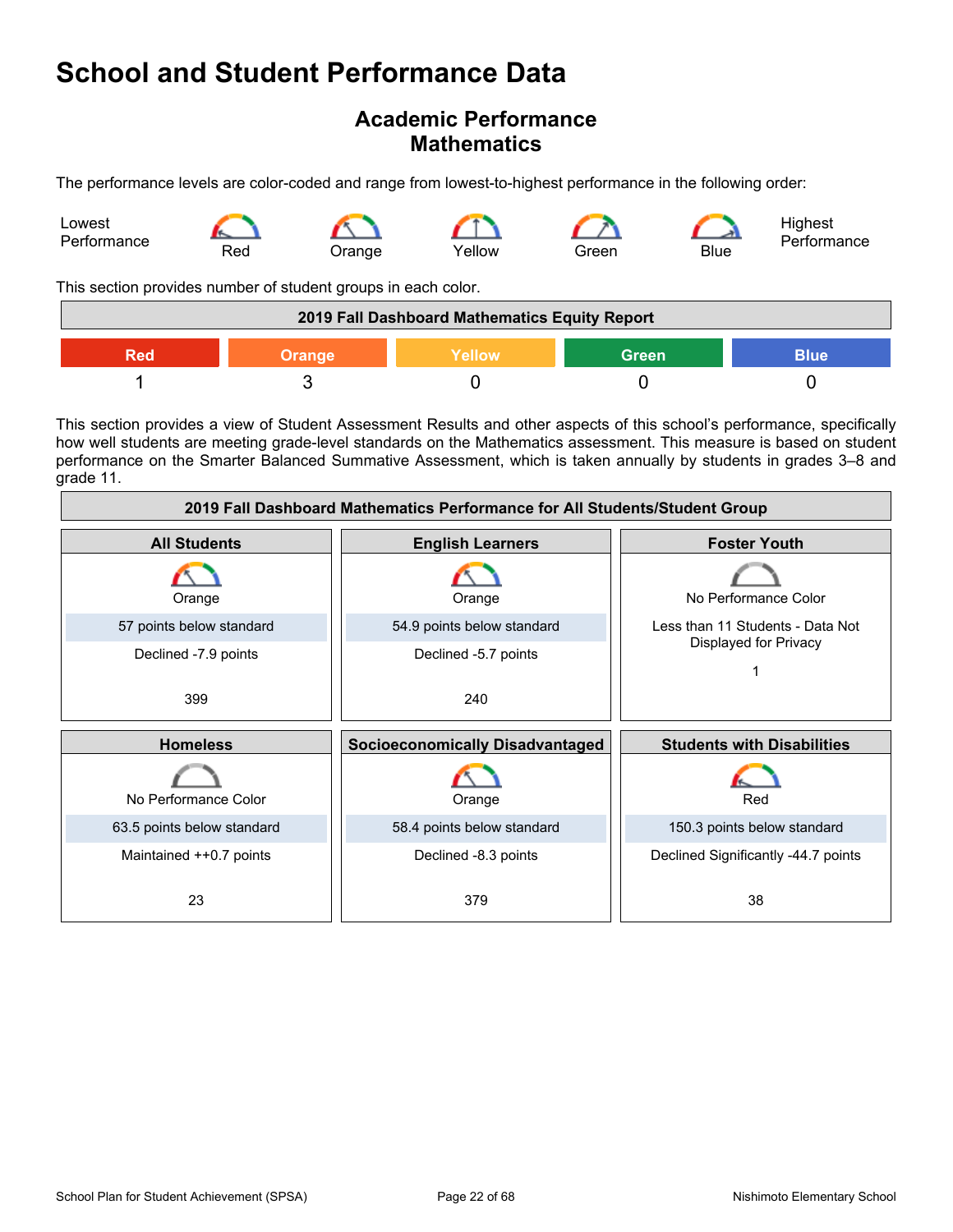

This section provides a view of Student Assessment Results and other aspects of this school's performance, specifically how well students are meeting grade-level standards on the Mathematics assessment. This measure is based on student performance on the Smarter Balanced Summative Assessment, which is taken annually by students in grades 3–8 and grade 11.

| 2019 Fall Dashboard Mathematics Data Comparisons for English Learners |                                      |                            |  |  |  |
|-----------------------------------------------------------------------|--------------------------------------|----------------------------|--|--|--|
| <b>Current English Learner</b>                                        | <b>Reclassified English Learners</b> | <b>English Only</b>        |  |  |  |
| 99.9 points below standard                                            | 12.2 points below standard           | 65.8 points below standard |  |  |  |
| Declined -8.9 points                                                  | Declined -10.8 points                | Declined -9.2 points       |  |  |  |
| 117                                                                   | 123                                  | 150                        |  |  |  |

#### **Conclusions based on this data:**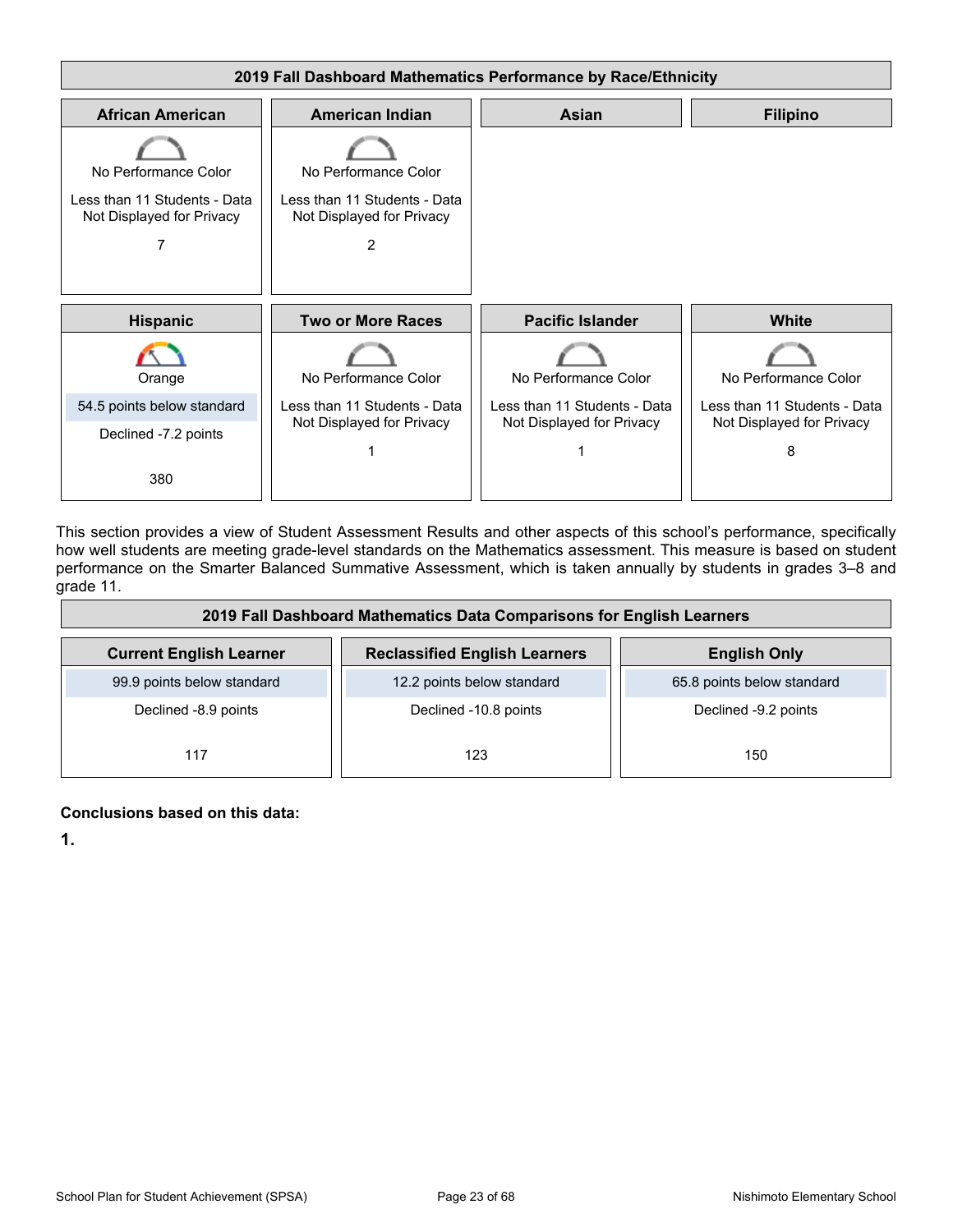### **Academic Performance English Learner Progress**

This section provides a view of the percentage of current EL students making progress towards English language proficiency or maintaining the highest level.



This section provides a view of the percentage of current EL students who progressed at least one ELPI level, maintained ELPI level 4, maintained lower ELPI levels (i.e, levels 1, 2L, 2H, 3L, or 3H), or decreased at least one ELPI Level.

| 2019 Fall Dashboard Student English Language Acquisition Results                                                                                                                              |      |     |      |  |
|-----------------------------------------------------------------------------------------------------------------------------------------------------------------------------------------------|------|-----|------|--|
| Maintained ELPI Level 1,<br><b>Progressed At Least</b><br><b>Maintained</b><br><b>Decreased</b><br><b>One ELPI Level</b><br>2L, 2H, 3L, or 3H<br><b>One ELPI Level</b><br><b>ELPI Level 4</b> |      |     |      |  |
| 14.5                                                                                                                                                                                          | 30.7 | 1.0 | 53.6 |  |

**Conclusions based on this data:**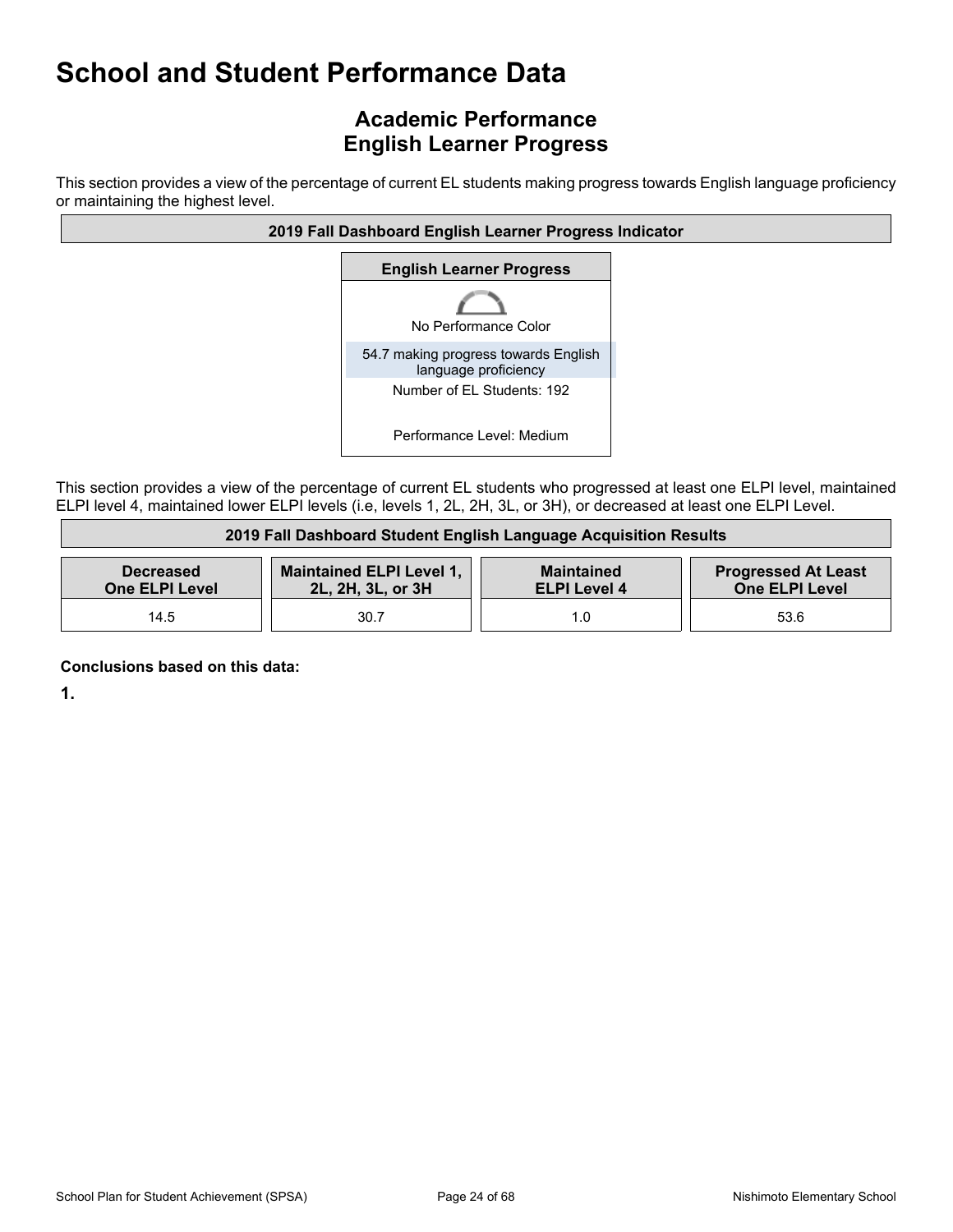### **Academic Performance College/Career**

The performance levels are color-coded and range from lowest-to-highest performance in the following order:

| Lowest<br>Performance                                                                                                                                   | Red                 | Orange                                                            | Yellow                  |                                        | Green |              | <b>Blue</b>         | Highest<br>Performance            |
|---------------------------------------------------------------------------------------------------------------------------------------------------------|---------------------|-------------------------------------------------------------------|-------------------------|----------------------------------------|-------|--------------|---------------------|-----------------------------------|
| This section provides number of student groups in each color.                                                                                           |                     |                                                                   |                         |                                        |       |              |                     |                                   |
|                                                                                                                                                         |                     | 2019 Fall Dashboard College/Career Equity Report                  |                         |                                        |       |              |                     |                                   |
| <b>Red</b>                                                                                                                                              |                     | Orange                                                            | Yellow                  |                                        |       | <b>Green</b> |                     | <b>Blue</b>                       |
| This section provides information on the percentage of high school graduates who are placed in the "Prepared" level on the<br>College/Career Indicator. |                     |                                                                   |                         |                                        |       |              |                     |                                   |
|                                                                                                                                                         |                     | 2019 Fall Dashboard College/Career for All Students/Student Group |                         |                                        |       |              |                     |                                   |
|                                                                                                                                                         | <b>All Students</b> |                                                                   | <b>English Learners</b> |                                        |       |              | <b>Foster Youth</b> |                                   |
|                                                                                                                                                         | <b>Homeless</b>     |                                                                   |                         | <b>Socioeconomically Disadvantaged</b> |       |              |                     | <b>Students with Disabilities</b> |
| 2019 Fall Dashboard College/Career by Race/Ethnicity                                                                                                    |                     |                                                                   |                         |                                        |       |              |                     |                                   |
| <b>African American</b>                                                                                                                                 |                     | <b>American Indian</b>                                            | Asian                   |                                        |       |              |                     | <b>Filipino</b>                   |
| Hispanic                                                                                                                                                |                     | <b>Two or More Races</b>                                          | <b>Pacific Islander</b> |                                        |       |              |                     | <b>White</b>                      |
| This section provides a view of the percent of students per vear that qualify as Not Prepared. Approaching Prepared, and                                |                     |                                                                   |                         |                                        |       |              |                     |                                   |

ts per year that qualify as Not Prepared, Approaching Prep Prepared.

| 2019 Fall Dashboard College/Career 3-Year Performance                                            |                             |  |  |  |  |
|--------------------------------------------------------------------------------------------------|-----------------------------|--|--|--|--|
| Class of 2017<br>Class of 2018<br>Class of 2019                                                  |                             |  |  |  |  |
| Prepared                                                                                         | <b>Prepared</b><br>Prepared |  |  |  |  |
| <b>Approaching Prepared</b>                                                                      | <b>Approaching Prepared</b> |  |  |  |  |
| <b>Approaching Prepared</b><br><b>Not Prepared</b><br><b>Not Prepared</b><br><b>Not Prepared</b> |                             |  |  |  |  |

**Conclusions based on this data:**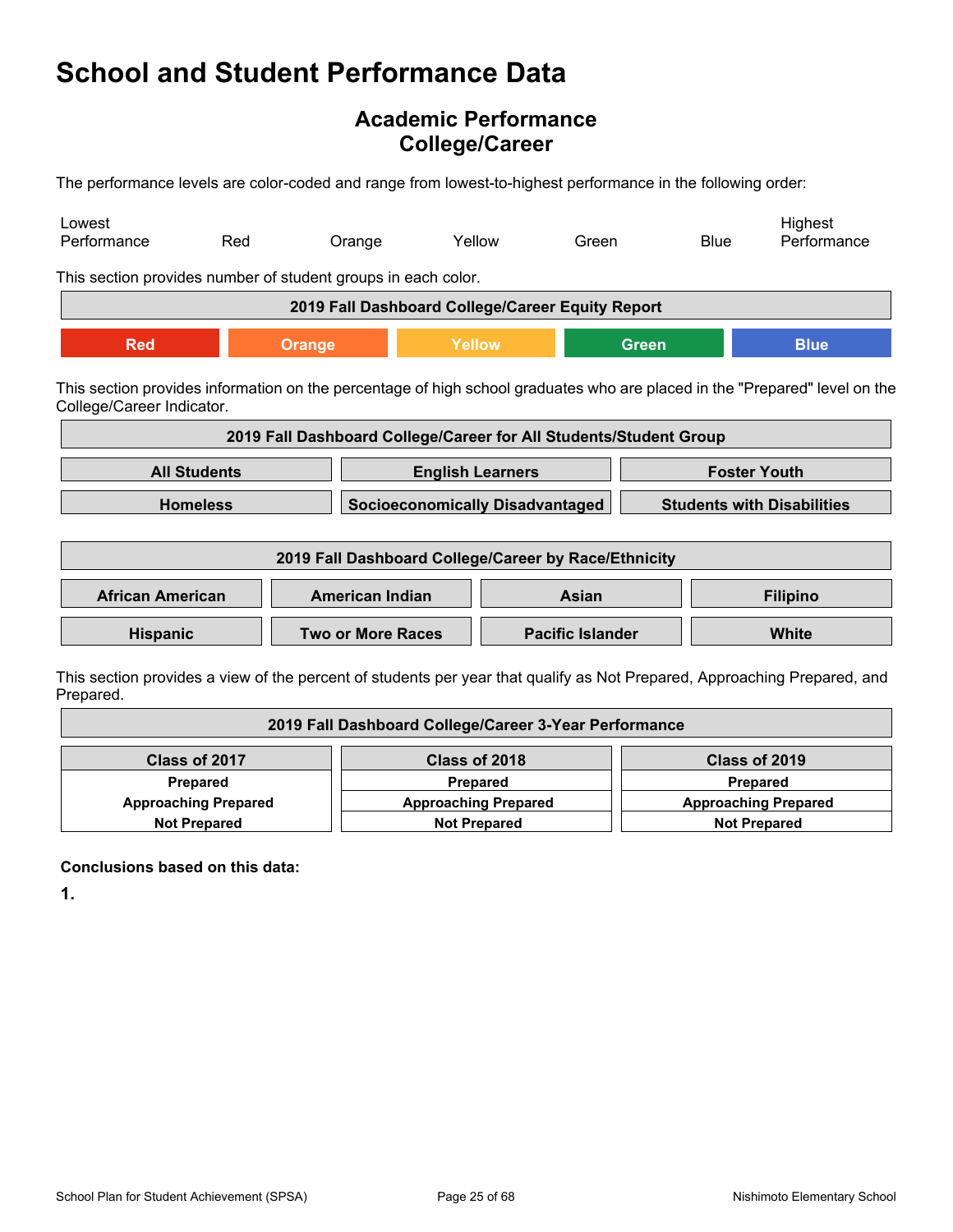### **Academic Engagement Chronic Absenteeism**

The performance levels are color-coded and range from lowest-to-highest performance in the following order:



This section provides number of student groups in each color.

| 2019 Fall Dashboard Chronic Absenteeism Equity Report |  |  |  |  |
|-------------------------------------------------------|--|--|--|--|
| Green<br><b>Nellow</b><br>3lue                        |  |  |  |  |
|                                                       |  |  |  |  |

This section provides information about the percentage of students in kindergarten through grade 8 who are absent 10 percent or more of the instructional days they were enrolled.

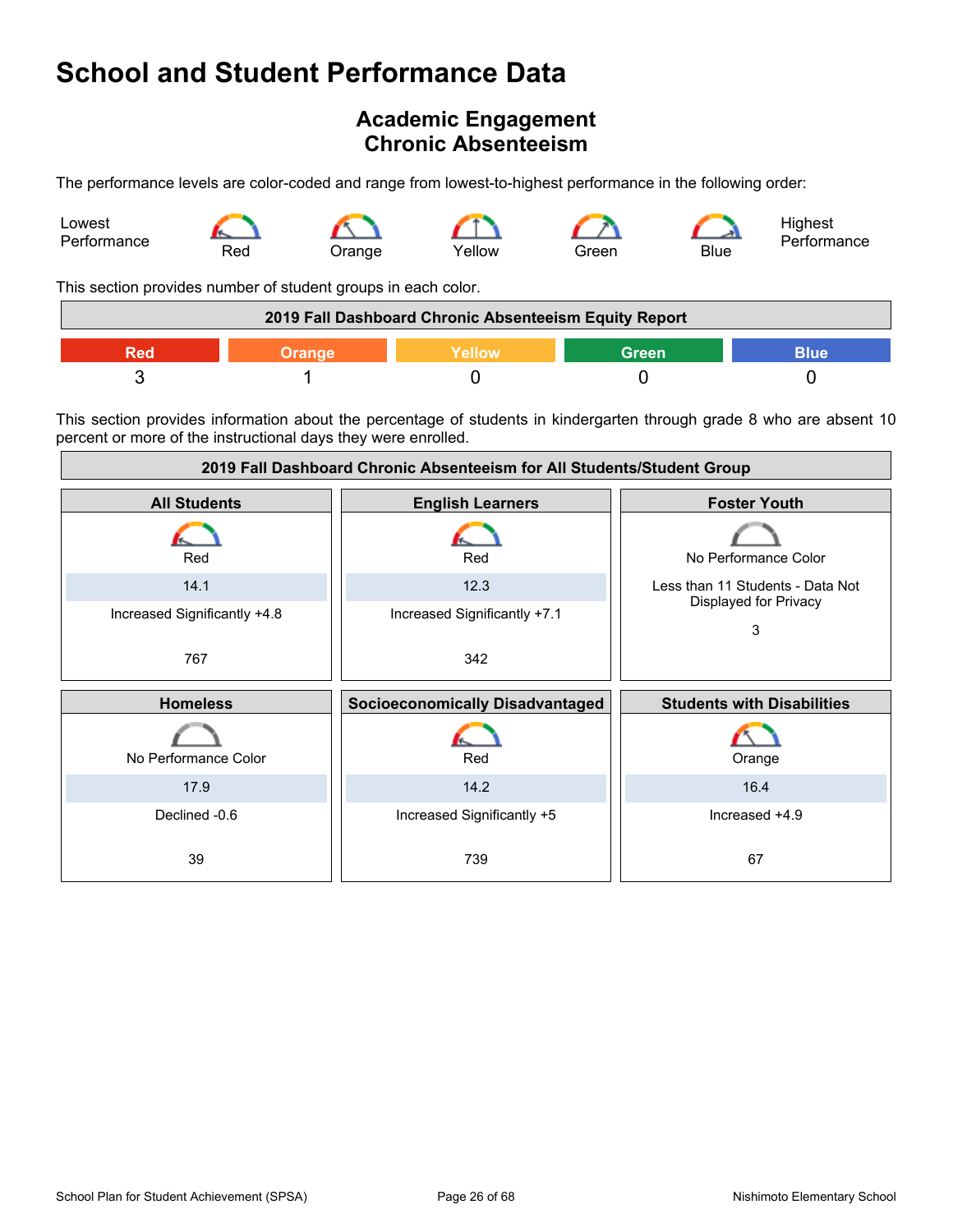

**Conclusions based on this data:**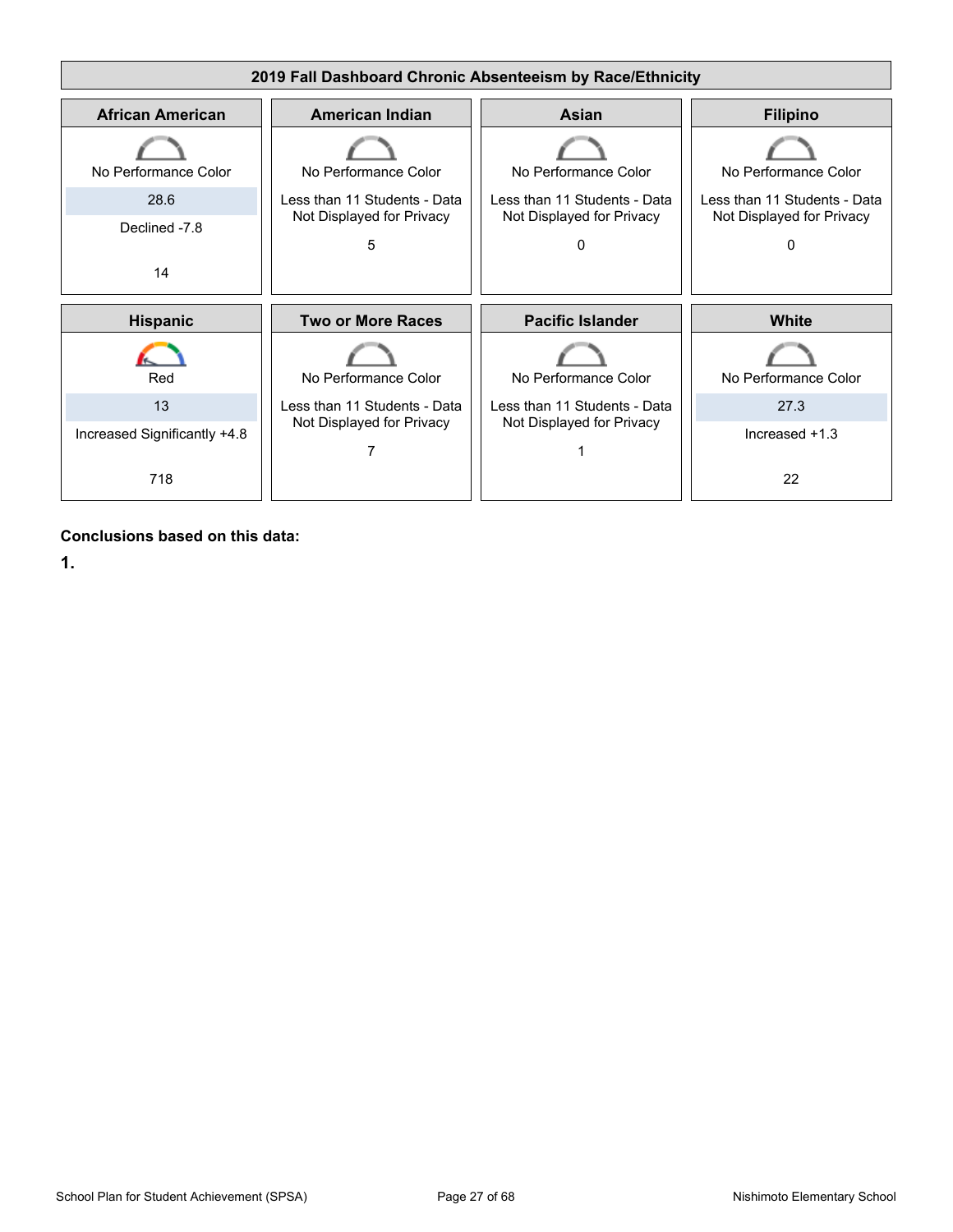### **Academic Engagement Graduation Rate**

The performance levels are color-coded and range from lowest-to-highest performance in the following order:

| Lowest<br>Performance                                                                                                                                                                                              | Red                                                                | Orange                   | Yellow |                         | Green |              | <b>Blue</b> | Highest<br>Performance |
|--------------------------------------------------------------------------------------------------------------------------------------------------------------------------------------------------------------------|--------------------------------------------------------------------|--------------------------|--------|-------------------------|-------|--------------|-------------|------------------------|
|                                                                                                                                                                                                                    | This section provides number of student groups in each color.      |                          |        |                         |       |              |             |                        |
| 2019 Fall Dashboard Graduation Rate Equity Report                                                                                                                                                                  |                                                                    |                          |        |                         |       |              |             |                        |
| <b>Red</b>                                                                                                                                                                                                         | <b>Orange</b>                                                      |                          | Yellow |                         |       | <b>Green</b> |             | <b>Blue</b>            |
| This section provides information about students completing high school, which includes students who receive a standard<br>high school diploma or complete their graduation requirements at an alternative school. |                                                                    |                          |        |                         |       |              |             |                        |
|                                                                                                                                                                                                                    | 2019 Fall Dashboard Graduation Rate for All Students/Student Group |                          |        |                         |       |              |             |                        |
| <b>All Students</b><br><b>Foster Youth</b><br><b>English Learners</b>                                                                                                                                              |                                                                    |                          |        |                         |       |              |             |                        |
| <b>Homeless</b><br><b>Socioeconomically Disadvantaged</b><br><b>Students with Disabilities</b>                                                                                                                     |                                                                    |                          |        |                         |       |              |             |                        |
| 2019 Fall Dashboard Graduation Rate by Race/Ethnicity                                                                                                                                                              |                                                                    |                          |        |                         |       |              |             |                        |
| <b>African American</b>                                                                                                                                                                                            |                                                                    | <b>American Indian</b>   |        |                         | Asian |              |             | <b>Filipino</b>        |
| Hispanic                                                                                                                                                                                                           |                                                                    | <b>Two or More Races</b> |        | <b>Pacific Islander</b> |       |              | White       |                        |
| This section provides a view of the percentage of students who received a high school diploma within four years of<br>entering ninth grade or complete their graduation requirements at an alternative school.     |                                                                    |                          |        |                         |       |              |             |                        |
| 2019 Fall Dashboard Graduation Rate by Year                                                                                                                                                                        |                                                                    |                          |        |                         |       |              |             |                        |

**2018 2019** 

**Conclusions based on this data:**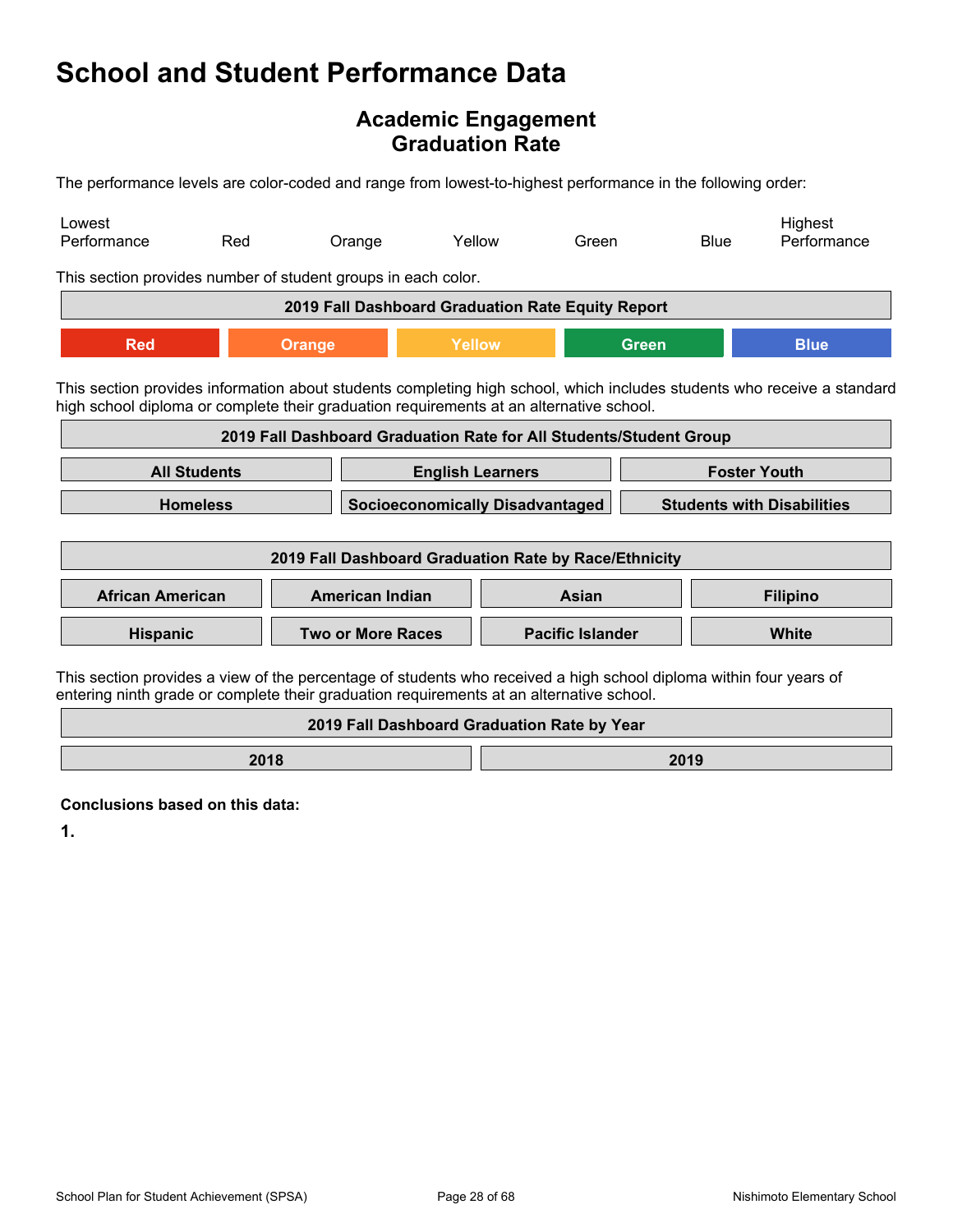### **Conditions & Climate Suspension Rate**

The performance levels are color-coded and range from lowest-to-highest performance in the following order:



This section provides number of student groups in each color.

| 2019 Fall Dashboard Suspension Rate Equity Report |               |        |              |             |
|---------------------------------------------------|---------------|--------|--------------|-------------|
| Red                                               | <b>Orange</b> | Yellow | <b>Green</b> | <b>Blue</b> |
|                                                   |               |        |              |             |

This section provides information about the percentage of students in kindergarten through grade 12 who have been suspended at least once in a given school year. Students who are suspended multiple times are only counted once.

| 2019 Fall Dashboard Suspension Rate for All Students/Student Group |                                        |                                       |  |
|--------------------------------------------------------------------|----------------------------------------|---------------------------------------|--|
| <b>All Students</b>                                                | <b>English Learners</b>                | <b>Foster Youth</b>                   |  |
| Yellow                                                             | Green                                  | No Performance Color                  |  |
| 1.5                                                                | 0.9                                    | Less than 11 Students - Data Not<br>4 |  |
| Maintained -0.2                                                    | Declined -0.5                          |                                       |  |
| 780                                                                | 348                                    |                                       |  |
|                                                                    |                                        |                                       |  |
|                                                                    |                                        |                                       |  |
| <b>Homeless</b>                                                    | <b>Socioeconomically Disadvantaged</b> | <b>Students with Disabilities</b>     |  |
| No Performance Color                                               | Yellow                                 | <b>Blue</b>                           |  |
| 5.1                                                                | 1.6                                    | 0                                     |  |
| Increased +5.1                                                     | Maintained -0.2                        | Declined -6.2                         |  |
| 39                                                                 | 752                                    | 67                                    |  |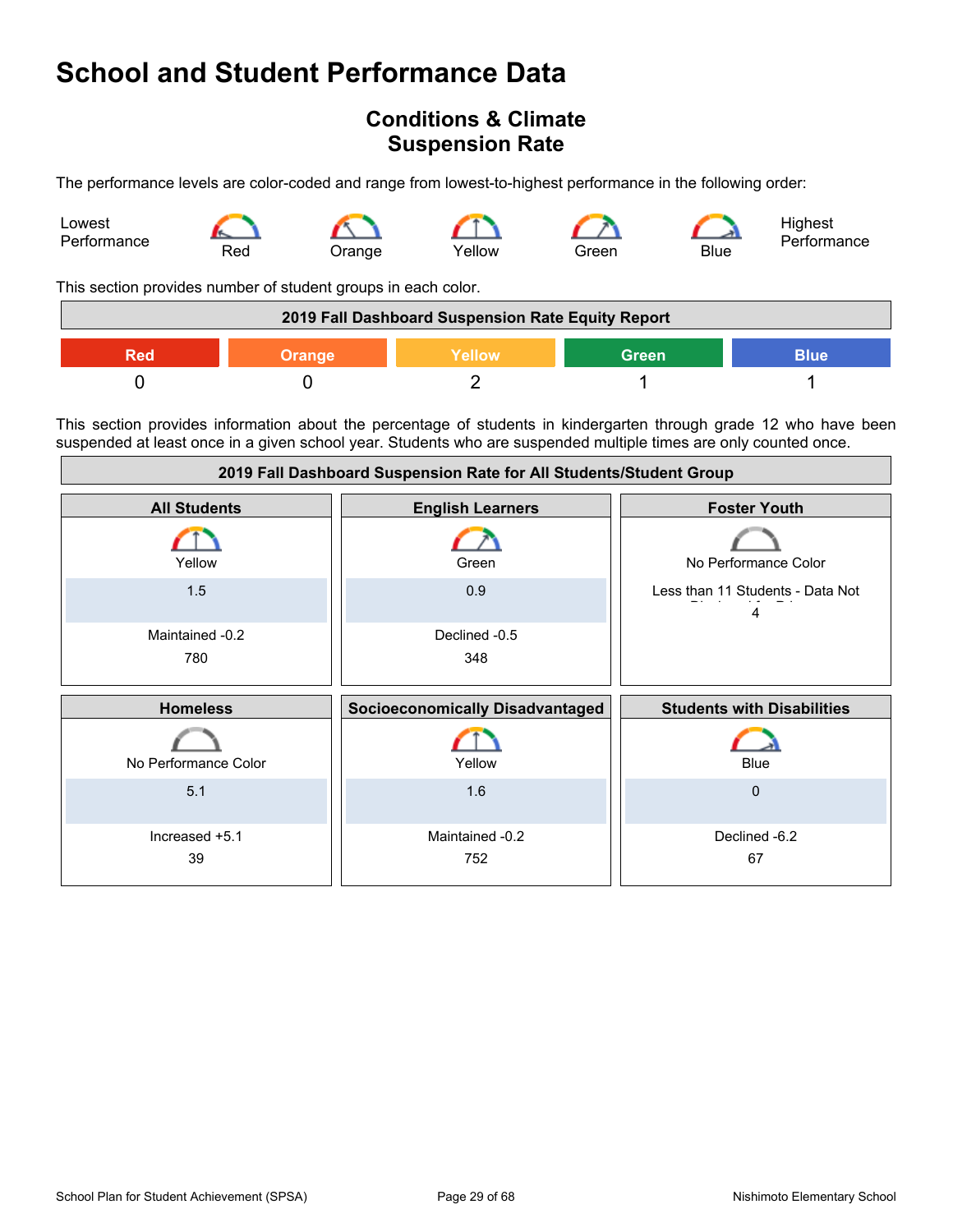

This section provides a view of the percentage of students who were suspended.

| 2019 Fall Dashboard Suspension Rate by Year |      |      |  |
|---------------------------------------------|------|------|--|
| 2017                                        | 2018 | 2019 |  |
|                                             |      |      |  |

**Conclusions based on this data:**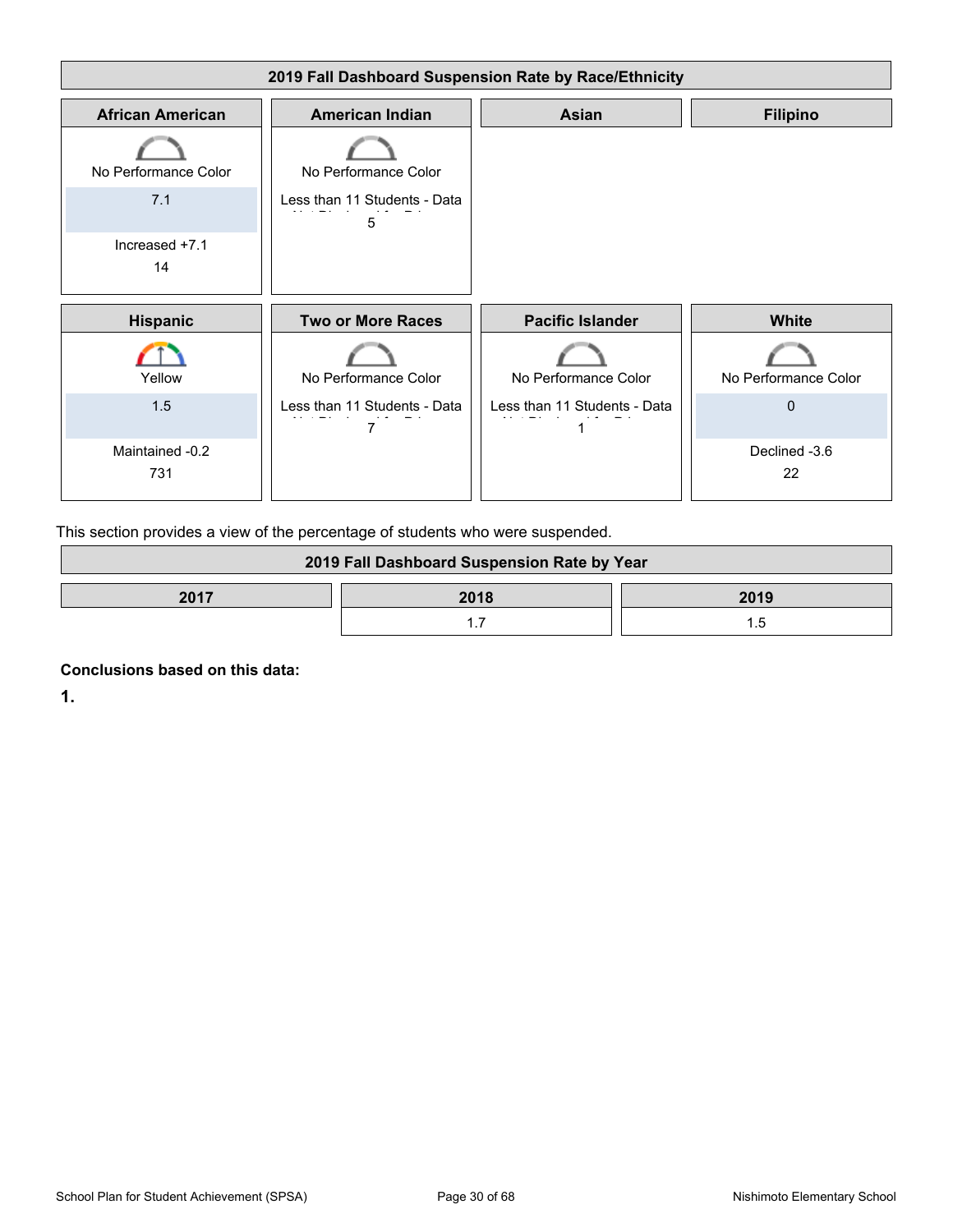## **Goals, Strategies, & Proposed Expenditures**

Complete a copy of the following table for each of the school's goals. Duplicate the table as needed.

### **LEA/LCAP Goal**

State Priorities X 1 X 2 X 4 X 7 X 8

Local Priorities ELA , Math, and ELD Assessment, Ds or Fs on Report Card, employee retention, campus aesthetic, and certificated staff input related to state standards

Identified Need ELA: Build and sustain a standards-aligned ELA instructional system that promotes a culture of high standards for all students, with the expectation that they complete academic programs of study - equipping them for success at the next level in school, college, and career. Additionally, accelerate instructional effectiveness by investing in evidence-based collaboration, differentiated professional development, timely and support, and leadership development for teachers, leaders and staff.

MATH: Build and sustain a standards-aligned Math instructional system that promotes a culture of high standards for all students, with the expectation that they complete academic programs of study - equipping them for success at the next level in school, college, and career. Additionally, accelerate instructional effectiveness by investing in evidence-based collaboration, differentiated professional development, timely and support, and leadership development for teachers, leaders and staff.

ELD: Build and sustain a standards-aligned ELD instructional system that promotes a culture of high standards for English learners, with the expectation that they complete academic programs of study that are integrated with interventions and supports - equipping them for success at the next level in school, college, and career.

## **Goal 1**

Due to the COVID-19 pandemic and school shut down, SBAC testing was not completed in the 2020 - 2021 school year. We shifted to utilizing a localized assessment, NWEA, to measure achievement in Reading and Math. Our data showed that overall our students have experienced learning loss, as measured by the NWEA, in both reading and math. In the winter of 2020 we had 31.1% and 22.1% of students scoring above the national norm in reading and math respectively compared to 20.4% and 16.6% in the winter of 2021.

Our short term goal will be for students to begin to close learning gaps created during the pandemic by exceeding growth targets identified and measured by NWEA in both reading and math.

When SBAC resumes at the end of the 21-22 school year we will continue with our pre-pandemic goals:

Statement of Goal: Equitable Access to Rigorous High-Level Programs

3-Year District Specific Goal: Madera Unified will obtain an ELA academic score of [medium-high (green)] performance for all students as measured by the California Dashboard.

Madera Unified will obtain an mathematics academic score of [medium-high (green)] performance for all students as measured by the California Dashboard.

Madera Unified will obtain an English Learner progress score of [medium-high (green)] performance for all EL and recent RFEP students as measured by the California Dashboard.

3-Year School Specific Goal ELA: Nishimoto Elementary will strive to obtain an ELA academic score of medium-high (green) based on the 2019-2020 SBAC test performance for all students as measured by the California Dashboard.

3-Year School Specific Goal Math: Nishimoto Elementary will strive to obtain a mathematics academic score green based on the 2019-2020 SBAC Test performance of all students as measured by the California Dashboard.

3-Year School Specific Goal ELD: Nishimoto Elementary will strive to obtain an English Learner progress score of medium-high (green), by 2019-2020 performance for all EL and recent RFEP students as measured by the California Dashboard.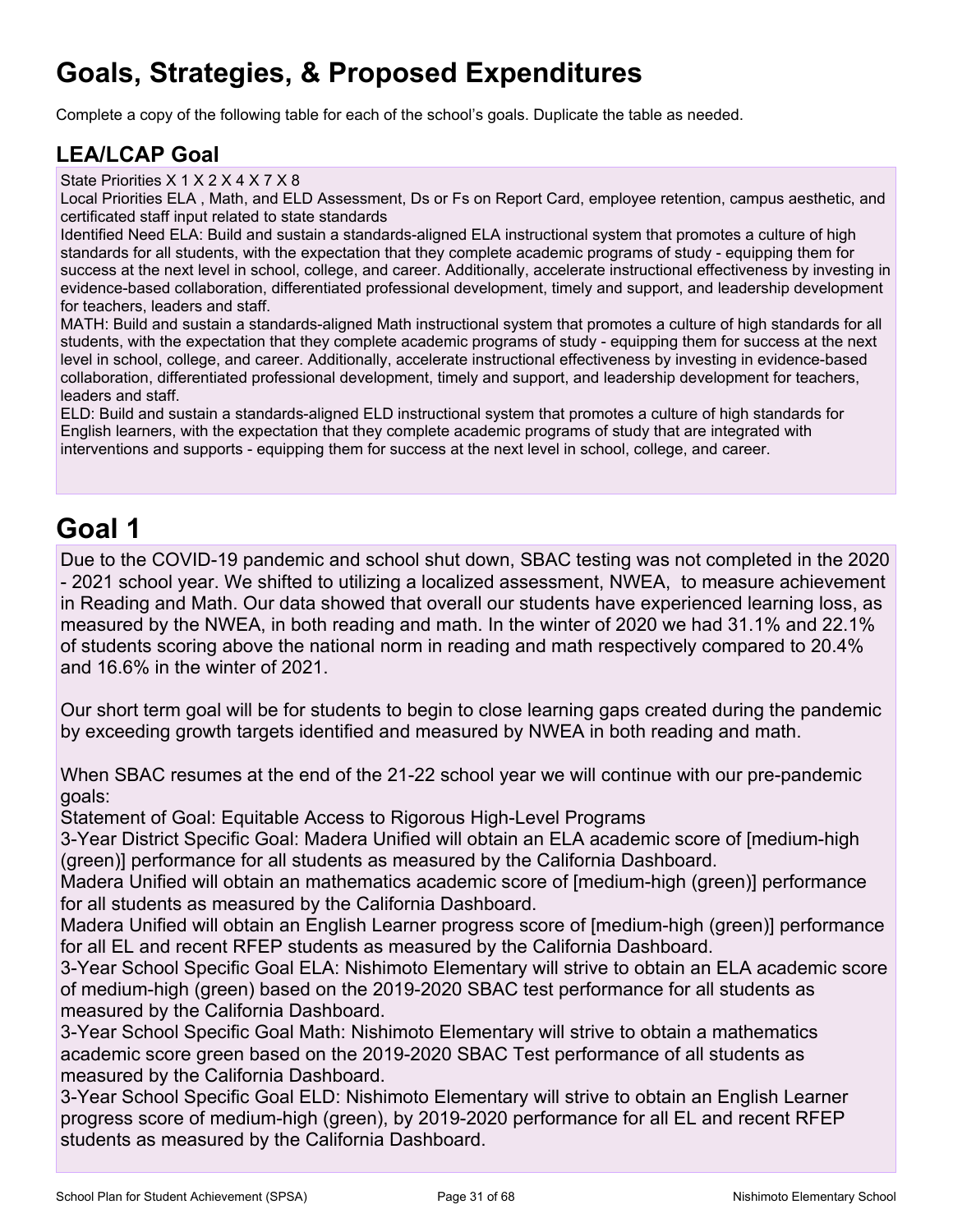### **Identified Need**

ELA: Build and sustain a standards-aligned ELA instructional system that promotes a culture of high standards for all students, with the expectation that they complete academic programs of study equipping them for success at the next level in school, college, and career. Additionally, accelerate instructional effectiveness by investing in evidence-based collaboration, differentiated professional development, timely and support, and leadership development for teachers, leaders and staff. MATH: Build and sustain a standards-aligned Math instructional system that promotes a culture of high standards for all students, with the expectation that they complete academic programs of study - equipping them for success at the next level in school, college, and career. Additionally, accelerate instructional effectiveness by investing in evidence-based collaboration, differentiated professional development, timely and support, and leadership development for teachers, leaders and staff. ELD: Build and sustain a standards-aligned ELD instructional system that promotes a culture of high standards for English learners, with the expectation that they complete academic programs of study that are integrated with interventions and supports - equipping them for success at the next level in school, college, and career.

### **Annual Measurable Outcomes**

| Metric/Indicator                                      | <b>Baseline/Actual Outcome</b>                                                                                                                                        | <b>Expected Outcome</b>                                                                                                                                                                                    |
|-------------------------------------------------------|-----------------------------------------------------------------------------------------------------------------------------------------------------------------------|------------------------------------------------------------------------------------------------------------------------------------------------------------------------------------------------------------|
| <b>CAASPP SBAC ELA</b><br>Distance from Level 3 (DF3) | DF3 2019 - -42.58<br>DF3 2018 - -42.91<br>2019-2020 Not Tested<br>2020-2021 Not Tested                                                                                | Color: (Yellow): DF3:-35                                                                                                                                                                                   |
| Local Interim Assessment ELA<br><b>NWEA</b>           | Winter 2020 - 31.1% above<br>national norm<br>Winter 2021 - 22.1% above<br>national norm                                                                              | 9% decrease<br>Student progress through<br>winter NWEA administration<br>good - 22.28% better -<br>19.95% best - 12.18%<br>Students will continue to make<br>progress toward ELA<br>good/better/best goals |
| K Grade Reading Assessment<br>(NSGR)                  | 2021 (winter) - 20% at or<br>above grade level (kinder only)<br>2020 (winter) - 63% at or<br>above grade level (K-2)<br>2019 - 55% at or above grade<br>level $(K-2)$ | K - 50% at or above grade<br>level<br>1st and 2nd not tested on<br><b>NSGR</b>                                                                                                                             |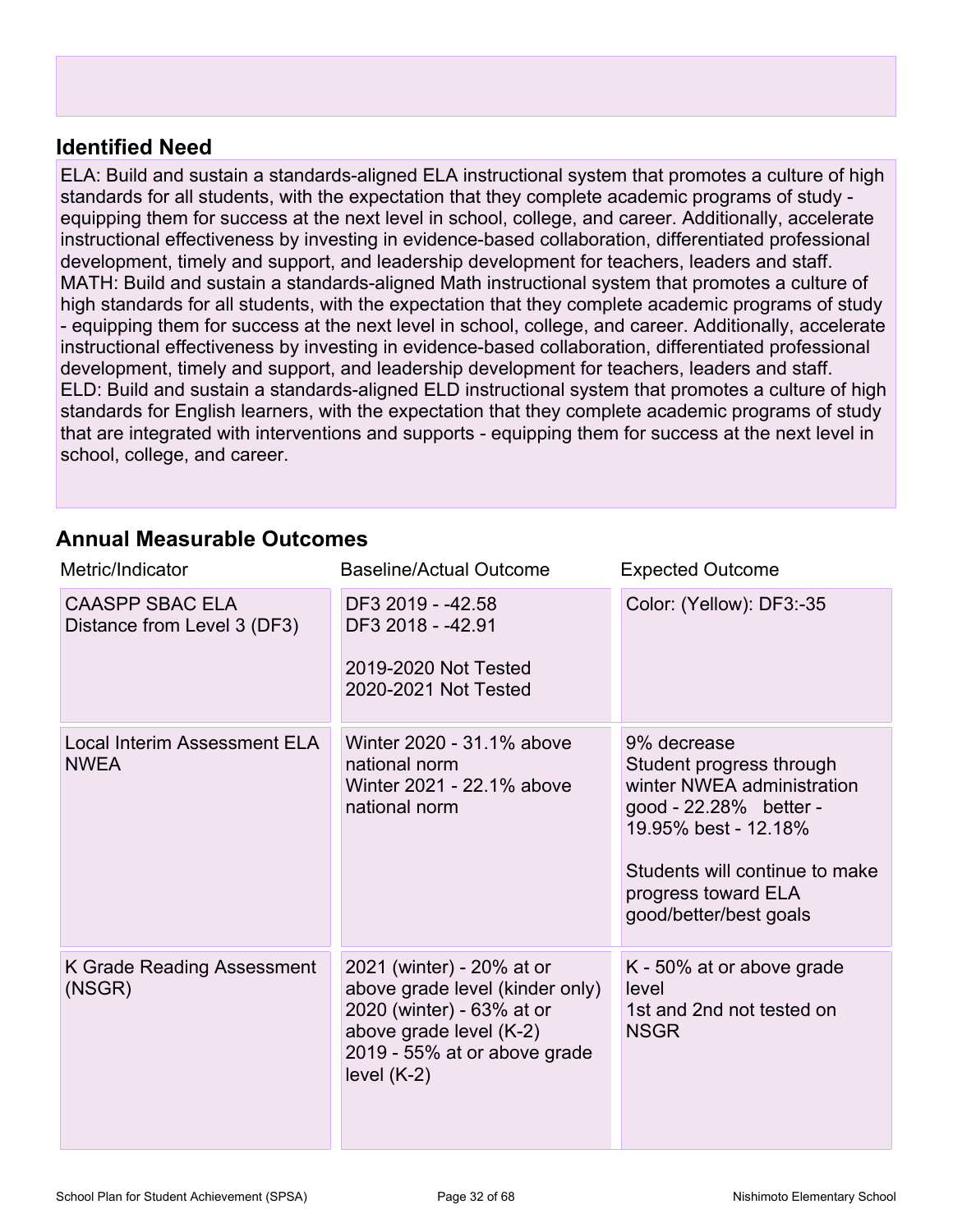| Metric/Indicator                                        | <b>Baseline/Actual Outcome</b>                                                                    | <b>Expected Outcome</b>                                                                                                                                                                                     |
|---------------------------------------------------------|---------------------------------------------------------------------------------------------------|-------------------------------------------------------------------------------------------------------------------------------------------------------------------------------------------------------------|
| 3rd to 6th Grade Reading<br>Assessment EL students only | 2020 - 29% proficient or<br>advanced<br>2019 -30% proficient or<br>advanced                       | Not tested - only subgroup of<br><b>ELs tested</b>                                                                                                                                                          |
| <b>CAASPP SBAC Math</b><br>Distance from Level 3 (DF3)  | DF3 2019 - - 58.45<br>DF3 2018 - -50.86<br>2019-2020 Not Tested<br>2020-2021 Not Tested           | Color: (Yellow): DF3:-40                                                                                                                                                                                    |
| <b>Local Interim Assessment Math</b><br><b>NWEA</b>     | Winter 2020 - 20.4% above<br>national norm<br>Winter 2021 - 16.6% above<br>national norm          | 3.8% decrease<br>Student progress through<br>winter NWEA administration<br>good - 11.78% better - 4.26%<br>best - 4.26%<br>Students will continue to make<br>progress toward Math<br>good/better/best goals |
| <b>English Learner Progress</b><br>(ELPAC)              | Color 2019:<br>Status: Orange<br>54.7% making progress<br>towards English language<br>proficiency | Color: (Projected 2022):<br><b>Status: Yellow</b><br>60% making progress towards<br>English language proficiency                                                                                            |
| <b>Reclassification Rate</b>                            | $2019 - 2020 = 19$ students<br>$2020 - 2021 = 0$ students                                         | $2021 - 2022 = 8$ students                                                                                                                                                                                  |

Complete a copy of the Strategy/Activity table for each of the school's strategies/activities. Duplicate the table, including Proposed Expenditures, as needed.

### **Strategy/Activity 1**

### **Students to be Served by this Strategy/Activity**

(Identify either All Students or one or more specific student groups)

District-wide School-wide Students with Disabilities Specific Student Group(s): All Students. English Learners Foster Youth Low Income Specific Grade Spans: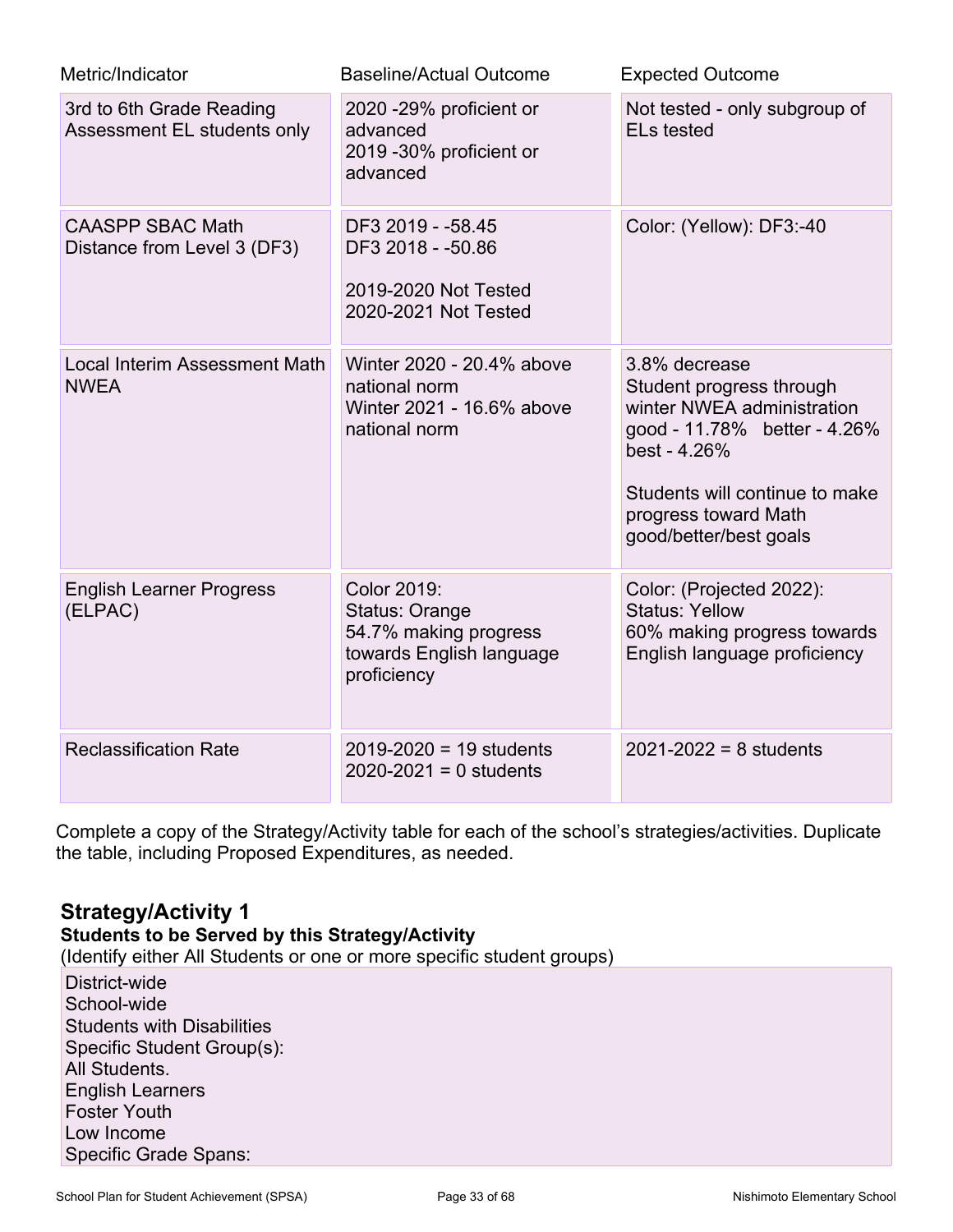#### Strategy/Activity

Strategy/Activity 1:

Teachers on Special Assignment:

Support to increase student achievement as provided by Teachers on Special Assignment and support staff – for all grades or targeted grade levels as appropriate.

\* Collaboratively review and analyze data with staff to identify student needs and supports.

\* Identify academic need and create appropriate instructional groups.

\* Attend and provide professional development to assist teachers in the implementation of research-based strategies and data analysis.

\* Update list of services provided on RtI Tracker, monitor progress, and support identified interventions indicated on the 'Green' intervention folder.

\*Provide research based interventions in a push-in or pull-out model, targeting students; identified needs.

\* Organize, schedule, and/or attend SST/COST meetings with parents.

\* Work with teachers to provide demonstration lessons, facilitate teacher observations, and support development of rigorous lessons.

\* All students will have equal opportunities to research based interventions through universal access - small group instruction.

\* Provide professional development to support effectively implementing intervention in the classroom.

\* Provide support to teachers when planning and implementing distance learning methods

#### **Proposed Expenditures for this Strategy/Activity**

List the amount(s) and funding source(s) for the proposed expenditures. Specify the funding source(s) using one or more of the following: LCFF, Federal (if Federal identify the Title and Part, as applicable), Other State, and/or Local.

Amount(s) Source(s)

60,758.96 TSA 1100 (Title I)

#### **Strategy/Activity 2**

#### **Students to be Served by this Strategy/Activity**

(Identify either All Students or one or more specific student groups)

District-wide School-wide Students with Disabilities Specific Student Group(s): All Students. English Learners Foster Youth Low Income Specific Grade Spans: All Grades.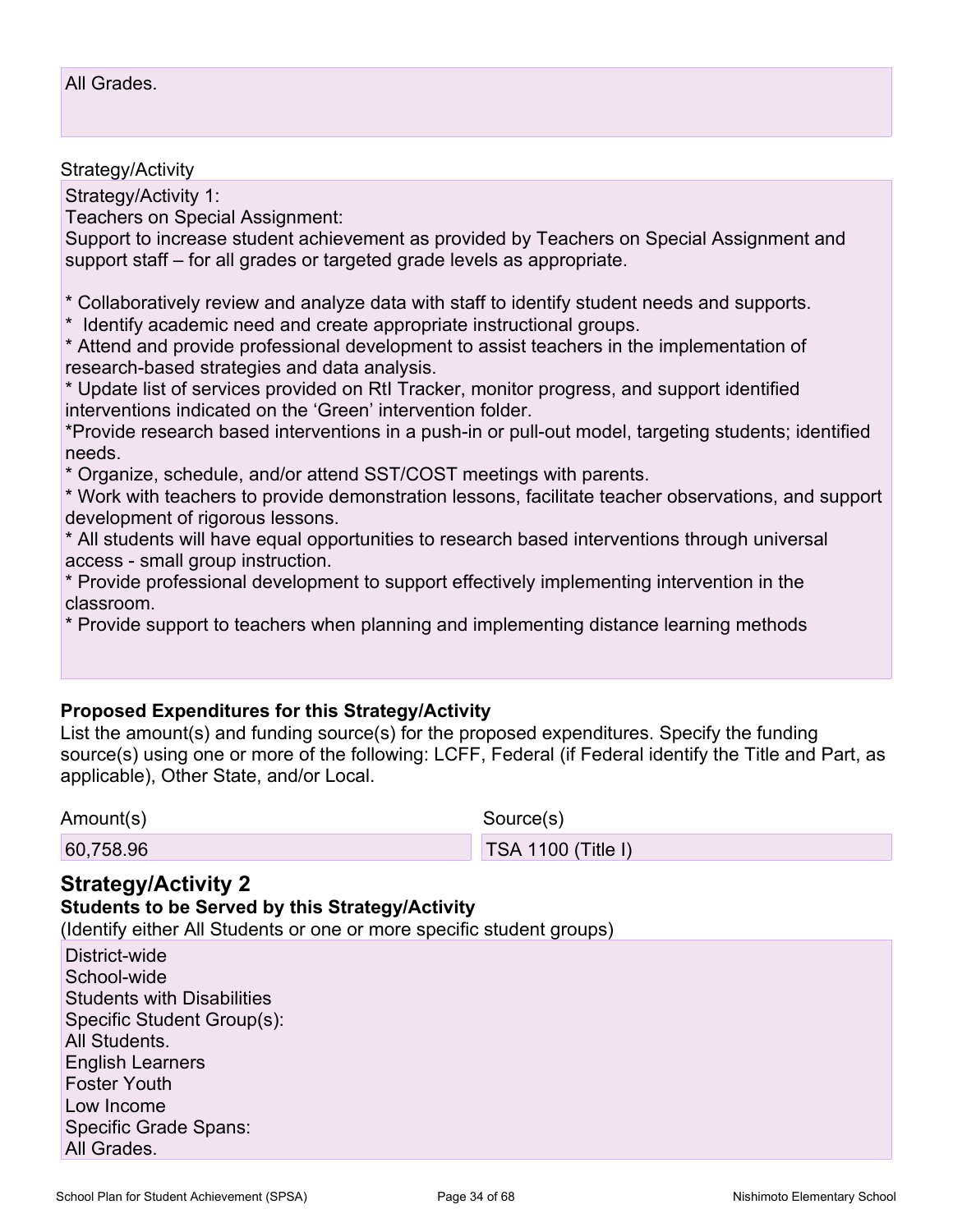#### Strategy/Activity

Strategy/Activity 2:

Purchase supplemental Instructional supplies

\* Purchase books, online subscriptions, and/or monthly student magazine subscriptions to increase student's decoding, fluency, reading comprehension, and/or exposure to more non-fiction text in alignment with common core expectations.

\* Purchase materials to improve performance on Smarter Balanced assessment.

\* Utilize the district's print shop service to provide materials for student use as well as for parent education.

\* Purchase materials including, but not limited to, duplication, software, CD/DVDs, online subscriptions to software programs, books, project boards, audiovisual equipment, teacher resources, or other items that support instruction to help students access the core or intervention.

\* Purchase materials and supplies to support the implementation of advanced thinking skills. For example, programs such as LEGO Robotics that allow students to use their creativity and higher order thinking skills to solve complex problems.

\* Purchase materials and supplies to support project based learning opportunities. These items could be purchased to support students in the classroom or in a STEM/STEAM lab setting.

#### **Proposed Expenditures for this Strategy/Activity**

List the amount(s) and funding source(s) for the proposed expenditures. Specify the funding source(s) using one or more of the following: LCFF, Federal (if Federal identify the Title and Part, as applicable), Other State, and/or Local.

| Amount(s) | Source(s)                                                       |
|-----------|-----------------------------------------------------------------|
| 36,253.04 | Instructional Supplies 4310 (Title I)                           |
| 9300      | Comp. Hardware/Software Maintenance &<br>License 5885 (Title I) |
| 3000      | Duplicating/Print shop 5715 (Title I)                           |
| 20000     | Books & Reference Material 4200 (Title I)                       |
|           | Books & Reference Material 4200 (Carryover)                     |
|           | Instructional Supplies 4310 (Carryover)                         |

### **Strategy/Activity 3**

#### **Students to be Served by this Strategy/Activity**

(Identify either All Students or one or more specific student groups)

District-wide School-wide Students with Disabilities Specific Student Group(s): All Students. English Learners Foster Youth Low Income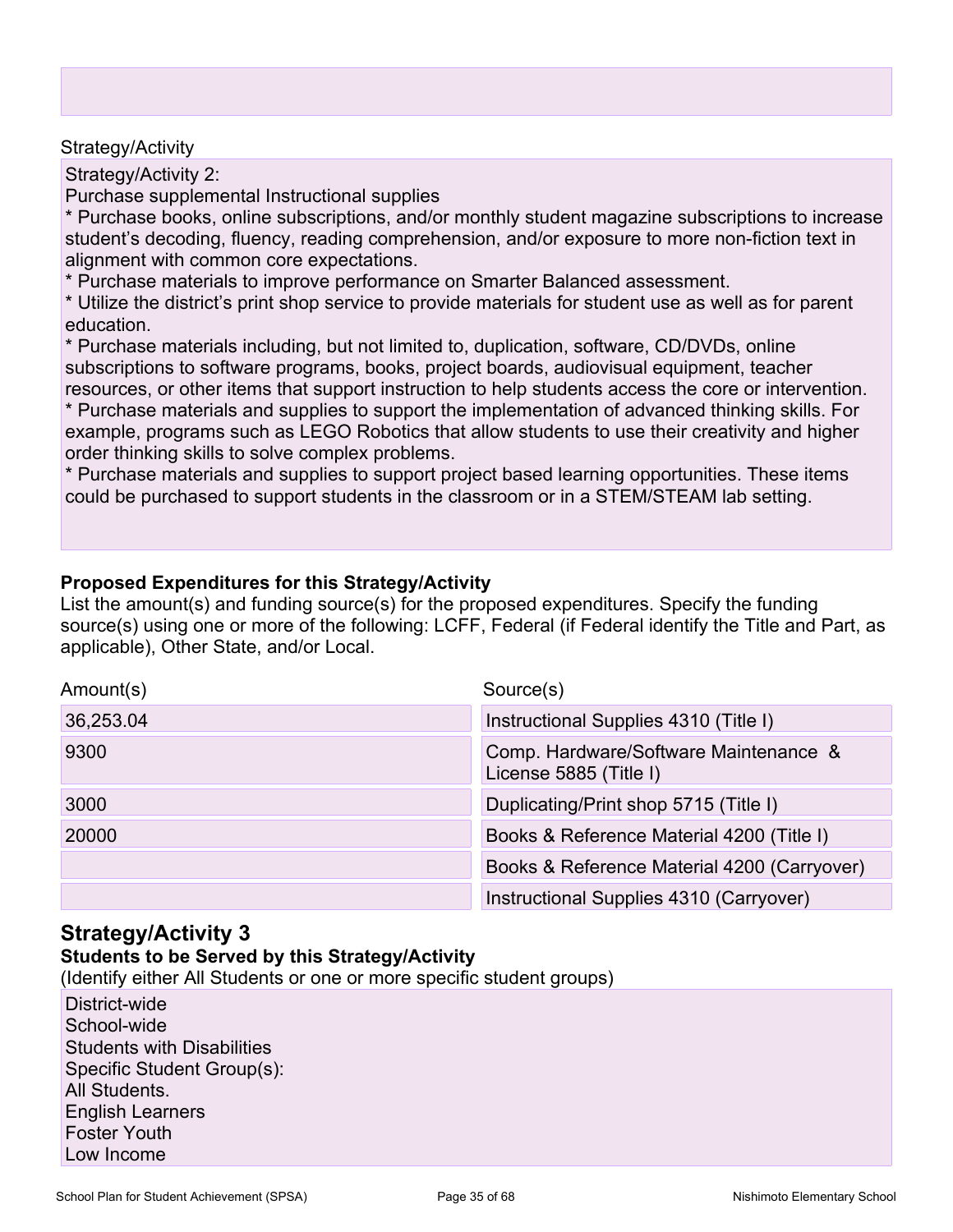Specific Grade Spans: All Grades.

#### Strategy/Activity

Strategy/Activity 3:

Provide teacher release time, extra time and Travel and Conference:

\* Observe high impact CCCS lessons.

\* Adjust pacing guides, common planning, disaggregate data, assign and develop intervention plans, and create common formative assessments to meet the needs of students.

\* Plan, facilitate, and attend scheduled meetings for struggling, At-Risk or Special Education students to discuss academic progress and identify next steps.

\* Allow for one-on-one teacher testing for students who are at-risk and/or on grade level.

- \* Time for testing, scheduling, and compiling information about students.
- \* Provide after school tutoring for students.

\* Provide Teachers with opportunities to attend workshops, seminars, and conferences that address specific professional development needs.

#### **Proposed Expenditures for this Strategy/Activity**

List the amount(s) and funding source(s) for the proposed expenditures. Specify the funding source(s) using one or more of the following: LCFF, Federal (if Federal identify the Title and Part, as applicable), Other State, and/or Local.

| Amount(s) | Source(s)                              |
|-----------|----------------------------------------|
| 2000      | Certificated Subs 1125 (Title I)       |
| 5000      | Certificated Extra Time 1190 (Title I) |
| 10,500    | Travel & Conference 5200 (Title I)     |
| 500       | Other Cert. Salaries 1900 (Title I)    |

## **Annual Review**

#### **SPSA Year Reviewed: 2020-21**

Respond to the following prompts relative to this goal. If the school is in the first year of implementing the goal, an analysis is not required and this section may be deleted.

## **ANALYSIS**

Describe the overall implementation of the strategies/activities and the overall effectiveness of the strategies/activities to achieve the articulated goal.

Strategy/Activity 1: Our full time (50% funded by site Title 1 funds) RtI TSA worked with staff to analyze student data, provide coaching support for RtI, and worked with student groups in targeted intervention. Due to full distance learning for 75% of the school year, it was difficult to maximize the impact of T3 instruction and provide coaching. Upon the return to a hybrid model of learning the RtI TSA was on maternity leave for the rest of the school year. We saw a decline in student achievement at our winter NWEA assessment and were not able to see as many of our T3 students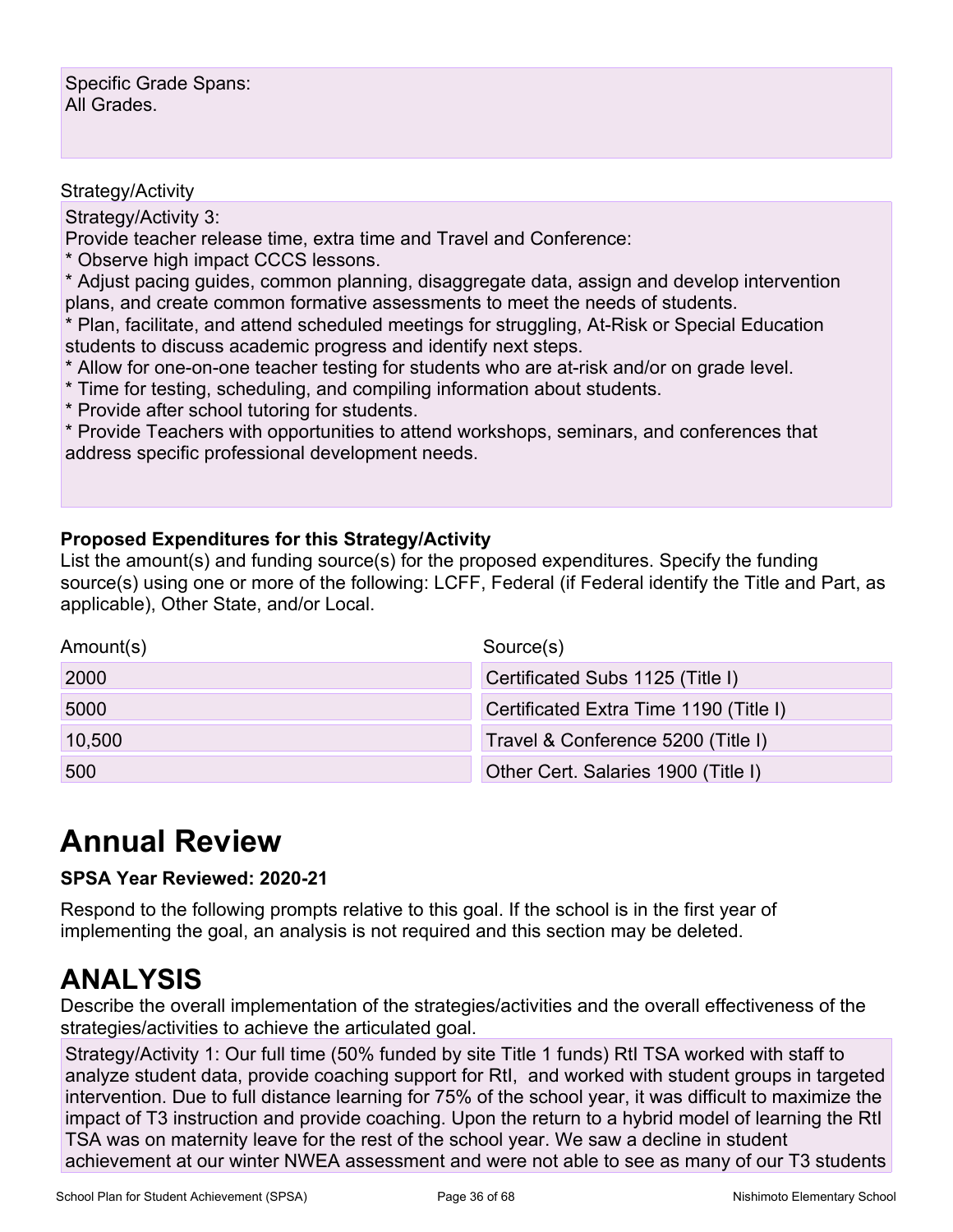to provide support due to the circumstances of this year so the effectiveness has not been as strong as past in years.

Strategy/Activity 2: Software/technology licenses were purchased to support academic achievement, subscriptions were purchased for classroom periodicals, and supplemental instructional materials were purchased to support student learning. Duplicating services were also utilized to create instructional materials for classroom use to support student achievement. Additional classroom materials and books were purchased to replace classroom items that were not returned due to school closures and distance learning. The purchase of technology licenses and supplemental learning materials was imperative to our efforts to support distance learning.

Strategy/Activity 3: Teachers were paid extra time to attend monthly leadership/SAP meetings. Teacher release and extra time were not provided at the level planned due to both the instructional platforms used in the 20-21 school year and an increase in COVID funds to support extra teacher prep and planning. In-person conferences were postponed or cancelled due to restrictions as a result of the pandemic. We were able to fund attendance to the PLC conference that will take place in a hybrid format in the middle of June. Teachers were also not able to support in person tutoring due to the inability to have students in person for the majority of the year. The effectiveness of this action was not as impactful as in previous years due to the COVID-19 pandemic.

Briefly describe any major differences between the intended implementation and/or the budgeted expenditures to implement the strategies/activities to meet the articulated goal.

Strategy/Activity 1:The projected expenditures will be fully expended.

Allocation:\$ \$41,062.00 Estimated Actuals \$ 41,062.00

\*Difference: \$ 0

There was not a difference in how this action was funded and expended since it is a contracted TSA position.

Strategy/Activity 2: Allocation: \$107,671 Estimated Actuals: \$65,725.2 \*Difference: \$ 41,945.8 We were able to spend about 61% of our funds in this area. It was challenging to spend this money this year due to the increased COVID funding that was allocated to the site as well as the additional library money and supply purchases made by the district.

Strategy/Activity 3: We spent approximately 37% of our allocated funds in this area. We did not use any of our teacher sub release time because of the unusual school formats of distance and hybrid learning. We did not meet the expected expenditure of teacher extra time since teachers were funded for extended planning and preparation time with supplemental COVID funding. Allocation: \$ \$21,895 Estimated Actuals: \$8,157.25 \*Difference: \$ 13,737.75 We spent approximately 37% of our allocated funds in this area. We did not use any of our teacher

sub release time because of the unusual school formats of distance and hybrid learning. We did not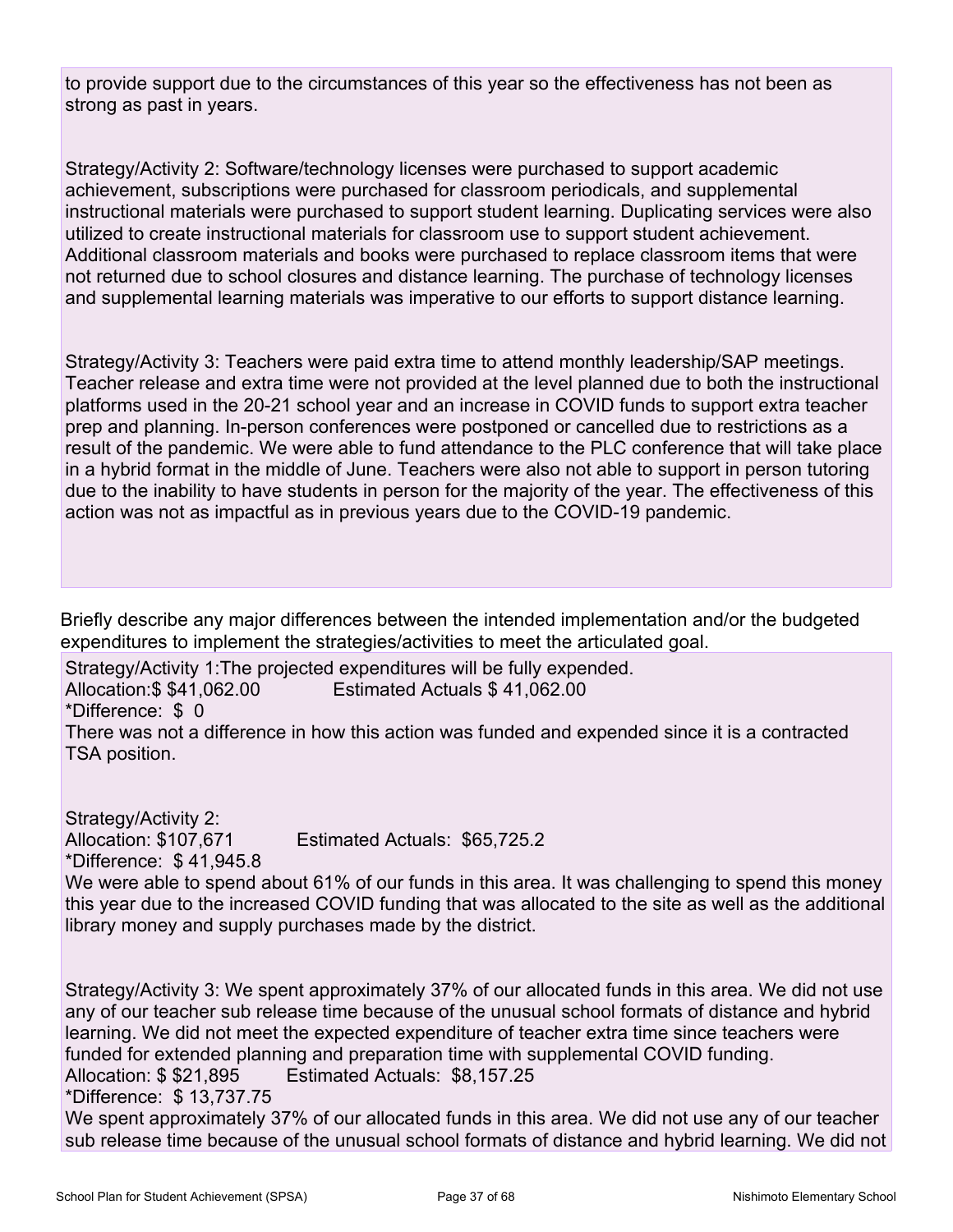meet the expected expenditure of teacher extra time since teachers were funded for extended planning and preparation time with supplemental COVID funding.

Describe any changes that will be made to this goal, the annual outcomes, metrics, or strategies/activities to achieve this goal as a result of this analysis. Identify where those changes can be found in the SPSA.

Strategy/Activity 1: We will continue to fund 50% of our RtI TSA to work with struggling students, help improve teacher practice, and participate in SSTs. This will be especially important next year as we begin to attend to educational gaps and learning loss created as a result of the COVID-19 pandemic.

Strategy/Activity 2: Money will still be allocated to purchase needed instructional materials and software programs to supplement core instruction. We will continue to support our SAP site initiatives as well as supplementing gaps in learning created by the COVID-19 pandemic. We will decrease the amount allocated for duplicating and be more selective in what will be sent to the print shop. Overall, we will decrease the amount allocated in this area to free up funding to spend on a student advocate position.

Strategy/Activity 3: We will continue to fund certificated substitute release time, provide teacher extra time, and allocate money for travel and conference in order to observe high impact CCCS lessons, participate in common planning, disaggregate data, assign and develop intervention plans, and create common formative assessments to meet the needs of students, plan, facilitate, and attend scheduled meetings for struggling, at-risk or special education students to discuss academic progress and identify next steps, allow for one-on-one teacher testing for students who are at-risk and/or on grade level, provide after school tutoring for students, and provide teachers with opportunities to attend workshops, seminars, and conferences that address the Common Core and ELD. We will decrease the certificated sub release time due to the increased collaboration teachers have with the restructuring of school time and increased "specials" teachers.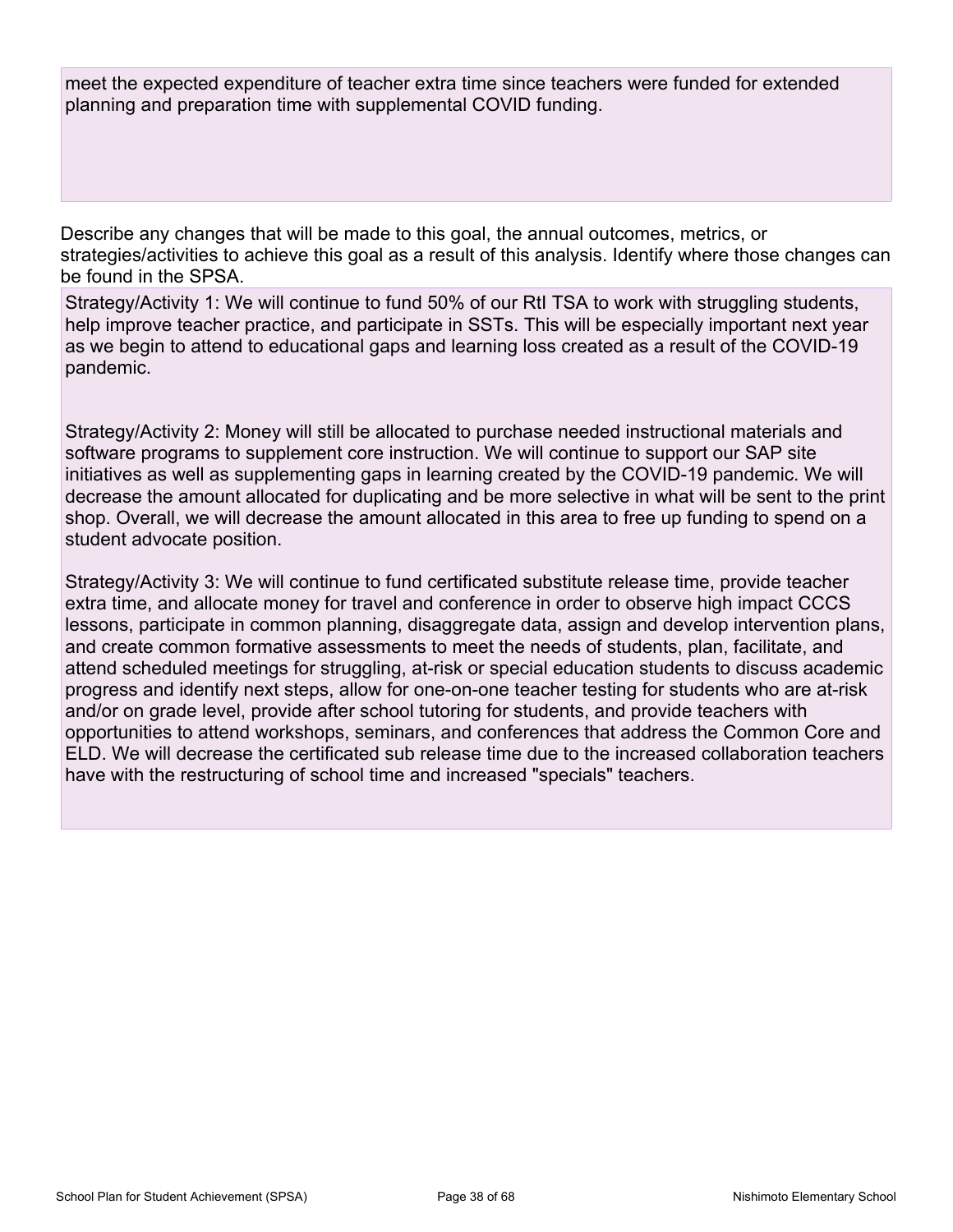# **Goals, Strategies, & Proposed Expenditures**

Complete a copy of the following table for each of the school's goals. Duplicate the table as needed.

### **LEA/LCAP Goal**

State Priorities X 3

Local Priorities 1. Student attendance, student expulsion, student input on school extra-curricular activities and VAPA/athletics programs, student input on district programs and initiatives, parent input related to school climate, and teacher input related to school climate

Identified Need 1. Maintain a healthy, caring, respectful, and drug-free environment for learning and work, with equitable reinforcement of the guidelines of conduct for students and adults, and nurture socio-emotional resilience in our students through collaboration among school, home, public safety, health and recreational agencies, and community-based organizations.

## **Goal 2**

Statement of Goal: Safe and Healthy Environment for Learning and Work

3-Year District Specific Goal: Madera Unified will obtain an Suspension score of [medium-low] performance for all students as measured by the California Dashboard,and will increase the school climate survey favorable index score each year.

3-Year School Specific Goal: Nishimoto Elementary will obtain an Suspension score of medium-high orange or low medium yellow performance for all students as measured by the California Dashboard and will increase the school climate survey favorable index score in comparison to the previous school year.

### **Identified Need**

1. Maintain a healthy, caring, respectful, and drug-free environment for learning and work, with equitable reinforcement of the guidelines of conduct for students and adults, and nurture socioemotional resilience in our students through collaboration among school, home, public safety, health and recreational agencies, and community-based organizations.

### **Annual Measurable Outcomes**

| Metric/Indicator                                                                      | <b>Baseline/Actual Outcome</b>                                                                                                                                                   | <b>Expected Outcome</b>                               |
|---------------------------------------------------------------------------------------|----------------------------------------------------------------------------------------------------------------------------------------------------------------------------------|-------------------------------------------------------|
| Suspension                                                                            | 2018-2019 - 1.5%<br>2019-2020 - 0.01% *partial<br>school year due to school<br>closures and COVID 19<br>pandemic                                                                 | Maintain 0.5% or less<br>suspensions                  |
| 3rd - 5th grade Student<br><b>Competency and Well Being</b><br><b>Measures Survey</b> | Percent favorable:<br>Positive feelings - 68%<br>Self-Management - 63%<br>Challenge Feelings - 50%<br>Emotion Regulation - 46%<br><b>Student-Teacher Relationships</b><br>$-81%$ | Increase of favorable<br>responses by 5% in all areas |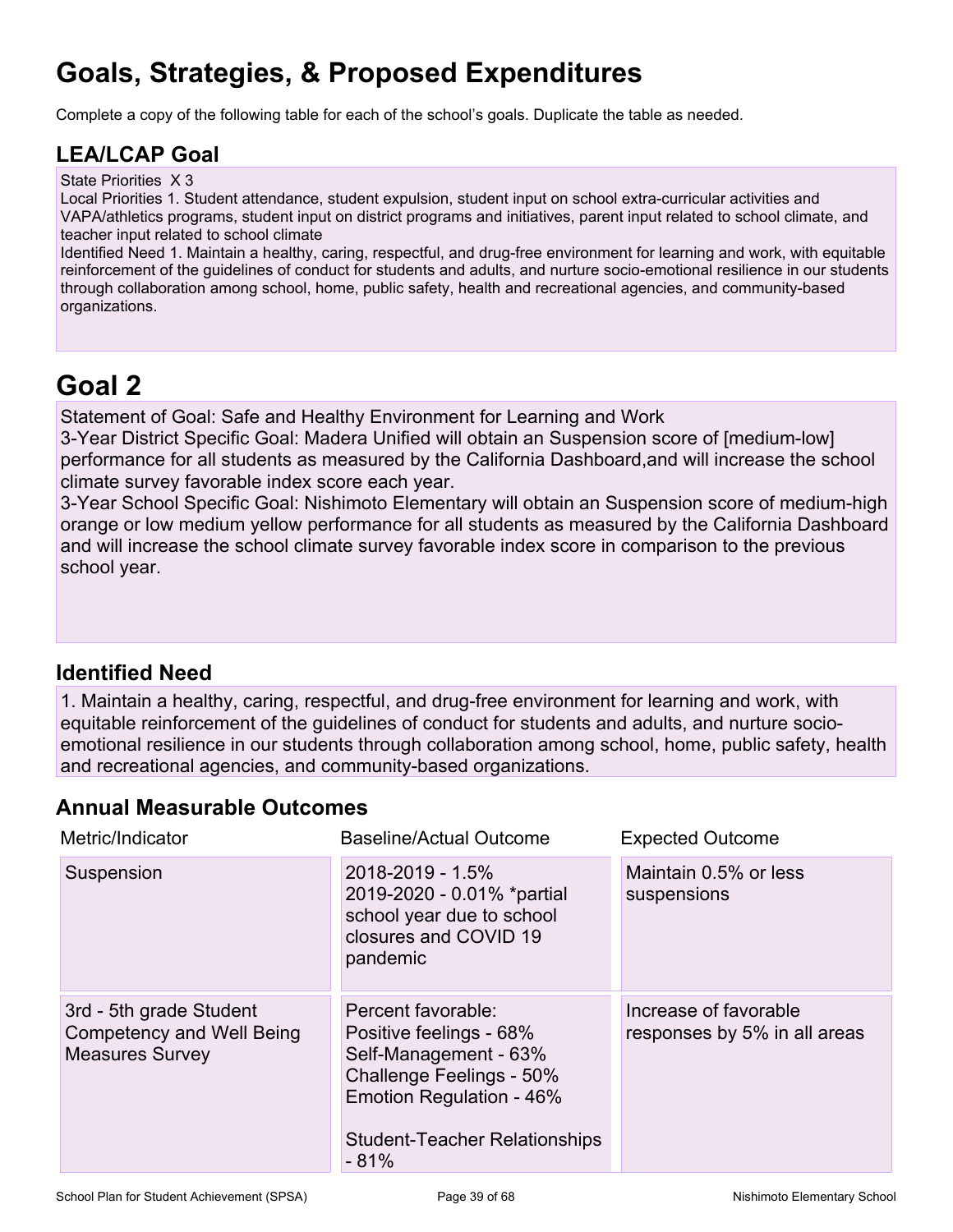| Metric/Indicator                                                  | <b>Baseline/Actual Outcome</b>                                                                                                                                                                                                     | <b>Expected Outcome</b>                               |
|-------------------------------------------------------------------|------------------------------------------------------------------------------------------------------------------------------------------------------------------------------------------------------------------------------------|-------------------------------------------------------|
|                                                                   |                                                                                                                                                                                                                                    |                                                       |
| 6th grade Student Competency<br>and Well Being Measures<br>Survey | Percent favorable:<br>Positive feelings - 67%<br>Self-Management - 64%<br>Challenge Feelings - 56%<br>Emotion Regulation - 44%<br><b>Student-Teacher Relationships</b><br>$-74%$<br><b>Cultural Awareness and Action</b><br>$-62%$ | Increase of favorable<br>responses by 5% in all areas |

Complete a copy of the Strategy/Activity table for each of the school's strategies/activities. Duplicate the table, including Proposed Expenditures, as needed.

### **Strategy/Activity 1**

### **Students to be Served by this Strategy/Activity**

(Identify either All Students or one or more specific student groups)

District-wide School-wide Students with Disabilities Specific Student Group(s): All Students. English Learners Foster Youth Low Income Specific Grade Spans: All Grades.

#### Strategy/Activity

Planned:

Teachers on Special Assignment:

Support to increase student achievement as provided by Teachers on Special Assignment and support staff:

\* Review and analyze data from state and district assessments, and common formative assessments to identify student needs.

\* Work collaboratively with teachers to analyze data and identify students needing additional support.

\* Provide demonstration lessons and facilitate teacher observations of peers in the area of classroom management, student support, etc.

\* Meet with students as a mentor.

\* Attend trainings and professional development, including, but not limited to, PBIS.

See Goal 1 Action 1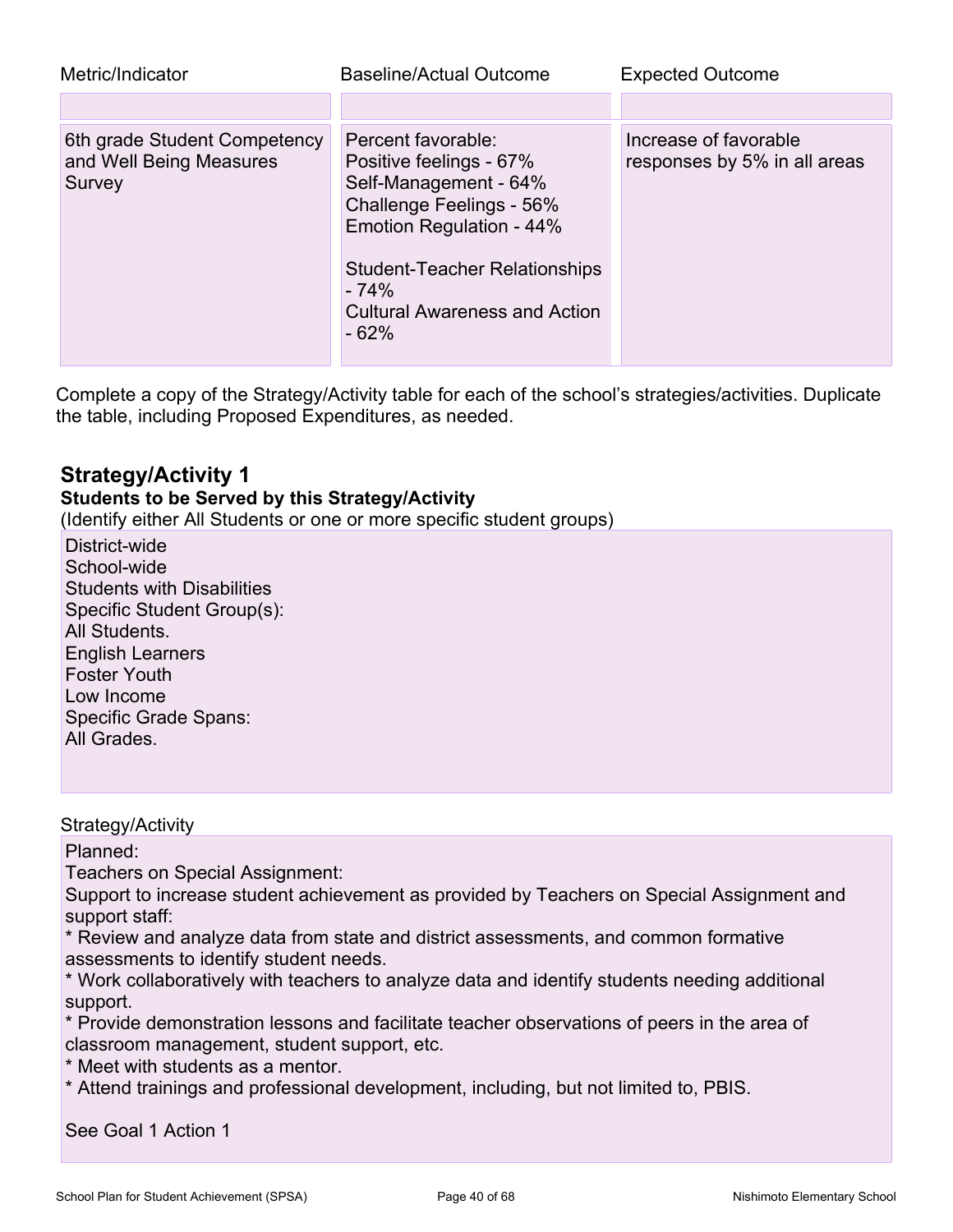#### **Proposed Expenditures for this Strategy/Activity**

List the amount(s) and funding source(s) for the proposed expenditures. Specify the funding source(s) using one or more of the following: LCFF, Federal (if Federal identify the Title and Part, as applicable), Other State, and/or Local.

| Amount(s) | Source(s)                 |
|-----------|---------------------------|
|           | <b>TSA 1100 (Title I)</b> |

### **Strategy/Activity 2**

### **Students to be Served by this Strategy/Activity**

(Identify either All Students or one or more specific student groups)

| District-wide                     |
|-----------------------------------|
| School-wide                       |
| <b>Students with Disabilities</b> |
| Specific Student Group(s):        |
| All Students.                     |
| <b>English Learners</b>           |
| <b>Foster Youth</b>               |
| Low Income                        |
| <b>Specific Grade Spans:</b>      |
| All Grades.                       |

#### Strategy/Activity

Planned:

Purchase supplemental instructional supplies, books and reference materials and Duplication/Print shop:

\* Purchase books, online subscriptions, and/or monthly student magazine subscriptions to increase student's decoding, fluency, reading comprehension, and/or exposure to more non-fiction text in alignment with common core expectations.

\* Utilize the district's print shop service to provide materials for student use as well as for parent education.

\* Purchase materials including, but not limited to, duplication, software, CD/DVDs, online subscriptions to software programs, books, project boards, audiovisual equipment, teacher resources, or other items that support instruction to help students access the core or intervention.

- \* Purchase materials and supplies to support the implementation of advanced thinking skills.
- \* Purchase materials and supplies to support character education and PBIS.
- \* Contract with an outside resources to enhance the education of our students.

\*For example:to support language development & math concepts, to improve student attendance, to build motivation and confidence in student who may struggle in academic areas, to support learning through a variety of modalities, to provide authentic

experiences to promote writing, and provide guest speakers.

#### **Proposed Expenditures for this Strategy/Activity**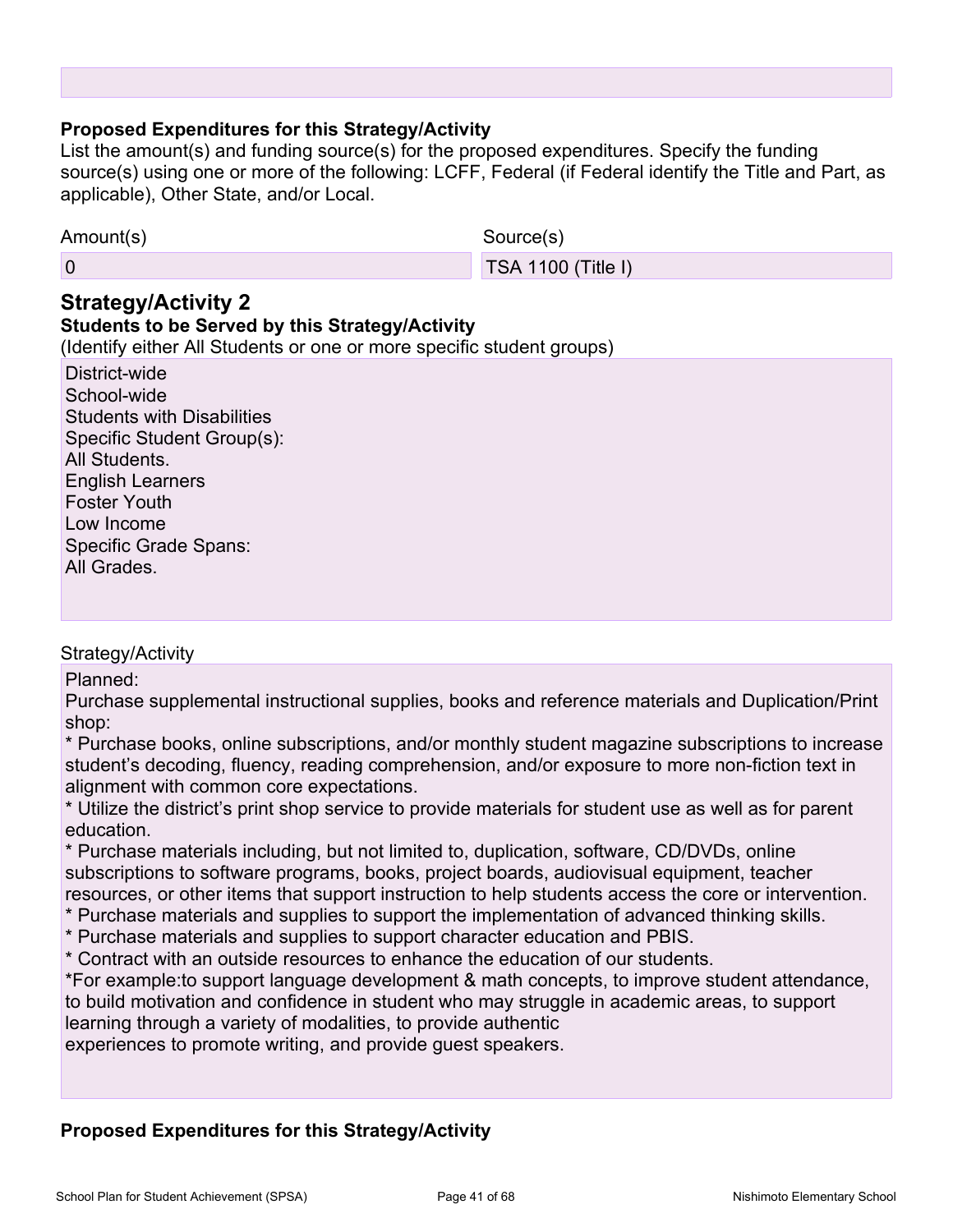List the amount(s) and funding source(s) for the proposed expenditures. Specify the funding source(s) using one or more of the following: LCFF, Federal (if Federal identify the Title and Part, as applicable), Other State, and/or Local.

Amount(s) Source(s)

0 Instructional Supplies 4310 (Title I)

0 Books & Reference Material 4200 (Title I)

0 Outside Contracted Services 5800 (Title I)

### **Strategy/Activity 3**

### **Students to be Served by this Strategy/Activity**

(Identify either All Students or one or more specific student groups)

District-wide School-wide Students with Disabilities Specific Student Group(s): All Students. English Learners Foster Youth Low Income Specific Grade Spans: All Grades.

#### Strategy/Activity

Planned:

Provide teacher release time and extra time:

\* Observe high impact teaching strategies.

\* Adjust pacing guides, common planning, disaggregate data, assign and develop intervention plans, and create common formative assessments to

meet the needs of their students.

\* Attend scheduled meetings for At-Risk or Special Education students to discuss academic progress and identify next steps.

- \* Allow for one-on-one teacher testing for students who are at-risk and/or on grade level.
- \* Time for testing, scheduling, and compiling information about students.
- \* Plan and facilitate meetings to support struggling students.
- \* Provide after school tutoring for students.
- \* Attend trainings and professional development, including, but not limited to, PBIS.

### **Proposed Expenditures for this Strategy/Activity**

List the amount(s) and funding source(s) for the proposed expenditures. Specify the funding source(s) using one or more of the following: LCFF, Federal (if Federal identify the Title and Part, as applicable), Other State, and/or Local.

Amount(s) Source(s)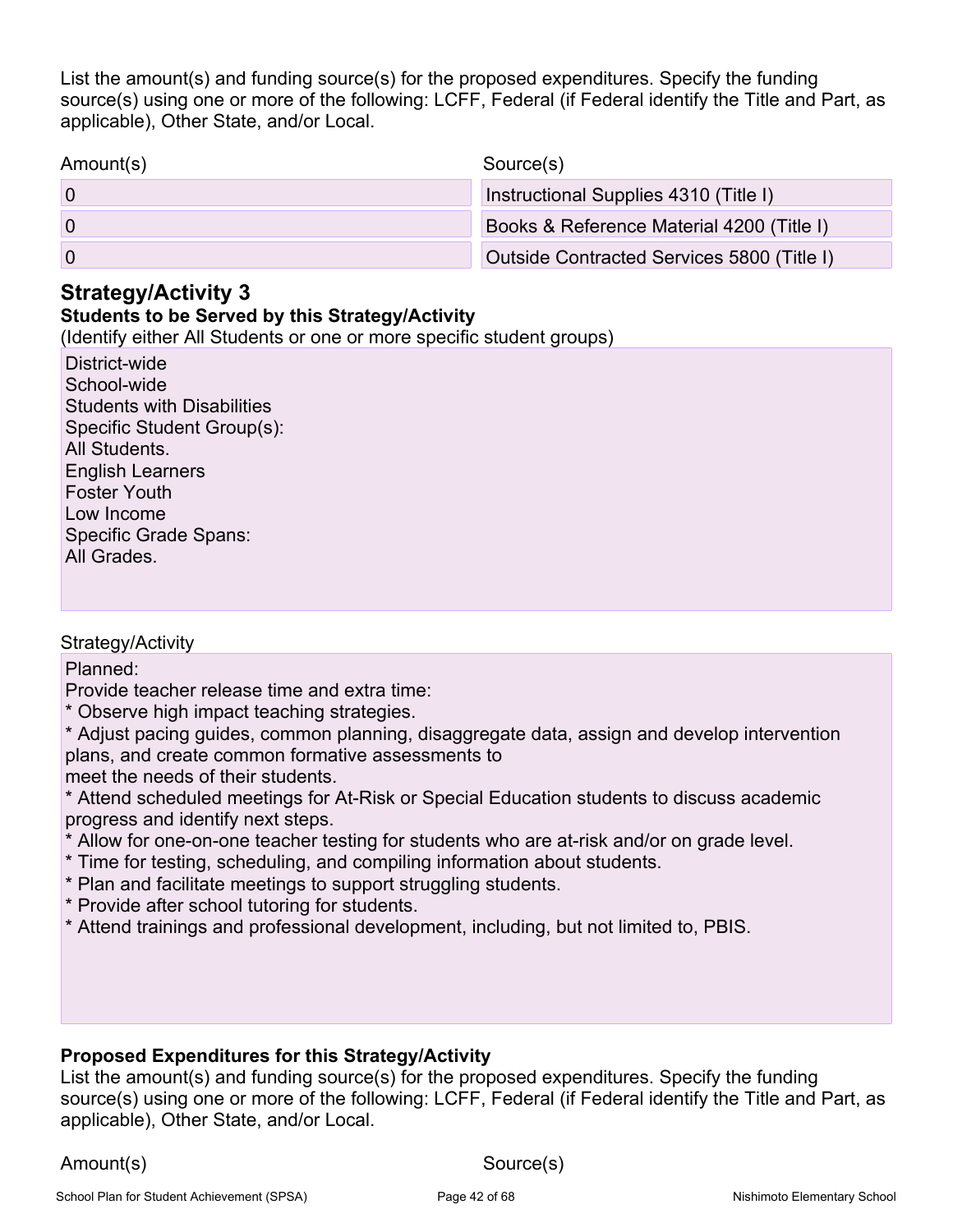0 Certificated Subs 1125 (Title I)

0 Certificated Subs 1125 (Title I)

### **Strategy/Activity 4**

**Students to be Served by this Strategy/Activity**

(Identify either All Students or one or more specific student groups)

District-wide School-wide Students with Disabilities Specific Student Group(s): All Students. English Learners Foster Youth Low Income Specific Grade Spans: All Grades.

### Strategy/Activity

Student Advocate : To empower students to create a healthy academic, behavior and social performance. . Monitor the progress of identified "at-risk" students Review progress and missing assignments with students on a weekly or bi weekly basis. Provide students with a packet of missing assignments, current grades/GPA and attendance. Organize and schedule meetings with parents and students and relevant staff Establish progress and work with teachers to ensure implementation Provide academic and behavioral support Shadow students in class Conduct home visits Small group and individual interventions

### **Proposed Expenditures for this Strategy/Activity**

List the amount(s) and funding source(s) for the proposed expenditures. Specify the funding source(s) using one or more of the following: LCFF, Federal (if Federal identify the Title and Part, as applicable), Other State, and/or Local.

Amount(s) Source(s)

Student Advocate 2200 (Title I)

# **Annual Review**

### **SPSA Year Reviewed: 2020-21**

Respond to the following prompts relative to this goal. If the school is in the first year of implementing the goal, an analysis is not required and this section may be deleted.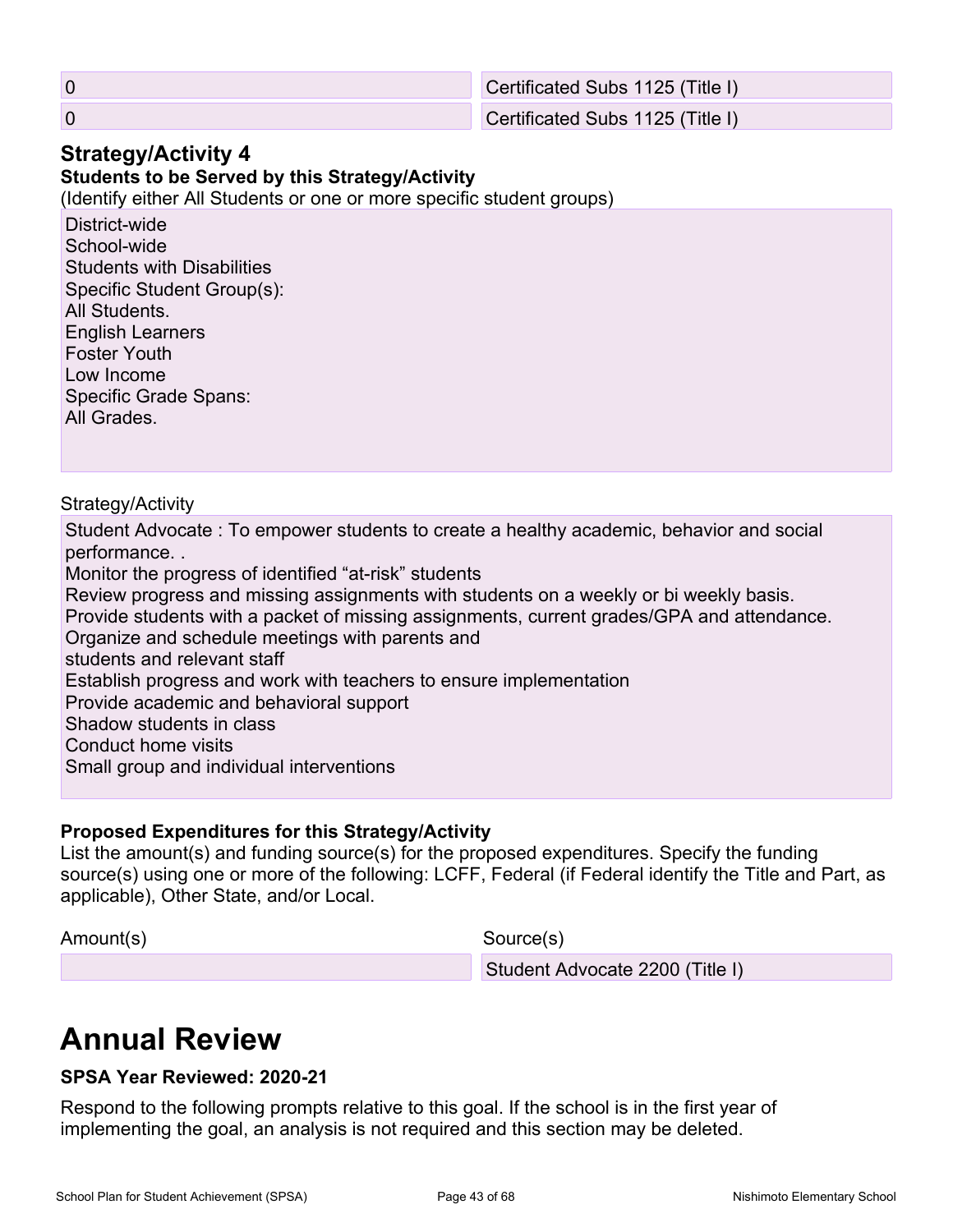# **ANALYSIS**

Describe the overall implementation of the strategies/activities and the overall effectiveness of the strategies/activities to achieve the articulated goal.

Strategy/Activity 1- see goal 1, Strategy/Activity 1 Strategy/Activity 2 -see goal 1, Strategy/Activity 2 Strategy/Activity 3 - see goal 1, Strategy/Activity 3

Briefly describe any major differences between the intended implementation and/or the budgeted expenditures to implement the strategies/activities to meet the articulated goal.

Strategy/Activity 1- see goal 1, Strategy/Activity 1 Strategy/Activity 2 -see goal 1, Strategy/Activity 2 Strategy/Activity 3 - see goal 1, Strategy/Activity 3

Describe any changes that will be made to this goal, the annual outcomes, metrics, or strategies/activities to achieve this goal as a result of this analysis. Identify where those changes can be found in the SPSA.

Strategy/Activity 1: We will continue to fund 50% of our RtI TSA to work with struggling students, help improve teacher practice, and facilitate SSTs.

Strategy/Activity 2: Money will still be allocated to purchase needed instructional materials and software programs to supplement core instruction. We will continue to purchase supplemental materials to support positive classroom management as well as contracted services to support our PBIS system of supports.

Strategy/Activity 3: We will continue to fund certificated substitute release time, provide teacher extra time, and allocate money for travel and conference in order to observe high impact CCCS lessons, participate in common planning, disaggregate data, assign and develop intervention plans, and create common formative assessments to meet the needs of students, plan, facilitate, and attend scheduled meetings for struggling, at-risk or special education students to discuss academic progress and behavioral concerns and identify next steps and provide teachers access to professional development to give them the tools to support a safe and healthy environment in their classrooms.

Strategy/Activity 4: We will allocate funds to hire a student advocate to support behavior and social needs of at-risk students. We anticipate a need for increased social emotional support for students as a result of the COVID-19 pandemic.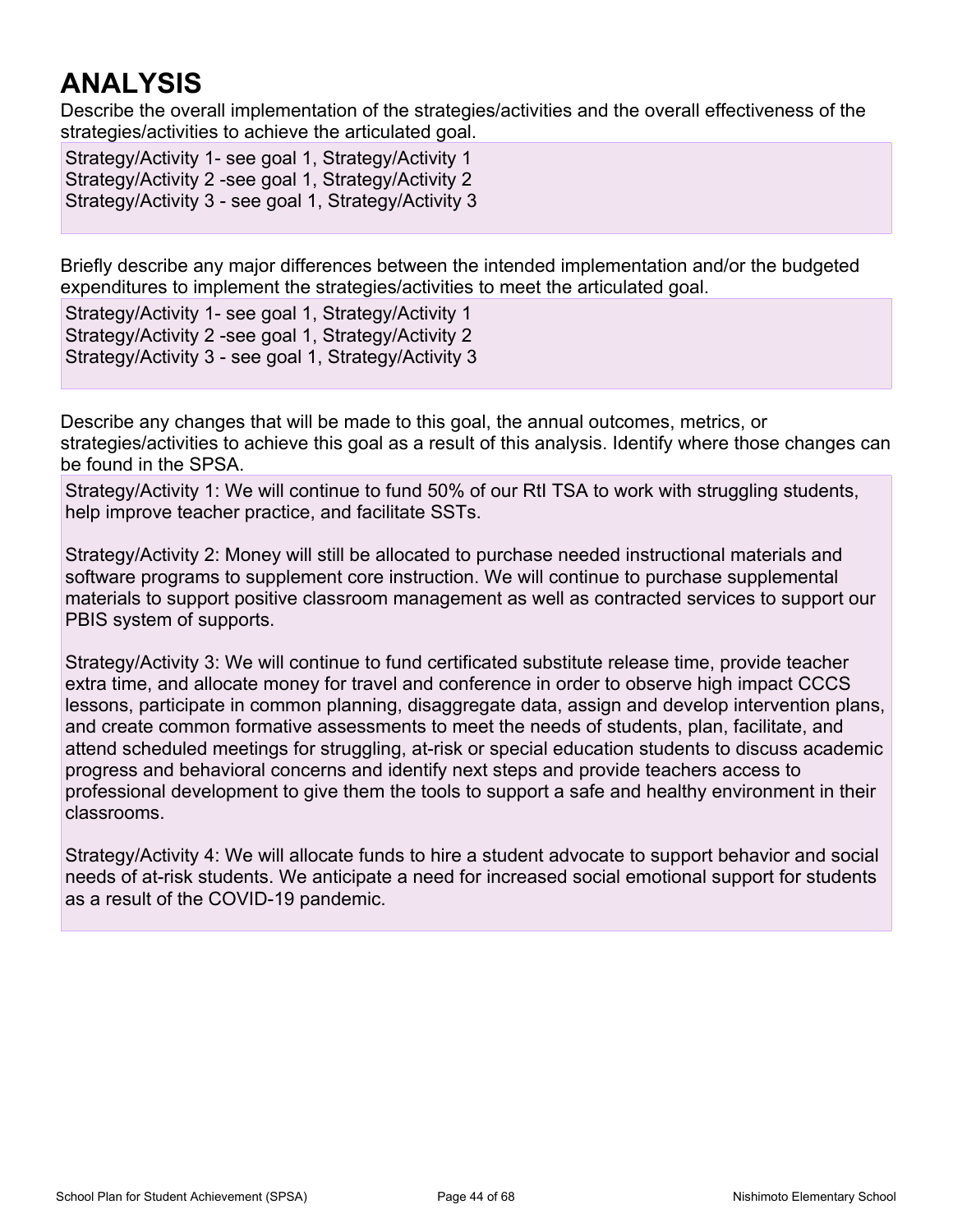# **Goals, Strategies, & Proposed Expenditures**

Complete a copy of the following table for each of the school's goals. Duplicate the table as needed.

### **LEA/LCAP Goal**

State Priorities X 5 X 6 Local Priorities none

Identified Need 1. Embrace parents and families as partners in student learning through mutual respect, culturally inclusive practices, and open communication, and nurture enduring partnerships with our external stakeholders by linking school-based learning with the world of work, aligning resources for cost-effectiveness, and maintaining open channels of communication with leaders and policy makers.

### **Goal 3**

Statement of Goal: Improve parent involvement programs making it an essential component of our educational program.

3-Year District Specific Goal: Madera Unified will increase the number of parents attending School Site Council (SSC), ELAC, Back to School Night, Parent Portal Login, and Title 1 Parent Meeting at all schools.

3-Year School Specific Goal: Nishimoto elementary will increase the number of parents attending School Site Council (SSC), ELAC, Back to School Night, Parent Portal Login, and Title 1 Parent Meeting as specified in the table below and measured by sign in sheets.

### **Identified Need**

1. Embrace parents and families as partners in student learning through mutual respect, culturally inclusive practices, and open communication, and nurture enduring partnerships with our external stakeholders by linking school-based learning with the world of work, aligning resources for costeffectiveness, and maintaining open channels of communication with leaders and policy makers.

### **Annual Measurable Outcomes**

| Metric/Indicator                                     | <b>Baseline/Actual Outcome</b>                                                                                                 | <b>Expected Outcome</b> |
|------------------------------------------------------|--------------------------------------------------------------------------------------------------------------------------------|-------------------------|
| <b>Site Business Meetings</b><br>(ELAC, Title1, SSC) | 2020 - 35 - shortened year due<br>to COVID 19 pandemic<br>2021 - ELAC (18), SSC(31) all<br>business meetings held<br>virtually | 60                      |
| Back-to-school Attendance                            | 2021 - Held virtually due to the<br>COVID-19 pandemic                                                                          | <b>TBD</b>              |
| Open House Attendance                                | not held due to COVID 19<br>pandemic                                                                                           | 300                     |
| <b>Active Parent Portal Users</b>                    |                                                                                                                                |                         |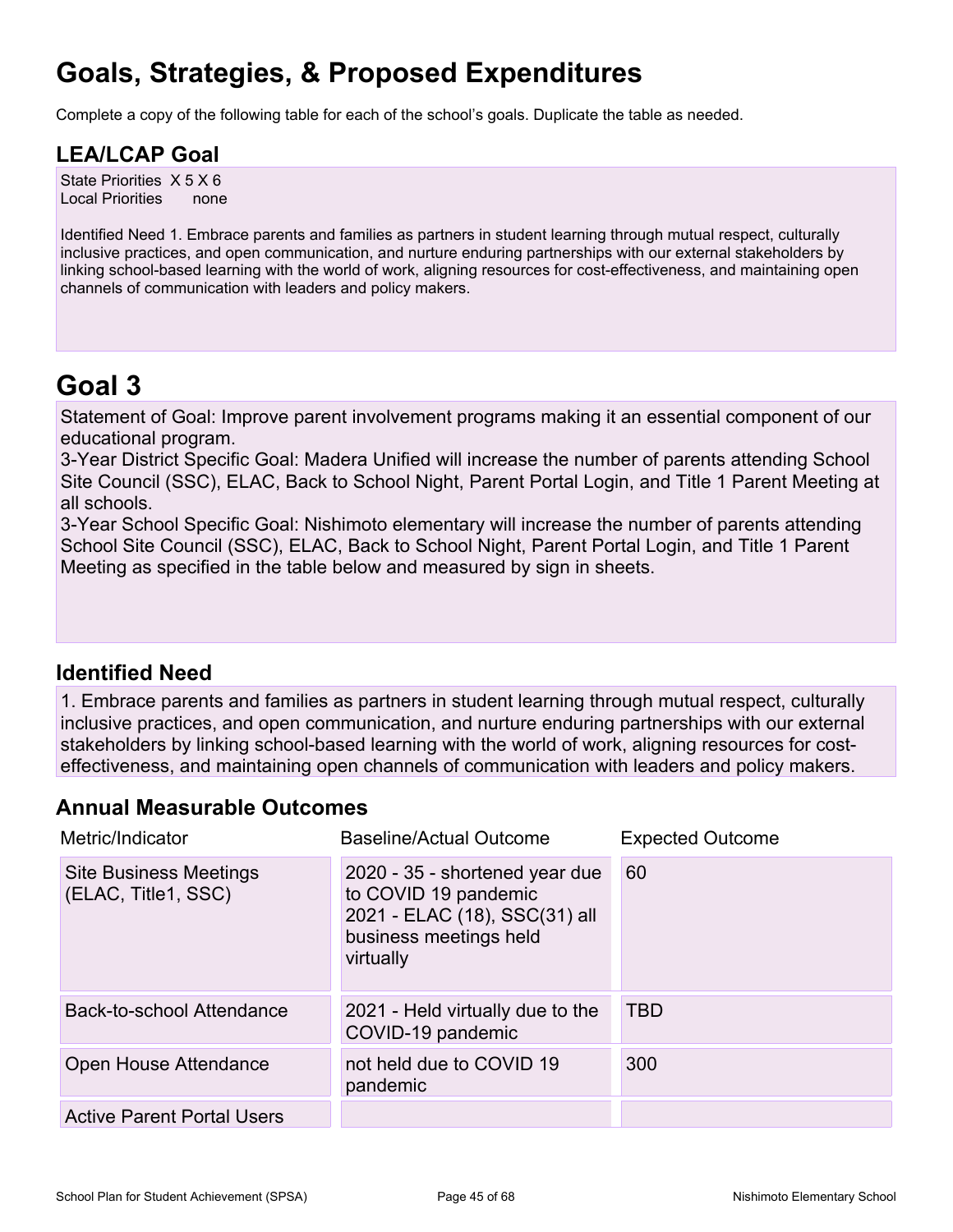Complete a copy of the Strategy/Activity table for each of the school's strategies/activities. Duplicate the table, including Proposed Expenditures, as needed.

### **Strategy/Activity 1**

### **Students to be Served by this Strategy/Activity**

(Identify either All Students or one or more specific student groups)

District-wide School-wide Students with Disabilities Specific Student Group(s): All Students. English Learners Foster Youth Low Income Specific Grade Spans: All Grades.

#### Strategy/Activity

Planned:

Provide teacher/classified release time and Classified extra time:

\* Parent meetings will be scheduled that provide parents with strategies to support their child's education at home.

- \* Parent meetings will be scheduled to discuss individual student progress.
- \* Phone calls and notes home to inform parents of the meetings.

\* Translation services and oral interpretation services to support our parents' understanding at various meetings: parent workshops, parent nights, parent/teacher conferences, IEPs, SSTs, and 504s.

- \* Provide refreshments for attendees
- \* Provide childcare for parents attending meetings.
- \* Provide preparation time for parent support.
- \* Provide parent education nights

#### **Proposed Expenditures for this Strategy/Activity**

List the amount(s) and funding source(s) for the proposed expenditures. Specify the funding source(s) using one or more of the following: LCFF, Federal (if Federal identify the Title and Part, as applicable), Other State, and/or Local.

| Amount(s) | Source(s)                                |
|-----------|------------------------------------------|
| 1500      | Clerk/Office Extra time 2490 (Parent Ed) |
| 96        | Certificated Extra Time 1190 (Parent Ed) |

### **Strategy/Activity 2**

#### **Students to be Served by this Strategy/Activity**

(Identify either All Students or one or more specific student groups)

District-wide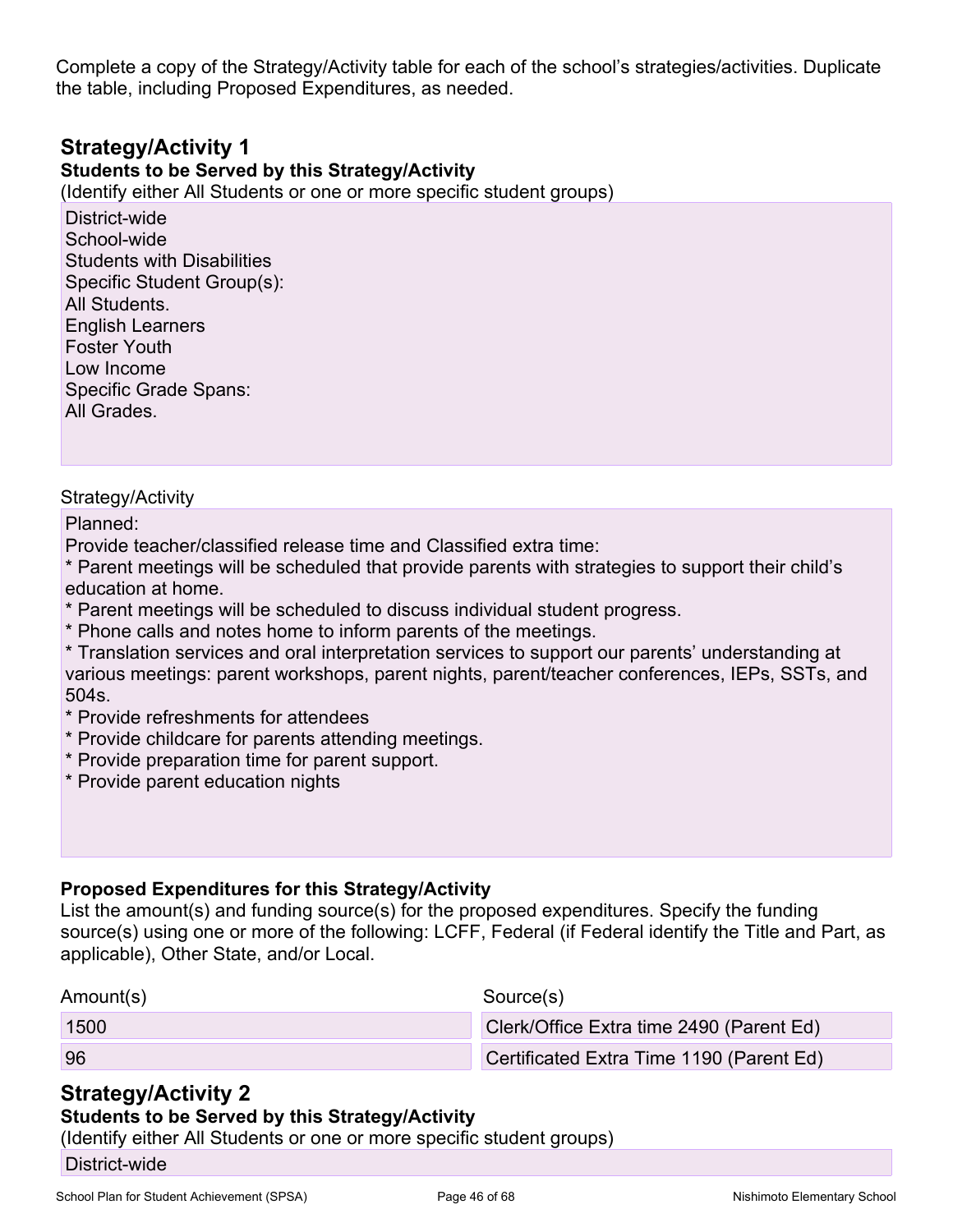School-wide Students with Disabilities Specific Student Group(s): All Students. English Learners Foster Youth Low Income Specific Grade Spans: All Grades.

#### Strategy/Activity

Planned:

Purchase supplemental instructional supplies, books and reference materials, and Duplication/Printshop:

- \* Purchase materials to support parent involvement.
- \* Utilize the district's print shop service to provide materials for parent communication.

\* Purchase materials including, but not limited to, duplication, software, CD/DVDs, online subscriptions to software programs, books, project boards, audiovisual equipment, teacher resources, or other items that support parent involvement.

#### **Proposed Expenditures for this Strategy/Activity**

List the amount(s) and funding source(s) for the proposed expenditures. Specify the funding source(s) using one or more of the following: LCFF, Federal (if Federal identify the Title and Part, as applicable), Other State, and/or Local.

| Amount(s) | Source(s)                               |
|-----------|-----------------------------------------|
|           | Supplies 4300 (Parent Ed)               |
| 1500      | Duplicating/Print shop 5715 (Parent Ed) |

# **Annual Review**

#### **SPSA Year Reviewed: 2020-21**

Respond to the following prompts relative to this goal. If the school is in the first year of implementing the goal, an analysis is not required and this section may be deleted.

### **ANALYSIS**

Describe the overall implementation of the strategies/activities and the overall effectiveness of the strategies/activities to achieve the articulated goal.

Strategy/Activity 1: We provided interpreting services for both school wide events such as Title 1 meetings, Town Halls, and ELAC as well as for parent teacher conferences when needed. Although translation services were provided, they were often funded through COVID money and not our Title 1. We were not able to hold in person meetings or gatherings due to the COVID-19 pandemic, so we did not need to provide any childcare or refreshments.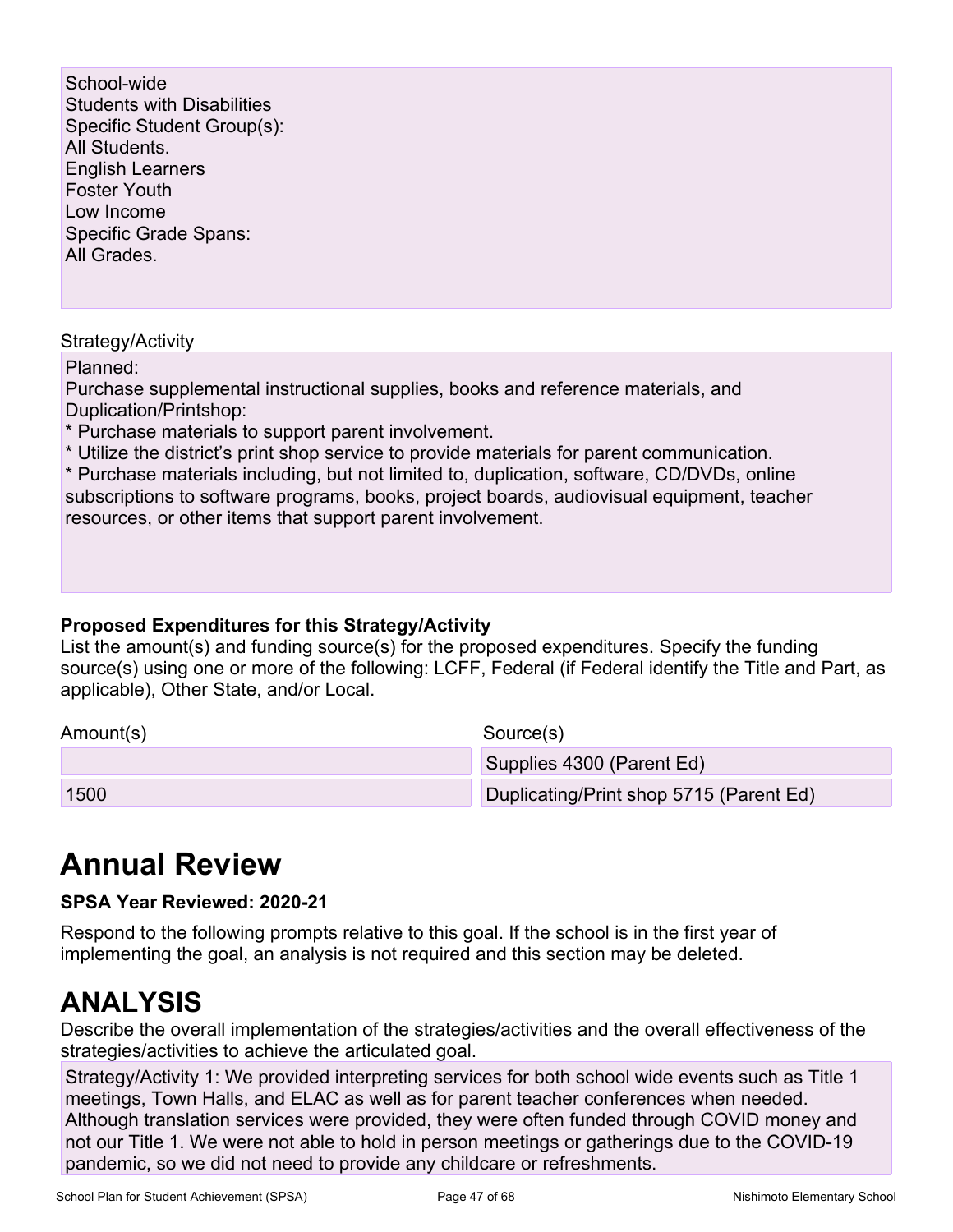Strategy/Activity 2: We also were able to print monthly newsletters for parents to keep them informed about school events during distance learning. We were also able to print and provide take home materials to help parents support their student's learning at home. Originally we allocated only \$750 for this action, but ended up spending nearly twice that amount to support parents and students while working at home.

Briefly describe any major differences between the intended implementation and/or the budgeted expenditures to implement the strategies/activities to meet the articulated goal.

Strategy/Activity 1: Allocation:\$ 1,499.00 Estimated Actuals:\$ 22.08 \*Difference: \$ 1,476.92 We spent nearly nothing from this allocation. This was not because we did not provide translation services or classified extra time, but because all of those services were paid out of COVID funding.

Strategy/Activity 2: We used more than 200% of our original allocated budget. Because of school closures, more supplies were needed to send home to support at-home learning. We needed to revise our budget to increase this allocation by approximately \$1800. Allocation:\$ 1425 Estimated Actuals:\$1425 \*Difference: \$ 0

We spent all our originally allocated money in this area and then some. Materials to support parents with working with their students at home were very important this year.

Describe any changes that will be made to this goal, the annual outcomes, metrics, or strategies/activities to achieve this goal as a result of this analysis. Identify where those changes can be found in the SPSA.

Strategy/Activity 1: We will continue to fund extra time for staff for the purpose of translating. preparation, and childcare. We will keep funding in this area even though it was not expended this year as we are anticipating being able to begin to transition back to in person meetings and conferences next year. We also do not know if there will be continued COVID funding next year for this pupose.

Strategy/Activity 2: We will continue to fund the purchase of supplemental materials to support parent involvement and increase communication. We will also continue to provide materials to help support parents with their students' learning needs.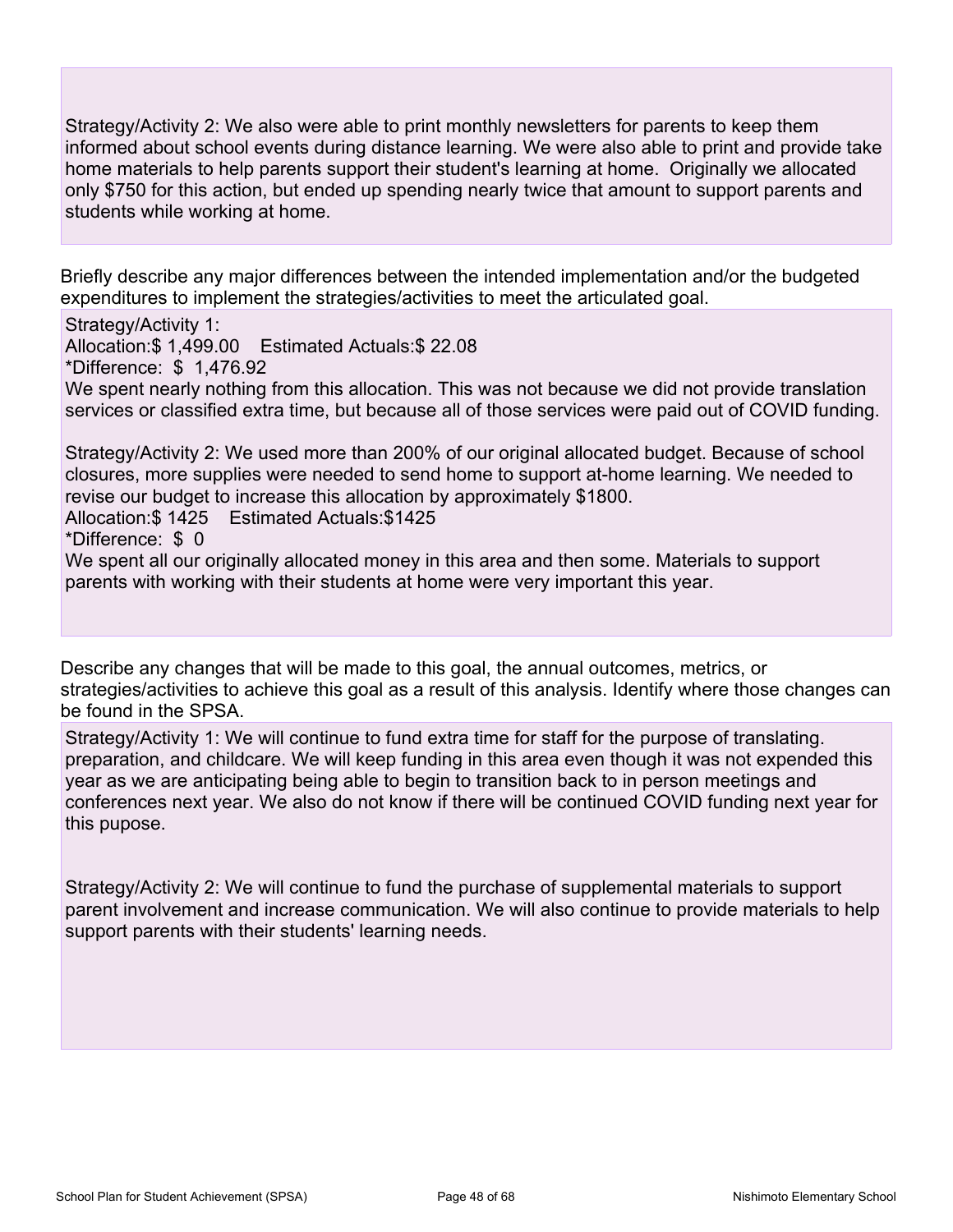# **Goals, Strategies, & Proposed Expenditures**

Complete a copy of the following table for each of the school's goals. Duplicate the table as needed.

### **LEA/LCAP Goal**

State Priorities X 1 Local Priorities none

Identified Need 1. Ensure students are provided with basic 21st century tools such as computers and access to the internet that will help student learning outcomes to improve.

### **Goal 4**

Statement of Goal: Increase and improve technology.

3-Year District Specific Goal: Madera Unified will maintain an average daily student device usage of 1-hour a day for each school year.

3-Year School Specific Goal: Nishimoto Elementary will maintain an average daily student device usage of 1-hour a day for each school year.

### **Identified Need**

1. Ensure students are provided with basic 21st century tools such as computers and access to the internet that will help student learning outcomes to improve.

### **Annual Measurable Outcomes**

| Metric/Indicator                               | Baseline/Actual Outcome                                                          | <b>Expected Outcome</b>                                                               |
|------------------------------------------------|----------------------------------------------------------------------------------|---------------------------------------------------------------------------------------|
| Google API (per device usage<br>data)          | 49.5% of Chromebook devices<br>met 75% of 2-hour daily<br>threshold.<br>2019-202 | 75% of Chromebook devices<br>will meet 75% of 2-hour daily<br>threshold.<br>2021-2022 |
| Google API (average daily<br>usage of devices) | 1.7 hours per day<br>2019-2020                                                   | 2.0 hours per day<br>2021-2022                                                        |

Complete a copy of the Strategy/Activity table for each of the school's strategies/activities. Duplicate the table, including Proposed Expenditures, as needed.

### **Strategy/Activity 1**

**Students to be Served by this Strategy/Activity**

(Identify either All Students or one or more specific student groups)

District-wide School-wide Students with Disabilities Specific Student Group(s): All Students. English Learners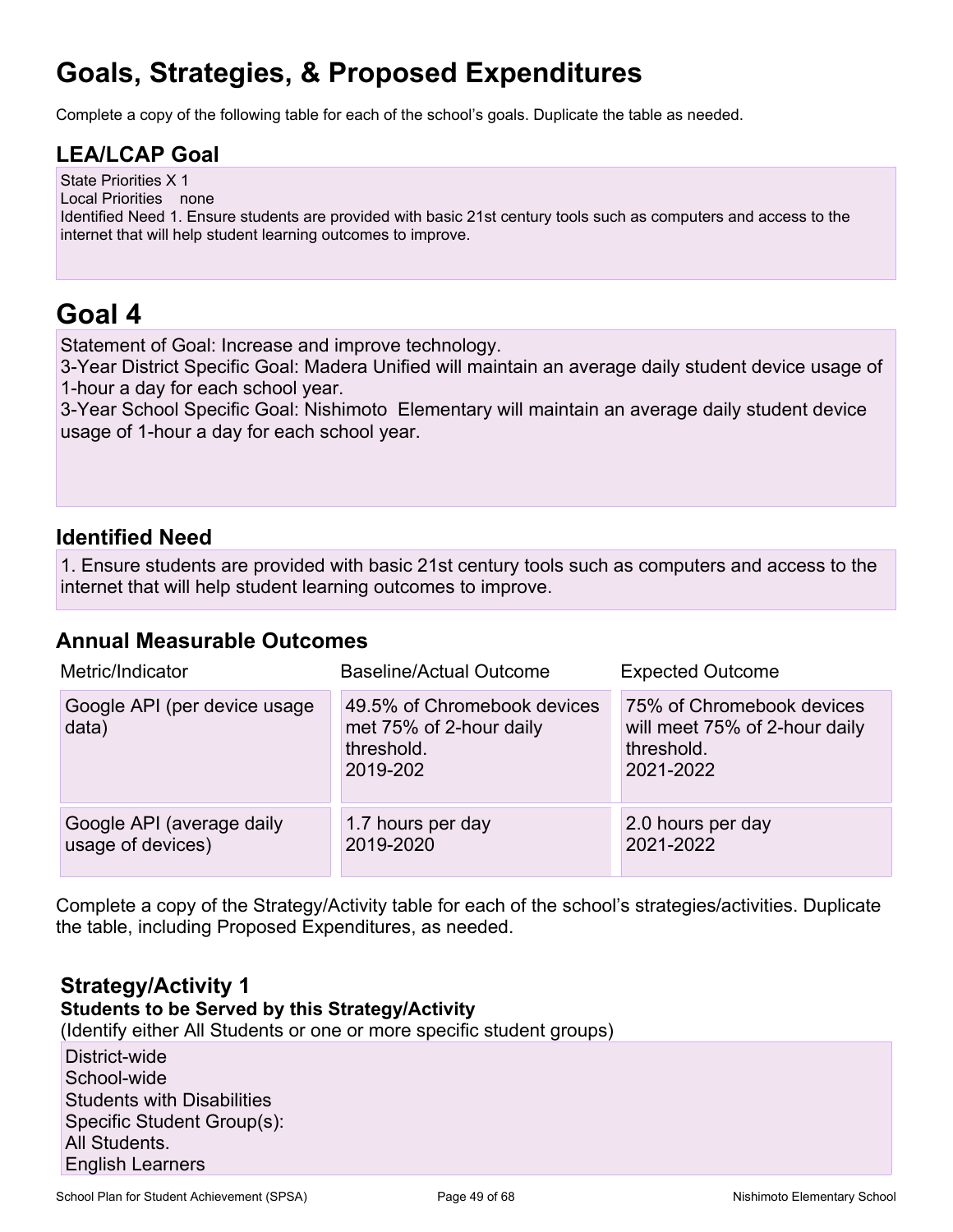Foster Youth Low Income Specific Grade Spans: All Grades.

#### Strategy/Activity

Planned:

Purchase technology and supplemental materials:

\* Purchase technology to support technology goal.

\* Purchase materials including, but not limited to, duplication, software, CD/DVDs, online subscriptions to software programs, books, project boards, audiovisual equipment, presenter, teacher resources, or other items that support technology.

\* Provide for repairs as needed to keep equipment in working order.

\* Purchase hardware and software programs to facilitate and support technology use and learning relating to enrichment and core support as well as to support a STEM/STEAM learning environment.

### **Proposed Expenditures for this Strategy/Activity**

List the amount(s) and funding source(s) for the proposed expenditures. Specify the funding source(s) using one or more of the following: LCFF, Federal (if Federal identify the Title and Part, as applicable), Other State, and/or Local.

Amount(s) Source(s)

# **Annual Review**

#### **SPSA Year Reviewed: 2020-21**

Respond to the following prompts relative to this goal. If the school is in the first year of implementing the goal, an analysis is not required and this section may be deleted.

### **ANALYSIS**

Describe the overall implementation of the strategies/activities and the overall effectiveness of the strategies/activities to achieve the articulated goal.

See Goal 1, Strategy/Activity 2

Briefly describe any major differences between the intended implementation and/or the budgeted expenditures to implement the strategies/activities to meet the articulated goal. See Goal 1, Strategy/Activity 2

Describe any changes that will be made to this goal, the annual outcomes, metrics, or strategies/activities to achieve this goal as a result of this analysis. Identify where those changes can be found in the SPSA.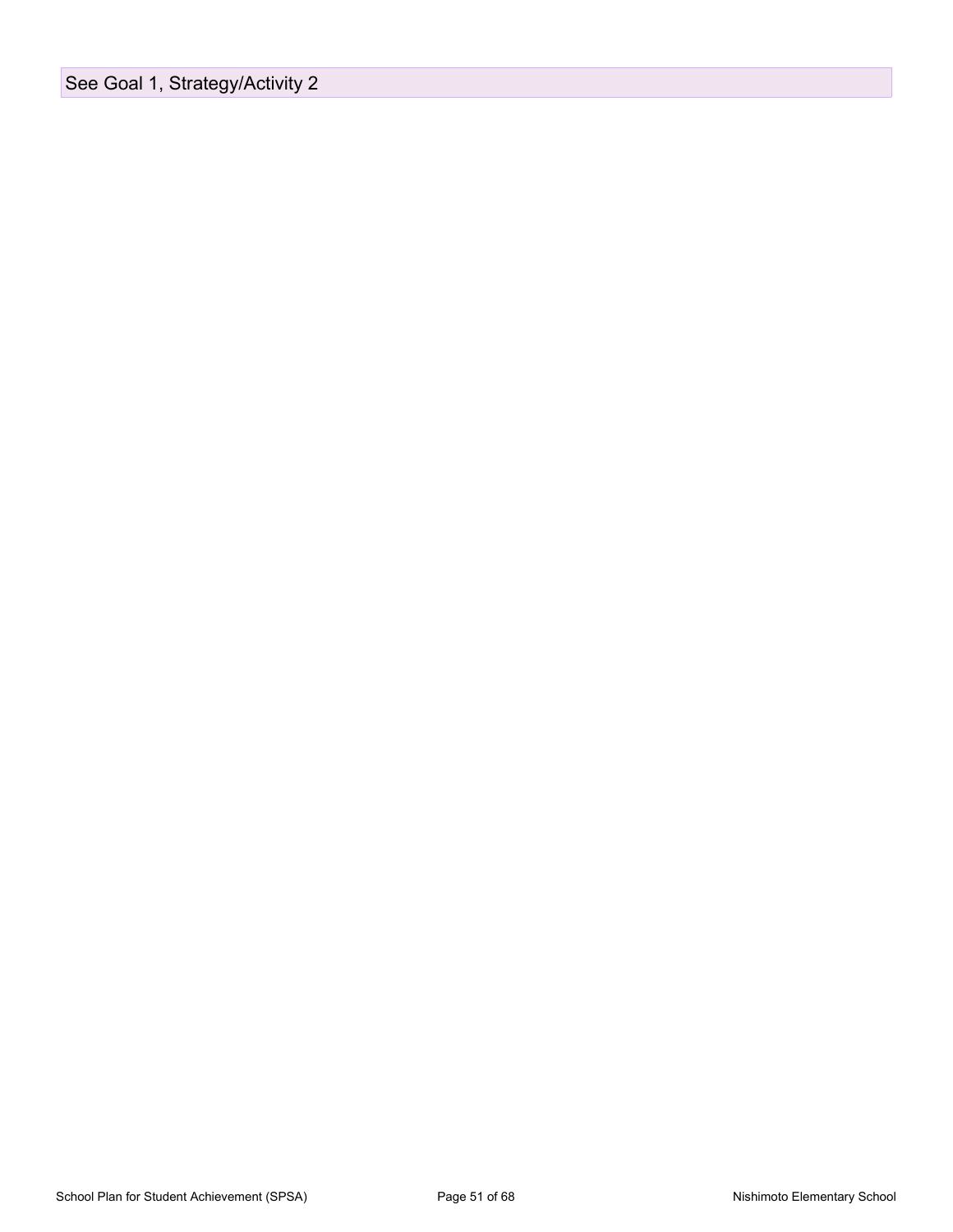# **Goals, Strategies, & Proposed Expenditures**

Complete a copy of the following table for each of the school's goals. Duplicate the table as needed.

### **LEA/LCAP Goal**

### **Goal 5**

### **Identified Need**

### **Annual Measurable Outcomes**

Metric/Indicator **Baseline/Actual Outcome** Expected Outcome

Complete a copy of the Strategy/Activity table for each of the school's strategies/activities. Duplicate the table, including Proposed Expenditures, as needed.

### **Strategy/Activity 1**

#### **Students to be Served by this Strategy/Activity**

(Identify either All Students or one or more specific student groups)

Strategy/Activity

#### **Proposed Expenditures for this Strategy/Activity**

List the amount(s) and funding source(s) for the proposed expenditures. Specify the funding source(s) using one or more of the following: LCFF, Federal (if Federal identify the Title and Part, as applicable), Other State, and/or Local.

Amount(s) Source(s)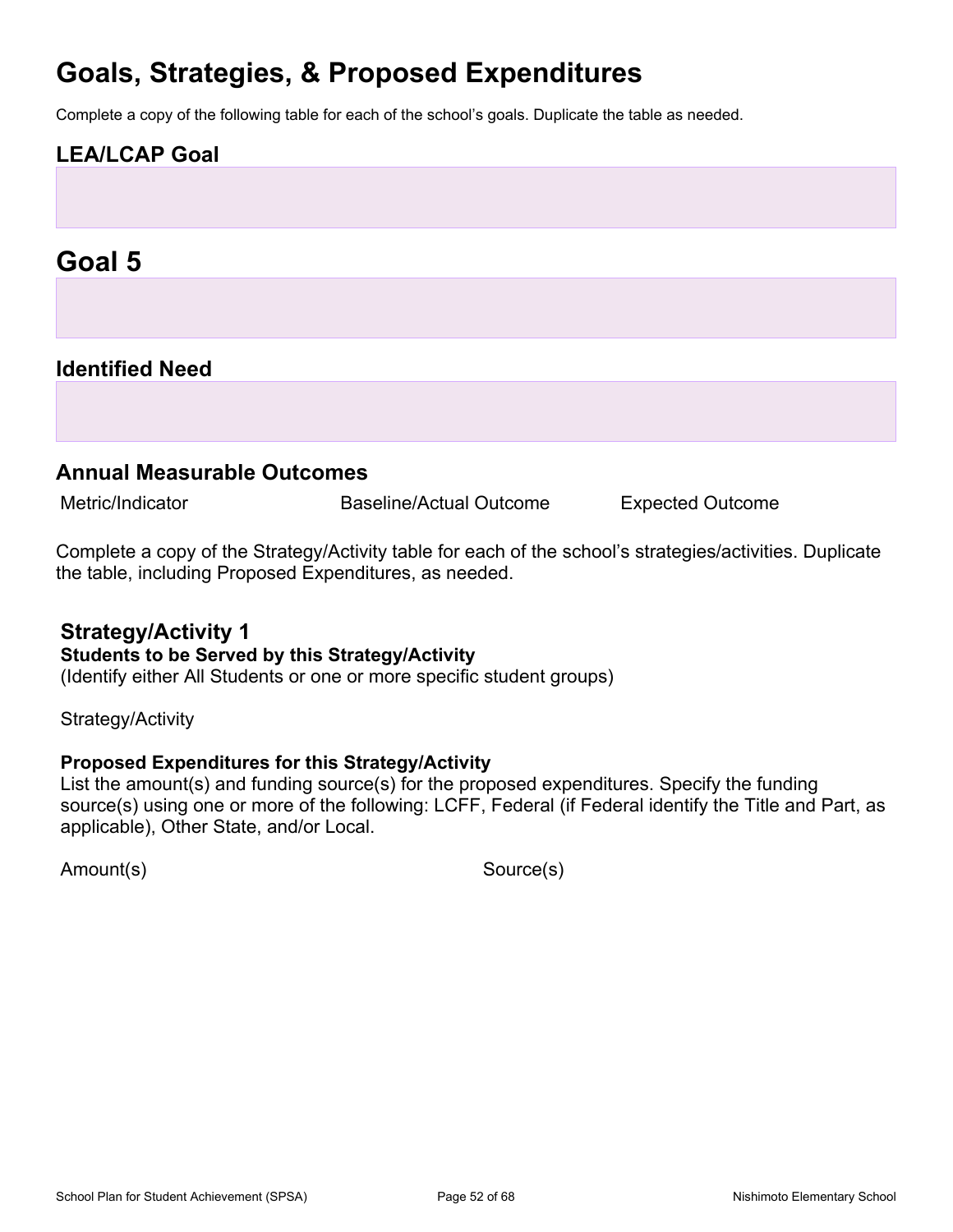# **Budget Summary**

Complete the table below. Schools may include additional information. Adjust the table as needed. The Budget Summary is required for schools funded through the ConApp, and/or that receive funds from the LEA for Comprehensive Support and Improvement (CSI).

### **Budget Summary**

| <b>Description</b>                                                      | Amount       |
|-------------------------------------------------------------------------|--------------|
| Total Funds Provided to the School Through the Consolidated Application | \$150,408    |
| Total Federal Funds Provided to the School from the LEA for CSI         | \$           |
| Total Funds Budgeted for Strategies to Meet the Goals in the SPSA       | \$150,408.00 |

### **Other Federal, State, and Local Funds**

List the additional Federal programs that the school is including in the schoolwide program. Adjust the table as needed. If the school is not operating a Title I schoolwide program this section is not applicable and may be deleted.

| <b>Allocation (\$)</b><br><b>Federal Programs</b> |
|---------------------------------------------------|
|                                                   |

Subtotal of additional federal funds included for this school: \$

List the State and local programs that the school is including in the schoolwide program. Duplicate the table as needed.

| <b>State or Local Programs</b>                               | Allocation (\$) |
|--------------------------------------------------------------|-----------------|
| Books & Reference Material 4200 (Title I)                    | \$20,000.00     |
| Certificated Extra Time 1190 (Parent Ed)                     | \$96.00         |
| Certificated Extra Time 1190 (Title I)                       | \$5,000.00      |
| Certificated Subs 1125 (Title I)                             | \$2,000.00      |
| Clerk/Office Extra time 2490 (Parent Ed)                     | \$1,500.00      |
| Comp. Hardware/Software Maintenance & License 5885 (Title I) | \$9,300.00      |
| Duplicating/Print shop 5715 (Parent Ed)                      | \$1,500.00      |
| Duplicating/Print shop 5715 (Title I)                        | \$3,000.00      |
| Instructional Supplies 4310 (Title I)                        | \$36,253.04     |
| Other Cert. Salaries 1900 (Title I)                          | \$500.00        |
| Outside Contracted Services 5800 (Title I)                   | \$0.00          |
| Outside Contracted Services 5800 (Title I)                   | \$0.00          |
| Travel & Conference 5200 (Title I)                           | \$10,500.00     |

School Plan for Student Achievement (SPSA) Page 53 of 68 Nishimoto Elementary School Plan for Student Achievement (SPSA)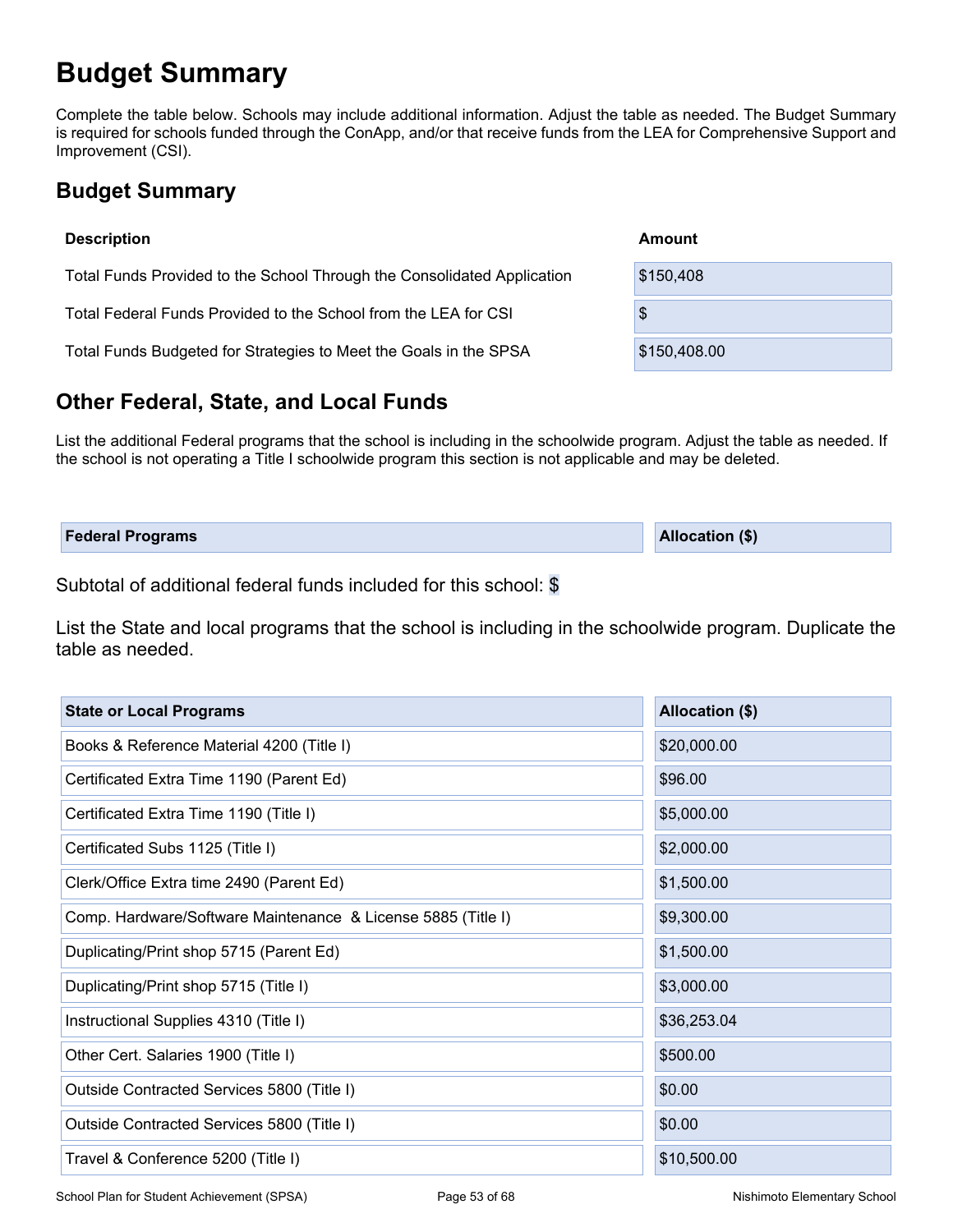|  |  | TSA 1100 (Title I) |  |
|--|--|--------------------|--|
|--|--|--------------------|--|

Subtotal of state or local funds included for this school: \$150,408.00

Total of federal, state, and/or local funds for this school: \$150,408.00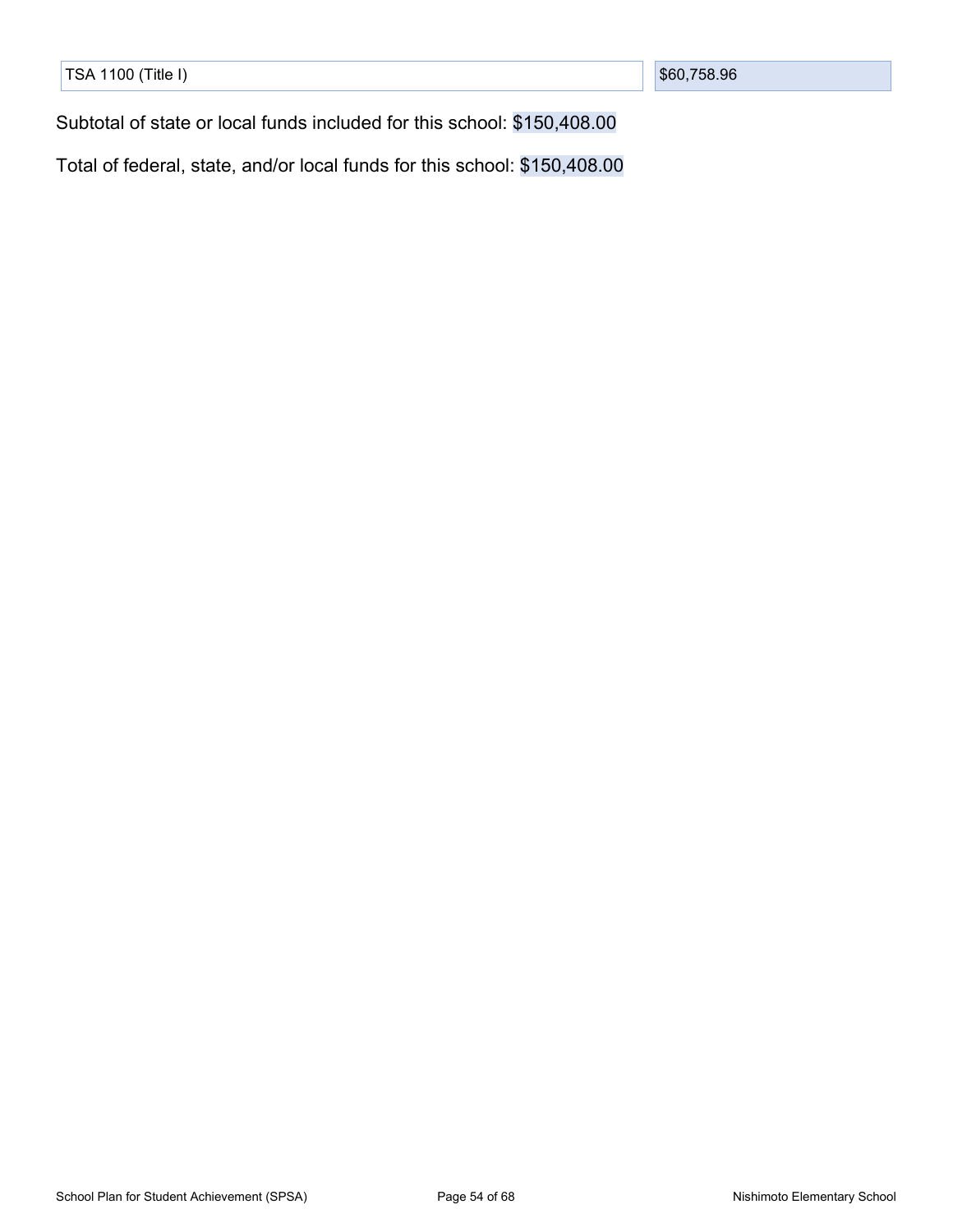# **School Site Council Membership**

California Education Code describes the required composition of the School Site Council (SSC). The SSC shall be composed of the principal and representatives of: teachers selected by teachers at the school; other school personnel selected by other school personnel at the school; parents of pupils attending the school selected by such parents; and, in secondary schools, pupils selected by pupils attending the school. The current make-up of the SSC is as follows:

- 1 School Principal
- 3 Classroom Teachers
- 1 Other School Staff
- 5 Parent or Community Members

# **Name of Members Role** Erin Falke XPrincipal Accords Accords Accords Accords Accords Accords Accords Accords Accords Accords Accords Accords Accords Accords Accords Accords Accords Accords Accords Accords Accords Accords Accords Accords Accords Frank Iriye XClassroom Teacher XClassroom Teacher Pete Wattenbarger XClassroom Teacher Yuliya Valdez XClassroom Teacher Katie Otstot XOTher School Staff Alba Verduzco XParent or Community Member Matt Stickler XParent or Community Member Jeanette Hernandez **XParent or Community Member** Talina Alvarado XParent or Community Member Ana Sanchez XParent or Community Member

At elementary schools, the school site council must be constituted to ensure parity between (a) the principal, classroom teachers, and other school personnel, and (b) parents of students attending the school or other community members. Classroom teachers must comprise a majority of persons represented under section (a). At secondary schools there must be, in addition, equal numbers of parents or other community members selected by parents, and students. Members must be selected by their peer group.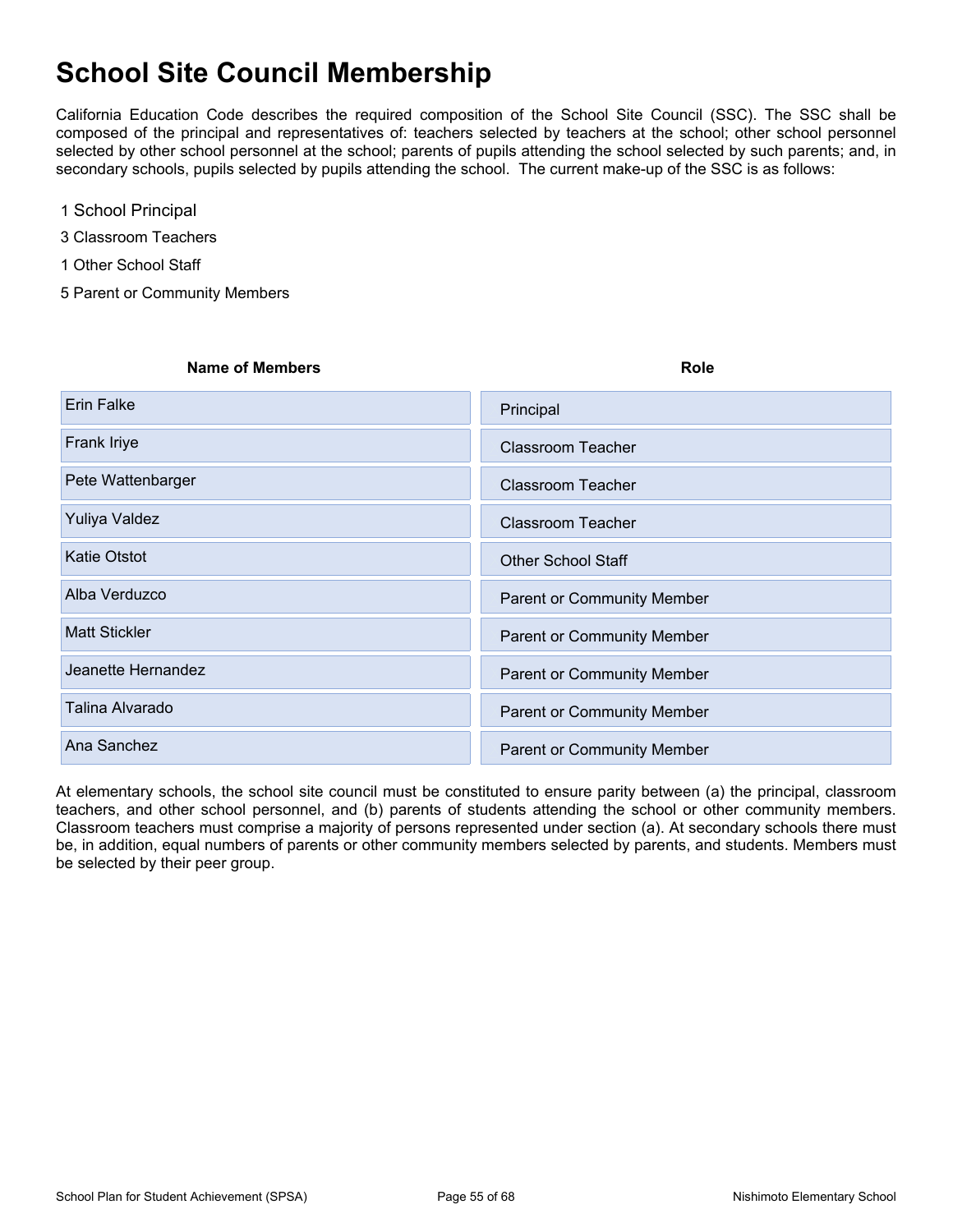### **Recommendations and Assurances**

The School Site Council (SSC) recommends this school plan and proposed expenditures to the district governing board for approval and assures the board of the following:

The SSC is correctly constituted and was formed in accordance with district governing board policy and state law.

The SSC reviewed its responsibilities under state law and district governing board policies, including those board policies relating to material changes in the School Plan for Student Achievement (SPSA) requiring board approval.

The SSC sought and considered all recommendations from the following groups or committees before adopting this plan:

**Signature Committee or Advisory Group Name**

**English Learner Advisory Committee** 

The SSC reviewed the content requirements for school plans of programs included in this SPSA and believes all such content requirements have been met, including those found in district governing board policies and in the local educational agency plan.

This SPSA is based on a thorough analysis of student academic performance. The actions proposed herein form a sound, comprehensive, coordinated plan to reach stated school goals to improve student academic performance.

This SPSA was adopted by the SSC at a public meeting on 5/27/20.

Attested:

E Jalke



Principal, Erin Falke on 5/13/21

SSC Chairperson, Matt Stickler on 5/13/21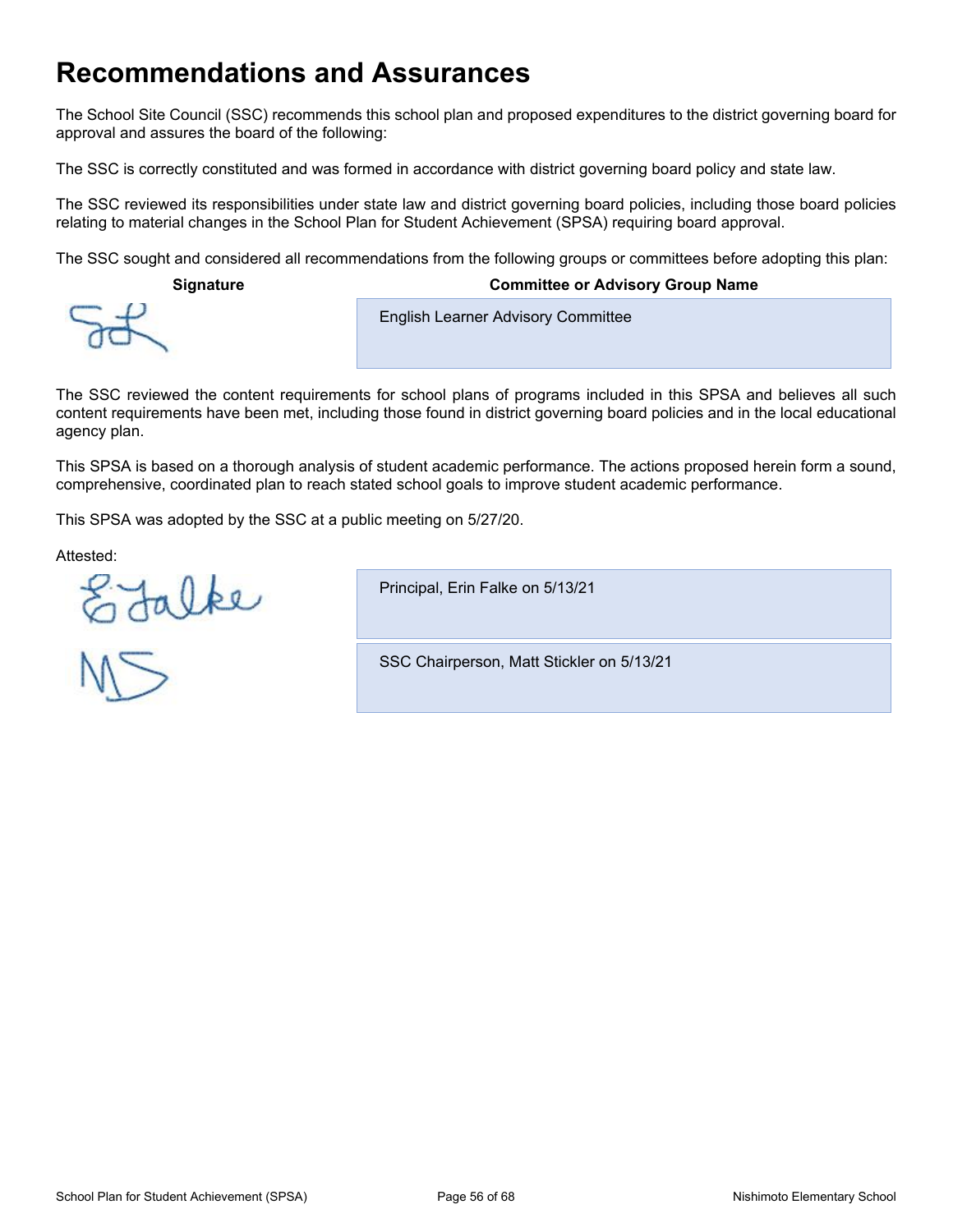# **Instructions**

The School Plan for Student Achievement (SPSA) is a strategic plan that maximizes the resources available to the school while minimizing duplication of effort with the ultimate goal of increasing student achievement. SPSA development should be aligned with and inform the Local Control and Accountability Plan process.

The SPSA consolidates all school-level planning efforts into one plan for programs funded through the consolidated application (ConApp), and for federal school improvement programs, including schoolwide programs, Comprehensive Support and Improvement (CSI), Targeted Support and Improvement (TSI), and Additional Targeted Support and Improvement (ATSI), pursuant to California Education Code (EC) Section 64001 and the Elementary and Secondary Education Act as amended by the Every Student Succeeds Act (ESSA). This template is designed to meet schoolwide program planning requirements. It also notes how to meet CSI, TSI, or ATSI requirements, as applicable.

California's ESSA State Plan supports the state's approach to improving student group performance through the utilization of federal resources. Schools use the SPSA to document their approach to maximizing the impact of federal investments in support of underserved students. The implementation of ESSA in California presents an opportunity for schools to innovate with their federally-funded programs and align them with the priority goals of the school and the LEA that are being realized under the state's Local Control Funding Formula (LCFF).

The LCFF provides schools and LEAs flexibility to design programs and provide services that meet the needs of students in order to achieve readiness for college, career, and lifelong learning. The SPSA planning process supports continuous cycles of action, reflection, and improvement. Consistent with EC 65001, the Schoolsite Council (SSC) is required to develop and annually review the SPSA, establish an annual budget, and make modifications to the plan that reflect changing needs and priorities, as applicable.

For questions related to specific sections of the template, please see instructions below:

# **Instructions: Linked Table of Contents**

**The SPSA template meets the requirements of schoolwide planning (SWP). Each section also contains a notation of how to meet CSI, TSI, or ATSI requirements.**

Stakeholder [Involvement](#page-57-0)

Goals, Strategies, & Proposed [Expenditures](#page-58-0)

Planned [Strategies/Activities](#page-58-1)

Annual [Review](#page-59-0) and Update

Budget [Summary](#page-60-0)

Appendix A: Plan [Requirements](#page-62-0) for Title I Schoolwide Programs

Appendix B: Plan [Requirements](#page-65-0) for Schools to Meet Federal School Improvement Planning **[Requirements](#page-65-0)** 

Appendix C: Select State and Federal [Programs](#page-67-0)

For additional questions or technical assistance related to LEA and school planning, please contact the Local Agency Systems Support Office, at [LCFF@cde.ca.gov.](mailto:LCFF@cde.ca.gov)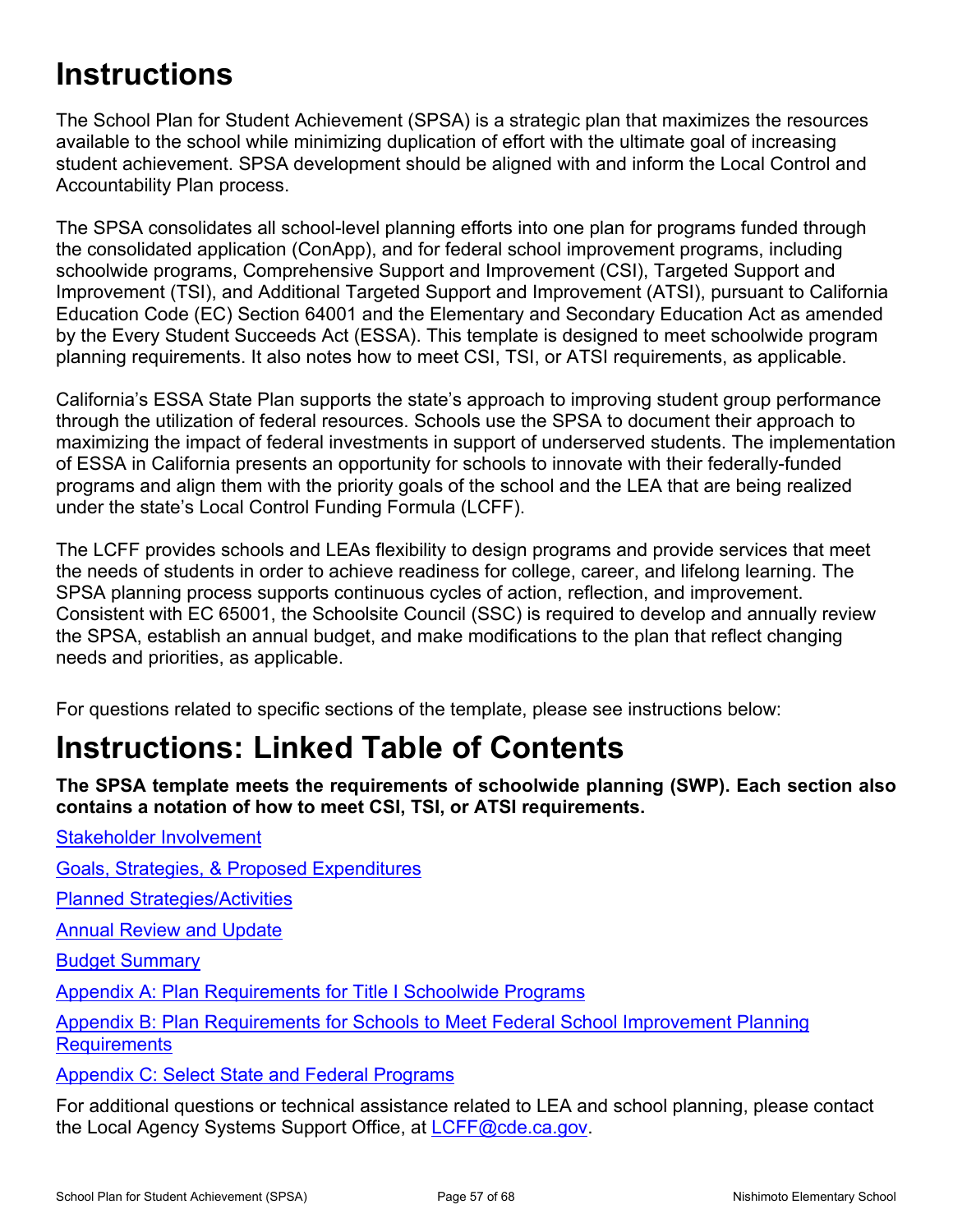For programmatic or policy questions regarding Title I schoolwide planning, please contact the local educational agency, or the CDE's Title I Policy and Program Guidance Office at [TITLEI@cde.ca.gov](mailto:TITLEI@cde.ca.gov).

For questions or technical assistance related to meeting federal school improvement planning requirements (for CSI, TSI, and ATSI), please contact the CDE's School Improvement and Support Office at [SISO@cde.ca.gov.](mailto:SISO@cde.ca.gov)

# **Purpose and Description**

Schools identified for Comprehensive Support and Improvement (CSI), Targeted Support and Improvement (TSI), or Additional Targeted Support and Improvement (ATSI) must respond to the following prompts. A school that has not been identified for CSI, TSI, or ATSI may delete the Purpose and Description prompts.

### **Purpose**

Briefly describe the purpose of this plan by selecting from Schoolwide Program, Comprehensive Support and Improvement, Targeted Support and Improvement, or Additional Targeted Support and Improvement)

## **Description**

Briefly describe the school's plan for effectively meeting ESSA requirements in alignment with the Local Control and Accountability Plan and other federal, state, and local programs.

# <span id="page-57-0"></span>**Stakeholder Involvement**

Meaningful involvement of parents, students, and other stakeholders is critical to the development of the SPSA and the budget process. Schools must share the SPSA with school site-level advisory groups, as applicable (e.g., English Learner Advisory committee, student advisory groups, tribes and tribal organizations present in the community, as appropriate, etc.) and seek input from these advisory groups in the development of the SPSA.

The Stakeholder Engagement process is an ongoing, annual process. Describe the process used to involve advisory committees, parents, students, school faculty and staff, and the community in the development of the SPSA and the annual review and update.

*[This section meets the requirements for TSI and ATSI.]*

*[When completing this section for CSI, the LEA shall partner with the school in the development and implementation of this plan.]*

# **Resource Inequities**

Schools eligible for CSI or ATSI must identify resource inequities, which may include a review of LEAand school-level budgeting as a part of the required needs assessment. Identified resource inequities must be addressed through implementation of the CSI or ATSI plan. Briefly identify and describe any resource inequities identified as a result of the required needs assessment and summarize how the identified resource inequities are addressed in the SPSA.

[This section meets the requirements for CSI and ATSI. If the school is not identified for CSI or ATSI *this section is not applicable and may be deleted.]*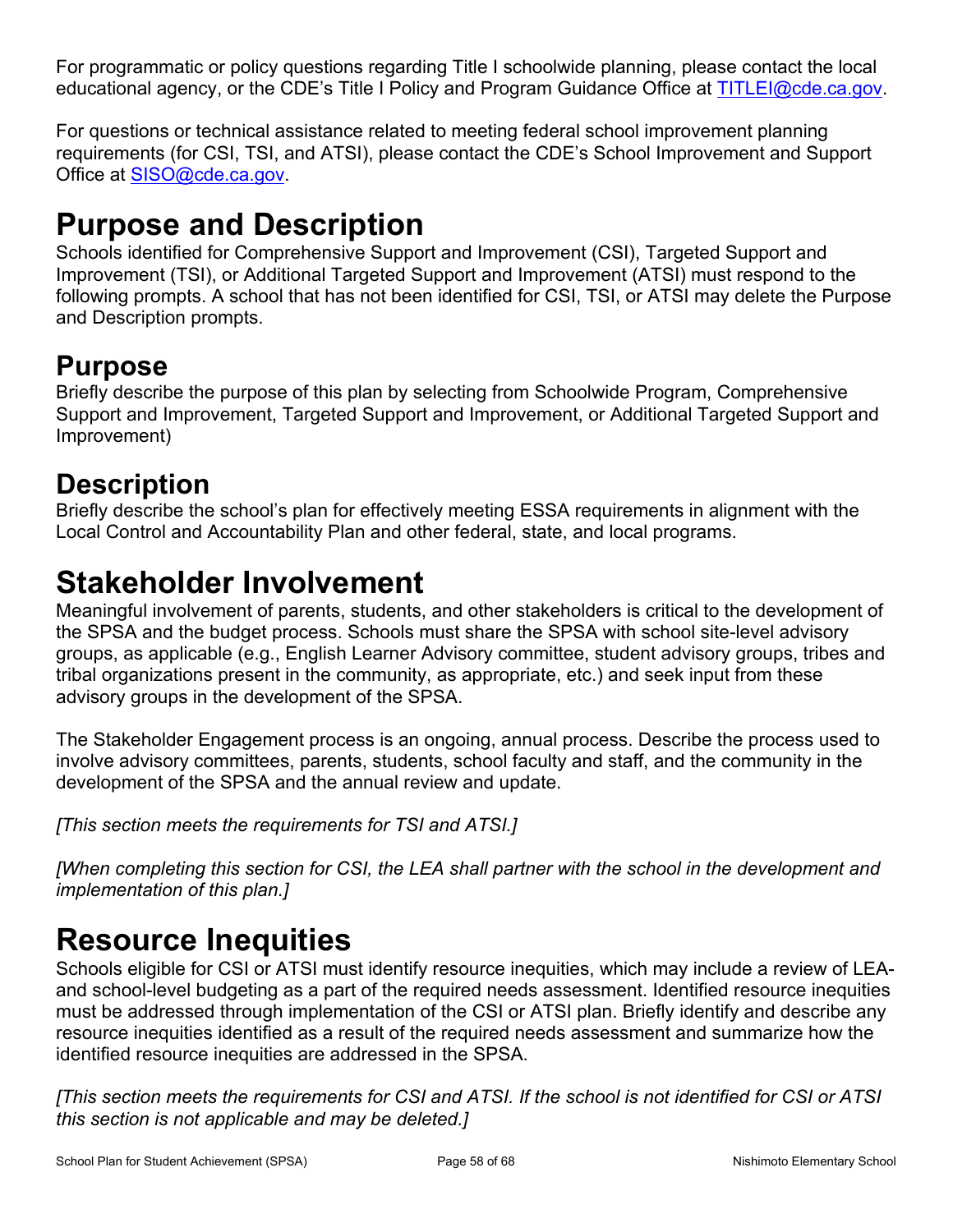# <span id="page-58-0"></span>**Goals, Strategies, Expenditures, & Annual Review**

In this section a school provides a description of the annual goals to be achieved by the school. This section also includes descriptions of the specific planned strategies/activities a school will take to meet the identified goals, and a description of the expenditures required to implement the specific strategies and activities.

# **Goal**

State the goal. A goal is a broad statement that describes the desired result to which all strategies/activities are directed. A goal answers the question: What is the school seeking to achieve?

It can be helpful to use a framework for writing goals such the S.M.A.R.T. approach. A S.M.A.R.T. goal is one that is **S**pecific, **M**easurable, **A**chievable, **R**ealistic, and **T**ime-bound. A level of specificity is needed in order to measure performance relative to the goal as well as to assess whether it is reasonably achievable. Including time constraints, such as milestone dates, ensures a realistic approach that supports student success.

A school may number the goals using the "Goal #" for ease of reference.

*[When completing this section for CSI, TSI, and ATSI, improvement goals shall align to the goals, actions, and services in the LEA LCAP.]*

### **Identified Need**

Describe the basis for establishing the goal. The goal should be based upon an analysis of verifiable state data, including local and state indicator data from the California School Dashboard (Dashboard) and data from the School Accountability Report Card, including local data voluntarily collected by districts to measure pupil achievement.

*[Completing this section fully addresses all relevant federal planning requirements]*

### **Annual Measurable Outcomes**

Identify the metric(s) and/or state indicator(s) that the school will use as a means of evaluating progress toward accomplishing the goal. A school may identify metrics for specific student groups. Include in the baseline column the most recent data associated with the metric or indicator available at the time of adoption of the SPSA. The most recent data associated with a metric or indicator includes data reported in the annual update of the SPSA. In the subsequent Expected Outcome column, identify the progress the school intends to make in the coming year.

*[When completing this section for CSI the school must include school-level metrics related to the metrics that led to the school's identification.]*

*[When completing this section for TSI/ATSI the school must include metrics related to the specific student group(s) that led to the school's identification.]*

### <span id="page-58-1"></span>**Strategies/Activities**

Describe the strategies and activities being provided to meet the described goal. A school may number the strategy/activity using the "Strategy/Activity #" for ease of reference.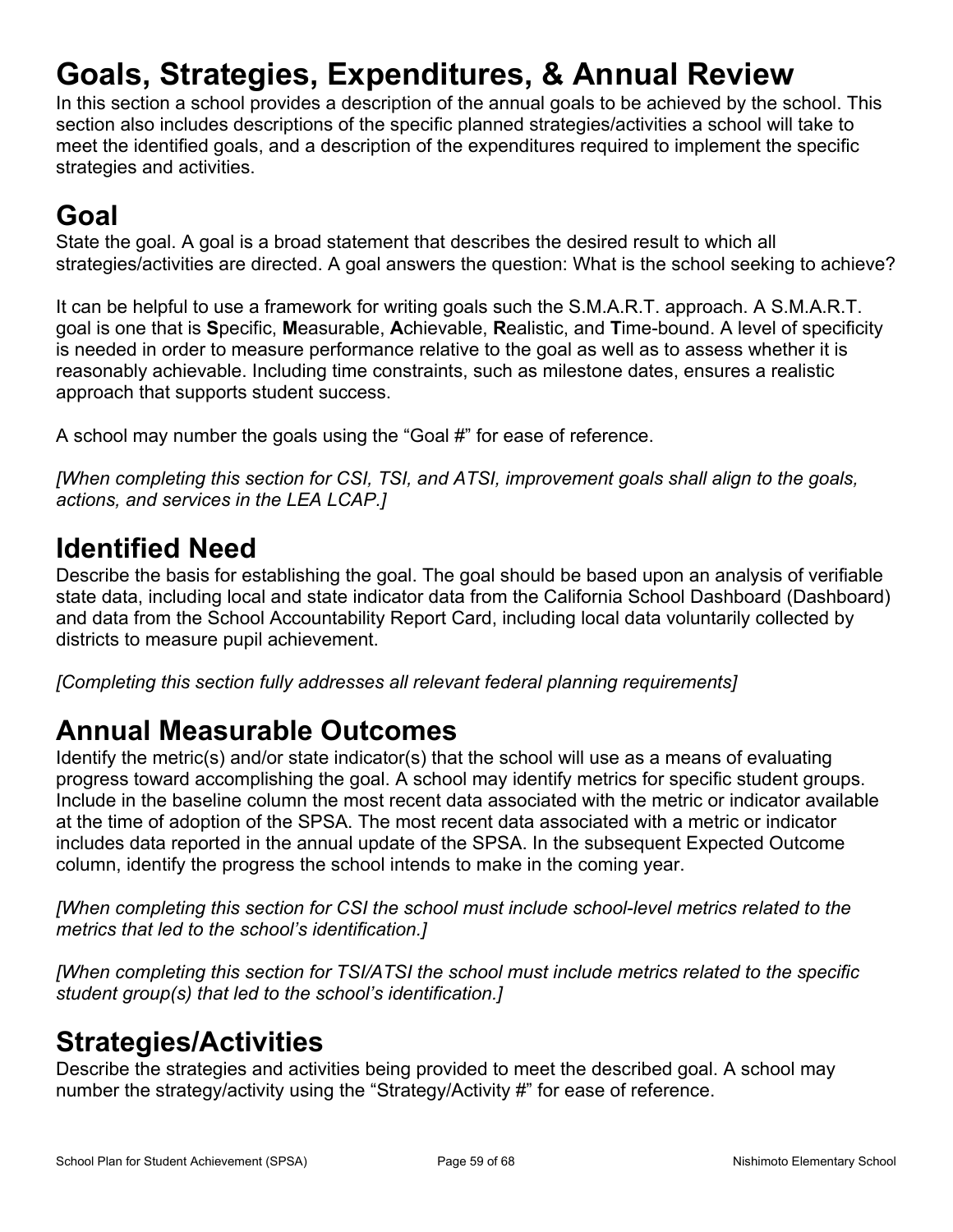Planned strategies/activities address the findings of the needs assessment consistent with state priorities and resource inequities, which may have been identified through a review of the local educational agency's budgeting, its local control and accountability plan, and school-level budgeting, if applicable.

*[When completing this section for CSI, TSI, and ATSI, this plan shall include evidence-based interventions and align to the goals, actions, and services in the LEA LCAP.]*

*[When completing this section for CSI and ATSI, this plan shall address through implementation, identified resource inequities, which may have been identified through a review of LEA- and schoollevel budgeting.]*

### **Students to be Served by this Strategy/Activity**

Indicate in this box which students will benefit from the strategies/activities by indicating "All Students" or listing one or more specific student group(s) to be served.

*[This section meets the requirements for CSI.]*

[When completing this section for TSI and ATSI, at a minimum, the student groups to be served shall *include the student groups that are consistently underperforming, for which the school received the* TSI or ATSI designation. For TSI, a school may focus on all students or the student group(s) that led *to identification based on the evidence-based interventions selected.]*

### **Proposed Expenditures for this Strategy/Activity**

For each strategy/activity, list the amount(s) and funding source(s) for the proposed expenditures for the school year to implement these strategies/activities. Specify the funding source(s) using one or more of the following: LCFF, Federal (if Federal, identify the Title and Part, as applicable), Other State, and/or Local.

Proposed expenditures that are included more than once in a SPSA should be indicated as a duplicated expenditure and include a reference to the goal and strategy/activity where the expenditure first appears in the SPSA. Pursuant to Education Code, Section 64001(g)(3)(C), proposed expenditures, based on the projected resource allocation from the governing board or governing body of the LEA, to address the findings of the needs assessment consistent with the state priorities including identifying resource inequities which may include a review of the LEA's budgeting, its LCAP, and school-level budgeting, if applicable.

*[This section meets the requirements for CSI, TSI, and ATSI.]*

*[NOTE: Federal funds for CSI shall not be used in schools identified for TSI or ATSI. In addition, funds for CSI shall not be used to hire additional permanent staff.]*

# <span id="page-59-0"></span>**Annual Review**

In the following Analysis prompts, identify any material differences between what was planned and what actually occurred as well as significant changes in strategies/activities and/ or expenditures from the prior year. This annual review and analysis should be the basis for decision-making and updates to the plan.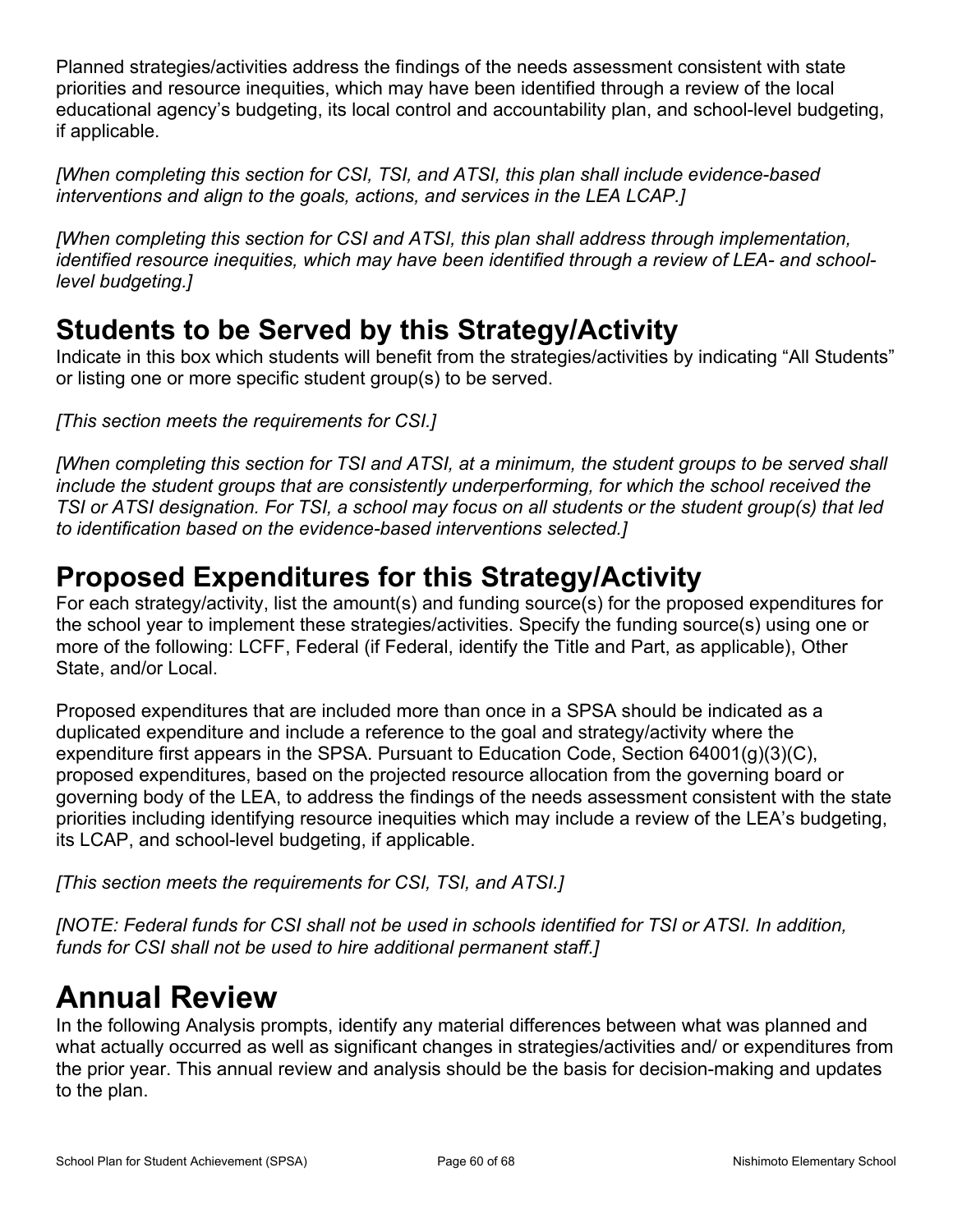# **Analysis**

Using actual outcome data, including state indicator data from the Dashboard, analyze whether the planned strategies/activities were effective in achieving the goal. Respond to the prompts as instructed. Respond to the following prompts relative to this goal. If the school is in the first year of implementing the goal the Annual Review section is not required and this section may be deleted.

- Describe the overall implementation of the strategies/activities and the overall effectiveness of the strategies/activities to achieve the articulated goal.
- Briefly describe any major differences between either/or the intended implementation or the budgeted expenditures to implement the strategies/activities to meet the articulated goal.
- Describe any changes that will be made to the goal, expected annual measurable outcomes, metrics/indicators, or strategies/activities to achieve this goal as a result of this analysis and analysis of the data provided in the Dashboard, as applicable. Identify where those changes can be found in the SPSA.

*[When completing this section for CSI, TSI, or ATSI, any changes made to the goals, annual measurable outcomes, metrics/indicators, or strategies/activities, shall meet the CSI, TSI, or ATSI planning requirements. CSI, TSI, and ATSI planning requirements are listed under each section of the Instructions. For example, as a result of the Annual Review and Update, if changes are made to a goal(s), see the Goal section for CSI, TSI, and ATSI planning requirements.]*

# <span id="page-60-0"></span>**Budget Summary**

In this section a school provides a brief summary of the funding allocated to the school through the ConApp and/or other funding sources as well as the total amount of funds for proposed expenditures described in the SPSA. The Budget Summary is required for schools funded through the ConApp and that receive federal funds for CSI. If the school is not operating a Title I schoolwide program this section is not applicable and may be deleted.

From its total allocation for CSI, the LEA may distribute funds across its schools that meet the criteria for CSI to support implementation of this plan. In addition, the LEA may retain a portion of its total *allocation to support LEA-level expenditures that are directly related to serving schools eligible for CSI.*

## **Budget Summary**

A school receiving funds allocated through the ConApp should complete the Budget Summary as follows:

- Total Funds Provided to the School Through the Consolidated Application: This amount is the total amount of funding provided to the school through the ConApp for the school year. The school year means the fiscal year for which a SPSA is adopted or updated.
- Total Funds Budgeted for Strategies to Meet the Goals in the SPSA: This amount is the total of the proposed expenditures from all sources of funds associated with the strategies/activities reflected in the SPSA. To the extent strategies/activities and/or proposed expenditures are listed in the SPSA under more than one goal, the expenditures should be counted only once.

A school receiving federal funds for CSI should complete the Budget Summary as follows: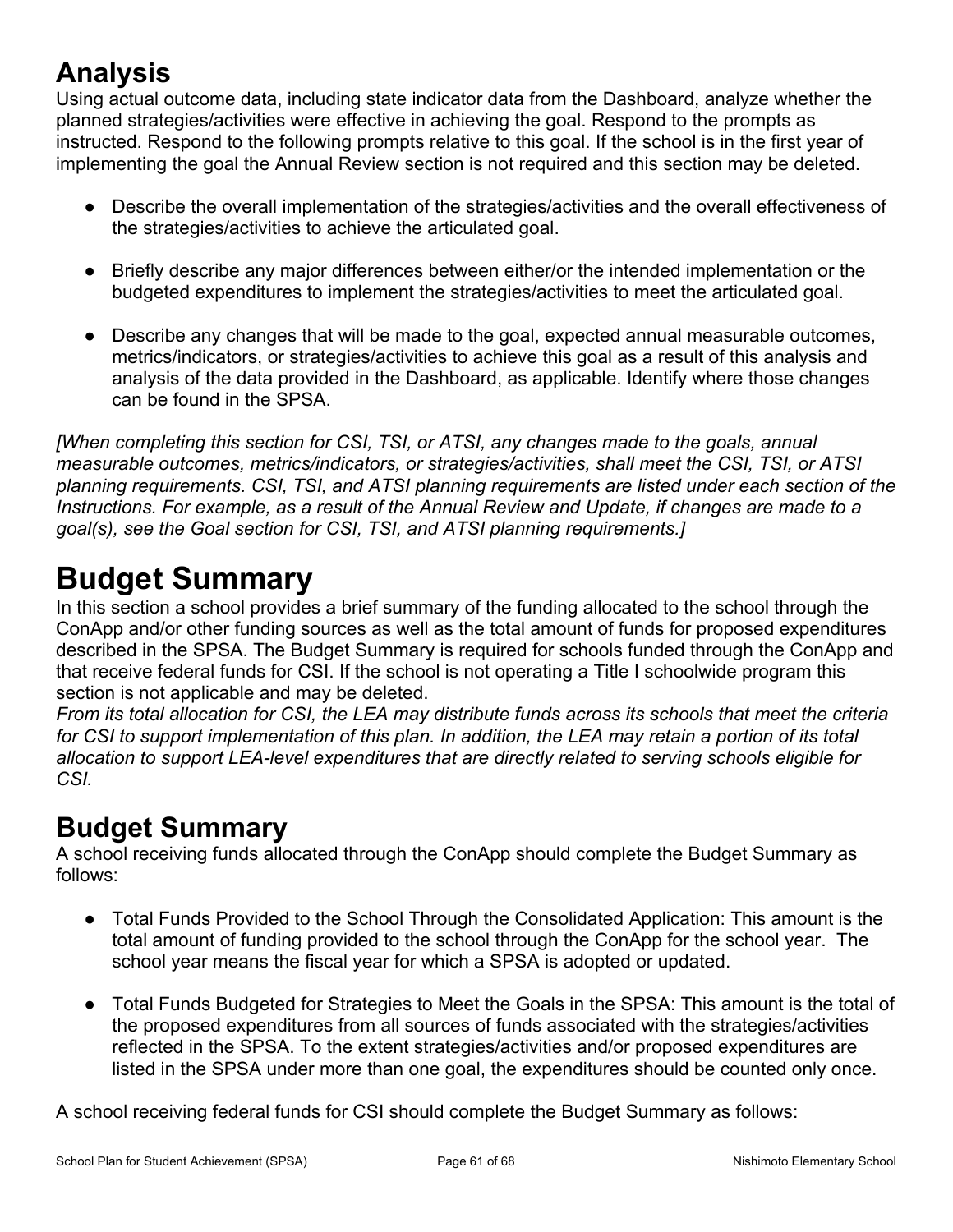● Total Federal Funds Provided to the School from the LEA for CSI: This amount is the total amount of funding provided to the school from the LEA.

[NOTE: Federal funds for CSI shall not be used in schools eligible for TSI or ATSI. In addition, funds *for CSI shall not be used to hire additional permanent staff.]*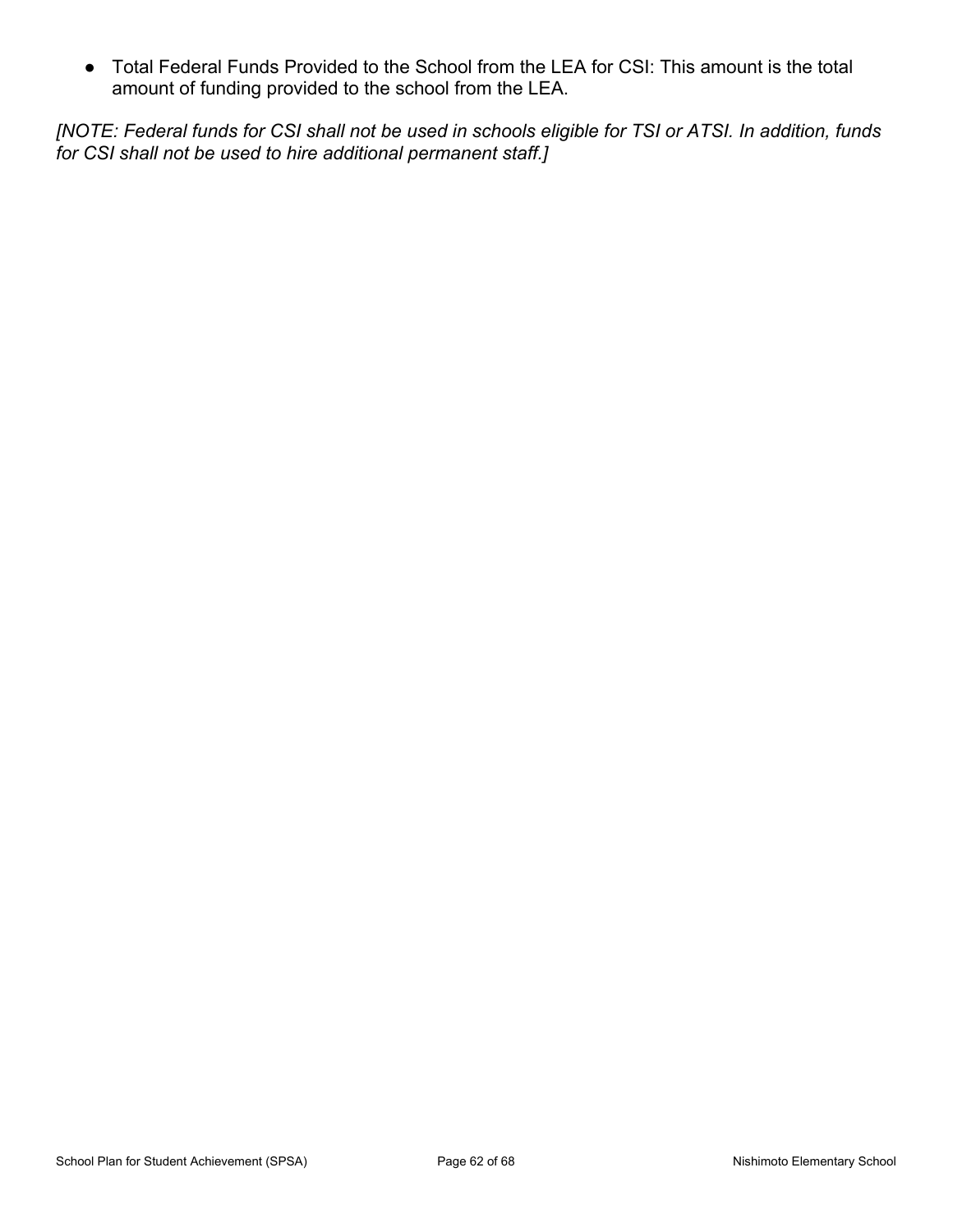# <span id="page-62-0"></span>**Appendix A: Plan Requirements**

### **Schoolwide Program Requirements**

This School Plan for Student Achievement (SPSA) template meets the requirements of a schoolwide program plan. The requirements below are for planning reference.

A school that operates a schoolwide program and receives funds allocated through the ConApp is required to develop a SPSA. The SPSA, including proposed expenditures of funds allocated to the school through the ConApp, must be reviewed annually and updated by the SSC. The content of a SPSA must be aligned with school goals for improving student achievement.

### **Requirements for Development of the Plan**

- I. The development of the SPSA shall include both of the following actions:
	- A. Administration of a comprehensive needs assessment that forms the basis of the school's goals contained in the SPSA.
		- 1. The comprehensive needs assessment of the entire school shall:
			- a. Include an analysis of verifiable state data, consistent with all state priorities as noted in Sections 52060 and 52066, and informed by all indicators described in Section 1111(c)(4)(B) of the federal Every Student Succeeds Act, including pupil performance against state-determined long-term goals. The school may include data voluntarily developed by districts to measure pupil outcomes (described in the Identified Need); and
			- b. Be based on academic achievement information about all students in the school, including all groups under §200.13(b)(7) and migratory children as defined in section 1309(2) of the ESEA, relative to the State's academic standards under §200.1 to
				- i. Help the school understand the subjects and skills for which teaching and learning need to be improved; and
				- ii. Identify the specific academic needs of students and groups of students who are not yet achieving the State's academic standards; and
				- iii. Assess the needs of the school relative to each of the components of the schoolwide program under §200.28.
				- iv. Develop the comprehensive needs assessment with the participation of individuals who will carry out the schoolwide program plan.
				- v. Document how it conducted the needs assessment, the results it obtained, and the conclusions it drew from those results.
	- B. Identification of the process for evaluating and monitoring the implementation of the SPSA and progress towards accomplishing the goals set forth in the SPSA (described in the Expected Annual Measurable Outcomes and Annual Review and Update).

### **Requirements for the Plan**

- II. The SPSA shall include the following:
	- A. Goals set to improve pupil outcomes, including addressing the needs of student groups as identified through the needs assessment.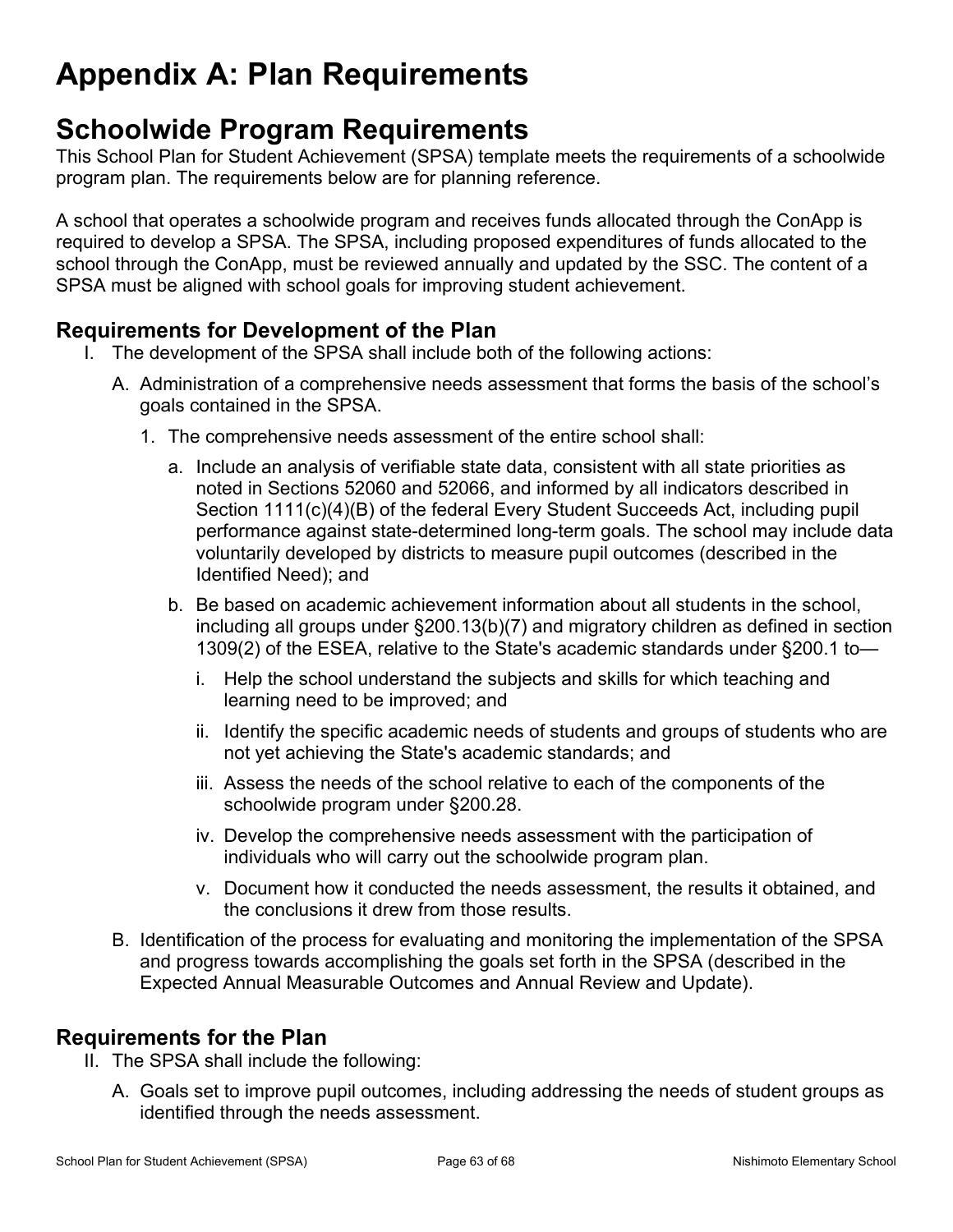- B. Evidence-based strategies, actions, or services (described in Strategies and Activities)
	- 1. A description of the strategies that the school will be implementing to address school needs, including a description of how such strategies will-
		- a. provide opportunities for all children including each of the subgroups of students to meet the challenging state academic standards
		- b. use methods and instructional strategies that:
			- i. strengthen the academic program in the school,
			- ii. increase the amount and quality of learning time, and
			- iii. provide an enriched and accelerated curriculum, which may include programs, activities, and courses necessary to provide a well-rounded education.
		- c. Address the needs of all children in the school, but particularly the needs of those at risk of not meeting the challenging State academic standards, so that all students demonstrate at least proficiency on the State's academic standards through activities which may include:
			- i. strategies to improve students' skills outside the academic subject areas;
			- ii. preparation for and awareness of opportunities for postsecondary education and the workforce;
			- iii. implementation of a schoolwide tiered model to prevent and address problem behavior;
			- iv. professional development and other activities for teachers, paraprofessionals, and other school personnel to improve instruction and use of data; and
			- v. strategies for assisting preschool children in the transition from early childhood education programs to local elementary school programs.
- C. Proposed expenditures, based on the projected resource allocation from the governing board or body of the local educational agency (may include funds allocated via the ConApp, federal funds for CSI, any other state or local funds allocated to the school), to address the findings of the needs assessment consistent with the state priorities, including identifying resource inequities, which may include a review of the LEAs budgeting, it's LCAP, and school-level budgeting, if applicable (described in Proposed Expenditures and Budget Summary). Employees of the schoolwide program may be deemed funded by a single cost objective.
- D. A description of how the school will determine if school needs have been met (described in the Expected Annual Measurable Outcomes and the Annual Review and Update).
	- 1. Annually evaluate the implementation of, and results achieved by, the schoolwide program, using data from the State's annual assessments and other indicators of academic achievement;
	- 2. Determine whether the schoolwide program has been effective in increasing the achievement of students in meeting the State's academic standards, particularly for those students who had been furthest from achieving the standards; and
	- 3. Revise the plan, as necessary, based on the results of the evaluation, to ensure continuous improvement of students in the schoolwide program.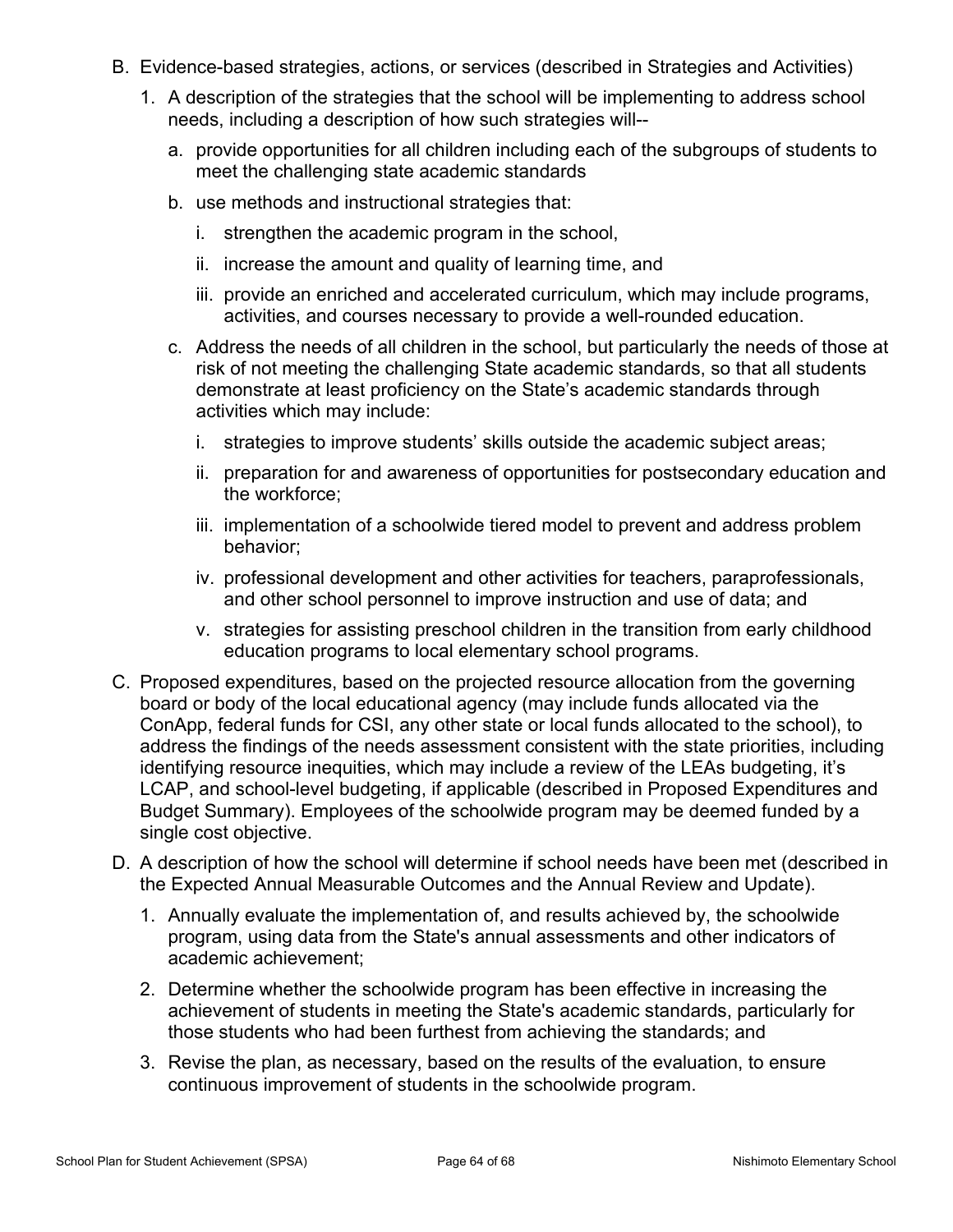- E. A description of how the school will ensure parental involvement in the planning, review, and improvement of the schoolwide program plan (described in Stakeholder Involvement and/or Strategies/Activities).
- F. A description of the activities the school will include to ensure that students who experience difficulty attaining proficient or advanced levels of academic achievement standards will be provided with effective, timely additional support, including measures to
	- 1. Ensure that those students' difficulties are identified on a timely basis; and
	- 2. Provide sufficient information on which to base effective assistance to those students.
- G. For an elementary school, a description of how the school will assist preschool students in the successful transition from early childhood programs to the school.
- H. A description of how the school will use resources to carry out these components (described in the Proposed Expenditures for Strategies/Activities).
- I. A description of any other activities and objectives as established by the SSC (described in the Strategies/Activities).

Authority Cited: S Title 34 of the Code of Federal Regulations (34 CFR), sections 200.25-26, and 200.29, and sections-1114(b)(7)(A)(i)-(iii) and 1118(b) of the ESEA. EC sections 6400 et. seq.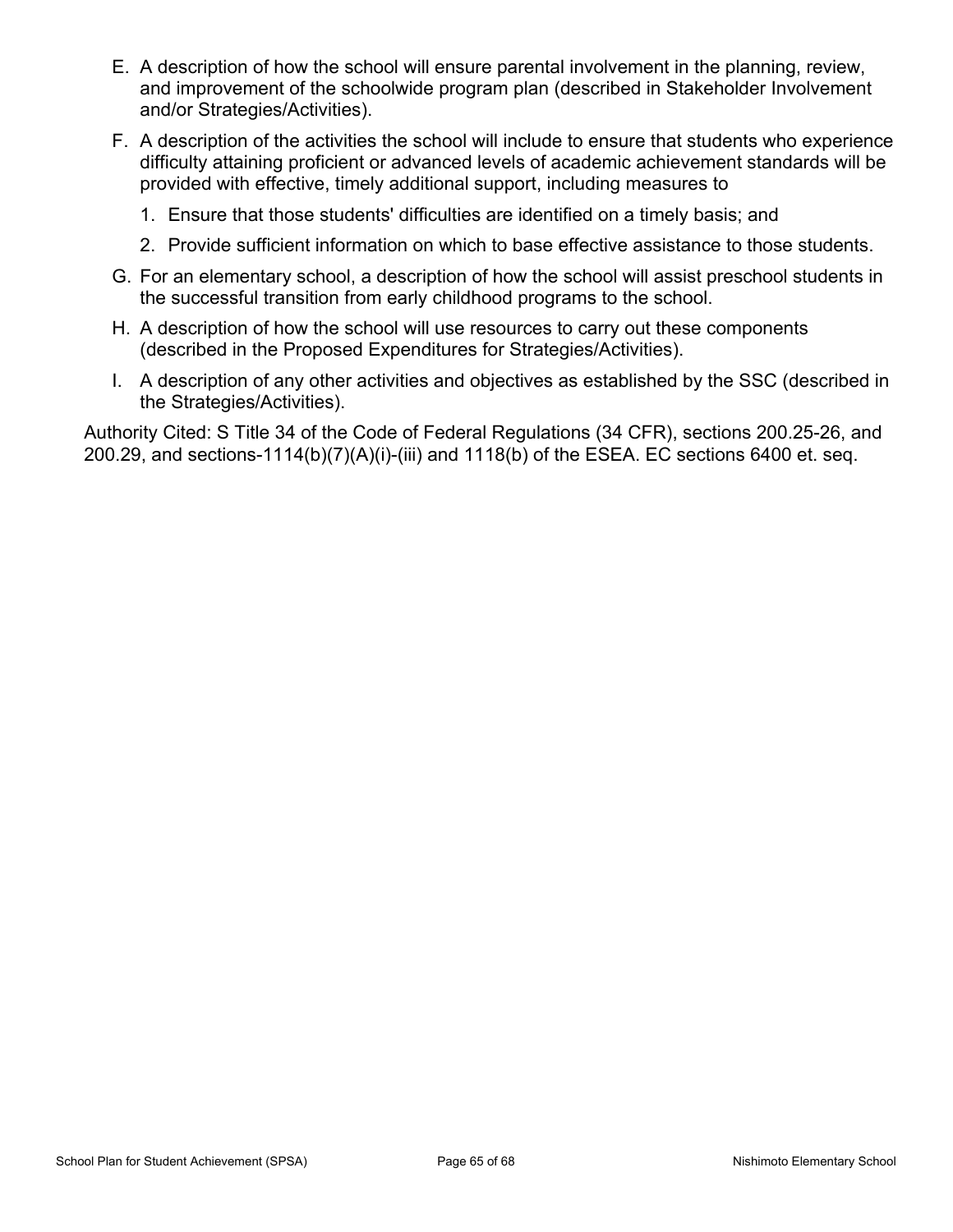# <span id="page-65-0"></span>**Appendix B:**

### **Plan Requirements for School to Meet Federal School Improvement Planning Requirements**

For questions or technical assistance related to meeting Federal School Improvement Planning Requirements, please contact the CDE's School Improvement and Support Office at SISO@cde.ca.gov.

### **Comprehensive Support and Improvement**

The LEA shall partner with stakeholders (including principals and other school leaders, teachers, and parents) to locally develop and implement the CSI plan for the school to improve student outcomes, and specifically address the metrics that led to eligibility for CSI (Stakeholder Involvement).

The CSI plan shall:

- 1. Be informed by all state indicators, including student performance against state-determined long-term goals (Goal, Identified Need, Expected Annual Measurable Outcomes, Annual Review and Update, as applicable);
- 2. Include evidence-based interventions (Strategies/Activities, Annual Review and Update, as applicable) (For resources related to evidence-based interventions, see the U.S. Department of Education's "Using Evidence to Strengthen Education Investments" at [https://www2.ed.gov/policy/elsec/leg/essa/guidanceuseseinvestment.pdf\)](https://www2.ed.gov/policy/elsec/leg/essa/guidanceuseseinvestment.pdf);
- 3. Be based on a school-level needs assessment (Goal, Identified Need, Expected Annual Measurable Outcomes, Annual Review and Update, as applicable); and
- 4. Identify resource inequities, which may include a review of LEA- and school-level budgeting, to be addressed through implementation of the CSI plan (Goal, Identified Need, Expected Annual Measurable Outcomes, Planned Strategies/Activities; and Annual Review and Update, as applicable).

Authority Cited: Sections 1003(e)(1)(A), 1003(i), 1111(c)(4)(B), and 1111(d)(1) of the ESSA.

### **Targeted Support and Improvement**

In partnership with stakeholders (including principals and other school leaders, teachers, and parents) the school shall develop and implement a school-level TSI plan to improve student outcomes for each subgroup of students that was the subject of identification (Stakeholder Involvement).

The TSI plan shall:

- 1. Be informed by all state indicators, including student performance against state-determined long-term goals (Goal, Identified Need, Expected Annual Measurable Outcomes, Annual Review and Update, as applicable); and
- 2. Include evidence-based interventions (Planned Strategies/Activities, Annual Review and Update, as applicable). (For resources related to evidence-based interventions, see the U.S. Department of Education's "Using Evidence to Strengthen Education Investments" [https://www2.ed.gov/policy/elsec/leg/essa/guidanceuseseinvestment.pdf.](https://www2.ed.gov/policy/elsec/leg/essa/guidanceuseseinvestment.pdf))

Authority Cited: Sections 1003(e)(1)(B), 1003(i), 1111(c)(4)(B) and 1111(d)(2) of the ESSA.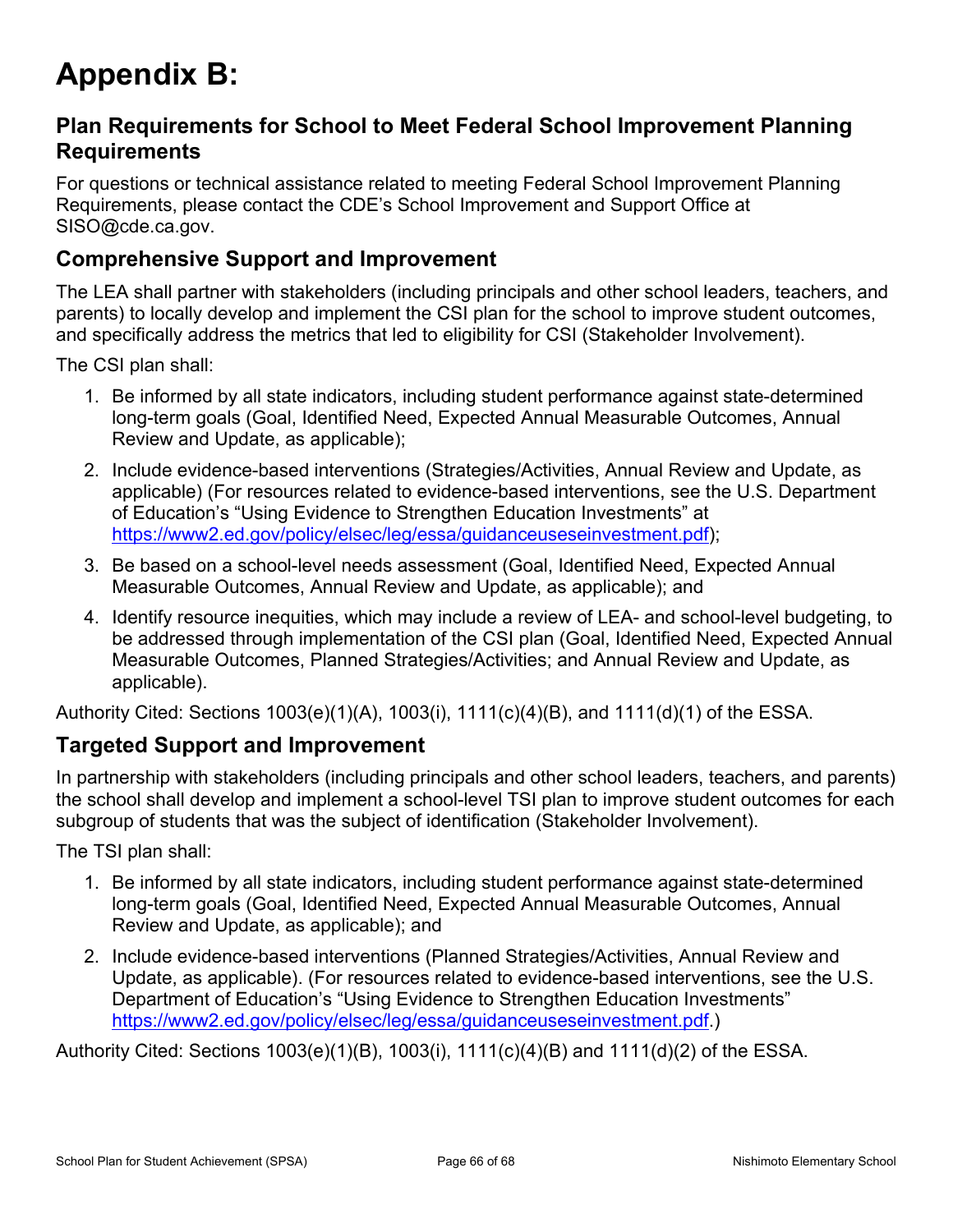### **Additional Targeted Support and Improvement**

A school identified for ATSI shall:

1. Identify resource inequities, which may include a review of LEA- and school-level budgeting, which will be addressed through implementation of its TSI plan (Goal, Identified Need, Expected Annual Measurable Outcomes, Planned Strategies/Activities, and Annual Review and Update, as applicable).

Authority Cited: Sections 1003(e)(1)(B), 1003(i), 1111(c)(4)(B), and 1111(d)(2)(c) of the ESSA.

### **Single School Districts and Charter Schools Identified for School Improvement**

Single school districts (SSDs) or charter schools that are identified for CSI, TSI, or ATSI, shall develop a SPSA that addresses the applicable requirements above as a condition of receiving funds (EC Section 64001[a] as amended by Assembly Bill [AB] 716, effective January 1, 2019).

However, a SSD or a charter school may streamline the process by combining state and federal requirements into one document which may include the local control and accountability plan (LCAP) and all federal planning requirements, provided that the combined plan is able to demonstrate that the legal requirements for each of the plans is met (EC Section 52062[a] as amended by AB 716, effective January 1, 2019).

Planning requirements for single school districts and charter schools choosing to exercise this option are available in the LCAP Instructions.

Authority Cited: EC sections 52062(a) and 64001(a), both as amended by AB 716, effective January 1, 2019.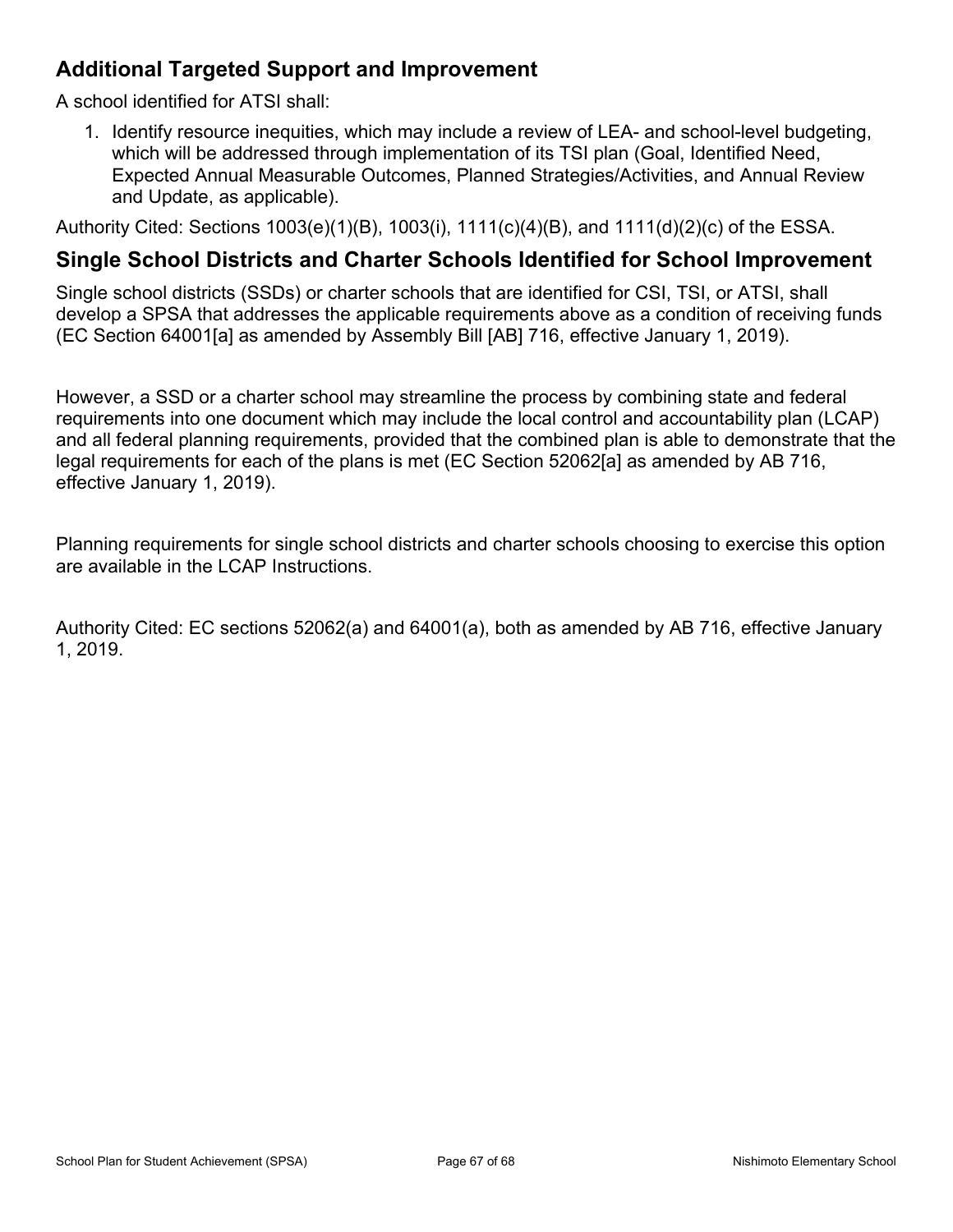### <span id="page-67-0"></span>**Appendix C: Select State and Federal Programs**

### **For a list of active programs, please see the following links:**

Programs included on the Consolidated Application: <https://www.cde.ca.gov/fg/aa/co/> ESSA Title I, Part A: School Improvement: <https://www.cde.ca.gov/sp/sw/t1/schoolsupport.asp> Available Funding: <https://www.cde.ca.gov/fg/fo/af/>

Developed by the California Department of Education, January 2019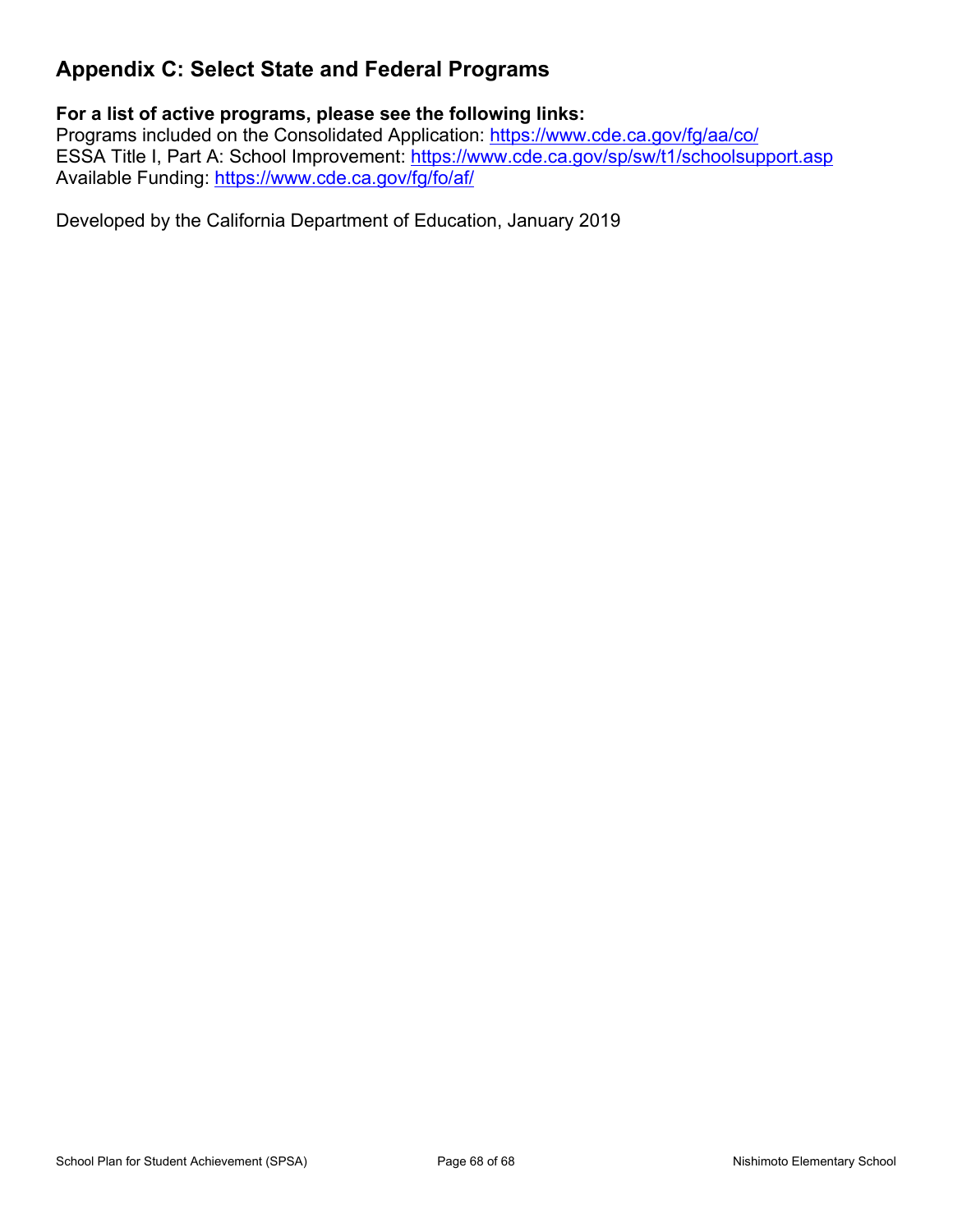## Budget By Expenditures

### **Nishimoto Elementary School**

**Funding Source: Books & Reference Material 4200 (Title I)**

**\$0.00 Allocated**

| <b>Proposed Expenditure</b> | <b>Object Code</b> | <b>Amount</b> | Goal | <b>Action</b>                                                                                                                                                                                                                                                                                                                                                                                                                                                                                                                                                                                                                                                                                                                                                                                                                                                                                                                                                                                                                                                                                                                                                                                                                                                                                                     |
|-----------------------------|--------------------|---------------|------|-------------------------------------------------------------------------------------------------------------------------------------------------------------------------------------------------------------------------------------------------------------------------------------------------------------------------------------------------------------------------------------------------------------------------------------------------------------------------------------------------------------------------------------------------------------------------------------------------------------------------------------------------------------------------------------------------------------------------------------------------------------------------------------------------------------------------------------------------------------------------------------------------------------------------------------------------------------------------------------------------------------------------------------------------------------------------------------------------------------------------------------------------------------------------------------------------------------------------------------------------------------------------------------------------------------------|
|                             |                    | \$20,000.00   |      | Strategy/Activity 2:<br>Purchase supplemental Instructional supplies<br>* Purchase books, online subscriptions, and/or monthly student<br>magazine subscriptions to increase student's decoding, fluency,<br>reading comprehension, and/or exposure to more non-fiction<br>text in alignment with common core expectations.<br>* Purchase materials to improve performance on Smarter<br>Balanced assessment.<br>* Utilize the district's print shop service to provide materials for<br>student use as well as for parent education.<br>* Purchase materials including, but not limited to, duplication,<br>software, CD/DVDs, online subscriptions to software programs,<br>books, project boards, audiovisual equipment, teacher<br>resources, or other items that support instruction to help<br>students access the core or intervention.<br>* Purchase materials and supplies to support the<br>implementation of advanced thinking skills. For example,<br>programs such as LEGO Robotics that allow students to use<br>their creativity and higher order thinking skills to solve complex<br>problems.<br>* Purchase materials and supplies to support project based<br>learning opportunities. These items could be purchased to<br>support students in the classroom or in a STEM/STEAM lab<br>setting. |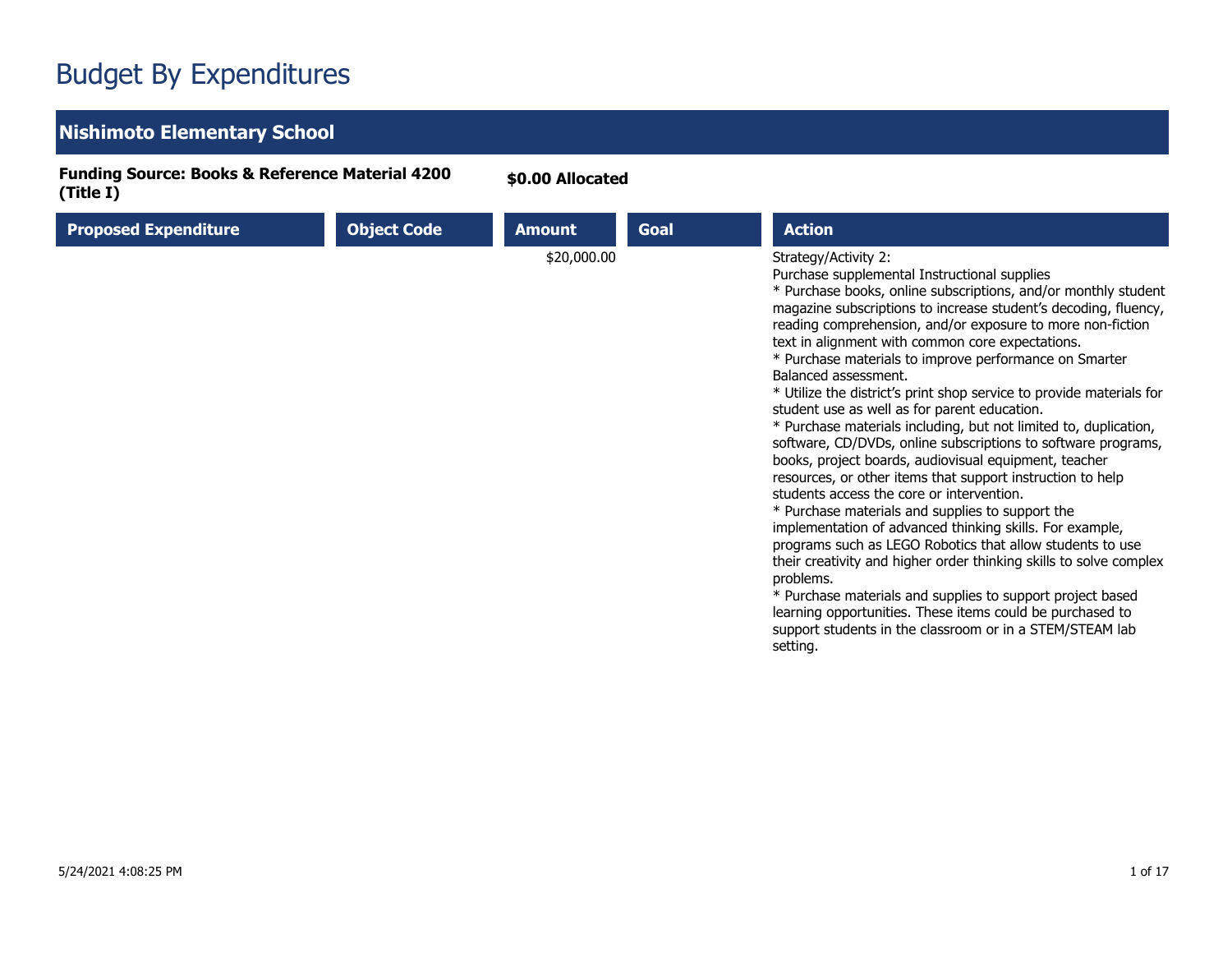|                                                                    |                    | \$0.00           |      | Planned:<br>Purchase supplemental instructional supplies, books and<br>reference materials and Duplication/Print shop:<br>* Purchase books, online subscriptions, and/or monthly student<br>magazine subscriptions to increase student's decoding, fluency,<br>reading comprehension, and/or exposure to more non-fiction<br>text in alignment with common core expectations.<br>* Utilize the district's print shop service to provide materials for<br>student use as well as for parent education.<br>* Purchase materials including, but not limited to, duplication,<br>software, CD/DVDs, online subscriptions to software programs,<br>books, project boards, audiovisual equipment, teacher<br>resources, or other items that support instruction to help<br>students access the core or intervention.<br>* Purchase materials and supplies to support the<br>implementation of advanced thinking skills.<br>* Purchase materials and supplies to support character<br>education and PBIS.<br>* Contract with an outside resources to enhance the education<br>of our students.<br>*For example: to support language development & math<br>concepts, to improve student attendance, to build motivation<br>and confidence in student who may struggle in academic areas,<br>to support learning through a variety of modalities, to provide<br>authentic<br>experiences to promote writing, and provide guest<br>speakers. |
|--------------------------------------------------------------------|--------------------|------------------|------|------------------------------------------------------------------------------------------------------------------------------------------------------------------------------------------------------------------------------------------------------------------------------------------------------------------------------------------------------------------------------------------------------------------------------------------------------------------------------------------------------------------------------------------------------------------------------------------------------------------------------------------------------------------------------------------------------------------------------------------------------------------------------------------------------------------------------------------------------------------------------------------------------------------------------------------------------------------------------------------------------------------------------------------------------------------------------------------------------------------------------------------------------------------------------------------------------------------------------------------------------------------------------------------------------------------------------------------------------------------------------------------------------------------------------------|
| Books & Reference Material 4200 (Title I) Total Expenditures:      |                    | \$20,000.00      |      |                                                                                                                                                                                                                                                                                                                                                                                                                                                                                                                                                                                                                                                                                                                                                                                                                                                                                                                                                                                                                                                                                                                                                                                                                                                                                                                                                                                                                                    |
| Books & Reference Material 4200 (Title I) Allocation Balance:      |                    | \$0.00           |      |                                                                                                                                                                                                                                                                                                                                                                                                                                                                                                                                                                                                                                                                                                                                                                                                                                                                                                                                                                                                                                                                                                                                                                                                                                                                                                                                                                                                                                    |
| <b>Funding Source: Certificated Extra Time 1190 (Parent</b><br>Ed) |                    | \$0.00 Allocated |      |                                                                                                                                                                                                                                                                                                                                                                                                                                                                                                                                                                                                                                                                                                                                                                                                                                                                                                                                                                                                                                                                                                                                                                                                                                                                                                                                                                                                                                    |
| <b>Proposed Expenditure</b>                                        | <b>Object Code</b> | <b>Amount</b>    | Goal | <b>Action</b>                                                                                                                                                                                                                                                                                                                                                                                                                                                                                                                                                                                                                                                                                                                                                                                                                                                                                                                                                                                                                                                                                                                                                                                                                                                                                                                                                                                                                      |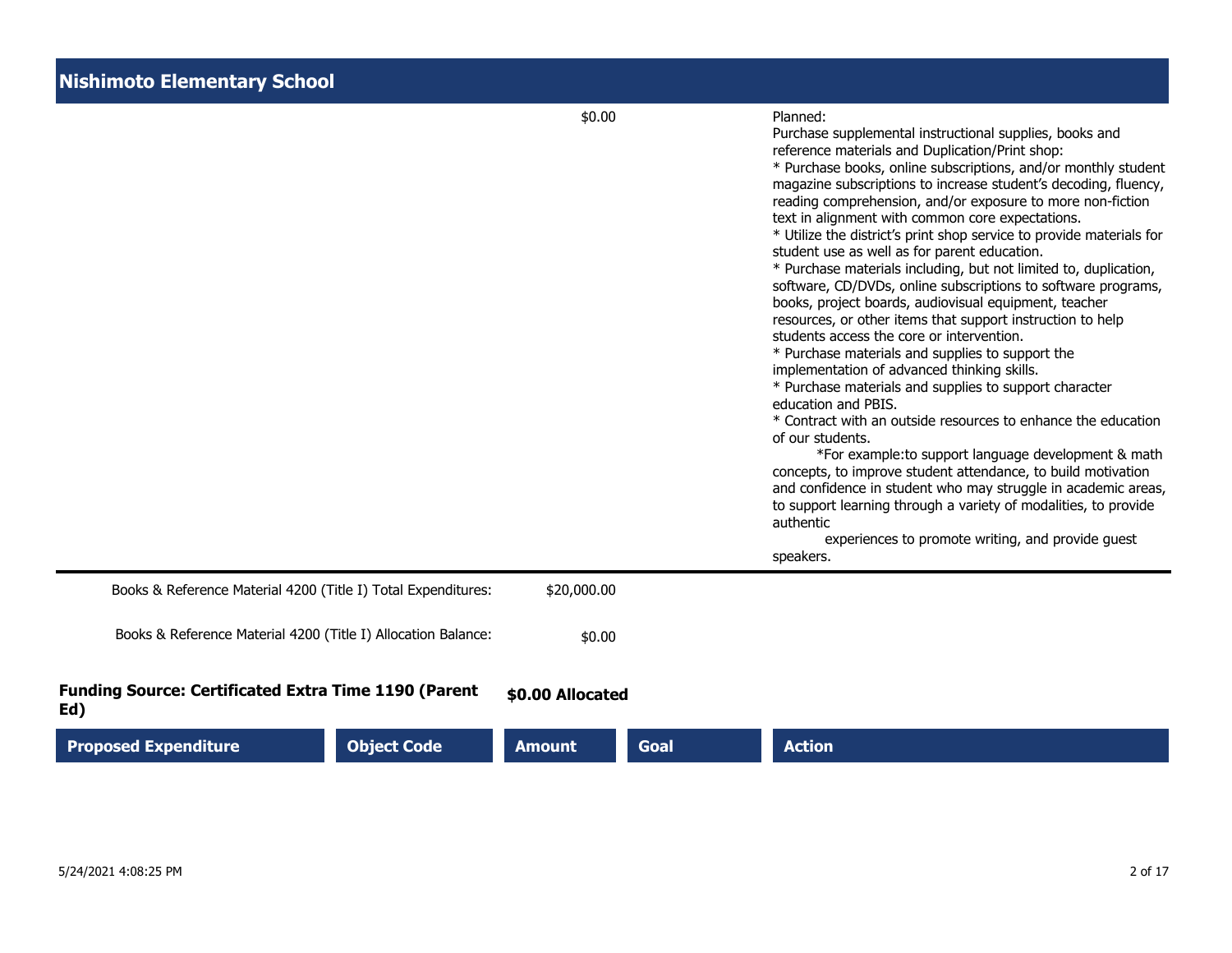| <b>Nishimoto Elementary School</b>                            |                              |                                                                                                                                                                                                                                                                                                                                                                                                                                                                                                                                                                                                                                                                                                                                                                              |  |  |  |
|---------------------------------------------------------------|------------------------------|------------------------------------------------------------------------------------------------------------------------------------------------------------------------------------------------------------------------------------------------------------------------------------------------------------------------------------------------------------------------------------------------------------------------------------------------------------------------------------------------------------------------------------------------------------------------------------------------------------------------------------------------------------------------------------------------------------------------------------------------------------------------------|--|--|--|
|                                                               | \$96.00                      | Planned:<br>Provide teacher/classified release time and Classified extra<br>time:<br>* Parent meetings will be scheduled that provide parents with<br>strategies to support their child's education at home.<br>* Parent meetings will be scheduled to discuss individual<br>student progress.<br>* Phone calls and notes home to inform parents of the<br>meetings.<br>* Translation services and oral interpretation services to<br>support our parents' understanding at various meetings: parent<br>workshops, parent nights, parent/teacher conferences, IEPs,<br>SSTs, and 504s.<br>* Provide refreshments for attendees<br>* Provide childcare for parents attending meetings.<br>* Provide preparation time for parent support.<br>* Provide parent education nights |  |  |  |
| Certificated Extra Time 1190 (Parent Ed) Total Expenditures:  | \$96.00                      |                                                                                                                                                                                                                                                                                                                                                                                                                                                                                                                                                                                                                                                                                                                                                                              |  |  |  |
| Certificated Extra Time 1190 (Parent Ed) Allocation Balance:  | \$0.00                       |                                                                                                                                                                                                                                                                                                                                                                                                                                                                                                                                                                                                                                                                                                                                                                              |  |  |  |
| <b>Funding Source: Certificated Extra Time 1190 (Title I)</b> | \$0.00 Allocated             |                                                                                                                                                                                                                                                                                                                                                                                                                                                                                                                                                                                                                                                                                                                                                                              |  |  |  |
| <b>Object Code</b><br><b>Proposed Expenditure</b>             | <b>Amount</b><br><b>Goal</b> | <b>Action</b>                                                                                                                                                                                                                                                                                                                                                                                                                                                                                                                                                                                                                                                                                                                                                                |  |  |  |

н.

ш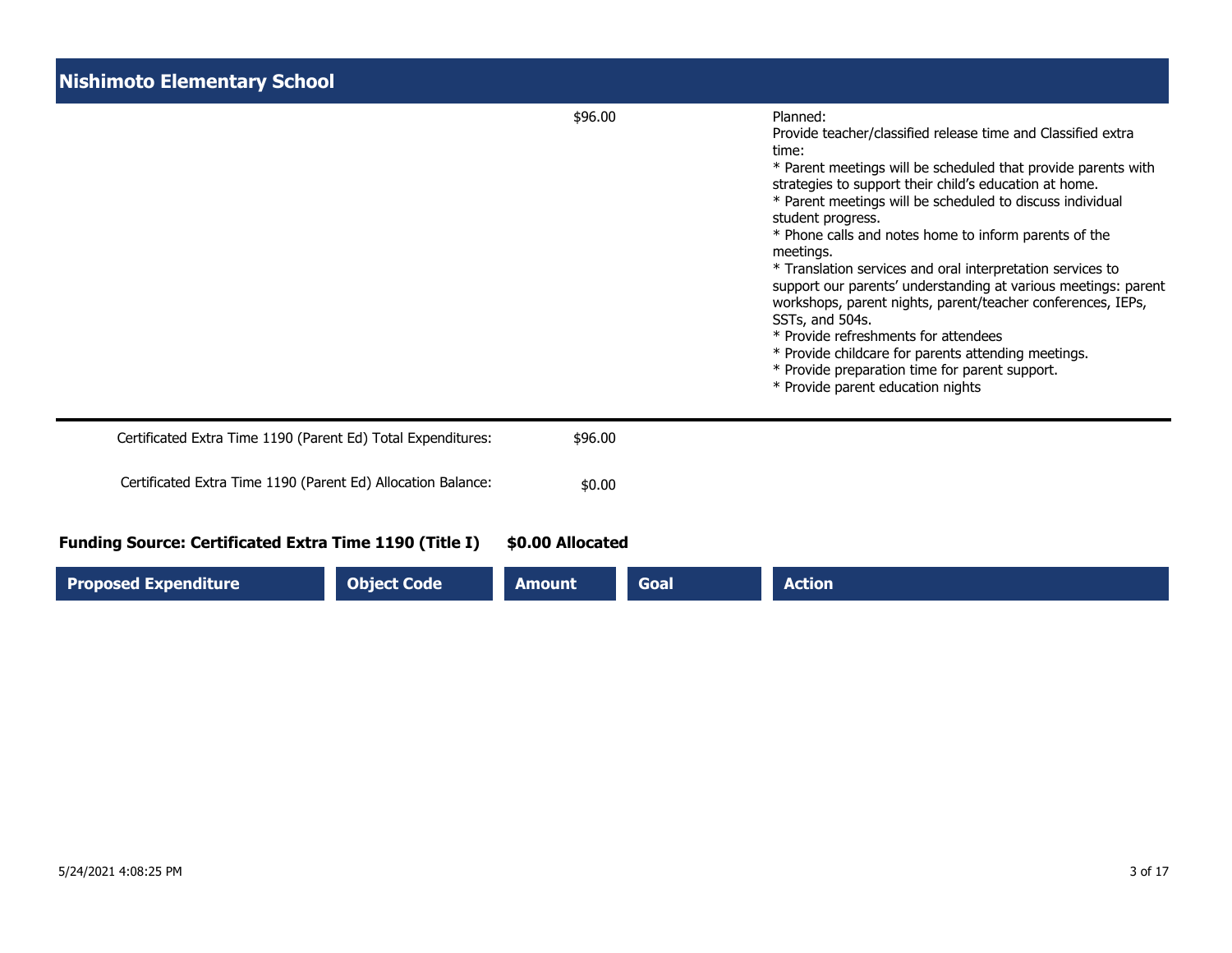| <b>Nishimoto Elementary School</b>                         |                    |                  |             |                                                                                                                                                                                                                                                                                                                                                                                                                                                                                                                                                                                                                                                                                                                                                                                                                                                                                        |  |
|------------------------------------------------------------|--------------------|------------------|-------------|----------------------------------------------------------------------------------------------------------------------------------------------------------------------------------------------------------------------------------------------------------------------------------------------------------------------------------------------------------------------------------------------------------------------------------------------------------------------------------------------------------------------------------------------------------------------------------------------------------------------------------------------------------------------------------------------------------------------------------------------------------------------------------------------------------------------------------------------------------------------------------------|--|
|                                                            |                    | \$5,000.00       |             | Strategy/Activity 3:<br>Provide teacher release time, extra time and Travel and<br>Conference:<br>* Observe high impact CCCS lessons.<br>* Adjust pacing guides, common planning, disaggregate data,<br>assign and develop intervention plans, and create common<br>formative assessments to meet the needs of students.<br>* Plan, facilitate, and attend scheduled meetings for struggling,<br>At-Risk or Special Education students to discuss academic<br>progress and identify next steps.<br>* Allow for one-on-one teacher testing for students who are at-<br>risk and/or on grade level.<br>* Time for testing, scheduling, and compiling information about<br>students.<br>* Provide after school tutoring for students.<br>* Provide Teachers with opportunities to attend workshops,<br>seminars, and conferences that address specific professional<br>development needs. |  |
| Certificated Extra Time 1190 (Title I) Total Expenditures: |                    | \$5,000.00       |             |                                                                                                                                                                                                                                                                                                                                                                                                                                                                                                                                                                                                                                                                                                                                                                                                                                                                                        |  |
| Certificated Extra Time 1190 (Title I) Allocation Balance: |                    | \$0.00           |             |                                                                                                                                                                                                                                                                                                                                                                                                                                                                                                                                                                                                                                                                                                                                                                                                                                                                                        |  |
| <b>Funding Source: Certificated Subs 1125 (Title I)</b>    |                    | \$0.00 Allocated |             |                                                                                                                                                                                                                                                                                                                                                                                                                                                                                                                                                                                                                                                                                                                                                                                                                                                                                        |  |
| <b>Proposed Expenditure</b>                                | <b>Object Code</b> | <b>Amount</b>    | <b>Goal</b> | <b>Action</b>                                                                                                                                                                                                                                                                                                                                                                                                                                                                                                                                                                                                                                                                                                                                                                                                                                                                          |  |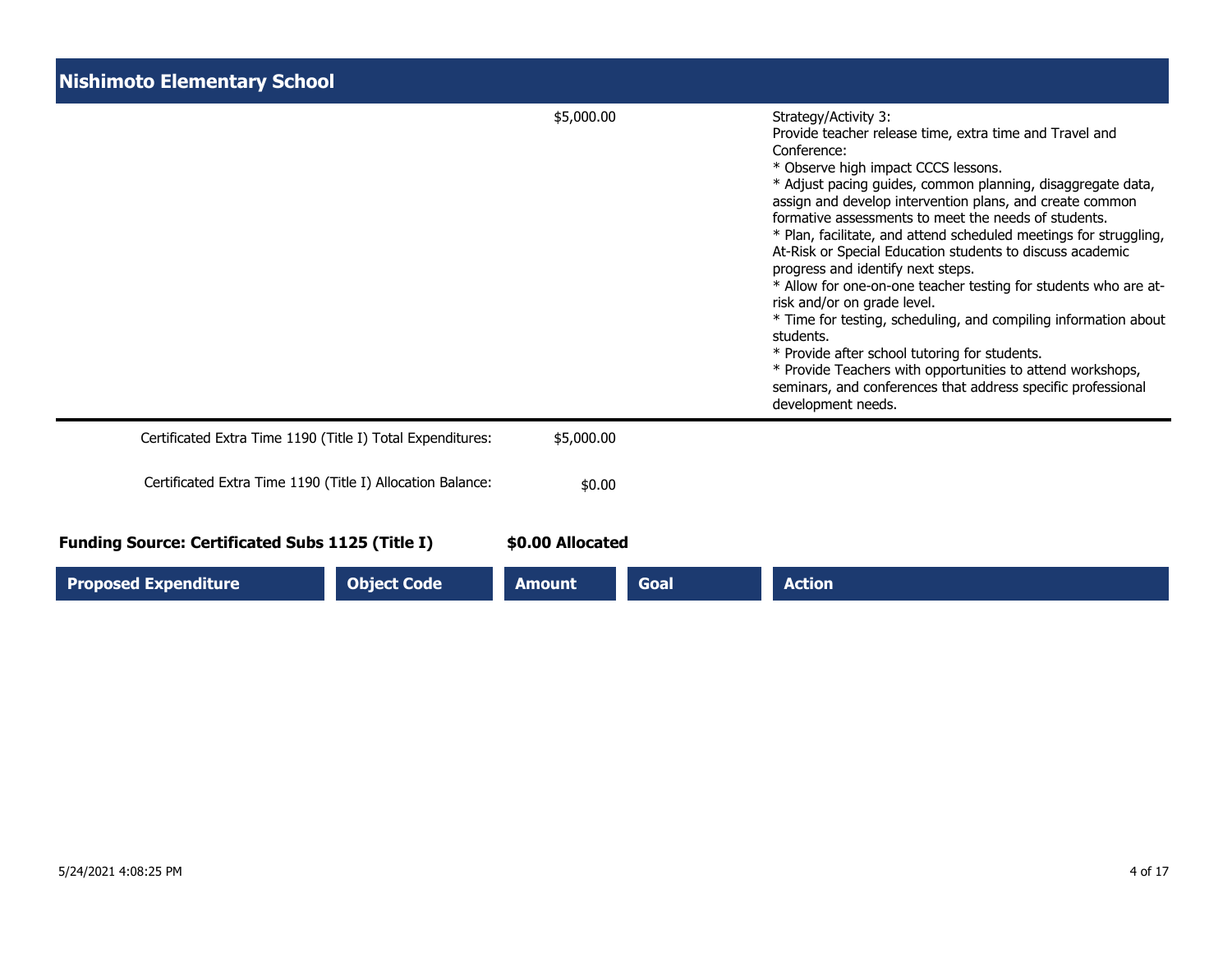| <b>Nishimoto Elementary School</b> |            |                                                                                                                                                                                                                                                                                                                                                                                                                                                                                                                                                                                                                                                                                                                                                                                                                                                                                        |
|------------------------------------|------------|----------------------------------------------------------------------------------------------------------------------------------------------------------------------------------------------------------------------------------------------------------------------------------------------------------------------------------------------------------------------------------------------------------------------------------------------------------------------------------------------------------------------------------------------------------------------------------------------------------------------------------------------------------------------------------------------------------------------------------------------------------------------------------------------------------------------------------------------------------------------------------------|
|                                    | \$2,000.00 | Strategy/Activity 3:<br>Provide teacher release time, extra time and Travel and<br>Conference:<br>* Observe high impact CCCS lessons.<br>* Adjust pacing guides, common planning, disaggregate data,<br>assign and develop intervention plans, and create common<br>formative assessments to meet the needs of students.<br>* Plan, facilitate, and attend scheduled meetings for struggling,<br>At-Risk or Special Education students to discuss academic<br>progress and identify next steps.<br>* Allow for one-on-one teacher testing for students who are at-<br>risk and/or on grade level.<br>* Time for testing, scheduling, and compiling information about<br>students.<br>* Provide after school tutoring for students.<br>* Provide Teachers with opportunities to attend workshops,<br>seminars, and conferences that address specific professional<br>development needs. |
|                                    | \$0.00     | Planned:<br>Provide teacher release time and extra time:<br>* Observe high impact teaching strategies.<br>* Adjust pacing guides, common planning, disaggregate data,<br>assign and develop intervention plans, and create common<br>formative assessments to<br>meet the needs of their students.<br>* Attend scheduled meetings for At-Risk or Special Education<br>students to discuss academic progress and identify next steps.<br>* Allow for one-on-one teacher testing for students who are at-<br>risk and/or on grade level.<br>* Time for testing, scheduling, and compiling information about<br>students.<br>* Plan and facilitate meetings to support struggling students.<br>* Provide after school tutoring for students.<br>* Attend trainings and professional development, including, but<br>not limited to, PBIS.                                                  |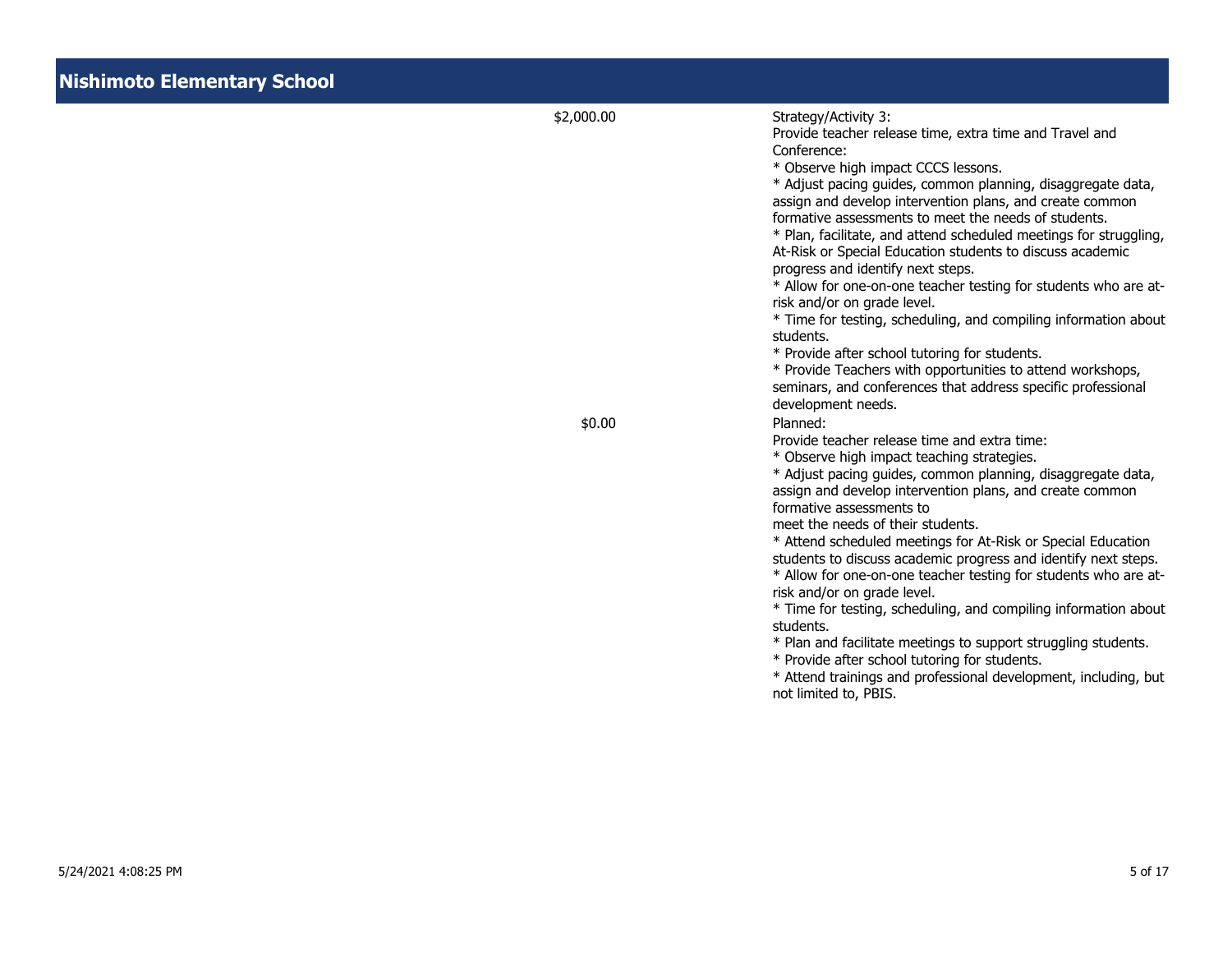| <b>Nishimoto Elementary School</b>                          |                  |             |                                                                                                                                                                                                                                                                                                                                                                                                                                                                                                                                                                                                                                                                                                                                                                                                                                       |
|-------------------------------------------------------------|------------------|-------------|---------------------------------------------------------------------------------------------------------------------------------------------------------------------------------------------------------------------------------------------------------------------------------------------------------------------------------------------------------------------------------------------------------------------------------------------------------------------------------------------------------------------------------------------------------------------------------------------------------------------------------------------------------------------------------------------------------------------------------------------------------------------------------------------------------------------------------------|
|                                                             | \$0.00           |             | Planned:<br>Provide teacher release time and extra time:<br>* Observe high impact teaching strategies.<br>* Adjust pacing guides, common planning, disaggregate data,<br>assign and develop intervention plans, and create common<br>formative assessments to<br>meet the needs of their students.<br>* Attend scheduled meetings for At-Risk or Special Education<br>students to discuss academic progress and identify next steps.<br>* Allow for one-on-one teacher testing for students who are at-<br>risk and/or on grade level.<br>* Time for testing, scheduling, and compiling information about<br>students.<br>* Plan and facilitate meetings to support struggling students.<br>* Provide after school tutoring for students.<br>* Attend trainings and professional development, including, but<br>not limited to, PBIS. |
| Certificated Subs 1125 (Title I) Total Expenditures:        | \$2,000.00       |             |                                                                                                                                                                                                                                                                                                                                                                                                                                                                                                                                                                                                                                                                                                                                                                                                                                       |
| Certificated Subs 1125 (Title I) Allocation Balance:        | \$0.00           |             |                                                                                                                                                                                                                                                                                                                                                                                                                                                                                                                                                                                                                                                                                                                                                                                                                                       |
| Funding Source: Clerk/Office Extra time 2490 (Parent<br>Ed) | \$0.00 Allocated |             |                                                                                                                                                                                                                                                                                                                                                                                                                                                                                                                                                                                                                                                                                                                                                                                                                                       |
| <b>Object Code</b><br><b>Proposed Expenditure</b>           | <b>Amount</b>    | <b>Goal</b> | <b>Action</b>                                                                                                                                                                                                                                                                                                                                                                                                                                                                                                                                                                                                                                                                                                                                                                                                                         |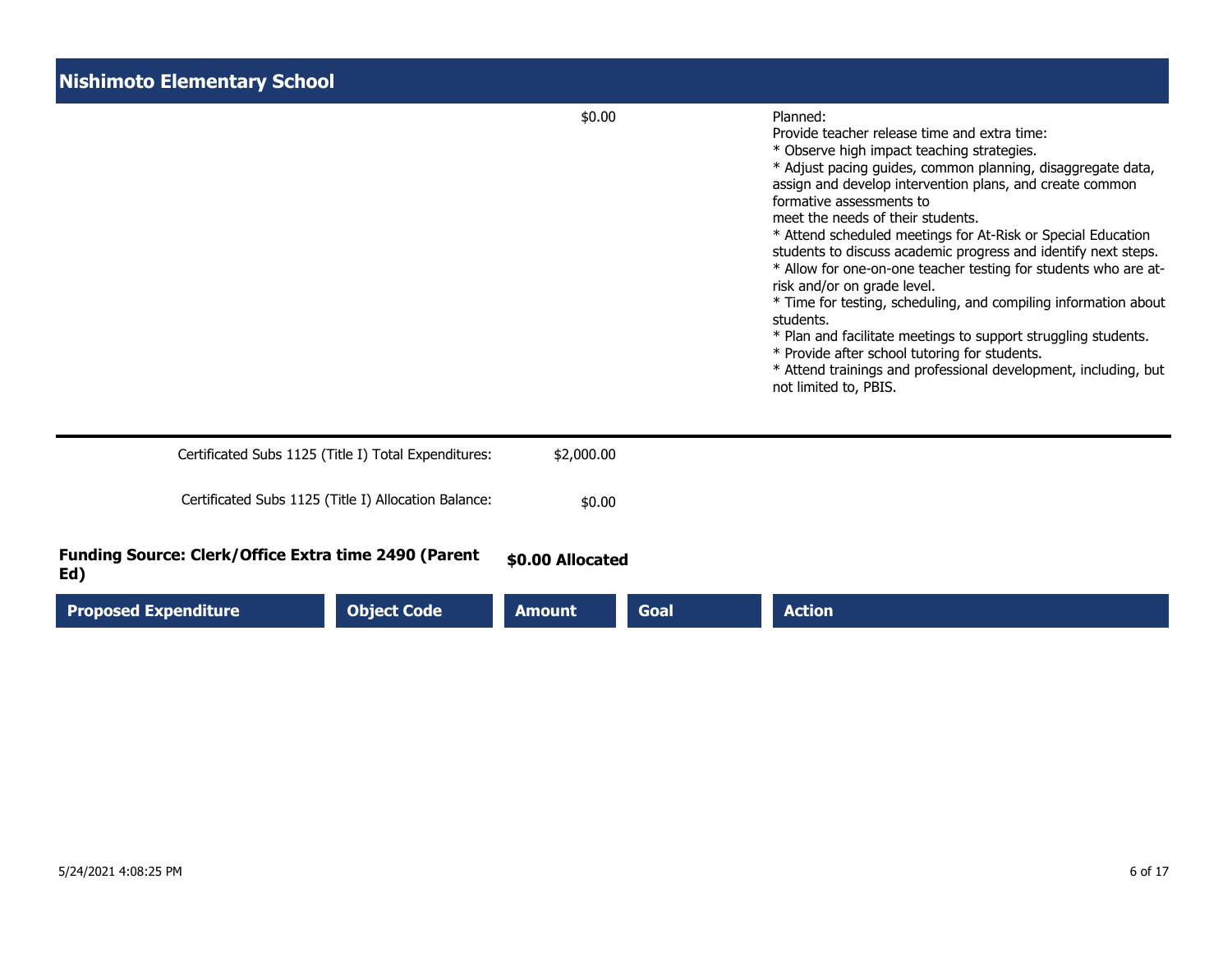| <b>Nishimoto Elementary School</b>                                                     |                  |      |                                                                                                                                                                                                                                                                                                                                                                                                                                                                                                                                                                                                                                                                                                                                                                              |
|----------------------------------------------------------------------------------------|------------------|------|------------------------------------------------------------------------------------------------------------------------------------------------------------------------------------------------------------------------------------------------------------------------------------------------------------------------------------------------------------------------------------------------------------------------------------------------------------------------------------------------------------------------------------------------------------------------------------------------------------------------------------------------------------------------------------------------------------------------------------------------------------------------------|
|                                                                                        | \$1,500.00       |      | Planned:<br>Provide teacher/classified release time and Classified extra<br>time:<br>* Parent meetings will be scheduled that provide parents with<br>strategies to support their child's education at home.<br>* Parent meetings will be scheduled to discuss individual<br>student progress.<br>* Phone calls and notes home to inform parents of the<br>meetings.<br>* Translation services and oral interpretation services to<br>support our parents' understanding at various meetings: parent<br>workshops, parent nights, parent/teacher conferences, IEPs,<br>SSTs, and 504s.<br>* Provide refreshments for attendees<br>* Provide childcare for parents attending meetings.<br>* Provide preparation time for parent support.<br>* Provide parent education nights |
| Clerk/Office Extra time 2490 (Parent Ed) Total Expenditures:                           | \$1,500.00       |      |                                                                                                                                                                                                                                                                                                                                                                                                                                                                                                                                                                                                                                                                                                                                                                              |
| Clerk/Office Extra time 2490 (Parent Ed) Allocation Balance:                           | \$0.00           |      |                                                                                                                                                                                                                                                                                                                                                                                                                                                                                                                                                                                                                                                                                                                                                                              |
| <b>Funding Source: Comp. Hardware/Software</b><br>Maintenance & License 5885 (Title I) | \$0.00 Allocated |      |                                                                                                                                                                                                                                                                                                                                                                                                                                                                                                                                                                                                                                                                                                                                                                              |
| <b>Proposed Expenditure</b><br><b>Object Code</b>                                      | <b>Amount</b>    | Goal | <b>Action</b>                                                                                                                                                                                                                                                                                                                                                                                                                                                                                                                                                                                                                                                                                                                                                                |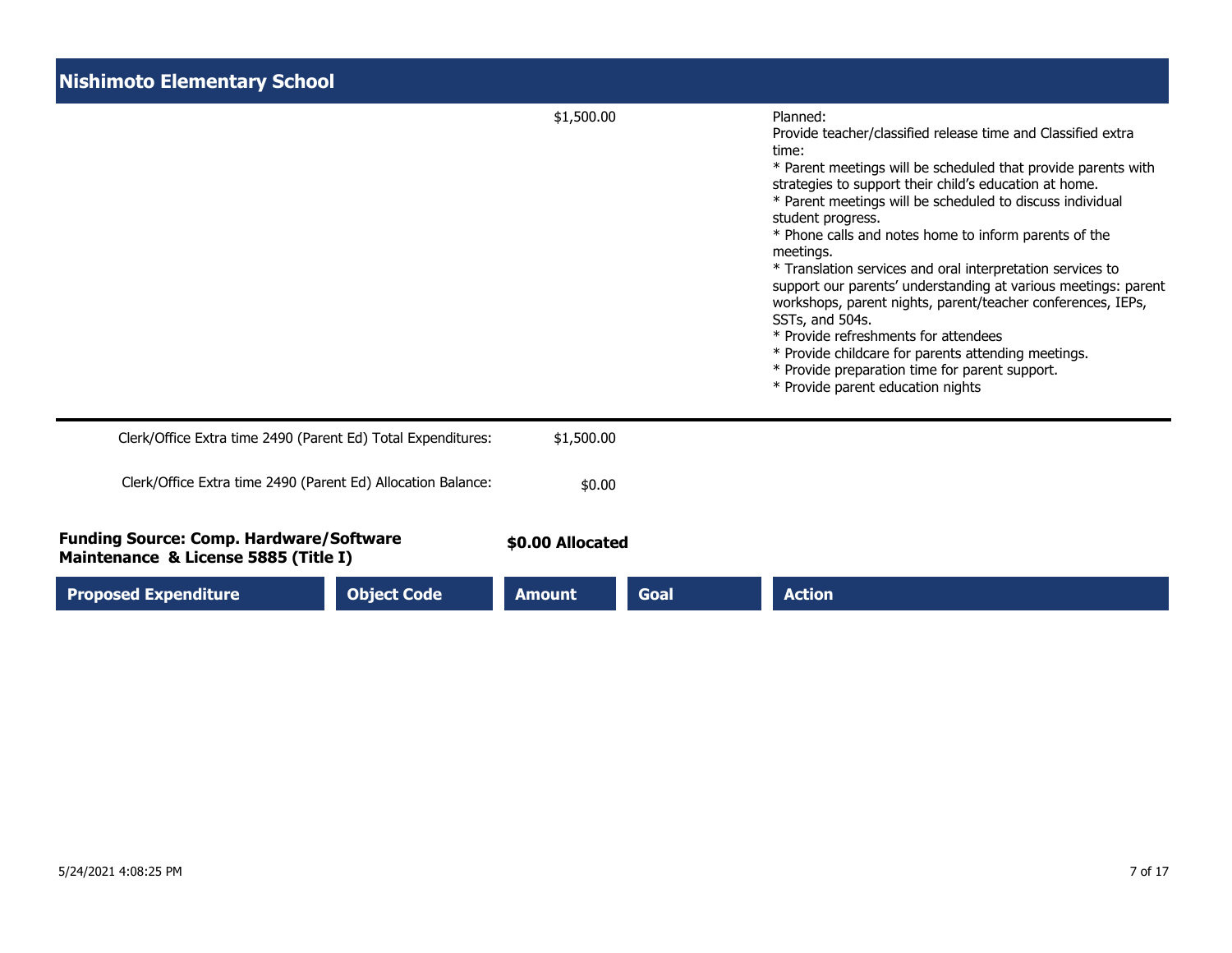| <b>Nishimoto Elementary School</b>                                                  |                  |      |                                                                                                                                                                                                                                                                                                                                                                                                                                                                                                                                                                                                                                                                                                                                                                                                                                                                                                                                                                                                                                                                                                                                                                                                                                                                                                                   |
|-------------------------------------------------------------------------------------|------------------|------|-------------------------------------------------------------------------------------------------------------------------------------------------------------------------------------------------------------------------------------------------------------------------------------------------------------------------------------------------------------------------------------------------------------------------------------------------------------------------------------------------------------------------------------------------------------------------------------------------------------------------------------------------------------------------------------------------------------------------------------------------------------------------------------------------------------------------------------------------------------------------------------------------------------------------------------------------------------------------------------------------------------------------------------------------------------------------------------------------------------------------------------------------------------------------------------------------------------------------------------------------------------------------------------------------------------------|
|                                                                                     | \$9,300.00       |      | Strategy/Activity 2:<br>Purchase supplemental Instructional supplies<br>* Purchase books, online subscriptions, and/or monthly student<br>magazine subscriptions to increase student's decoding, fluency,<br>reading comprehension, and/or exposure to more non-fiction<br>text in alignment with common core expectations.<br>* Purchase materials to improve performance on Smarter<br>Balanced assessment.<br>* Utilize the district's print shop service to provide materials for<br>student use as well as for parent education.<br>* Purchase materials including, but not limited to, duplication,<br>software, CD/DVDs, online subscriptions to software programs,<br>books, project boards, audiovisual equipment, teacher<br>resources, or other items that support instruction to help<br>students access the core or intervention.<br>* Purchase materials and supplies to support the<br>implementation of advanced thinking skills. For example,<br>programs such as LEGO Robotics that allow students to use<br>their creativity and higher order thinking skills to solve complex<br>problems.<br>* Purchase materials and supplies to support project based<br>learning opportunities. These items could be purchased to<br>support students in the classroom or in a STEM/STEAM lab<br>setting. |
| Comp. Hardware/Software Maintenance & License 5885 (Title I) Total<br>Expenditures: | \$9,300.00       |      |                                                                                                                                                                                                                                                                                                                                                                                                                                                                                                                                                                                                                                                                                                                                                                                                                                                                                                                                                                                                                                                                                                                                                                                                                                                                                                                   |
| Comp. Hardware/Software Maintenance & License 5885 (Title I)<br>Allocation Balance: | \$0.00           |      |                                                                                                                                                                                                                                                                                                                                                                                                                                                                                                                                                                                                                                                                                                                                                                                                                                                                                                                                                                                                                                                                                                                                                                                                                                                                                                                   |
| <b>Funding Source: Duplicating/Print shop 5715 (Parent</b><br>Ed)                   | \$0.00 Allocated |      |                                                                                                                                                                                                                                                                                                                                                                                                                                                                                                                                                                                                                                                                                                                                                                                                                                                                                                                                                                                                                                                                                                                                                                                                                                                                                                                   |
| <b>Object Code</b><br><b>Proposed Expenditure</b>                                   | <b>Amount</b>    | Goal | <b>Action</b>                                                                                                                                                                                                                                                                                                                                                                                                                                                                                                                                                                                                                                                                                                                                                                                                                                                                                                                                                                                                                                                                                                                                                                                                                                                                                                     |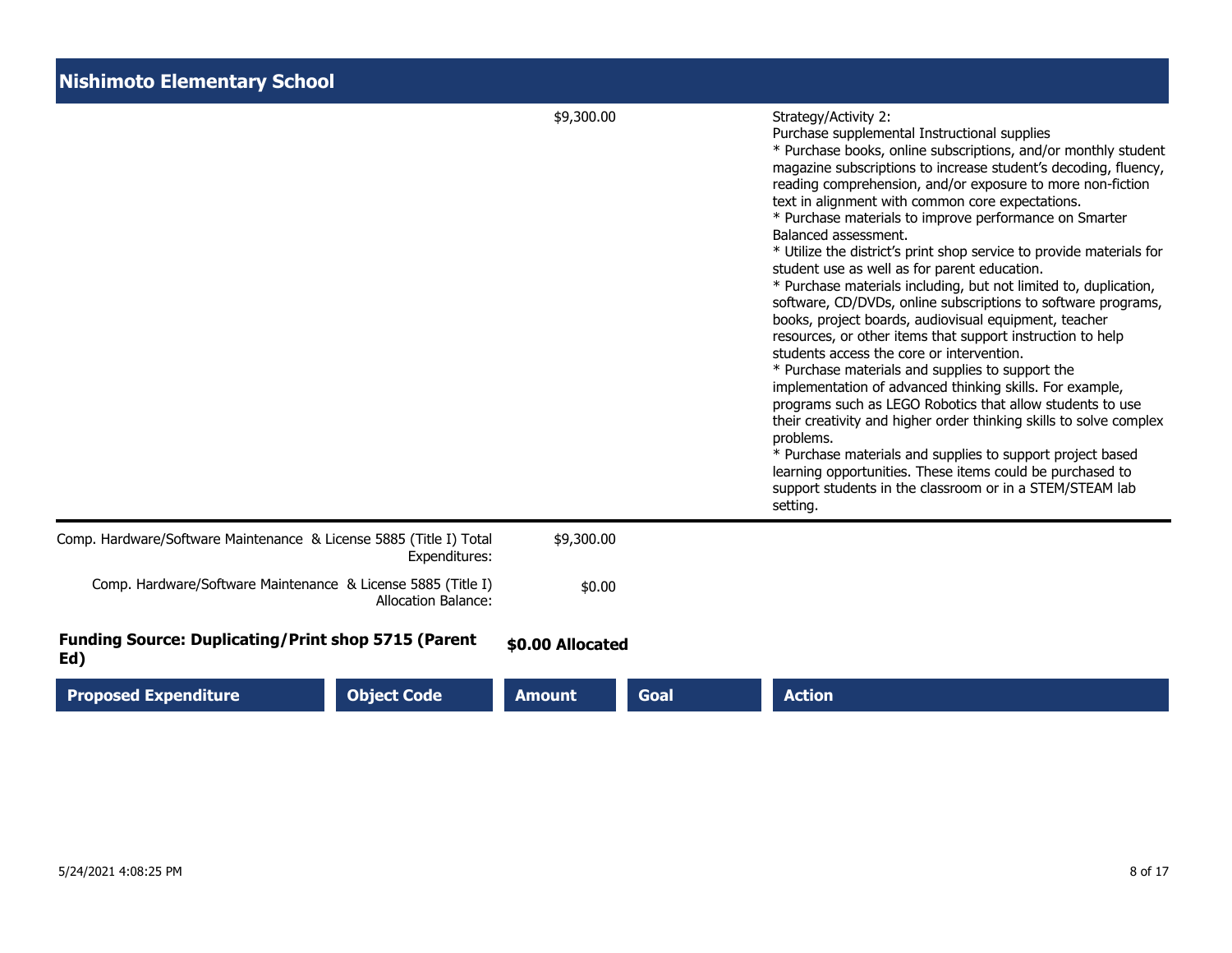| <b>Nishimoto Elementary School</b>                           |                    |                  |             |                                                                                                                                                                                                                                                                                                                                                                                                                                                                                                                                            |
|--------------------------------------------------------------|--------------------|------------------|-------------|--------------------------------------------------------------------------------------------------------------------------------------------------------------------------------------------------------------------------------------------------------------------------------------------------------------------------------------------------------------------------------------------------------------------------------------------------------------------------------------------------------------------------------------------|
|                                                              |                    | \$1,500.00       |             | Planned:<br>Purchase supplemental instructional supplies, books and<br>reference materials, and Duplication/Printshop:<br>* Purchase materials to support parent involvement.<br>* Utilize the district's print shop service to provide materials for<br>parent communication.<br>* Purchase materials including, but not limited to, duplication,<br>software, CD/DVDs, online subscriptions to software programs,<br>books, project boards, audiovisual equipment, teacher<br>resources, or other items that support parent involvement. |
| Duplicating/Print shop 5715 (Parent Ed) Total Expenditures:  |                    | \$1,500.00       |             |                                                                                                                                                                                                                                                                                                                                                                                                                                                                                                                                            |
| Duplicating/Print shop 5715 (Parent Ed) Allocation Balance:  |                    | \$0.00           |             |                                                                                                                                                                                                                                                                                                                                                                                                                                                                                                                                            |
| <b>Funding Source: Duplicating/Print shop 5715 (Title I)</b> |                    | \$0.00 Allocated |             |                                                                                                                                                                                                                                                                                                                                                                                                                                                                                                                                            |
| <b>Proposed Expenditure</b>                                  | <b>Object Code</b> | <b>Amount</b>    | <b>Goal</b> | <b>Action</b>                                                                                                                                                                                                                                                                                                                                                                                                                                                                                                                              |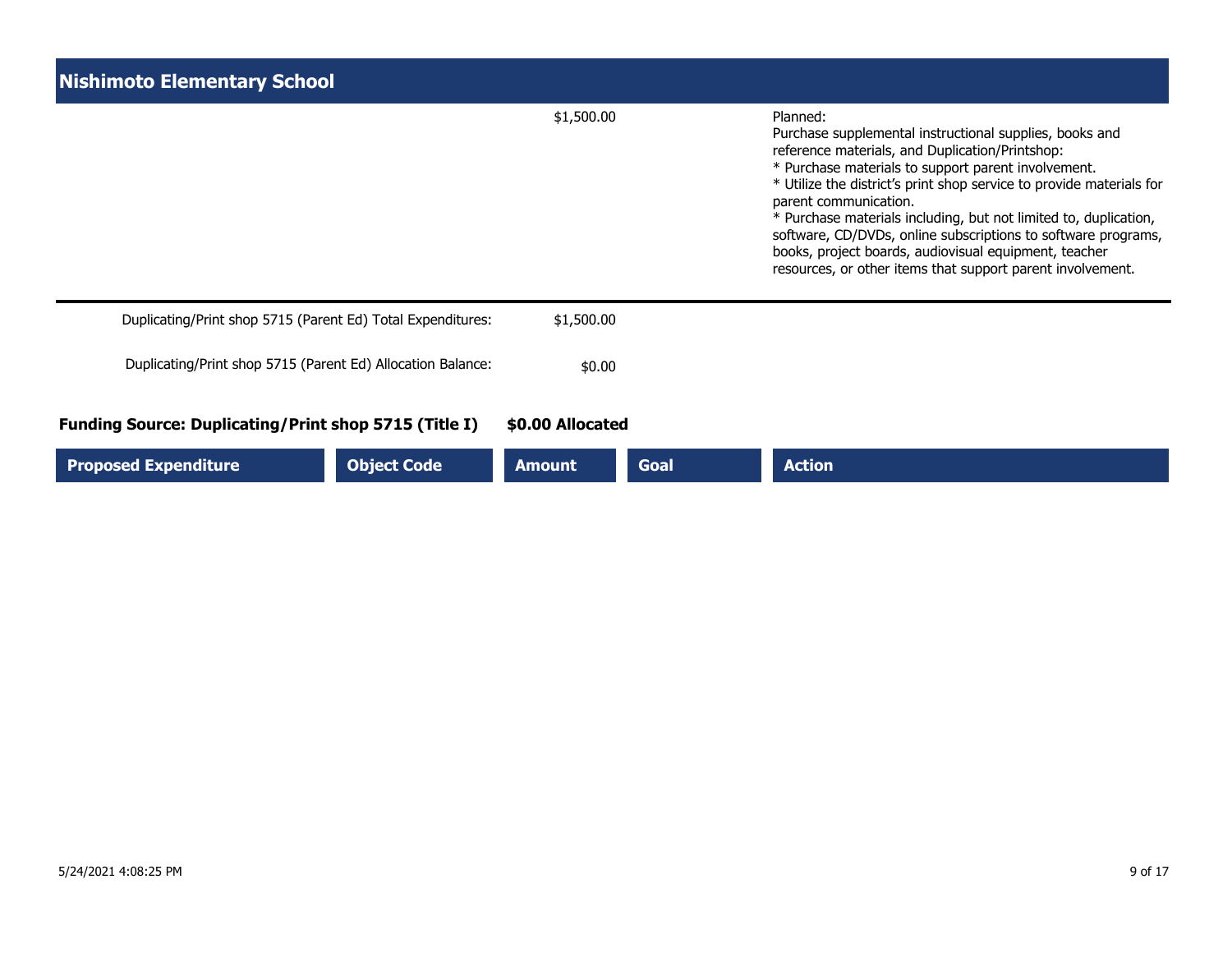| <b>Nishimoto Elementary School</b>                           |                                                           |                  |      |                                                                                                                                                                                                                                                                                                                                                                                                                                                                                                                                                                                                                                                                                                                                                                                                                                                                                                                                                                                                                                                                                                                                                                                                                                                                                                                   |
|--------------------------------------------------------------|-----------------------------------------------------------|------------------|------|-------------------------------------------------------------------------------------------------------------------------------------------------------------------------------------------------------------------------------------------------------------------------------------------------------------------------------------------------------------------------------------------------------------------------------------------------------------------------------------------------------------------------------------------------------------------------------------------------------------------------------------------------------------------------------------------------------------------------------------------------------------------------------------------------------------------------------------------------------------------------------------------------------------------------------------------------------------------------------------------------------------------------------------------------------------------------------------------------------------------------------------------------------------------------------------------------------------------------------------------------------------------------------------------------------------------|
|                                                              |                                                           | \$3,000.00       |      | Strategy/Activity 2:<br>Purchase supplemental Instructional supplies<br>* Purchase books, online subscriptions, and/or monthly student<br>magazine subscriptions to increase student's decoding, fluency,<br>reading comprehension, and/or exposure to more non-fiction<br>text in alignment with common core expectations.<br>* Purchase materials to improve performance on Smarter<br>Balanced assessment.<br>* Utilize the district's print shop service to provide materials for<br>student use as well as for parent education.<br>* Purchase materials including, but not limited to, duplication,<br>software, CD/DVDs, online subscriptions to software programs,<br>books, project boards, audiovisual equipment, teacher<br>resources, or other items that support instruction to help<br>students access the core or intervention.<br>* Purchase materials and supplies to support the<br>implementation of advanced thinking skills. For example,<br>programs such as LEGO Robotics that allow students to use<br>their creativity and higher order thinking skills to solve complex<br>problems.<br>* Purchase materials and supplies to support project based<br>learning opportunities. These items could be purchased to<br>support students in the classroom or in a STEM/STEAM lab<br>setting. |
|                                                              | Duplicating/Print shop 5715 (Title I) Total Expenditures: | \$3,000.00       |      |                                                                                                                                                                                                                                                                                                                                                                                                                                                                                                                                                                                                                                                                                                                                                                                                                                                                                                                                                                                                                                                                                                                                                                                                                                                                                                                   |
|                                                              | Duplicating/Print shop 5715 (Title I) Allocation Balance: | \$0.00           |      |                                                                                                                                                                                                                                                                                                                                                                                                                                                                                                                                                                                                                                                                                                                                                                                                                                                                                                                                                                                                                                                                                                                                                                                                                                                                                                                   |
| <b>Funding Source: Instructional Supplies 4310 (Title I)</b> |                                                           | \$0.00 Allocated |      |                                                                                                                                                                                                                                                                                                                                                                                                                                                                                                                                                                                                                                                                                                                                                                                                                                                                                                                                                                                                                                                                                                                                                                                                                                                                                                                   |
| <b>Proposed Expenditure</b>                                  | <b>Object Code</b>                                        | <b>Amount</b>    | Goal | <b>Action</b>                                                                                                                                                                                                                                                                                                                                                                                                                                                                                                                                                                                                                                                                                                                                                                                                                                                                                                                                                                                                                                                                                                                                                                                                                                                                                                     |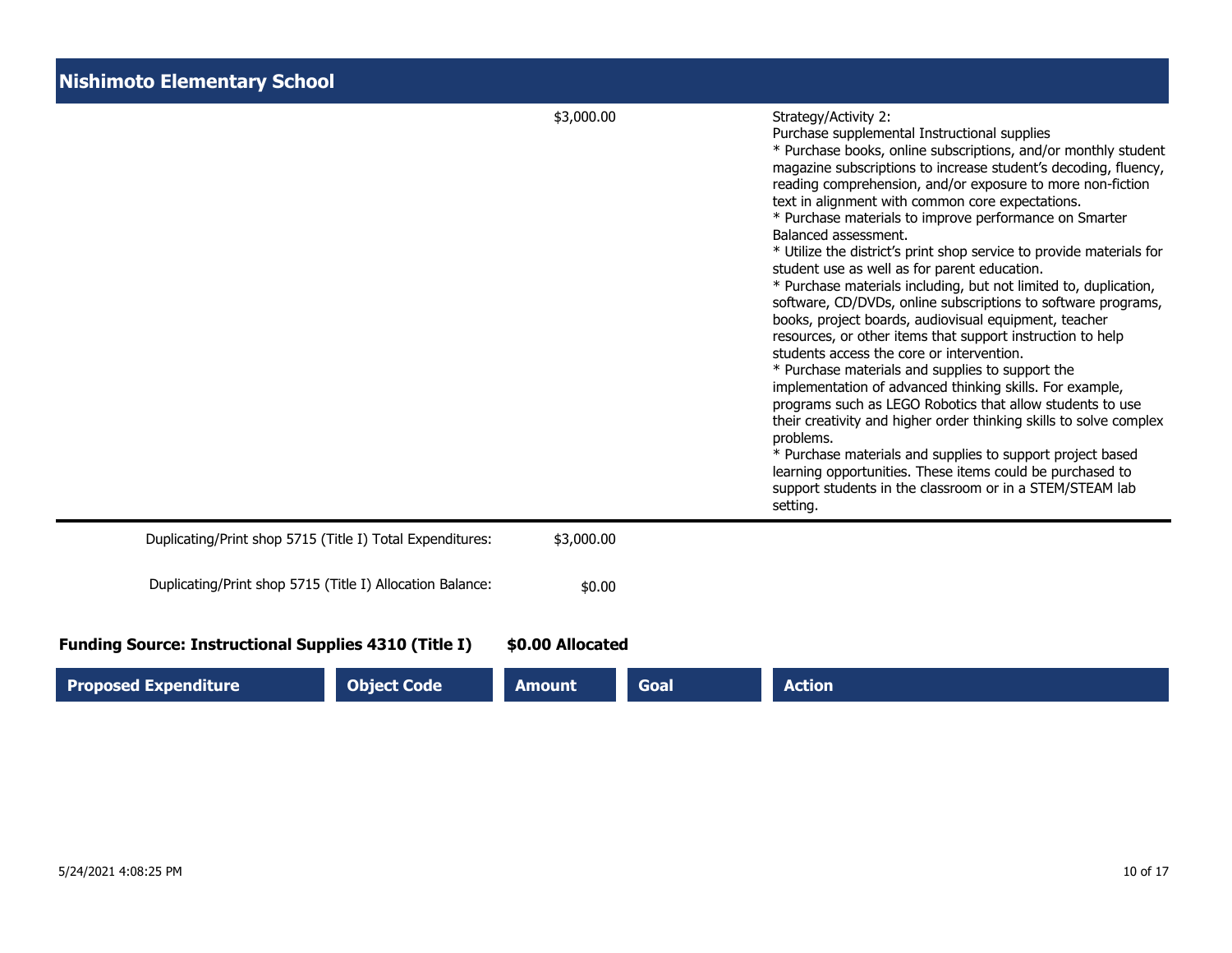## \$36,253.04 Strategy/Activity 2:

Purchase supplemental Instructional supplies

\* Purchase books, online subscriptions, and/or monthly student magazine subscriptions to increase student's decoding, fluency, reading comprehension, and/or exposure to more non-fiction text in alignment with common core expectations.

\* Purchase materials to improve performance on Smarter Balanced assessment.

\* Utilize the district's print shop service to provide materials for student use as well as for parent education.

\* Purchase materials including, but not limited to, duplication, software, CD/DVDs, online subscriptions to software programs, books, project boards, audiovisual equipment, teacher resources, or other items that support instruction to help students access the core or intervention.

\* Purchase materials and supplies to support the implementation of advanced thinking skills. For example, programs such as LEGO Robotics that allow students to use their creativity and higher order thinking skills to solve complex problems.

\* Purchase materials and supplies to support project based learning opportunities. These items could be purchased to support students in the classroom or in a STEM/STEAM lab setting.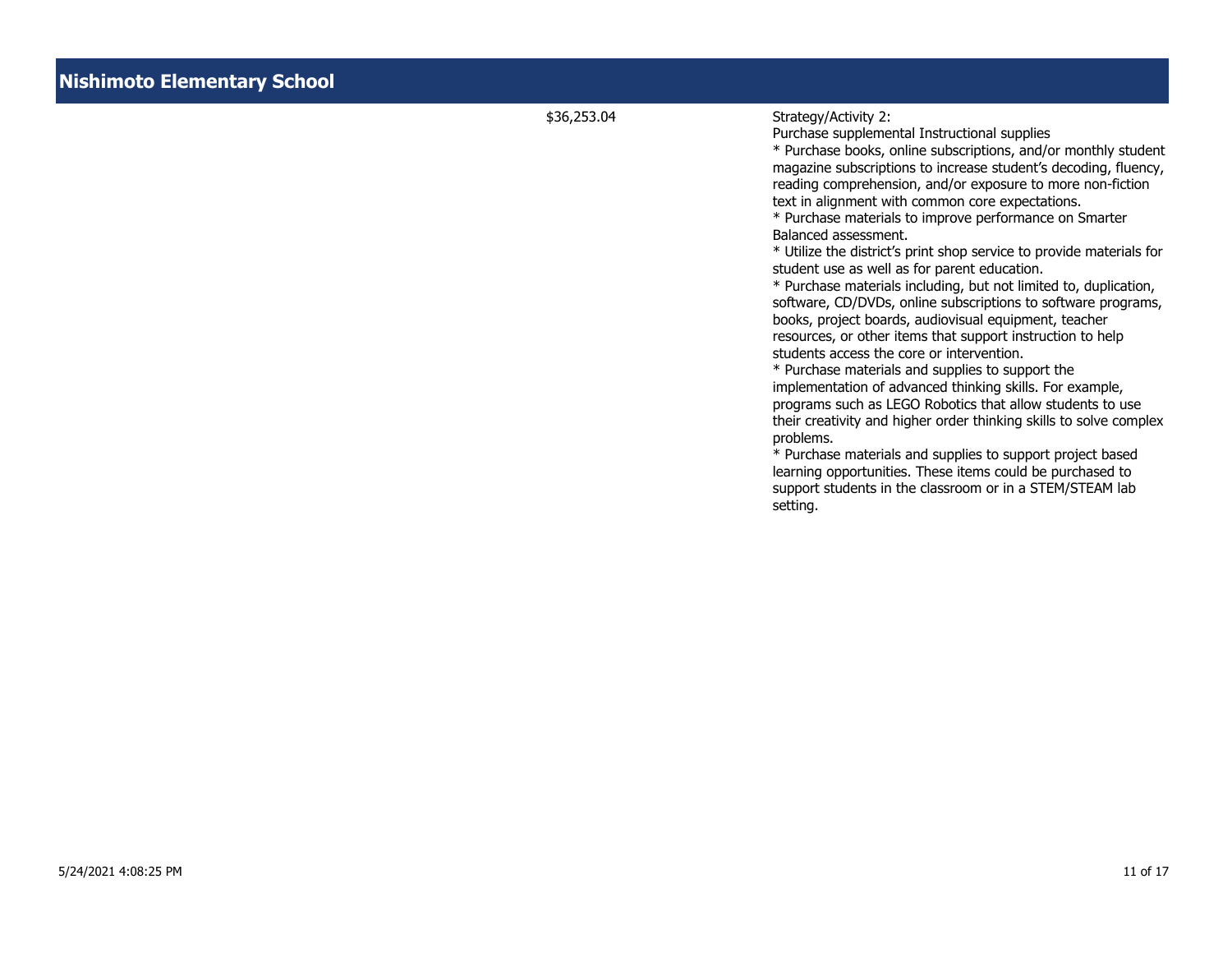|                                                            |                    | \$0.00           |      | Planned:<br>Purchase supplemental instructional supplies, books and<br>reference materials and Duplication/Print shop:<br>* Purchase books, online subscriptions, and/or monthly student<br>magazine subscriptions to increase student's decoding, fluency,<br>reading comprehension, and/or exposure to more non-fiction<br>text in alignment with common core expectations.<br>* Utilize the district's print shop service to provide materials for<br>student use as well as for parent education.<br>* Purchase materials including, but not limited to, duplication,<br>software, CD/DVDs, online subscriptions to software programs,<br>books, project boards, audiovisual equipment, teacher<br>resources, or other items that support instruction to help<br>students access the core or intervention.<br>* Purchase materials and supplies to support the<br>implementation of advanced thinking skills.<br>* Purchase materials and supplies to support character<br>education and PBIS.<br>* Contract with an outside resources to enhance the education<br>of our students.<br>*For example: to support language development & math<br>concepts, to improve student attendance, to build motivation<br>and confidence in student who may struggle in academic areas,<br>to support learning through a variety of modalities, to provide<br>authentic<br>experiences to promote writing, and provide guest<br>speakers. |
|------------------------------------------------------------|--------------------|------------------|------|------------------------------------------------------------------------------------------------------------------------------------------------------------------------------------------------------------------------------------------------------------------------------------------------------------------------------------------------------------------------------------------------------------------------------------------------------------------------------------------------------------------------------------------------------------------------------------------------------------------------------------------------------------------------------------------------------------------------------------------------------------------------------------------------------------------------------------------------------------------------------------------------------------------------------------------------------------------------------------------------------------------------------------------------------------------------------------------------------------------------------------------------------------------------------------------------------------------------------------------------------------------------------------------------------------------------------------------------------------------------------------------------------------------------------------|
| Instructional Supplies 4310 (Title I) Total Expenditures:  |                    | \$36,253.04      |      |                                                                                                                                                                                                                                                                                                                                                                                                                                                                                                                                                                                                                                                                                                                                                                                                                                                                                                                                                                                                                                                                                                                                                                                                                                                                                                                                                                                                                                    |
| Instructional Supplies 4310 (Title I) Allocation Balance:  |                    | \$0.00           |      |                                                                                                                                                                                                                                                                                                                                                                                                                                                                                                                                                                                                                                                                                                                                                                                                                                                                                                                                                                                                                                                                                                                                                                                                                                                                                                                                                                                                                                    |
| <b>Funding Source: Other Cert. Salaries 1900 (Title I)</b> |                    | \$0.00 Allocated |      |                                                                                                                                                                                                                                                                                                                                                                                                                                                                                                                                                                                                                                                                                                                                                                                                                                                                                                                                                                                                                                                                                                                                                                                                                                                                                                                                                                                                                                    |
| <b>Proposed Expenditure</b>                                | <b>Object Code</b> | <b>Amount</b>    | Goal | <b>Action</b>                                                                                                                                                                                                                                                                                                                                                                                                                                                                                                                                                                                                                                                                                                                                                                                                                                                                                                                                                                                                                                                                                                                                                                                                                                                                                                                                                                                                                      |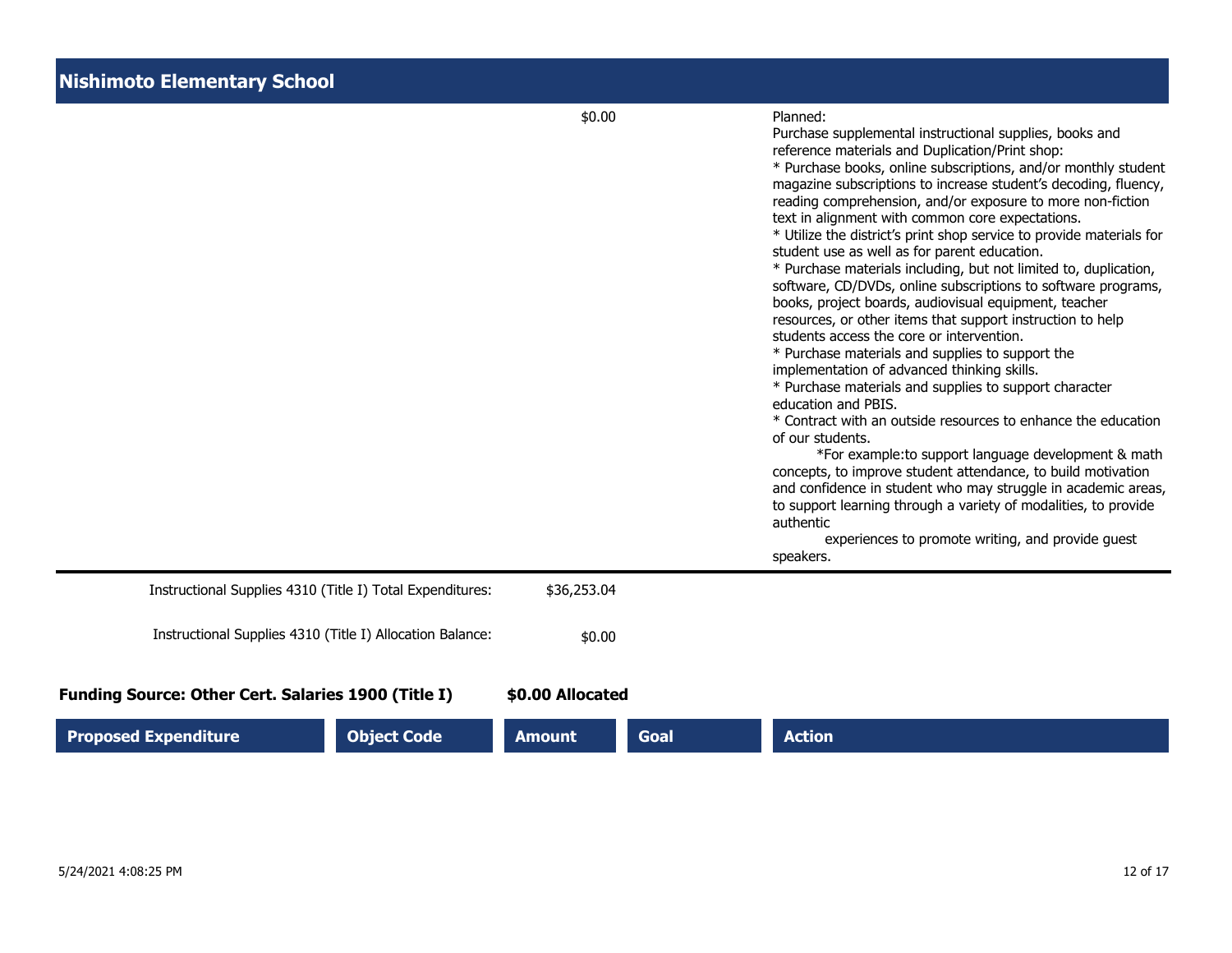| <b>Nishimoto Elementary School</b>                                   |                  |      |                                                                                                                                                                                                                                                                                                                                                                                                                                                                                                                                                                                                                                                                                                                                                                                                                                                                                        |
|----------------------------------------------------------------------|------------------|------|----------------------------------------------------------------------------------------------------------------------------------------------------------------------------------------------------------------------------------------------------------------------------------------------------------------------------------------------------------------------------------------------------------------------------------------------------------------------------------------------------------------------------------------------------------------------------------------------------------------------------------------------------------------------------------------------------------------------------------------------------------------------------------------------------------------------------------------------------------------------------------------|
|                                                                      | \$500.00         |      | Strategy/Activity 3:<br>Provide teacher release time, extra time and Travel and<br>Conference:<br>* Observe high impact CCCS lessons.<br>* Adjust pacing guides, common planning, disaggregate data,<br>assign and develop intervention plans, and create common<br>formative assessments to meet the needs of students.<br>* Plan, facilitate, and attend scheduled meetings for struggling,<br>At-Risk or Special Education students to discuss academic<br>progress and identify next steps.<br>* Allow for one-on-one teacher testing for students who are at-<br>risk and/or on grade level.<br>* Time for testing, scheduling, and compiling information about<br>students.<br>* Provide after school tutoring for students.<br>* Provide Teachers with opportunities to attend workshops,<br>seminars, and conferences that address specific professional<br>development needs. |
| Other Cert. Salaries 1900 (Title I) Total Expenditures:              | \$500.00         |      |                                                                                                                                                                                                                                                                                                                                                                                                                                                                                                                                                                                                                                                                                                                                                                                                                                                                                        |
| Other Cert. Salaries 1900 (Title I) Allocation Balance:              | \$0.00           |      |                                                                                                                                                                                                                                                                                                                                                                                                                                                                                                                                                                                                                                                                                                                                                                                                                                                                                        |
| <b>Funding Source: Outside Contracted Services 5800</b><br>(Title I) | \$0.00 Allocated |      |                                                                                                                                                                                                                                                                                                                                                                                                                                                                                                                                                                                                                                                                                                                                                                                                                                                                                        |
| <b>Proposed Expenditure</b><br><b>Object Code</b>                    | <b>Amount</b>    | Goal | <b>Action</b>                                                                                                                                                                                                                                                                                                                                                                                                                                                                                                                                                                                                                                                                                                                                                                                                                                                                          |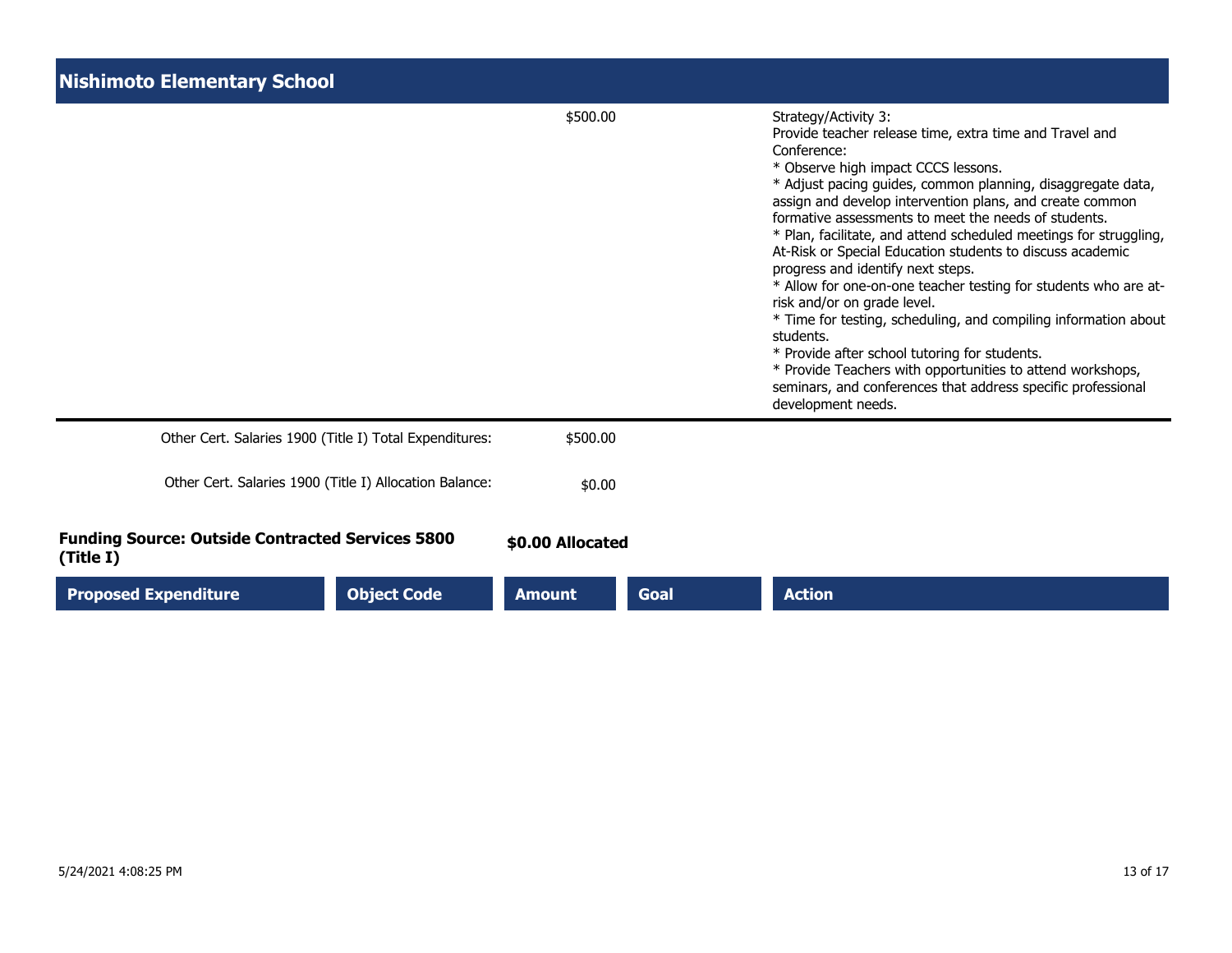|                                                                                                                                 | \$0.00                     |             | Planned:<br>Purchase supplemental instructional supplies, books and<br>reference materials and Duplication/Print shop:<br>* Purchase books, online subscriptions, and/or monthly student<br>magazine subscriptions to increase student's decoding, fluency,<br>reading comprehension, and/or exposure to more non-fiction<br>text in alignment with common core expectations.<br>* Utilize the district's print shop service to provide materials for<br>student use as well as for parent education.<br>* Purchase materials including, but not limited to, duplication,<br>software, CD/DVDs, online subscriptions to software programs,<br>books, project boards, audiovisual equipment, teacher<br>resources, or other items that support instruction to help<br>students access the core or intervention.<br>* Purchase materials and supplies to support the<br>implementation of advanced thinking skills.<br>* Purchase materials and supplies to support character<br>education and PBIS.<br>* Contract with an outside resources to enhance the education<br>of our students.<br>*For example: to support language development & math<br>concepts, to improve student attendance, to build motivation<br>and confidence in student who may struggle in academic areas,<br>to support learning through a variety of modalities, to provide<br>authentic<br>experiences to promote writing, and provide guest<br>speakers. |
|---------------------------------------------------------------------------------------------------------------------------------|----------------------------|-------------|------------------------------------------------------------------------------------------------------------------------------------------------------------------------------------------------------------------------------------------------------------------------------------------------------------------------------------------------------------------------------------------------------------------------------------------------------------------------------------------------------------------------------------------------------------------------------------------------------------------------------------------------------------------------------------------------------------------------------------------------------------------------------------------------------------------------------------------------------------------------------------------------------------------------------------------------------------------------------------------------------------------------------------------------------------------------------------------------------------------------------------------------------------------------------------------------------------------------------------------------------------------------------------------------------------------------------------------------------------------------------------------------------------------------------------|
| Outside Contracted Services 5800 (Title I) Total Expenditures:                                                                  | \$0.00                     |             |                                                                                                                                                                                                                                                                                                                                                                                                                                                                                                                                                                                                                                                                                                                                                                                                                                                                                                                                                                                                                                                                                                                                                                                                                                                                                                                                                                                                                                    |
| Outside Contracted Services 5800 (Title I) Allocation Balance:<br><b>Funding Source: Travel &amp; Conference 5200 (Title I)</b> | \$0.00<br>\$0.00 Allocated |             |                                                                                                                                                                                                                                                                                                                                                                                                                                                                                                                                                                                                                                                                                                                                                                                                                                                                                                                                                                                                                                                                                                                                                                                                                                                                                                                                                                                                                                    |
| <b>Proposed Expenditure</b><br><b>Object Code</b>                                                                               | <b>Amount</b>              | <b>Goal</b> | <b>Action</b>                                                                                                                                                                                                                                                                                                                                                                                                                                                                                                                                                                                                                                                                                                                                                                                                                                                                                                                                                                                                                                                                                                                                                                                                                                                                                                                                                                                                                      |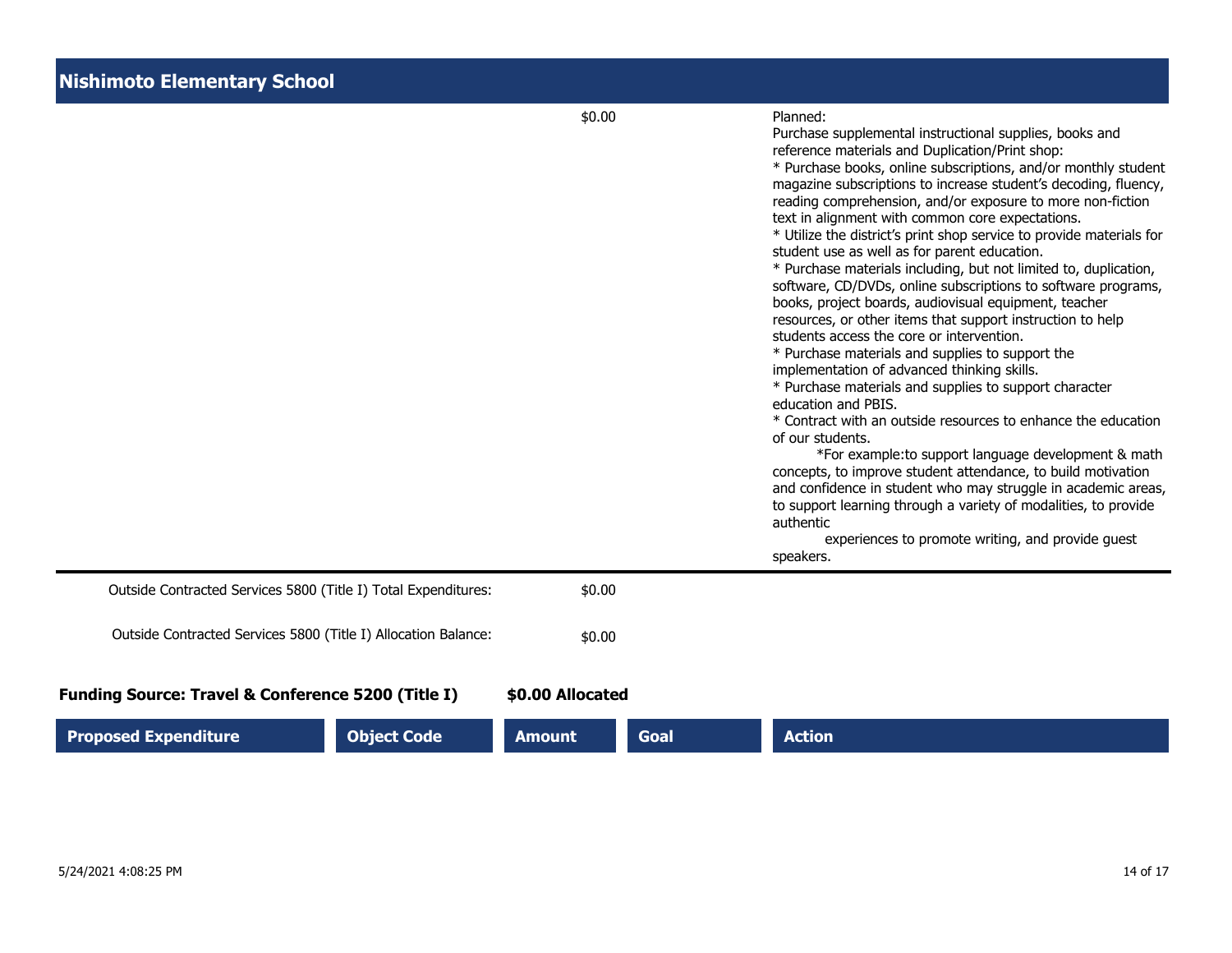| <b>Nishimoto Elementary School</b>                     |                  |      |                                                                                                                                                                                                                                                                                                                                                                                                                                                                                                                                                                                                                                                                                                                                                                                                                                                                                        |
|--------------------------------------------------------|------------------|------|----------------------------------------------------------------------------------------------------------------------------------------------------------------------------------------------------------------------------------------------------------------------------------------------------------------------------------------------------------------------------------------------------------------------------------------------------------------------------------------------------------------------------------------------------------------------------------------------------------------------------------------------------------------------------------------------------------------------------------------------------------------------------------------------------------------------------------------------------------------------------------------|
|                                                        | \$10,500.00      |      | Strategy/Activity 3:<br>Provide teacher release time, extra time and Travel and<br>Conference:<br>* Observe high impact CCCS lessons.<br>* Adjust pacing guides, common planning, disaggregate data,<br>assign and develop intervention plans, and create common<br>formative assessments to meet the needs of students.<br>* Plan, facilitate, and attend scheduled meetings for struggling,<br>At-Risk or Special Education students to discuss academic<br>progress and identify next steps.<br>* Allow for one-on-one teacher testing for students who are at-<br>risk and/or on grade level.<br>* Time for testing, scheduling, and compiling information about<br>students.<br>* Provide after school tutoring for students.<br>* Provide Teachers with opportunities to attend workshops,<br>seminars, and conferences that address specific professional<br>development needs. |
| Travel & Conference 5200 (Title I) Total Expenditures: | \$10,500.00      |      |                                                                                                                                                                                                                                                                                                                                                                                                                                                                                                                                                                                                                                                                                                                                                                                                                                                                                        |
| Travel & Conference 5200 (Title I) Allocation Balance: | \$0.00           |      |                                                                                                                                                                                                                                                                                                                                                                                                                                                                                                                                                                                                                                                                                                                                                                                                                                                                                        |
| <b>Funding Source: TSA 1100 (Title I)</b>              | \$0.00 Allocated |      |                                                                                                                                                                                                                                                                                                                                                                                                                                                                                                                                                                                                                                                                                                                                                                                                                                                                                        |
| <b>Object Code</b><br><b>Proposed Expenditure</b>      | <b>Amount</b>    | Goal | <b>Action</b>                                                                                                                                                                                                                                                                                                                                                                                                                                                                                                                                                                                                                                                                                                                                                                                                                                                                          |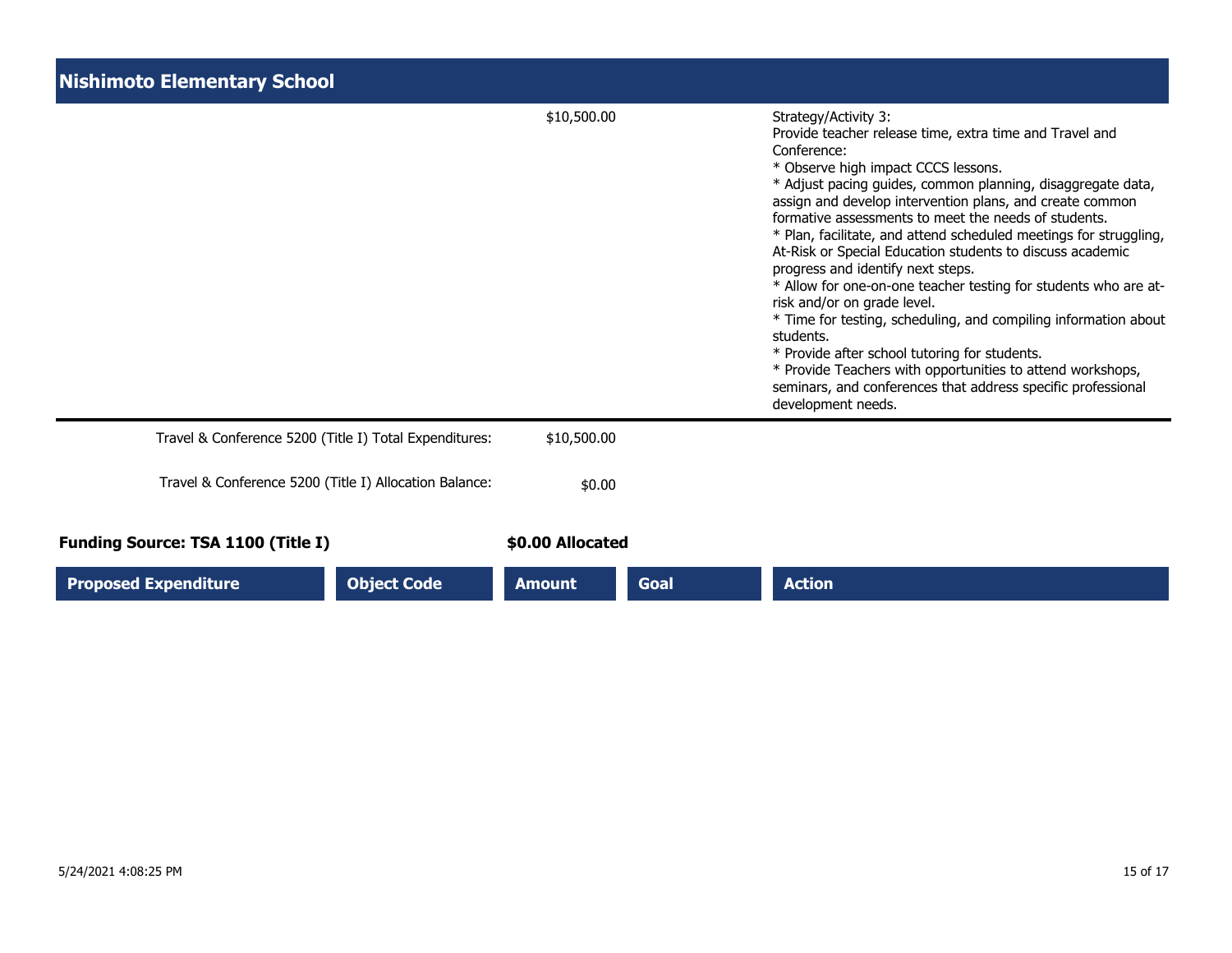| \$60,758.96 |                                                                                                                                                                                                                                                                                                                                                                                                                                                                                                                                                                                                                                                                                                                                                                                                                                                                                                                                                                                                                                                                                                                                                                                                                                                                                                                                                                                                                              |
|-------------|------------------------------------------------------------------------------------------------------------------------------------------------------------------------------------------------------------------------------------------------------------------------------------------------------------------------------------------------------------------------------------------------------------------------------------------------------------------------------------------------------------------------------------------------------------------------------------------------------------------------------------------------------------------------------------------------------------------------------------------------------------------------------------------------------------------------------------------------------------------------------------------------------------------------------------------------------------------------------------------------------------------------------------------------------------------------------------------------------------------------------------------------------------------------------------------------------------------------------------------------------------------------------------------------------------------------------------------------------------------------------------------------------------------------------|
|             | Strategy/Activity 1:<br>Teachers on Special Assignment:<br>Support to increase student achievement as provided by<br>Teachers on Special Assignment and support staff - for all<br>grades or targeted grade levels as appropriate.<br>* Collaboratively review and analyze data with staff to identify<br>student needs and supports.<br>* Identify academic need and create appropriate instructional<br>groups.<br>* Attend and provide professional development to assist<br>teachers in the implementation of research-based strategies<br>and data analysis.<br>* Update list of services provided on RtI Tracker, monitor<br>progress, and support identified interventions indicated on the<br>'Green' intervention folder.<br>*Provide research based interventions in a push-in or pull-out<br>model, targeting students; identified needs.<br>* Organize, schedule, and/or attend SST/COST meetings with<br>parents.<br>* Work with teachers to provide demonstration lessons,<br>facilitate teacher observations, and support development of<br>rigorous lessons.<br>* All students will have equal opportunities to research based<br>interventions through universal access - small group instruction.<br>* Provide professional development to support effectively<br>implementing intervention in the classroom.<br>* Provide support to teachers when planning and implementing<br>distance learning methods |